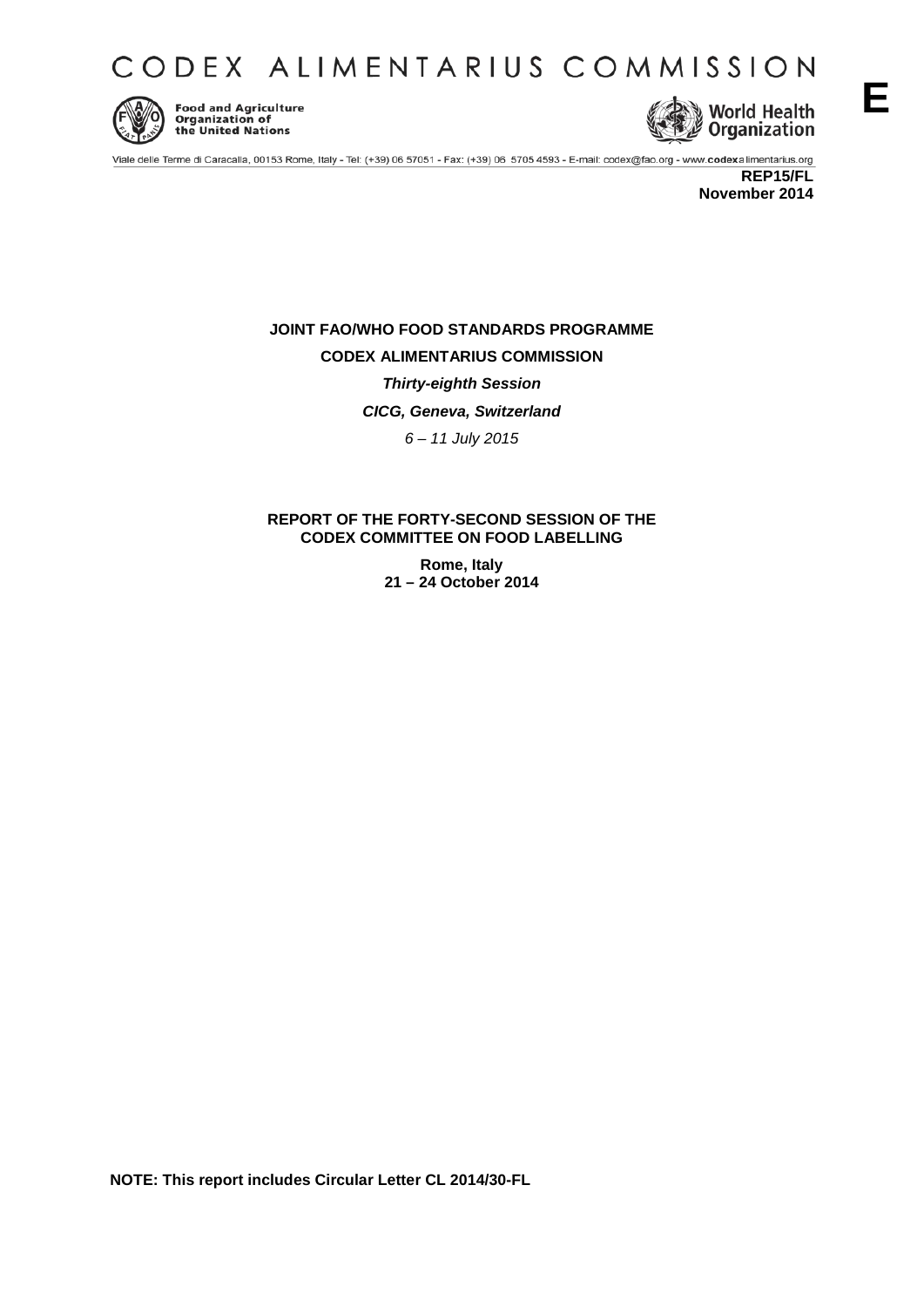CODEX ALIMENTARIUS COMMISSION



**Food and Agriculture** Organization of the United Nations



Viale delle Terme di Caracalla, 00153 Rome, Italy - Tel: (+39) 06 57051 - Fax: (+39) 06 5705 4593 - E-mail: codex@fao.org - www.codexalimentarius.org

 **CL 2014/30-FL November 2014**

- **TO:** Codex Contact Points Interested International Organizations
- **FROM:** Secretariat, Codex Alimentarius Commission, Joint FAO/WHO Food Standards Programme FAO, 00153 Rome, Italy
- SUBJECT: Distribution of the Report of the 42<sup>nd</sup> Session of the Codex Committee on Food **Labelling (REP15/FL)**

# **REQUEST FOR COMMENTS**

# **Proposed Draft texts at Step 3**

1. Proposed Draft Revision of the *Guidelines for the Production, Processing, Labelling and Marketing of Organically Produced Foods*: Organic Aquaculture (Para. 57 and Appendix III); and

2. Proposed Draft Revision of the *General Standard for the Labelling of Prepackaged Foods*: Date marking (Para. 82 and Appendix IV).

Governments and interested international organizations wishing to comment on the above should do so in writing, in conformity with the *Procedure for the Elaboration of Codex Standards and Related Texts*  (Procedural Manual of the Codex Alimentarius Commission) to the Office of the Codex Contact Point for Canada, Food Directorate, Health Products and Food Branch, Health Canada, [codex\\_canada@hc-sc.gc.ca,](mailto:codex_canada@hc-sc.gc.ca) with a copy to the Secretariat, Codex Alimentarius Commission, [codex@fao.org,](mailto:codex@fao.org) **before 30 September 2015.**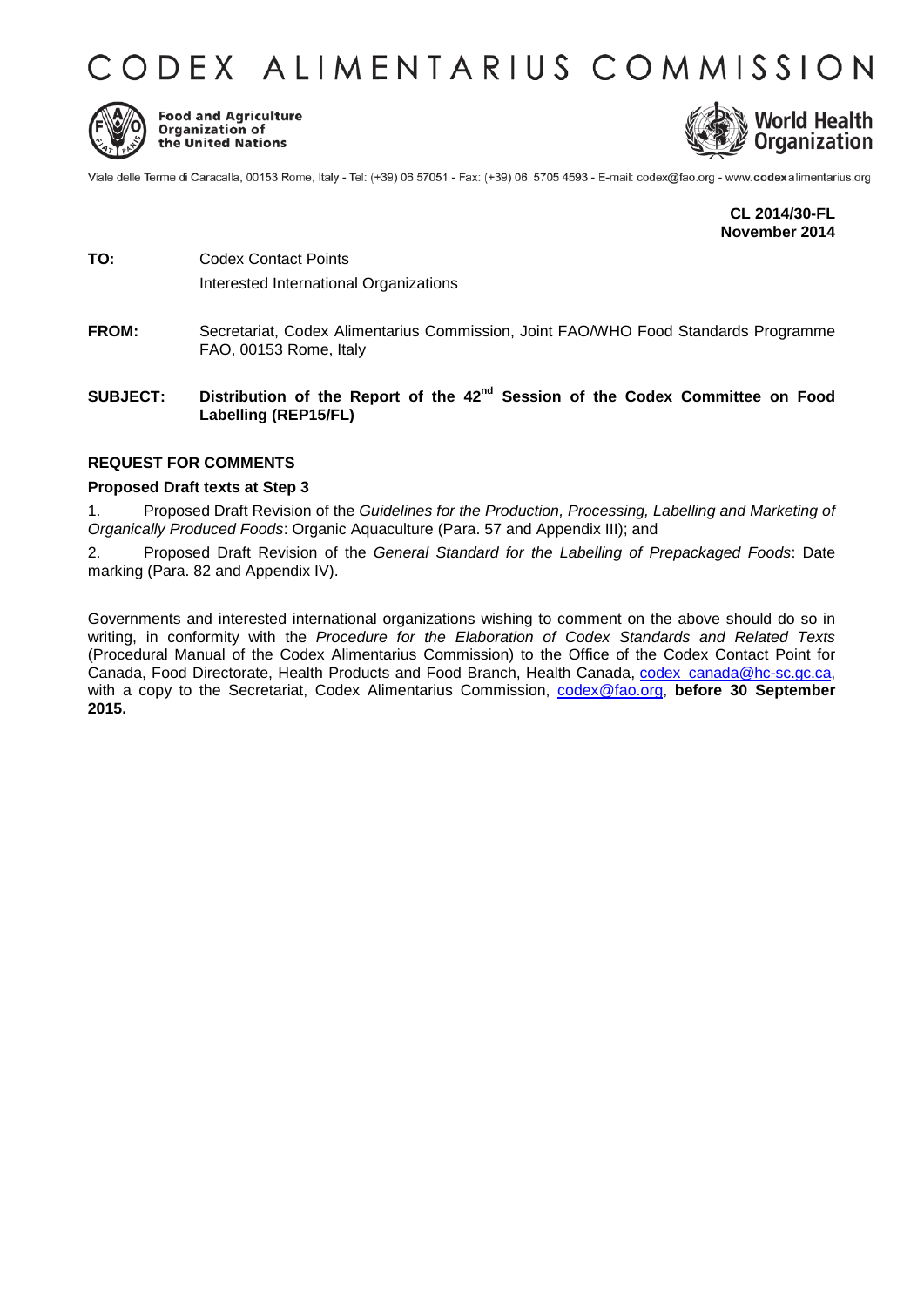# **SUMMARY AND CONCLUSIONS**

The summary and conclusions of the  $42<sup>nd</sup>$  Session of the Codex Committee on Food Labelling are as follows:

# **Matters of Interest to the Commission**:

The Committee:

- Endorsed the labelling provisions in the standards submitted by CCFFP, CCFFV and CCPFV (para 8);
- Provided replies for the monitoring of the Codex Strategic Plan (2014-2019) (para 5 and Appendix II);
- Agreed to circulate the proposed draft revision of the *Guidelines for the Production, Processing, Labelling and Marketing of Organically Produced Foods*: Organic Agriculture and the proposed draft revision of the *General Standard for the Labelling of Prepackaged Foods*: Date Marking at Step 3 for comments and to discuss at the  $43<sup>rd</sup>$  Session (para 57, Appendix III and para 82 and Appendix IV, respectively); and
- Agreed to defer discussion on the labelling of non-retail containers, on issues related to internet sales of food and the proposal to revise the *General Guidelines for the Use of the Term "Halal"* (CAC/GL 24-1997) (para 83).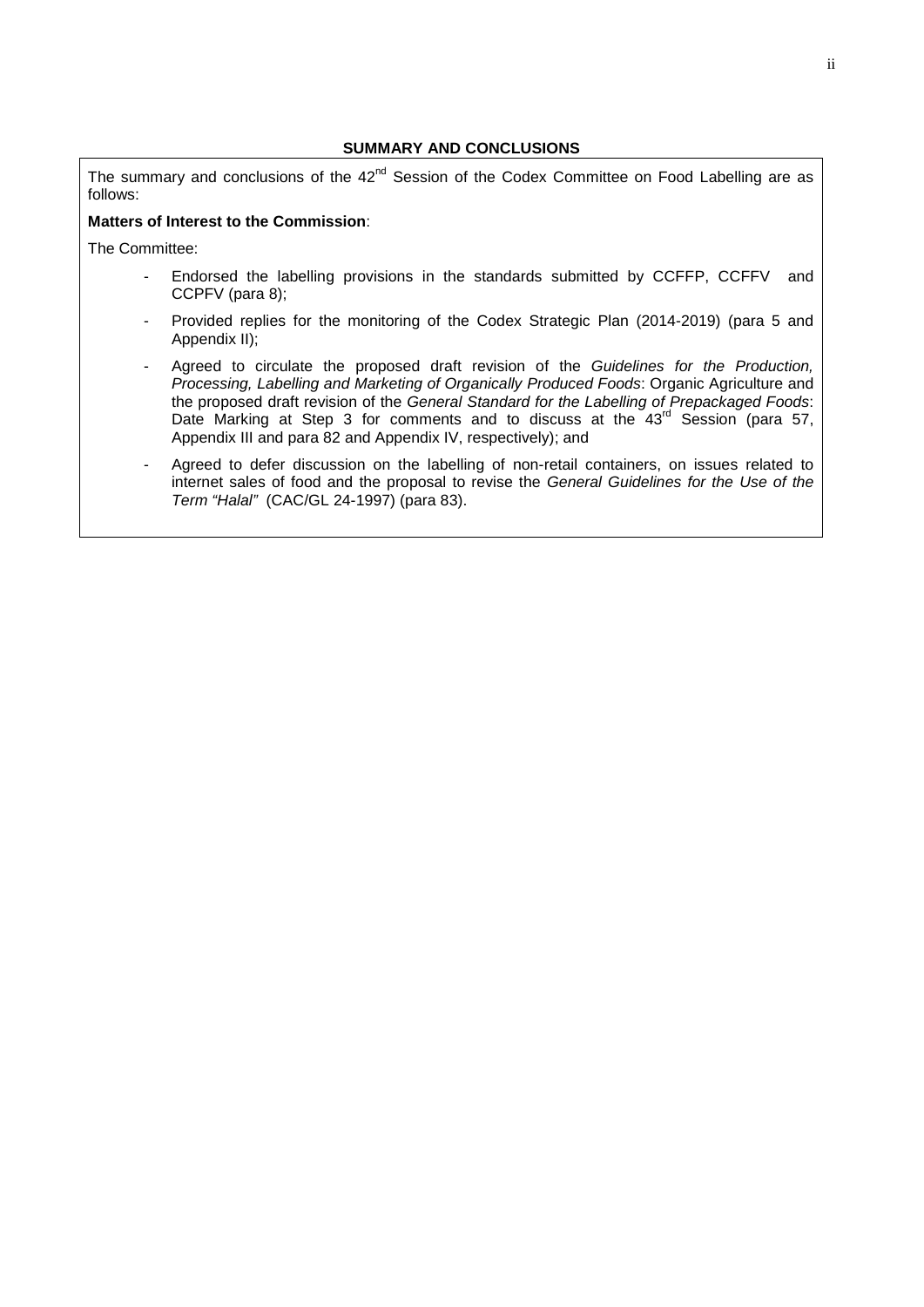# **TABLE OF CONTENTS**

# **Page**

| REPORT OF THE 42 <sup>nd</sup> SESSION OF THE CODEX COMMITTEE ON FOOD LABELLING  Page 1 |  |
|-----------------------------------------------------------------------------------------|--|
|                                                                                         |  |

# **Paragraph**

| Revision of the Guidelines for the Production, Processing, Labelling and Marketing of Organically |  |
|---------------------------------------------------------------------------------------------------|--|
| Revision of the General Standard for the Labelling of Prepackaged Foods:                          |  |
|                                                                                                   |  |
| Other Business and Future Work (Agenda Item 8)                                                    |  |
|                                                                                                   |  |
|                                                                                                   |  |

# **APPENDICES**

|              |                                                                                                                                                                           | Page |
|--------------|---------------------------------------------------------------------------------------------------------------------------------------------------------------------------|------|
| Appendix I   | List of Participants                                                                                                                                                      | 14   |
| Appendix II  | Monitoring of the Codex Strategic Plan 2014-2019: Responses of<br><b>CCFL</b>                                                                                             | 35   |
| Appendix III | Proposed Draft amendments to the Guidelines for the Production,<br>Processing, Labelling and Marketing of Organically Produced Foods:<br>Organic Agriculture (At Step 3). | 40   |
| Appendix IV  | Revision of the General Standard for the Labelling of Prepackaged<br>Foods: Date Marking (At Step 3)                                                                      | 60   |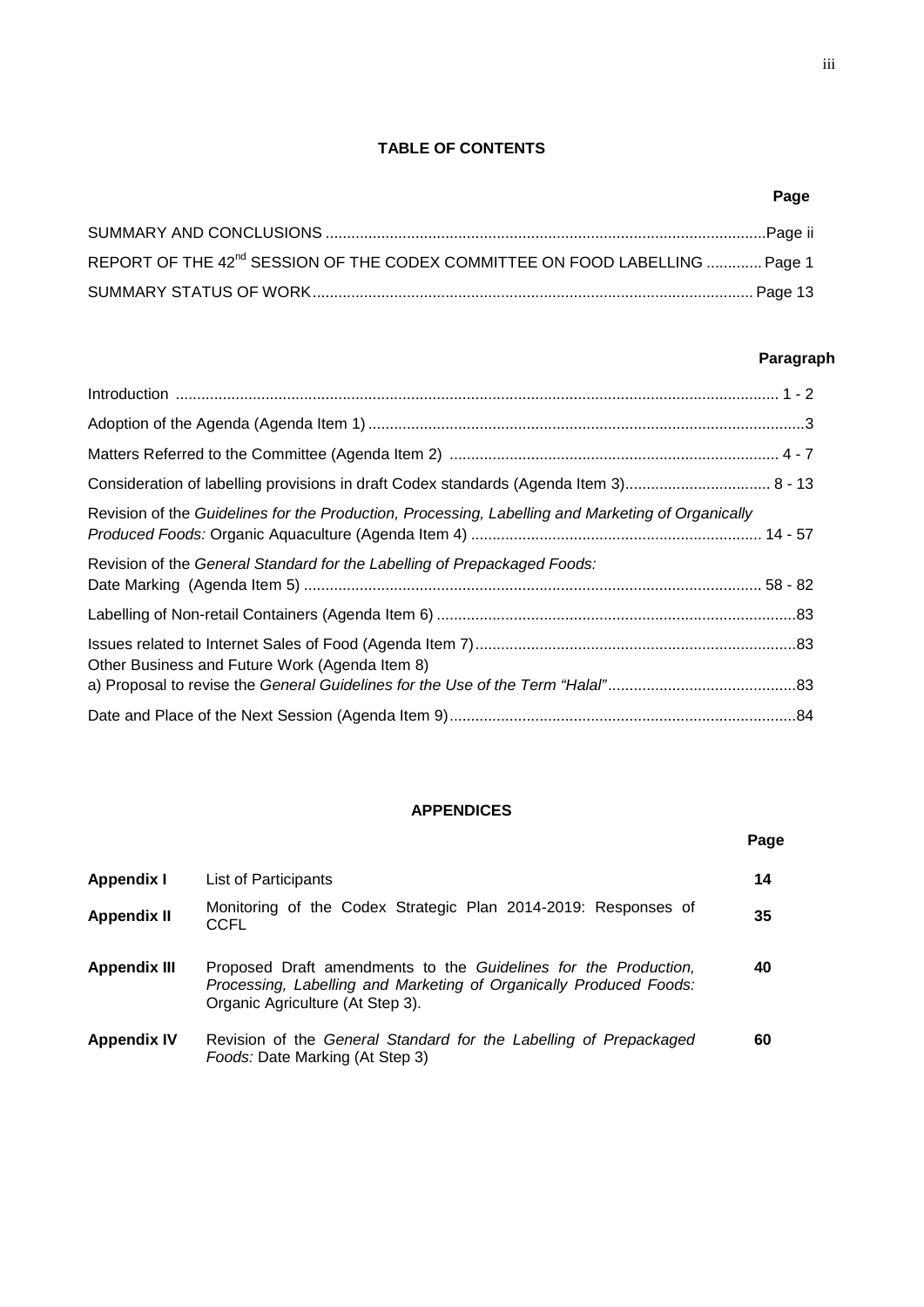### **INTRODUCTION**

1. The Codex Committee on Food Labelling held its Forty-second Session in Rome, Italy from 21-24 October 2014, at the kind invitation of Government of Canada. Mr Paul Mayers, Associate Vice-President Policy and Programs Branch, Canadian Food Inspection Agency chaired the Session. Appendix I contains a complete list of participants.

# **DIVISION OF COMPETENCE[1](#page-4-0)**

2. The Committee noted the division of competence between the European Union and its Member States, according to paragraph 5, Rule II of the Rules of Procedure of the Codex Alimentarius Commission, as presented in CRD 2.

# **ADOPTION OF THE AGENDA (Agenda Item 1)[2](#page-4-1)**

3. The Committee adopted the provisional agenda as the agenda for the session.

# **MATTERS REFERRED TO THE COMMITTEE (Agenda Item 2)[3](#page-4-2)**

4. The Committee noted that some matters were for information.

# **Codex Strategic Plan 2014 - 2019**

5. The Committee agreed that the responses as proposed in CRD 24 with slight amendment would form the Committee's response to the strategic plan implementation questionnaire (Appendix II).

# **Claim for "free" of Trans Fatty Acids (TFAs)**

- 6. The Committee noted that this matter was still under discussion in the Committee on Nutrition and Foods for Special Dietary Uses (CNFSDU).
- 7. One Observer informed the Committee that the method reported in REP13/FL, paragraph 15, is currently being revised to integrate results from an international collaborative study, and will then be submitted to voting and comment at the stage of the Draft international standard, for a period of 3 months. Publication on the method is expected no earlier than the 2<sup>nd</sup> quarter of 2015.

# **CONSIDERATION OF LABELLING PROVISIONS IN DRAFT CODEX STANDARDS (Agenda Item 3) [4](#page-4-3)**

8. The Committee endorsed the labelling provisions in the following standards as proposed by the relevant Committees: *Standard for Fresh and Quick Frozen Raw Scallop Products*

1

<span id="page-4-0"></span> $1$  CRD 2 (Division of competence between the European Union and its Members States)

<span id="page-4-1"></span><sup>2</sup> CX/FL 14/42/1

<span id="page-4-2"></span><sup>&</sup>lt;sup>3</sup> CX/FL 14/42/2; CRD 3 (comments of EU); CRD 15 (comments of Canada); CRD 24 (comment of Canada).

<span id="page-4-3"></span><sup>4</sup> CX/FL 14/42/3 Rev.1, CX/FL 14/42/3-Add.1, CRD 3 (comments of EU).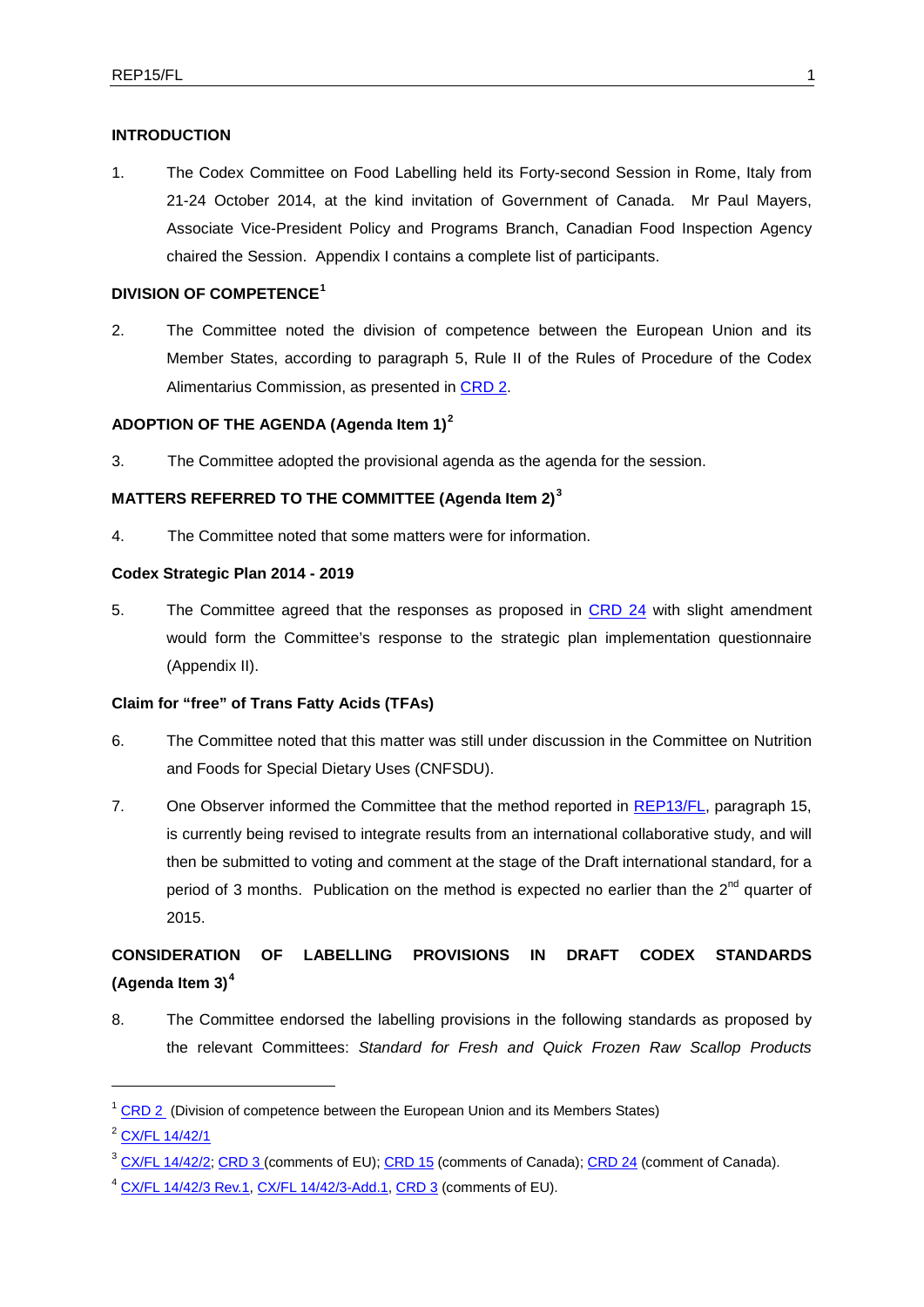(CCFFP), the Standards *for Passion Fruit, Durian and Okra* (CCFFV), *Draft Standard for Certain Canned Fruits*, (CCPFV), *Draft Standard for Quick Frozen Vegetables* (CCPFV), Amendments to the *Standard For Pickled Fruits And Vegetables* (CCPFV).

9. The Secretariat clarified that CCFL recommendations related to the proposed regional standard for non-fermented soybean products had not yet been discussed in CCASIA and would thus not be discussed at this session of the Committee.

#### **Proposed Draft Standard For Ginseng Products**

#### **Optional Labelling**

- 10. One delegation requested the original text "other labelling requirements" from the *Regional Standard for Ginseng Products* (CODEX STAN 295R-2009) be maintained as they did not agree with making the provision optional. The original text already provided some flexibility depending on national legislation. The delegate further noted that labelling is important for consumer health protection since ginseng for medicinal purposes did not differ from the presentation of these products sold as foods.
- 11. Several other delegations proposed to maintain the wording proposed by CCPFV as the matter had already been extensively discussed and reflected the compromise reached.
- 12. The Committee noted that the revised wording leaves the opportunity for national governments to stipulate specific requirements to address issues relevant to public health and endorsed the labelling provisions in the Standard.
- 13. The delegation of Thailand expressed their concern with the decision for the reasons as mentioned in paragraph 10.

# **ORGANIC AQUACULTURE (REVISION OF THE** *GUIDELINES FOR THE PRODUCTION***, PROCESSING,** *LABELLING AND MARKETING OF ORGANICALLY PRODUCED FOODS***) (AGENDA ITEM 4)[5](#page-5-0)**

14. The Committee considered the proposed draft text (Appendix V, REP 13/FL). The following reflects the discussions held at the plenary session. The texts of the individual amendments are not included in the body of this report, unless substantial or fundamental to understanding the discussion, but are reflected directly in the amended document (Appendix III).

#### *Definition of Aquaculture*

1

15. The Committee noted that there are several definitions for aquaculture in FAO. After discussions the Committee adopted the following definition:

<span id="page-5-0"></span><sup>&</sup>lt;sup>5</sup> CL 2013/15-FL, REP13/FL, Appendix V, CX/FL 14/42/4 (comments of Argentina, Brazil, Costa Rica, Kenya and Nicaragua), CRD 4 (comments of EU), CRD 6 (comments of Philippines), CRD 8 (comments of Japan), CRD 14 (comments of Thailand), CRD 17 (comments of India), CRD 18 (comments of South Africa), CRD 23 (comments of Australia).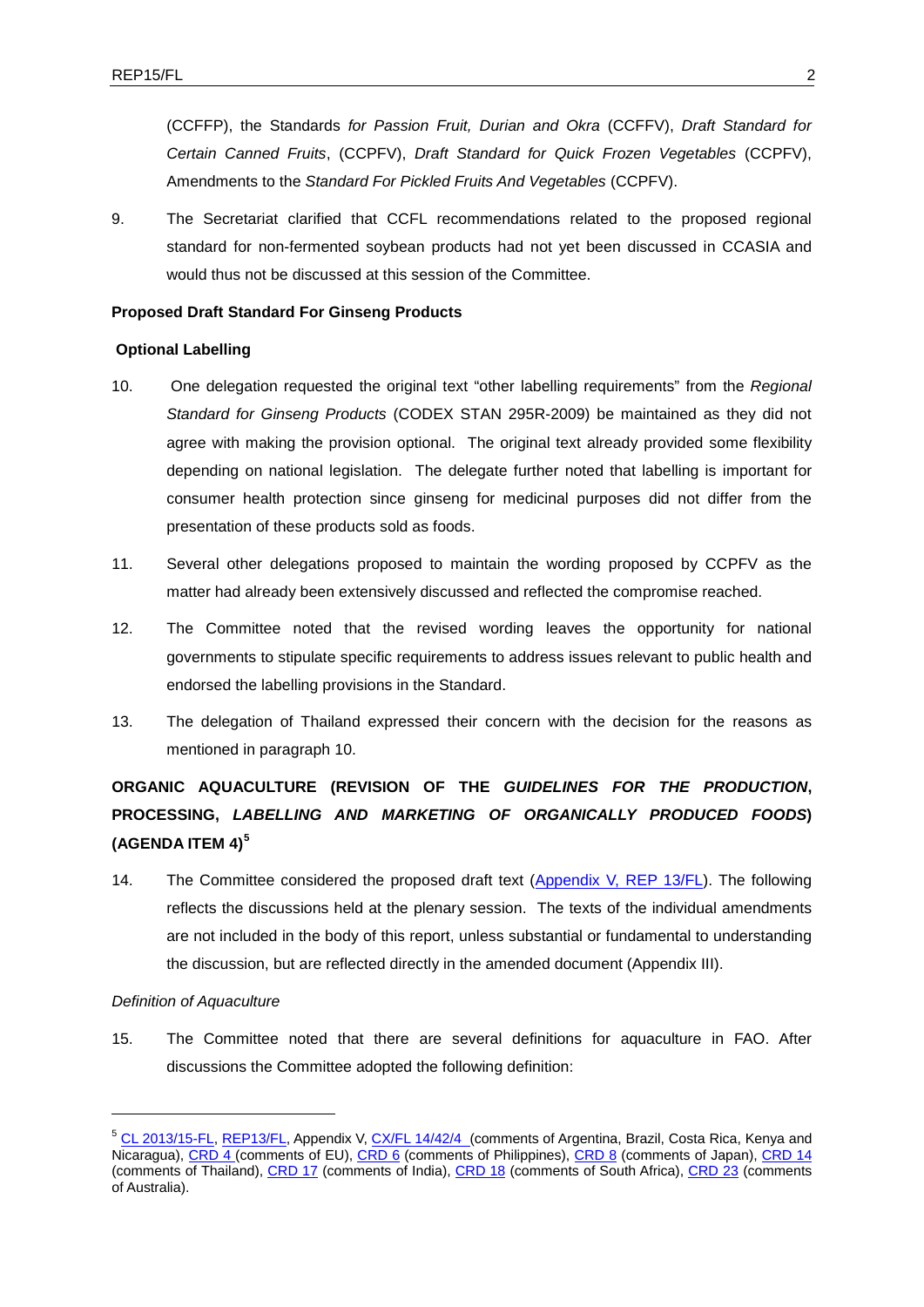"*Aquaculture means the farming of aquatic organisms involving intervention in the rearing process to enhance production of the stock being cultivated*."

16. To clarify and align the text, the Committee also introduced the text in footnote 3 as an additional definition for "Aquatic Organisms":

"*Aquatic organisms include finfish, shellfish (crustaceans and molluscs), aquatic plants and algae, but exclude mammals, reptiles, birds and amphibians*."

17. One delegation raised concerns at removing the "individual and corporate ownership" (of the stock) from the text and the need to reflect in the definition that a farmer does control the stock. The Committee noted that the expression "being cultivated" and not simply "released" satisfactorily addressed this matter.

#### *Definition of Clean Water*

18. The Committee amended the definition to align with its earlier decision to refer to aquatic organisms, but without making reference to its end use (i.e. intended for human consumption or for animal feed) as follows:

*"Clean water means water from any source where harmful microbiological contamination, substances and/or toxic plankton are not present in such quantities that may affect the safety of aquatic organisms and their products*."

#### *Definition of Closed recirculation system*

- 19. The Committee discussed the proposed definitions (Option1 and Option2). These discussions highlighted some differences of opinion in the way these systems should be used. Some delegations noted, that at the definition phase of the guidelines, the meaning should be as broad as possible with any restrictions being introduced in the later rules section. Other delegations felt that the definition should be more precise and take into account circumstances such as indoor tanks with artificial lighting, which they viewed to be inconsistent with organic principles. One delegation drew attention to the advantages of such systems as they can effectively prevent waste water release into the environment and such systems do not always require high energy consumption.
- 20. The Committee noted that a simple definition at this phase, that did no more than characterise the meaning of the term, could be a solution with any risk management concerns being addressed in the appropriate sections of the text.
- 21. The Committee adopted the following definition:

"*Closed circulation system means a type of enclosed containment system, with very limited and barrier-connection to open waters and systems to treat the effluent water to enable its circulation for reuse*."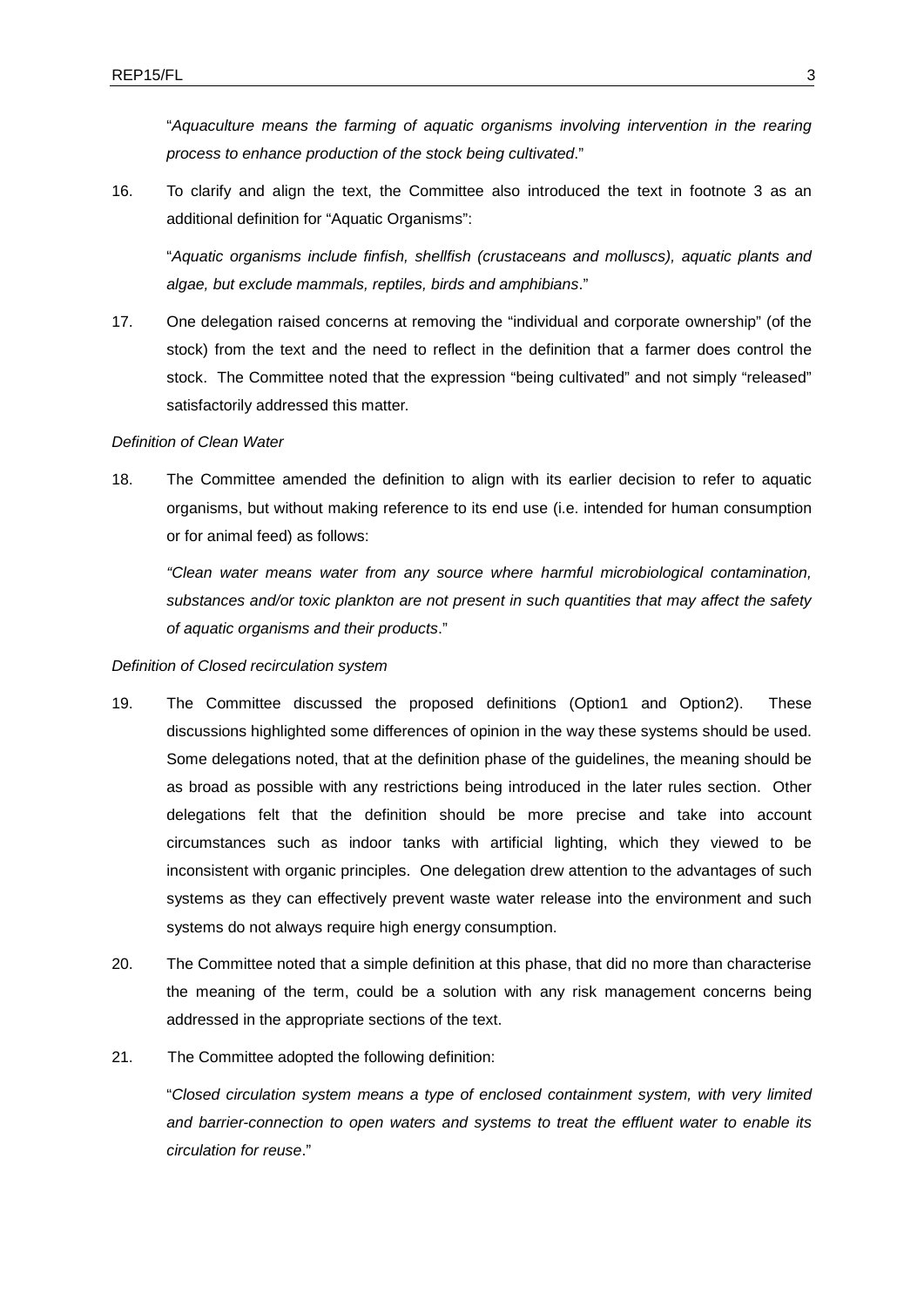#### *Inspection and certification systems*

- 22. The Committee discussed the necessity for the "organic management plan" as indicated in paragraph 6.8 and several delegations questioned why this requirement should be in place only for organic aquaculture as it created special conditions for one part of production and was inconsistent with the rest of the guidelines.
- 23. The Committee deleted this paragraph.
- 24. However, following discussions on Annex I A2 *Algae and their Products* the matter was reintroduced (paragraph 3 of Annex I A2).
- 25. Some delegations emphasised the need for a management plan for aquaculture that is updated each year to ensure that the impact on the environment is kept as low as possible. They noted that the specific nature of the medium means a higher potential impact than for agriculture. They highlighted that there is a high level of public concern on this matter regarding both perception and image.
- 26. Some delegations did not share the view that the potential environmental impact on water would be higher than on land or that an exclusive plan for aquaculture was justified. They noted that a consistent approach to both would be more appropriate for the sake of harmonisation and uniformity.
- 27. The Committee therefore agreed on new wording for the previously deleted paragraph 6.8: "*The operator has to present an organic management plan to the accredited certification body, for verification during the inspection. The plan is required to be updated annually*."
- 28. As a consequence of this new wording, the Committee deleted the second sentence of paragraph 3 in Annex I A2.
- *A2 Algae and their products*
- 29. The Committee amended the heading of this section to A2 *Aquatic plants and Algae and their products* recognising that this section may better address the issues, and made consequential adjustments in the text to reflect this.
- 30. One delegation proposed to replace the  $2^{nd}$  sentence in paragraph 6 to read:

*"Substances permitted for use as fertilizers and conditioners in the cultivation of aquatic plants and algae are listed in Annex 2, Table 1".*

31. Other delegations noted that this change would remove the restrictions for pond cultivation and allow for dispersal in larger bodies of water with subsequent impacts for the eco-system. Some delegations, and an observer organisation, further noted that any changes in wording that allowed for dispersal in open water actually lowered protection and that organic aquaculture should not be seen as potentially adding to this.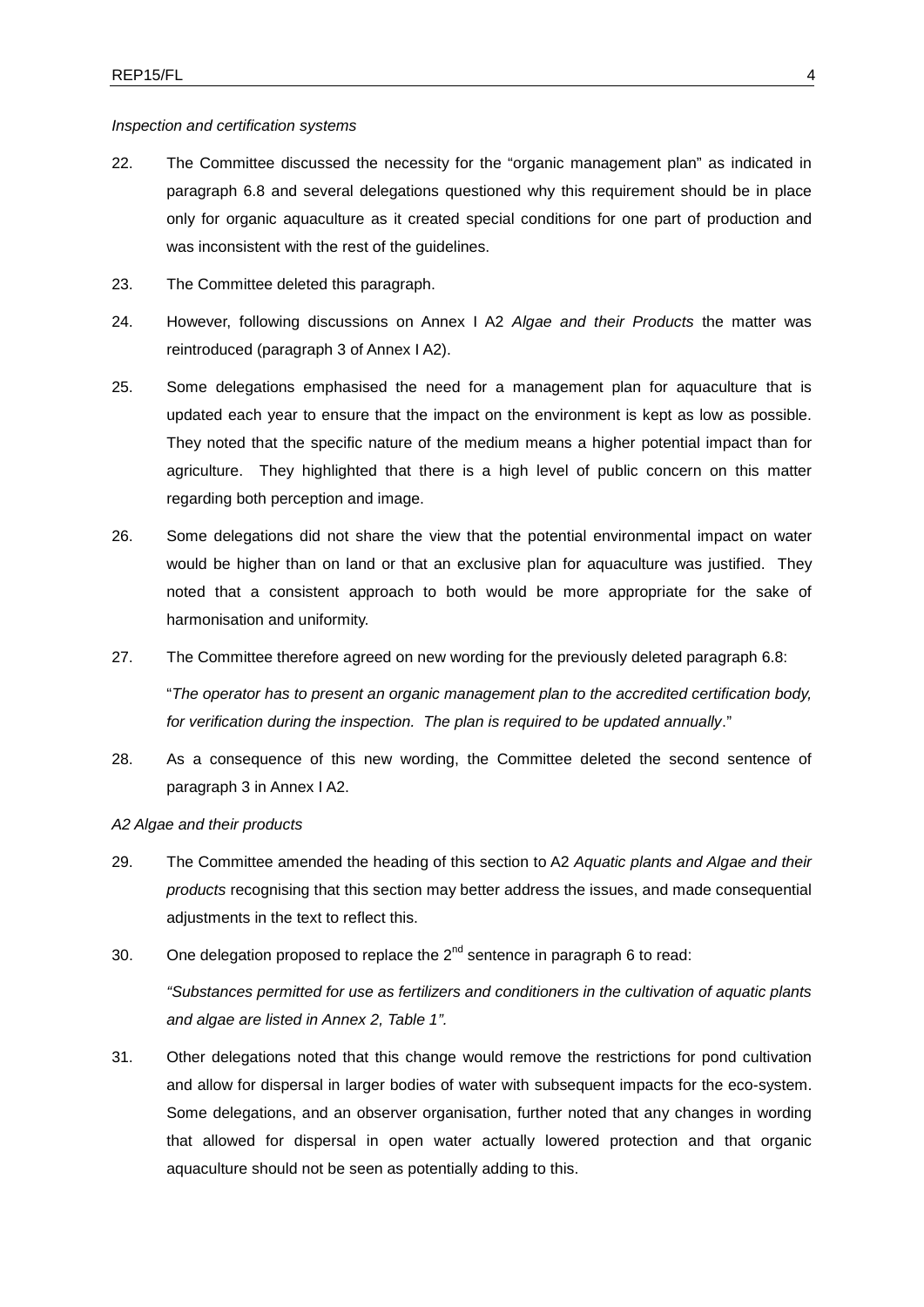#### *Conclusions*

- 32. The Committee noted that there was not consensus on this matter and agreed to leave Annex I A2 paragraph 6, second sentence in square brackets but adjusted it to make reference to Annex II Table 1.
- 33. The Committee noted that certain aquatic plants or algae were prone to microbiological infections and that allowance should be made for use of pest control agents. The Committee therefore agreed to add a Table 2d in Annex II for substances for pest control for algae and aquatic plants in order to have a list of substances specifically included for use in water. The Committee recognised that this is part of the work yet to be completed and invited the Delegation of Japan to propose substances to populate this table for consideration at the next session.

#### *Conversion period for operations*

34. The Committee discussed possible amendments to paragraph 8, but, unable to reach consensus, agreed to place the text in square brackets.

#### *Origin of stock*

- 35. The Committee discussed the suggestion to substitute "breeds" with "locally grown species". Some delegations noted that "locally grown species" was a preferable term as using species that are well adapted to the eco-systems would aid in avoiding negative impacts, including escape of potentially invasive alien species.
- 36. Other delegations noted, however, that the term "locally grown" is already used for marketing both organic and non-organic products and that such a definition could lead to confusion and be difficult for certification bodies to verify.
- 37. The Committee also discussed the use of organic and non-organic juveniles (paragraph 10). Some delegations supported the amended wording that deleted the first sentence in square brackets ["When organic juveniles are not available …"] as it would be difficult to comply with the time limits imposed for non-organic juveniles. They also supported therefore moving the reference to "wild sources" to paragraph 9.
- 38. Other delegations noted, however, that by moving the reference to wild juveniles, there would no longer be any control or limitation on their use and that one main consumer concern is the possible pressure on wild stocks.
- 39. Some delegations supported the use of exogenous releasing hormones as indispensable in aquaculture and not transferable to eggs or juveniles. However other delegations did not support the use of exogenous releasing hormones for species that cannot spawn naturally in captivity stating that the prohibition of the use of hormones is a basic principle of organic farming.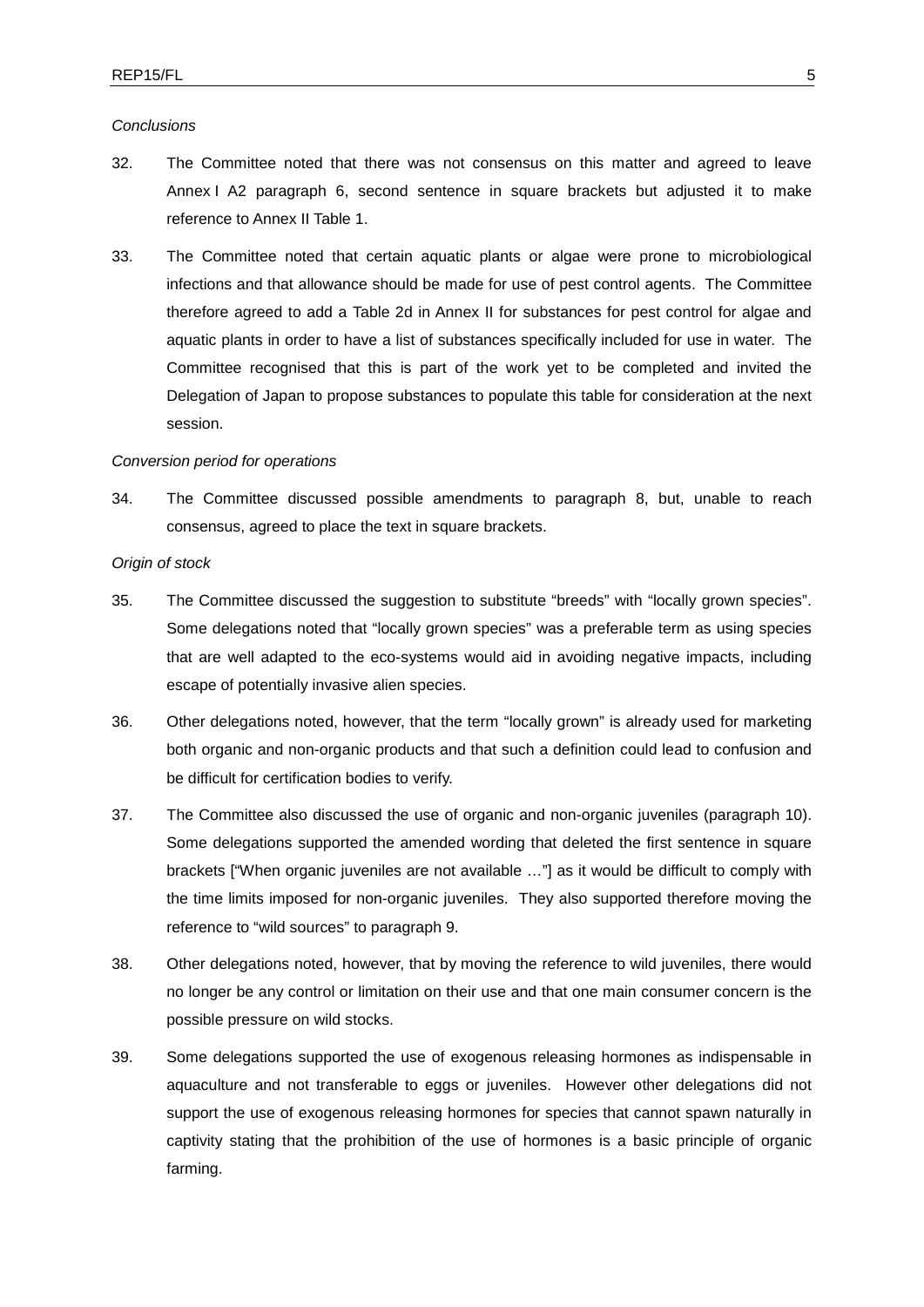#### *Conclusion*

40. The Committee was unable to reach consensus. It was agreed to leave the text in square brackets.

#### *Production rules for husbandry and breeding*

- 41. Some delegations proposed to keep the square bracketed text recommended for deletion in paragraph 12 as they considered that stocking density of organic farming should be lower than conventional farming as a general principle. They noted that stocking density can be reliably used in most conditions to measure animal/fish welfare and that it is easily measurable and visible for consumers. Other delegations noted that for several species there was no basis for a lower stocking density for organic aquaculture as the organisms natural behaviours was not affected at stocking densities used in conventional farming.
- 42. The Committee recognised the concern raised by some delegations that some closed recirculation systems, in their view, are not compatible with organic farming systems, but noted that the option 2 (paragraph 14) does allow competent authorities to address such concerns.
- 43. The Committee noted that it was necessary to clarity the meaning of "artificial" in relation to polyploidy and considered a proposal to do this by replacing "artificial" with "chemically induced".

#### *Conclusion*

- 44. The Committee agreed to:
	- delete "clean" from paragraph 11 and remove the square brackets;
	- amend paragraph 12 replacing "should" with "must";
	- agreed on Option 2 (paragraph 14);
	- delete "artificial" from paragraph 15;
	- replace "artificial polyploidy" with "chemically induced polyploidy" in square brackets; and
	- remove the square brackets around "artificial hybridisation" but retain them with reference to "single sex strains …".
- 45. The Committee noted the concern from the European Union regarding their wish to see artificial closed recirculation systems excluded from organic farming systems.

#### *Nutrition*

46. Some delegations and an observer organisation questioned the use of the expression "natural feeds" (paragraph 16 b) as not being Codex terminology, not meaning organic and also not being clear information for consumers. They stated their support for organic feed for organic animals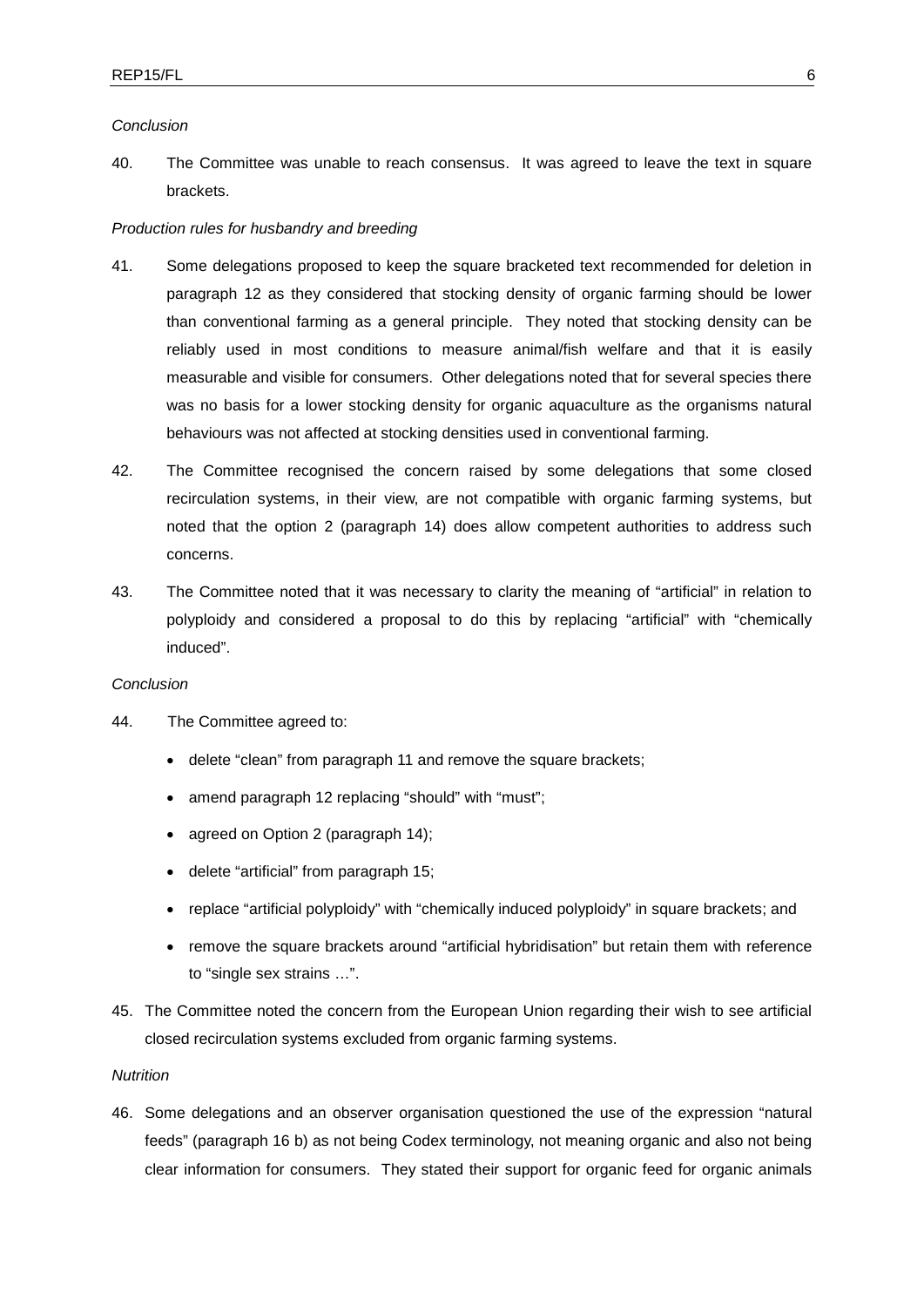and that exceptions to this principle should be very clear. One observer noted that in their view no exceptions should be allowed.

- 47. In response, a delegation clarified that the expression "natural feed" was intended to cover what happens naturally to the fish where it is grown in a pond without supplemental feeding.
- 48. One delegation raised concerns about the implications of paragraph 16 c, ("feed should be organically grown") stating that in developing countries several sources of feed were genetically modified and so this provision would be difficult to apply.
- 49. One delegation raised concerns about paragraph 16 e and suggested the deletion of the reference to prohibition on use of synthetic amino acids.
- 50. The Committee noted that in addition to trimmings, whole fish could also be used for deriving feed products (paragraph 16 a.a.1), but that it was essential that this should be from fish caught in a sustainable manner. One delegation proposed a limit of for example 60% for the use of whole fish for sustainability reasons. However as no rationale for the particular percentage was provided, the Committee left this open for further discussion.
- 51. The Committee noted that in general stronger reassurances on sustainability should be included in the guidelines.

#### *Conclusion*

52. The Committee noted that there were structural issues to be resolved in the logical flow of this section.

#### *Health and welfare*

- 53. The Committee agreed to change the heading to "Health care" and recognised that hormonal treatment (paragraph 21) remains an item for discussion in brood stock.
- 54. One delegation questioned scientific and technical justification to set a limit of two treatments per year for parasites or in the use of veterinary drugs treatment. Another delegation noted that such limits were necessary as they were of the opinion that use of these substances was not in line with organic principles or consumer expectations and could impact on the environment as they were not limited to closed systems.

# *Permitted substances for the production of organic foods*

55. One delegation noted that the list of substances for use in aquaculture did not follow the structured process established by CCFL to assess the compatibility with the principles of organic production, in section 5.1 of the guidelines.

# *Conclusion*

56. Due to time constraints, the Committee did not consider the rest of the document. The Committee noted that considerable work was still needed to improve the text and agreed to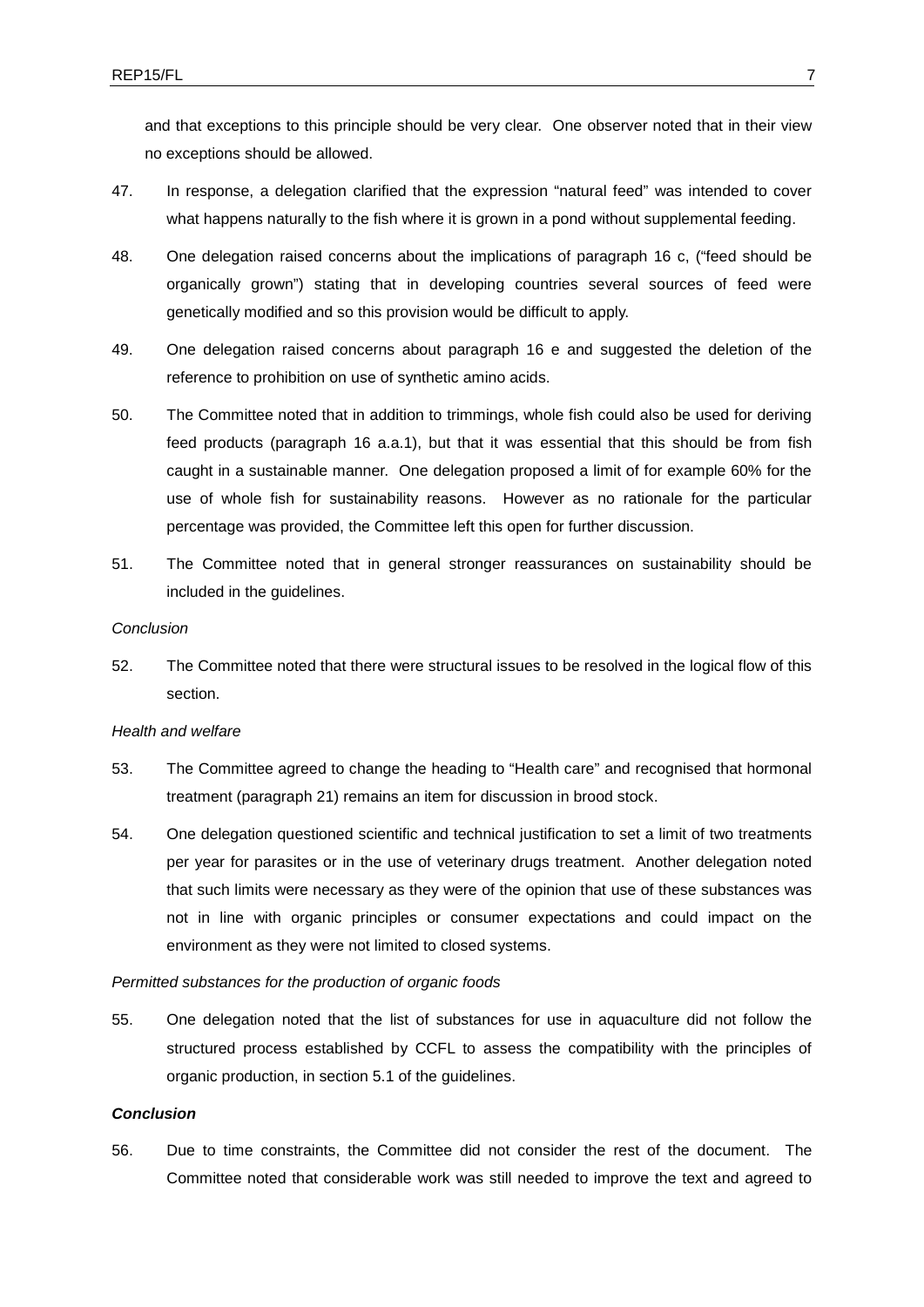establish a PWG, led by the European Union, working in English, French and Spanish, to be held immediately prior to the next session to consider comments received, resolve current differences and prepare proposals for consideration at the next session.

# **STATUS OF THE PROPOSED DRAFT REVISION TO THE GUIDELINES FOR THE PRODUCTION, PROCESSING, LABELLING AND MARKETING OF ORGANICALLY PRODUCED FOODS: ORGANIC AQUACULTURE**

57. The Committee agreed to return the text to Step 3 for circulation for comments, consideration by the aforementioned PWG and consideration at the 43<sup>rd</sup> Session of the Committee (Appendix III).

# **DATE MARKING (REVISION OF THE** *GENERAL STANDARD FOR THE LABELLING OF PREPACKAGED FOODS* **(Agenda Item 5) [6](#page-11-0)**

- 58. The Delegation of New Zealand, as co-chair of the EWG and PWG introduced the item and provided background information on the need for the work on date marking, the terms of reference of the EWG and its outcomes  $(CX/FL 14/42/5)$ , as well as the discussions and conclusions of the PWG (CRD 25). The Delegation reminded the Committee that the EWG had addressed the review of the relevant sections of the GSLPF that relates to date marking and had developed a draft proposal for consideration, but did not address the need for additional guidance for date marking to support the GSLPF. The additional guidance could be considered once the revisions to the GSLPF have been finalised.
- 59. The Committee considered the proposals in CX/FL 14/42/5 and CRD 25. In addition to editorial corrections and improved formatting, the following amendments or comments were made:

#### **Definition of terms**

1

#### **"Date of manufacture", "date of packaging" and "sell by date"**

60. The Committee agreed to retain "date of manufacture" and "date of packaging" and to delete the "sell by date" as proposed. Some delegations also expressed the view that it was not appropriate for all foods to bear more than one date mark and that "Date of Packaging" / "Date of Manufacture" could be provided for in other documents.

# **"Date of minimum durability" ("best quality before date") / "Use by Date"**

61. The Committee considered the proposals of the working group for two date marks to

<span id="page-11-0"></span><sup>&</sup>lt;sup>6</sup> CX/FL 14/42/5, CX/FL 14/42/5-Add.1 (comments of Brazil, Canada, Chile, Colombia, Egypt, Japan, Kenya, Saint Lucia, CEFS, ICBA, IFT), CRD 5 (comments of Hungary, Thailand, USA and FoodDrinkEurope), CRD 7 (comments of Peru), CRD 9 (comments of EU), CRD 10 (comments of Argentina), CRD 11 (comments of India), CRD 12 (comments of Costa Rica), CRD 13 (comments of FoodDrinkEurope), CRD 16 (comments of Republic of Korea), CRD 18 (comments of South Africa), CRD 19 (comments of Ghana), CRD 20 (comments of Bolivia), CRD 21 (comments of China and Philippines), CRD 22 (comments of Indonesia), CRD 25 (Report of the Physical Working Group on Date Marking).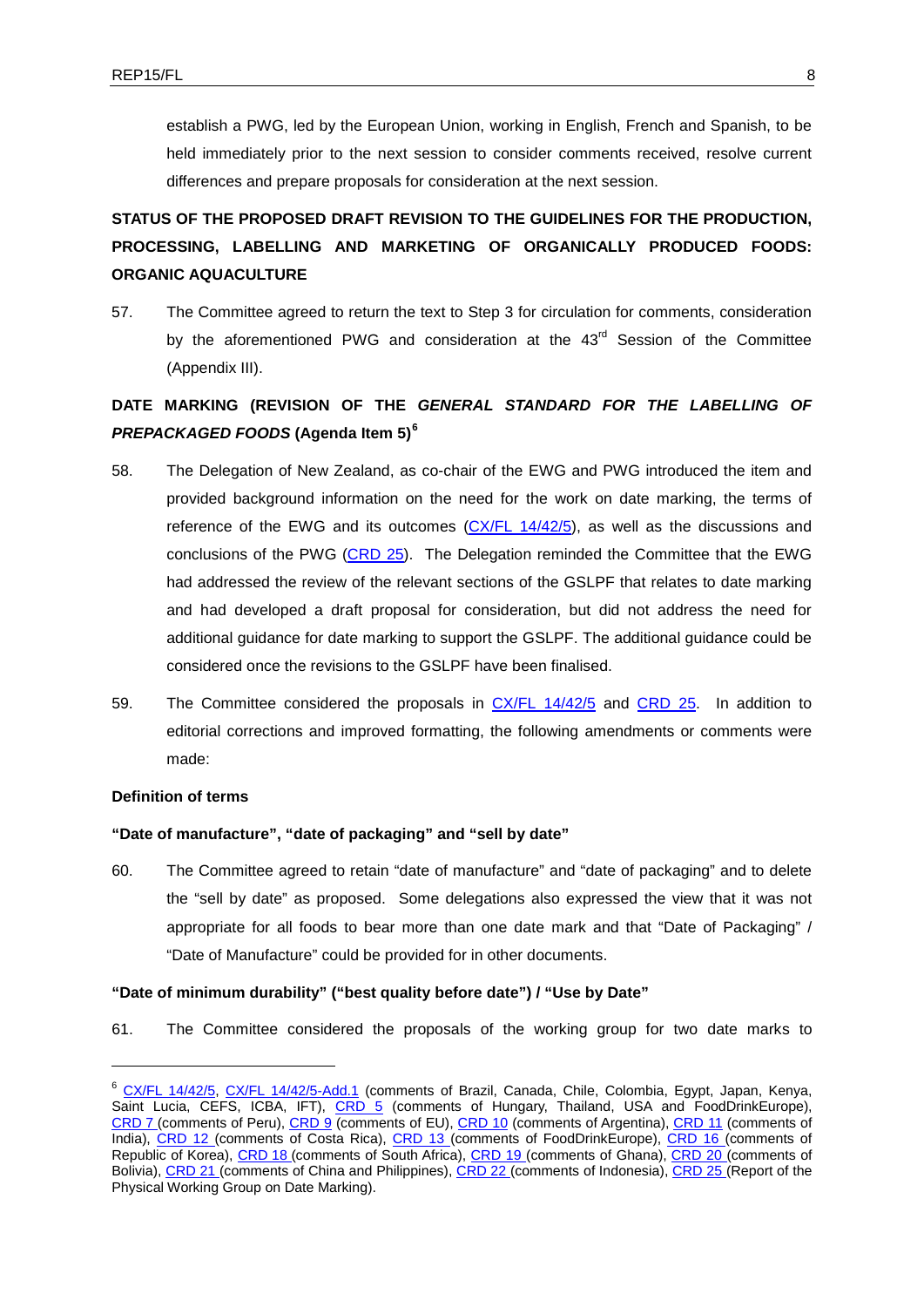differentiate between date marks for safety and those for quality. The Committee, however, initially focused its discussion on date marking for quality purposes, including the issue of the appropriateness of differentiation.

- 62. Several delegations proposed a single date mark and the elimination of any definition of "date of minimum durability"/ "best before date" / "best quality before date" for the following reasons:
	- a single date mark was clear and transparent for safety and shown to be effective in reducing food trade problems, consumer confusion and food waste;
	- the parameters for safety and quality can influence each other and that for some foods the classification of these parameters was not straightforward and the definition did not provide clear guidance for manufacturers on the parameters to be used;
	- the possibility to estimate the "best before date" based on sensory attributes could result in the use of inconsistent and unreliable methods of date mark determination;
	- lack of precision as the definition did not indicate how long the product could be marketed or consumed after its "date of minimum durability", which could be misleading to consumers and difficult for enforcement; and
	- evidence showed that the use of two date marks, created confusion for consumers and could therefore lead to safety problems and food waste.
- 63. Several other delegations proposed two date marks for safety and quality noting that:
	- two date marks would differentiate the consumer action appropriate for quality versus safety;
	- appropriate consumer action would help reduce food waste;
	- many countries were familiar with using two date marks;
	- loss of quality characteristics would not result in food being unsafe; and
	- a single date mark could result in increased food waste and higher economic burden for consumers and could confuse consumers.
- 64. The Committee further noted that consumer education on date marking was a useful tool to help in the better understanding of the different date marks.
- 65. One delegation suggested the addition of a new definition for "shelf life date" that would consider both quality and safety factors. This proposal was presented as an alternative to cover aspects related to the denomination of shelf life and to provide flexibility on the options to inform consumers. While this proposal was supported by certain delegations the Committee did not agree to include this definition.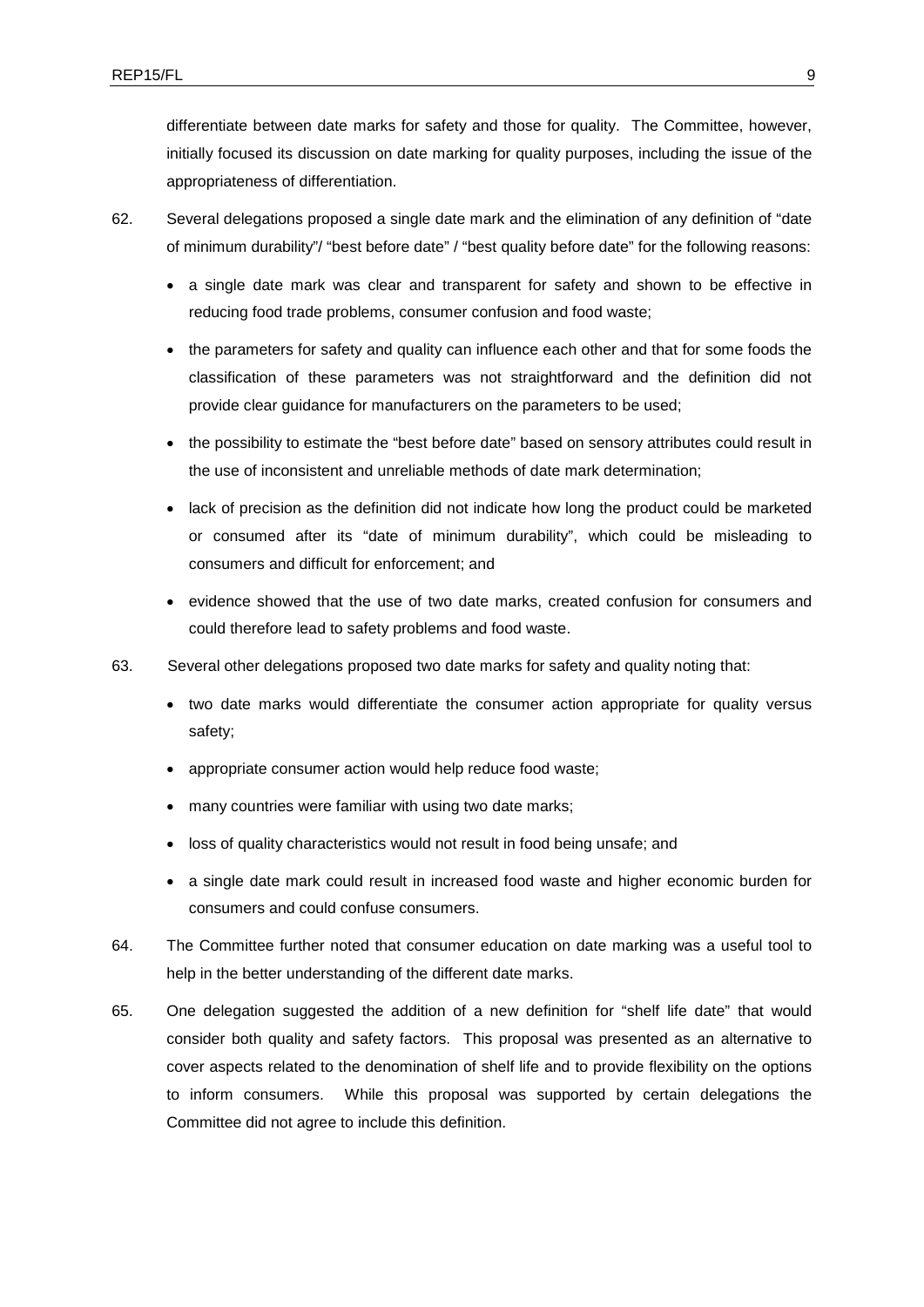#### *Conclusion*

- 66. The Committee agreed to retain two date marks and included "date of minimum durability" / "date of best quality before" / "best before date" as options for the date marking to provide flexibility to countries, noting that while some of these dates were not necessarily used in all countries, they were used in other countries and were understood by their consumers or contributed to consumer understanding of the purpose of the labelling.
- 67. The Committee adopted the following definition:
- *68. "Date of Minimum Durability", "Best before date" or "Best quality before Date" means the date which signifies the end of the period, under any stated storage conditions, during which the product will remain fully marketable and will retain any specific qualities for which implied or express claims have been made. However, beyond the date the food may still be acceptable for consumption.*

#### **"Use by date"**

69. The Committee agreed to the proposal for "use by date", but not to refer to "nutritional" nor "health" as the intent of the definition was to define a date marking for safety reasons. The Committee further noted that inclusion of nutritional factors could overlap with the 'best before date'; and that foods that formed the sole source of nutrition could be adequately covered by the term 'safety'.

#### **Conclusion**

70. The Committee agreed to the following definition:

*"Use-by Date", "Use or Consume by date", "Expires by", or "Expiration Date" means the date which signifies the end of the period under any stated storage conditions, after which the product should not be sold or consumed due to safety reasons.* 

71. The Committee also agreed to verify that the Spanish word for "safety" (*inocuidad*) was translated correctly in the Spanish version of the text.

#### **Date marking and storage instruction**

- 72. The Committee agreed to delete the square bracketed text in 4.7 (i) as not necessary, as it was not clear to which population group it referred, and to delete the reference to nutritional adequacy in line with its earlier decision on "use by date" (paragraph 70). One delegation expressed its concern in relation to the impact of this exclusion on the marketing of foods that carry nutrition claims.
- 73. The Committee noted that it would be necessary to determine how a safety based date can be used and that advice might be needed from relevant committees, such as CCFH and CCNFSDU on criteria for the determination of a safety based date. In view of this, the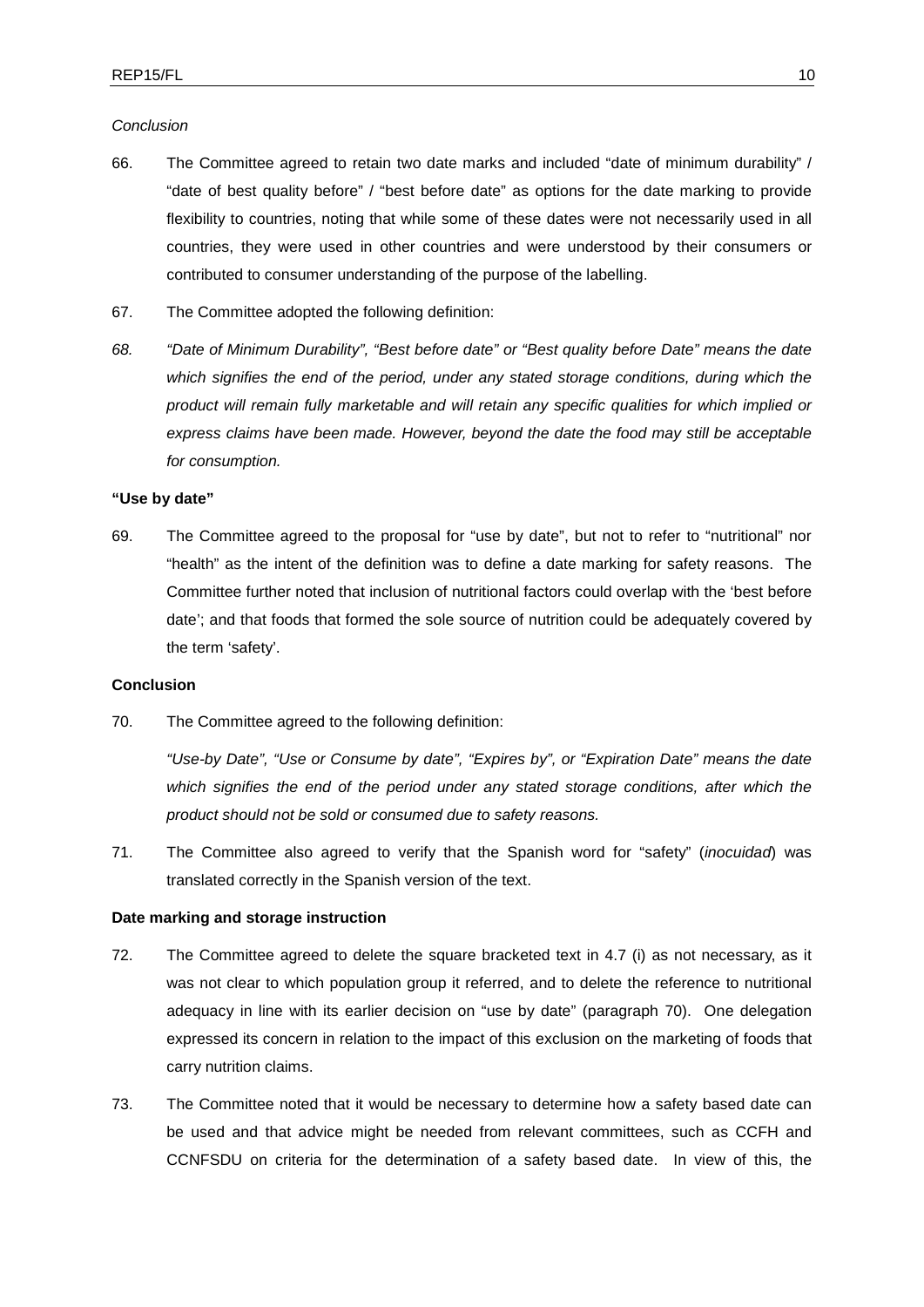Committee agreed to insert a footnote that consideration should be given to other Codex texts until such criteria became available.

- 74. The Committee noted a proposal by one delegation to amend 4.7 (ii) to make the "use of a best before date" optional if a "use by date" was not required. This delegation was of the view that "best before date" was not useful, and could mislead consumers as it did not help consumers to manage consumption, but was more about brand protection. The Committee did not agree to this proposal as it could result in some foods having no date marking.
- 75. The Committee agreed to indicate that all three elements: day, month and year should be declared on products with a durability of not more than three months; and to make the use of the three elements in the second bullet point flexible by the insertion of the term "at least" before "month and year". The Committee agreed to delete the bullet "December .....".
- 76. The Committee also agreed that further consideration should be given to the presentation and extent of information on small packages.
- 77. The Committee agreed that the proposed text in 4.7.1 (vii) "the declaration of the month in date marking shall be consistent with 8.2" should be deleted as this was sufficiently covered in the GSLPF and not specific to date markings.
- 78. A specific provision was made to require that when only digits are used or when the year is expressed as only two digits, the sequence of day, month and year must be given. In this context one delegation proposed that a default format be fixed and the need to declare the format on label be considered when this format was not used to declare the date. The Committee did not take up this proposal.
- 79. The Committee noted proposals for amendments to the list of commodities for which a "date of minimum durability" would not be required. However, some delegations were of the view that there was no clear rationale for the list, guidance needed to be established for the basis for these exemptions, and advice might be needed from CCFH on the foods that could be exempted from date marking. It was further noted that more time was needed to consider the new proposals and the Committee agreed to retain the list in square brackets for further consideration. The Committee also noted that when proposals were made for additions to or deletions from the list, clear rationale would need to be provided.
- 80. The Committee noted views that "date of manufacture" or "date of packaging" should be used in conjunction with other date marking; that these terms were important for certain types of foods; provided information on freshness of product to the consumers; were important to determine shelf life, and were required to operationalize provisions with the *Code of Ethics for International Trade in Food including Concessional and Food Aid Transactions* (CAC/RCP 20- 1979), where current wording implied that only one date mark should be used on a product. The Committee agreed to consider this proposal further.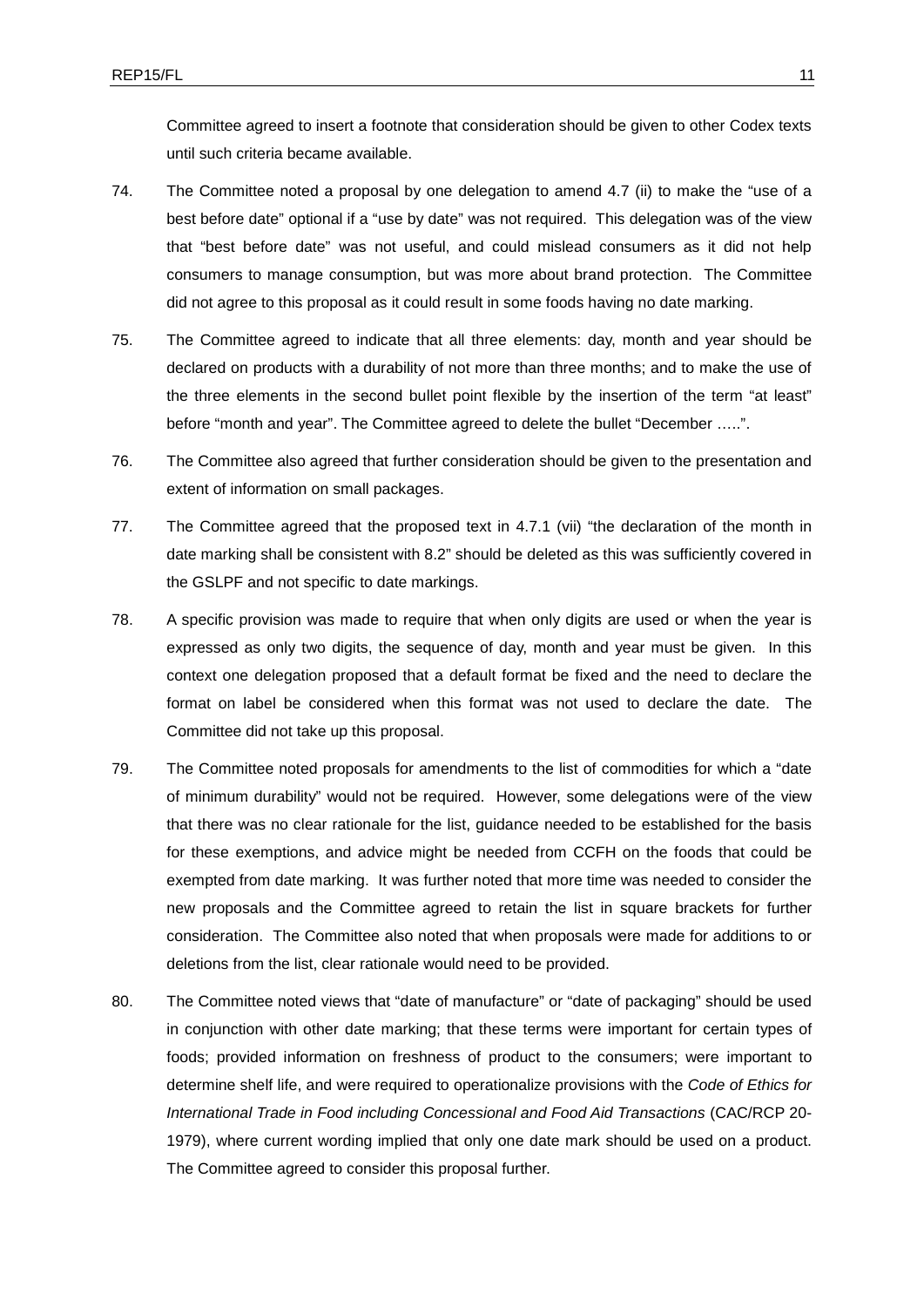#### **Conclusion**

81. The Committee noted that the revision on date marking was not ready to progress in the Step process due to the extensive changes made and some unresolved issues which need further discussion, and agreed to return the proposed draft revision for comments and further consideration.

# **STATUS OF THE PROPOSED DRAFT REVISION OF THE GENERAL STANDARD FOR THE LABELLING OF PREPACKAGED FOODS: DATE MARKING**

82. The Committee agreed to return the proposed draft revision to Step 3 for further comments and consideration at its next session (Appendix IV).

#### **LABELLING OF NON-RETAIL CONTAINERS (Discussion paper) (Agenda Item 6)[7](#page-15-0)**

# **ISSUES RELATED TO INTERNET SALES OF FOOD (Discussion paper) (Agenda Item 7)[8](#page-15-1)**

# **OTHER BUSINESS AND FUTURE WORK (Agenda Item 8)**

# **Proposal to revise the** *General Guidelines for the Use of the Term "Halal"* **(CAC/GL 24-1997)[9](#page-15-2)**

83. Due to time constraints the above agenda items were not discussed and will be taken up at the next session of the Committee.

# **DATE AND PLACE OF THE NEXT SESSION (Agenda Item 9)**

84. The Committee was informed that its 43<sup>rd</sup> Session would be held in approximately 18 months time. The final arrangements being subject to confirmation by the Host Country and the Codex secretariats. Consideration would be given to having a three-day session and to a shorter interval between sessions.

1

<span id="page-15-0"></span><sup>&</sup>lt;sup>7</sup> CX/FL 14/42/6, CRD 1 (comments of Kenya), CRD 6 (comments of Philippines), CRD 13 (comments of FoodDrinkEurope), CRD 18 (comments of South Africa), CRD19 (comments of Ghana), CRD 22 (comments of Indonesia).

<span id="page-15-1"></span> $8$  CX/FL 14/42/7 (not distributed).

<span id="page-15-2"></span><sup>&</sup>lt;sup>9</sup> CX/FL 14/42/8, CRD11 (comments of India), CRD 13 (comments of FoodDrinkEurope), CRD 22 (comments of Indonesia).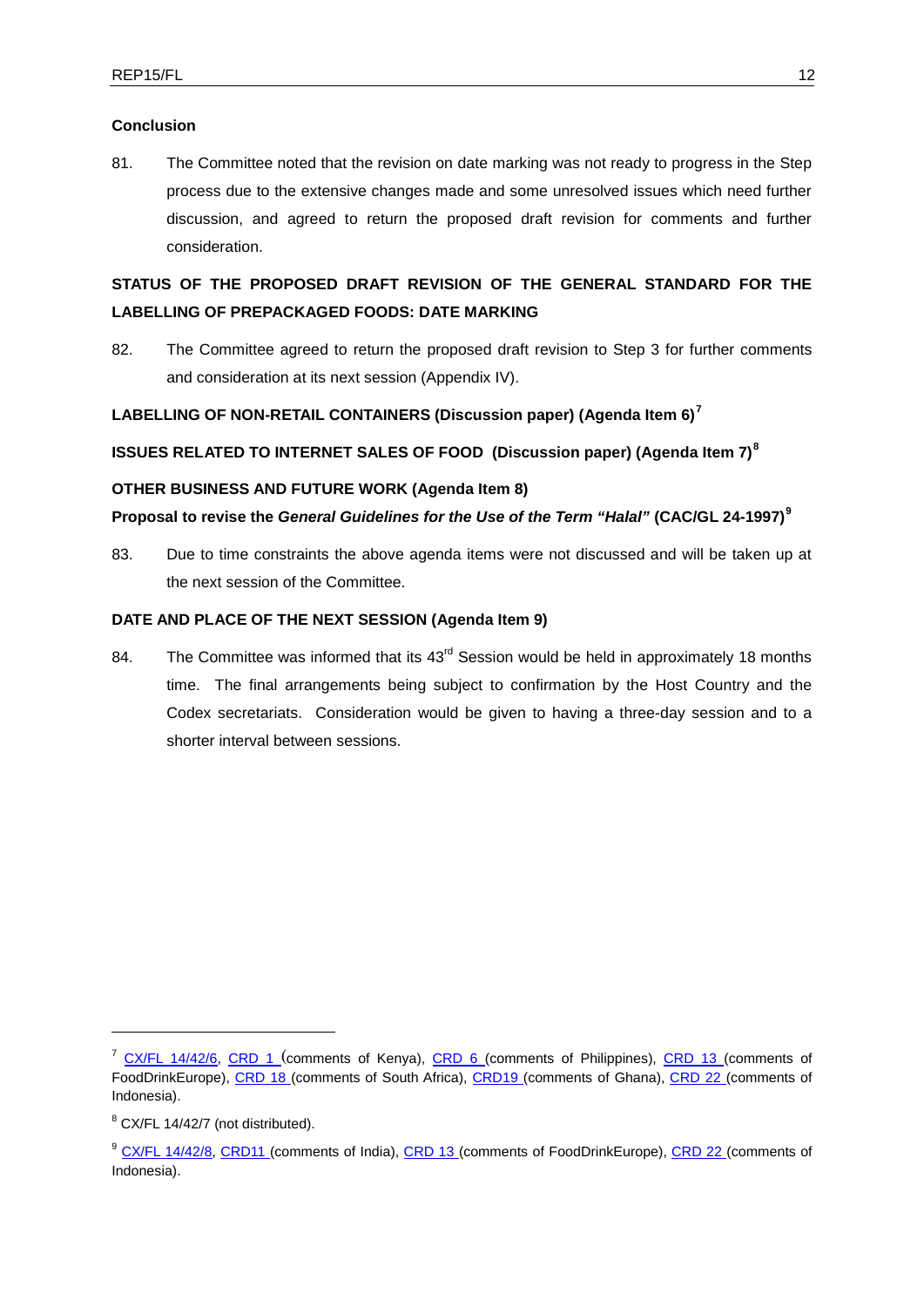# **SUMMARY STATUS OF WORK**

| <b>SUBJECT MATTER</b>                                                                                                                                 | <b>STEP</b> | <b>ACTION BY</b>                                                                     | <b>DOCUMENT</b><br><b>REFERENCE</b><br>(REP 15/FL) |
|-------------------------------------------------------------------------------------------------------------------------------------------------------|-------------|--------------------------------------------------------------------------------------|----------------------------------------------------|
| Revision of the <i>Guidelines</i> for the<br>Production, Processing, Labelling and<br>Marketing of Organically Produced<br>Foods: Organic Aquaculture | 3           | Governments<br><b>PWG</b><br>(led by the<br>European Union)<br>43 <sup>rd</sup> CCFL | Para 57<br>Appendix III                            |
| Revision of the General Standard for<br>the Labelling of Prepackaged Foods:<br>Date marking                                                           | 3           | Governments<br>43 <sup>rd</sup> CCFL                                                 | Para 82<br>Appendix IV                             |
| Discussion paper on the labelling of<br>non-retail containers                                                                                         |             | 43rd CCFL                                                                            | Para 83                                            |
| Discussion paper on issues related to<br>internet sales of food                                                                                       |             | Algeria<br>43 <sup>rd</sup> CCFL                                                     | Para 83                                            |
| Proposal to revise<br>the<br>General<br>Guidelines for the Use of the Term<br>"Halal"(CAC/GL 24-1997)                                                 |             | 43rd CCFL                                                                            | Para 83                                            |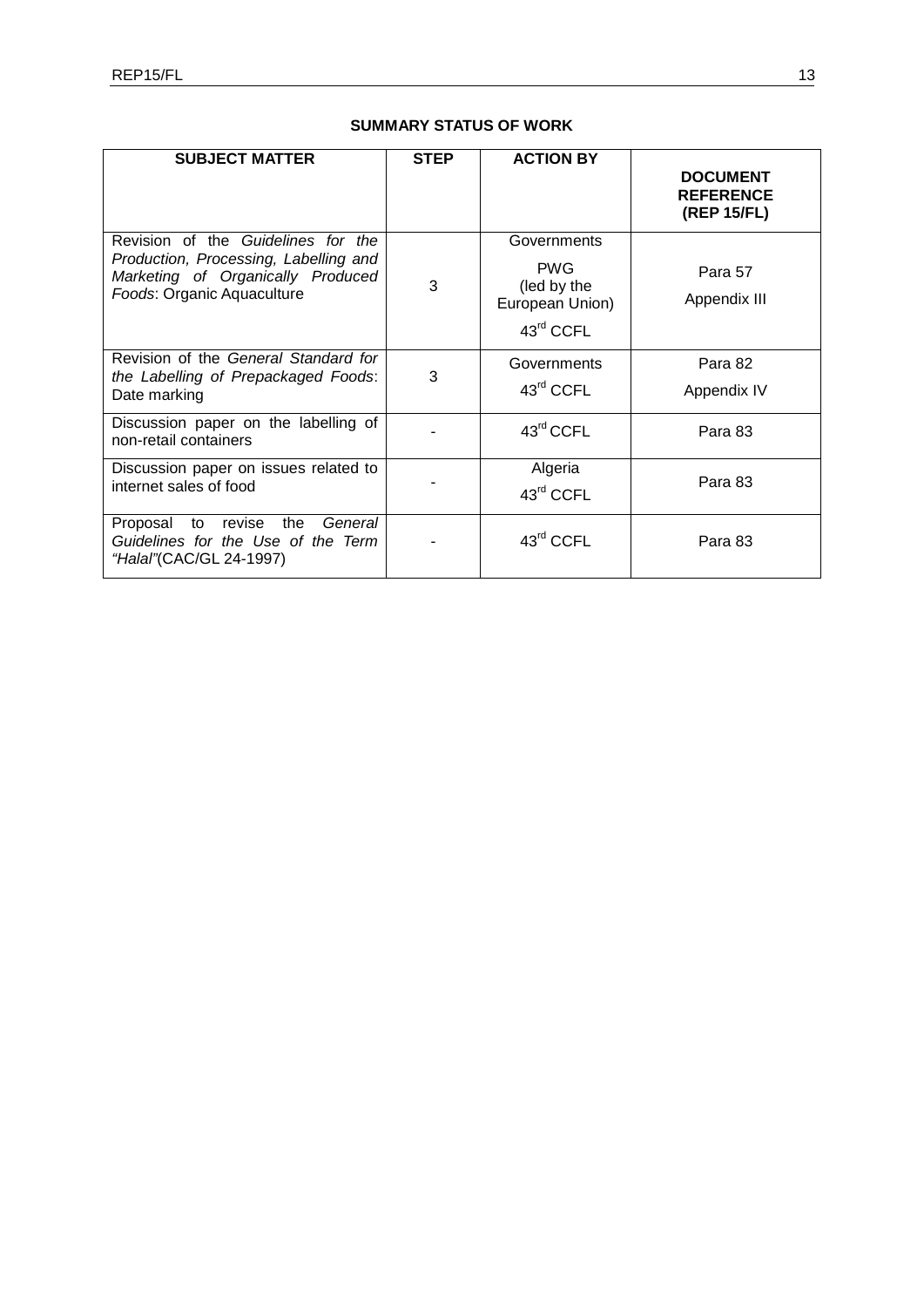## **Appendix I**

## **LIST OF PARTICIPANTS LISTE DES PARTICIPANTS LISTA DE PARTICIPANTES**

Chairperson / Prèsident / President:

Mr Paul MAYERS Vice-President, Policy and Programs Canadian Food Inspection Agency 1400 Merivale Road, T1-4-104 K1A OY9 Ottawa, ON, CANADA Phone: 613-773-5747 Fax: 613-773-5969 Email: [paul.mayers@inspection.gc.ca](mailto:paul.mayers@inspection.gc.ca)

# **AFGHANISTAN** - **AFGANISTÁN**

Mr Amanullah HUSSAINI (Head of Delegation) Environmental Health Director Ministry of Public Health AFGHANISTAN Email: [mnllh\\_hussaini@yahoo.com](mailto:mnllh_hussaini@yahoo.com)

Mr Naeem SIDDIQUE Food Inspector Environment and Health Department AFGHANISTAN Email: [nsiddique86@yahoo.com](mailto:nsiddique86@yahoo.com)

# **ALGERIA** - **ALGÉRIE** - **ARGELIA**

Mrs Nacera SEDDI NÉE ACHELI (Head of Delegation) Sous-Directeur Ministère du Commerce Direction de la qualité et de la consommation Cité Mokhtar Zerhouni El-Mohammadia Alger 16000 Alger, ALGERIA Phone: +213 21 89 07 61 Email: [nacera.acheli@hotmail.fr](mailto:nacera.acheli@hotmail.fr)

Mrs Ratiba SID NÉE DERGAM Enqueteur principal en chef de la repression des fraudes Ministère du Commerce Direction de la qualité et de la consommation Cité Mokhtar Zerhouni El Mohammadia Alger 16000 Alger, ALGERIA Phone: +213 21 89 07 61 Email: [ratiba-usthb@hotmail.com](mailto:ratiba-usthb@hotmail.com)

# **ARGENTINA** - **ARGENTINE**

Mr Arnaldo César NONZIOLI **Consultor** Ministerio de Agricultura, Ganaderia y Pesca Dirección de Agroalimentos Av. Paseo Colón 922, Piso 2, Of. 222 01063ACD Ciudad Autonoma de Buenos Aires, ARGENTINA Phone: +54 11 4349-2236

Fax: +54 11 4349-2306 Email: [anonzi@minagri.gob.ar](mailto:anonzi@minagri.gob.ar)

#### **AUSTRALIA** - **AUSTRALIE**

Ms Christel LEEMHIUS (Head of Delegation) A/g Assistant Secretary Department of Health GPO Box 9848 2601 Canberra, AUSTRALIA Phone: +61262894953 Email: [christel.leemhuis@health.gov.au](mailto:christel.leemhuis@health.gov.au)

Ms Jane ALLEN Senior Adviser Food Standards Australia New Zealand PO Box 7186 2601 Canberra, AUSTRALIA Phone: +61262712678 Email: [jane.allen@foodstandards.gov.au](mailto:jane.allen@foodstandards.gov.au)

Mr Matthew WORRELL Agriculture Counsellor Department of Agriculture 18 Marcus Clarke Street 2601 Canberra, AUSTRALIA Phone: +39 06 8527 2376 Email: [matthew.worrell@dfat.gov.au](mailto:matthew.worrell@dfat.gov.au)

# **AUSTRIA - AUTRICHE**

Mrs Ingrid NEUNER (Head of Delegation) Magister Federal Ministry of Health Radetzkystrasse 2 1030 Vienna, AUSTRIA Phone: +43-1 71100/4877 Email: [ingrid.neuner@bmg.gv.at](mailto:ingrid.neuner@bmg.gv.at)

#### **BANGLADESH**

Mr Khalilur RAHMAN Director( Admin) **BSTI** Dhaka, BANGLADESH Email: [khalil.bsti@gmail.com](mailto:khalil.bsti@gmail.com)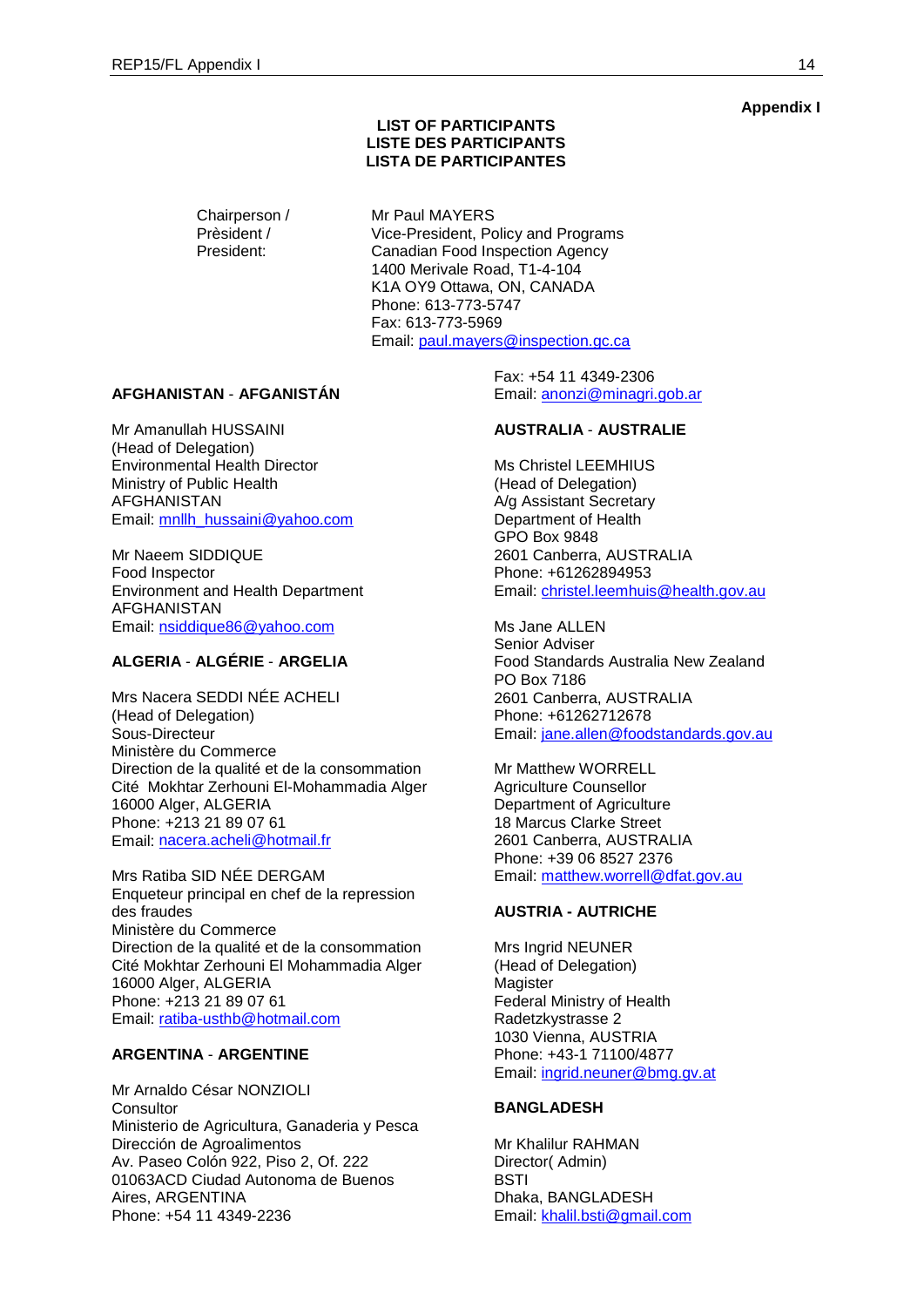# **BELGIUM** - **BELGIQUE** - **BÉLGICA**

Mr Luc OGIERS (Head of Delegation) **Director** FPS Economy, SME General directorate international economy Rue du Progrès, 50 1210 Bruxelles, BELGIUM Phone: +3222777481 Email: [luc.ogiers@economie.fgov.be](mailto:luc.ogiers@economie.fgov.be)

Mr Jean POTTIER Regulatory Expert Food Labelling, Nutrition and Health Claims FPS Health, Food Chain Safety and Environment Animal, Plant and Food **Directorate** Food, Feed and other consumption product Eurostation | Place Victor Horta, 40/10 B-1060 Brussels, BELGIUM Phone: +32 2 524 73 62 Fax: +32 2 524 73 99 Email: [Jean.Pottier@health.belgium.be](mailto:Jean.Pottier@health.belgium.be)

# **BOLIVIA (PLURINATIONAL STATE OF)** - **BOLIVIE (ÉTAT PLURINATIONAL DE)** - **BOLIVIA (ESTADO PLURINACIONAL DE)**

Mrs María Eugenia GAZAUI **Consultora** BOLIVIA (PLURINATIONAL STATE OF)

Mrs Roxana Wilma OLLER CATOIRA Represente Alterno Prm Repr BOLIVIA (PLURINATIONAL STATE OF)

# **BRAZIL** - **BRÉSIL** - **BRASIL**

Mr Rodrigo VARGAS (Head of Delegation) Specialist on Regulation and Health **Surveillance** Brazilian Health Surveillance Agency SIA, TRECHO 5, ÁREA ESPECIAL 57, BRASÍLIA-DF 71205-050 Brasília, BRAZIL Phone: +55(61)3462-5329 Email: [rodrigo.vargas@anvisa.gov.br](mailto:rodrigo.vargas@anvisa.gov.br)

Mr Guillherme ANTONIO DA COSTA Vice Chair Person, Food Safety Expert Ministry of Agriculture, Livestock and Food Supply Esplanada dos Ministerios Bl.D-Ed. Sede 3 andar-Sala300 CEP: 70043-900 Brazilia DF, BRAZIL Email: [ggguilherme@hotmail.com](mailto:ggguilherme@hotmail.com)

Mrs Fatima BRAGA Specialist on Regulation and Health Survillance Brazilian Health Surveillance Agency SIA, TRECHO 5, ÁREA ESPECIA 57, BRASÍLIA- BRAZIL 71.205-050 Brasília-DF, BRAZIL Email: [fatima.braga@anvisa.gov.br](mailto:fatima.braga@anvisa.gov.br)

Mr Roberto GUIMARÃES HABIB MATTAR Federal Inspector Ministry of Agriculture, Livestock and Food **Supply** Superintendência Federal de Agricultura do Rio de Janeiro Av. Rodrigues Alves, 129, sala 808 Rio de Janeiro - RJ CEP: 20081-250 BRAZIL Email: [roberto.mattar@agricultura.gov.br](mailto:roberto.mattar@agricultura.gov.br)

Mrs Virgínia LIRA Federal Inspector Ministry of Agriculture, Livestock and Food **Supply** Esplanada dos Ministérios, Bloco D, Anexo B, sala 152 Brasília - DF CEP: 70043-900 BRAZIL Email: [virginia.lira@agricultura.gov.br](mailto:virginia.lira@agricultura.gov.br)

Mrs Valeria VIEIRA Specialist in Human Nutrition and Health FUNED Street Conde Pereira Carneiro, BO-Gamaleira Belo Horizonte Brazil Belo Horizonte, BRAZIL Email: [valeria.martins@funed.mg.gov.br](mailto:valeria.martins@funed.mg.gov.br)

## **BULGARIA - BULGARIE**

Dr Galya KOSTADINOVA Head of department "Food safety" Ministry of Agriculture and Food Animal health and food safety Directorate Blvd" Hristo Botev 55, Sofia 1040; Bulgaria Sofia, BULGARIA Phone: 00 359 2 985 11 306 Email: [GKostadinova@mzh.government.bg](mailto:GKostadinova@mzh.government.bg)

#### **BURKINA FASO**

Mr Joel BADO Ingenieur Metrologue Email: [badojoel@yahoo.fr](mailto:badojoel@yahoo.fr)

#### **CAMEROON** - **CAMEROUN** - **CAMERÚN**

Mr Mongui MEHDI Permanent Representative Embassy of Cameroon Rome, ITALY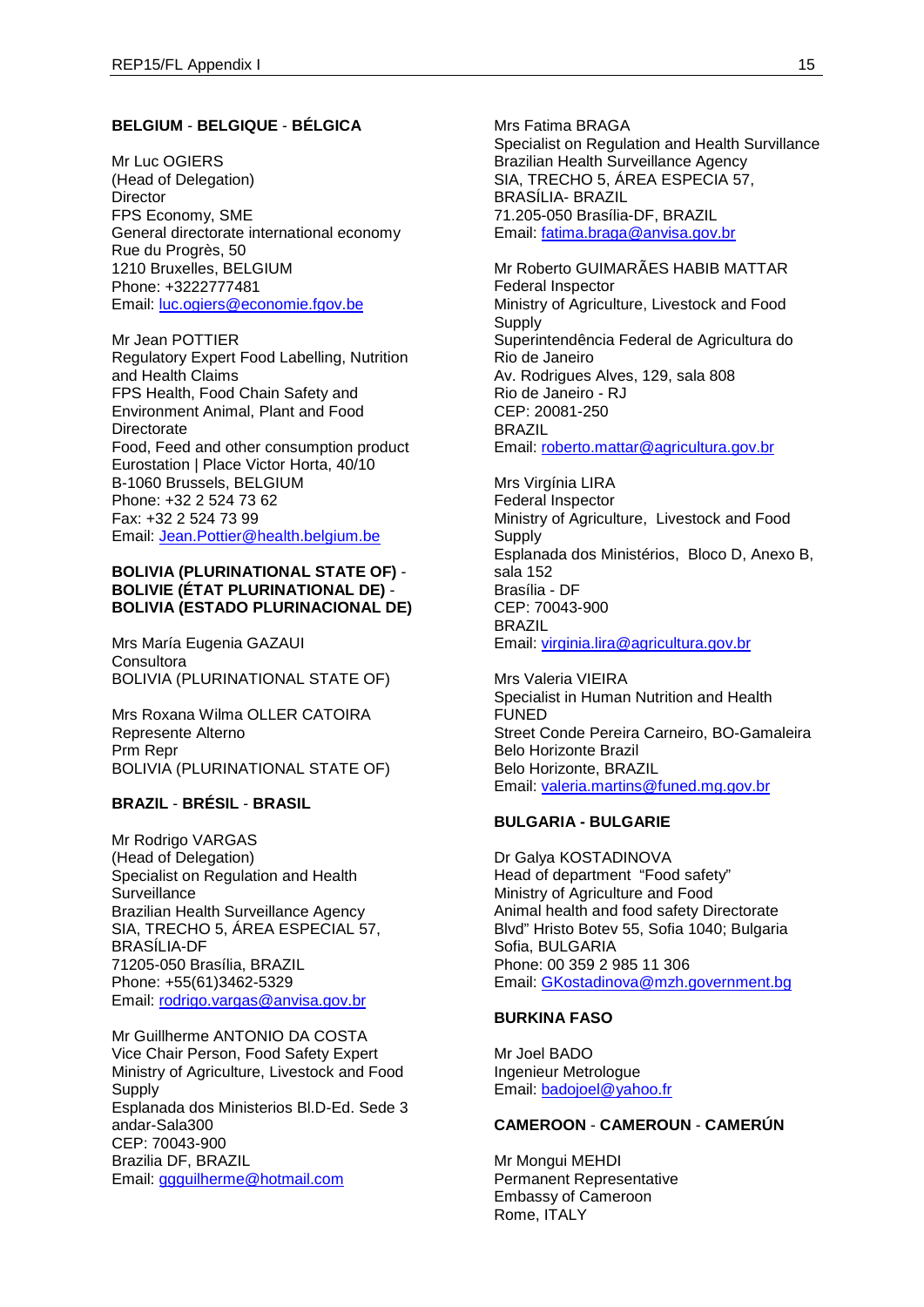Mr MOHAMADOU AWAL Membre du groupe technique pour le **CCAFRICA** Agence des Normes et de la Qualité Comité FAO/OMS de Coordination pour l'Afrique CAMEROON Phone: (+237) 99 42 07 80 Email: [moawaln@yahoo.fr](mailto:moawaln@yahoo.fr)

Mr Seyi Boul IDRISS JOEL Attaché de Cabinet Embassy of Cameroon CAMEROON

Mr Francis LEKU AZENAKU **Directeur** Réglementation et du Contrôle Qualité des Intrants et Produits Agricoles Ministère de l'Agriculture et du Développement Rural (MINADER) CAMEROON Phone: +237 77 60 67 13 Email: [francislekuazenaku@ymail.com](mailto:francislekuazenaku@ymail.com)

Mrs Sabine Sandrine NANGUELE ONGONO Chef de bureau de l'information et de la documentation au secretariat technique du comite national du Codex Ministere des mines de l'industrie et du developpement technologique (minmidt) CAMEROON Phone: (+ 237) 77 03 18 37 Email: [snangul@yahoo.com](mailto:snangul@yahoo.com)

Mr Pouedogo POUEDOGO Coordonnateur du groupe technique pour le **CCAFRICA** Services du Premier Ministre CAMEROON Phone: (+237) 99 89 77 33 Email: [pouedo@yahoo.com](mailto:pouedo@yahoo.com)

# **CANADA** - **CANADÁ**

Mrs Kathy TWARDEK (Head of Delegation) National Manager, Consumer Protection and Marketplace Fairness Division Canadian Food Inspection Agency 1400 Merivale Road K1A OY9 Ottawa, CANADA Phone: 613-773-5489 Fax: 613-773-5603 Email: [kathy.twardek@inspection.gc.ca](mailto:kathy.twardek@inspection.gc.ca)

Prof Etienne DAKO Professor of Food Microbiology and Nutrition Université de Moncton 18 Antonine-Maillet E1A 3E9 Moncton, N.B., CANADA Phone: Bureau: 506-858-4080

Fax: 506-858-4283 Email: [etienne.dako@umoncton.ca](mailto:etienne.dako@umoncton.ca)

Ms Pamela HARROD Assistant Director, Policy and Law Dairy Farmers of Canada Policy and Strategic Planning 21 Florence Street K2P OW6 Ottawa, ON, CANADA Phone: 613-236-9997, ext. 2755 Fax: 613-236-0905 Email: [pamela.harrod@dfc-plc.ca](mailto:pamela.harrod@dfc-plc.ca)

Mr Daniel MILLER Executive Director, Food Import/Export and Consumer Protection Directorate Canadian Food Inspection Agency 1400 Merivale Road, T2-6-350 K1A OY9 Ottawa, ON, CANADA Phone: 613-773-5422 Fax: 613-773-5969 Email: [daniel.miller@inspection.gc.ca](mailto:daniel.miller@inspection.gc.ca)

# **CHILE** - **CHILI**

Mr Emilio MATAS (Head of Delegation) Asesor Ministerio de Economía, Fomento y Turismo **SERNAC** Santiago, CHILE Email: [ematas@sernac.cl](mailto:ematas@sernac.cl)

Mr Alejandro BUVINIC Jefe Departamento Regulatorio Ministerio de Relaciones Exteriores DIRECON CHILE Email: [abuvinic@direcon.gob.cl](mailto:abuvinic@direcon.gob.cl)

Mr Cristian COFRE Asesor Técnico Ministerio de Salud DIPOL CHILE Email: [cristian.cofre@minsal.cl](mailto:cristian.cofre@minsal.cl)

# **CHINA** - **CHINE**

Mr ZHANG Jianbo (Head of Delegation) research associate China National Center for Food Safety Risk Assessment 37 Guangqu Road, Building 2, Chaoyang, **Beiling** 100000 Beijing, CHINA Phone: 86-10-52165425 Fax: 86-10-52165424 Email: [jianbozhang@cfsa.net.cn](mailto:jianbozhang@cfsa.net.cn)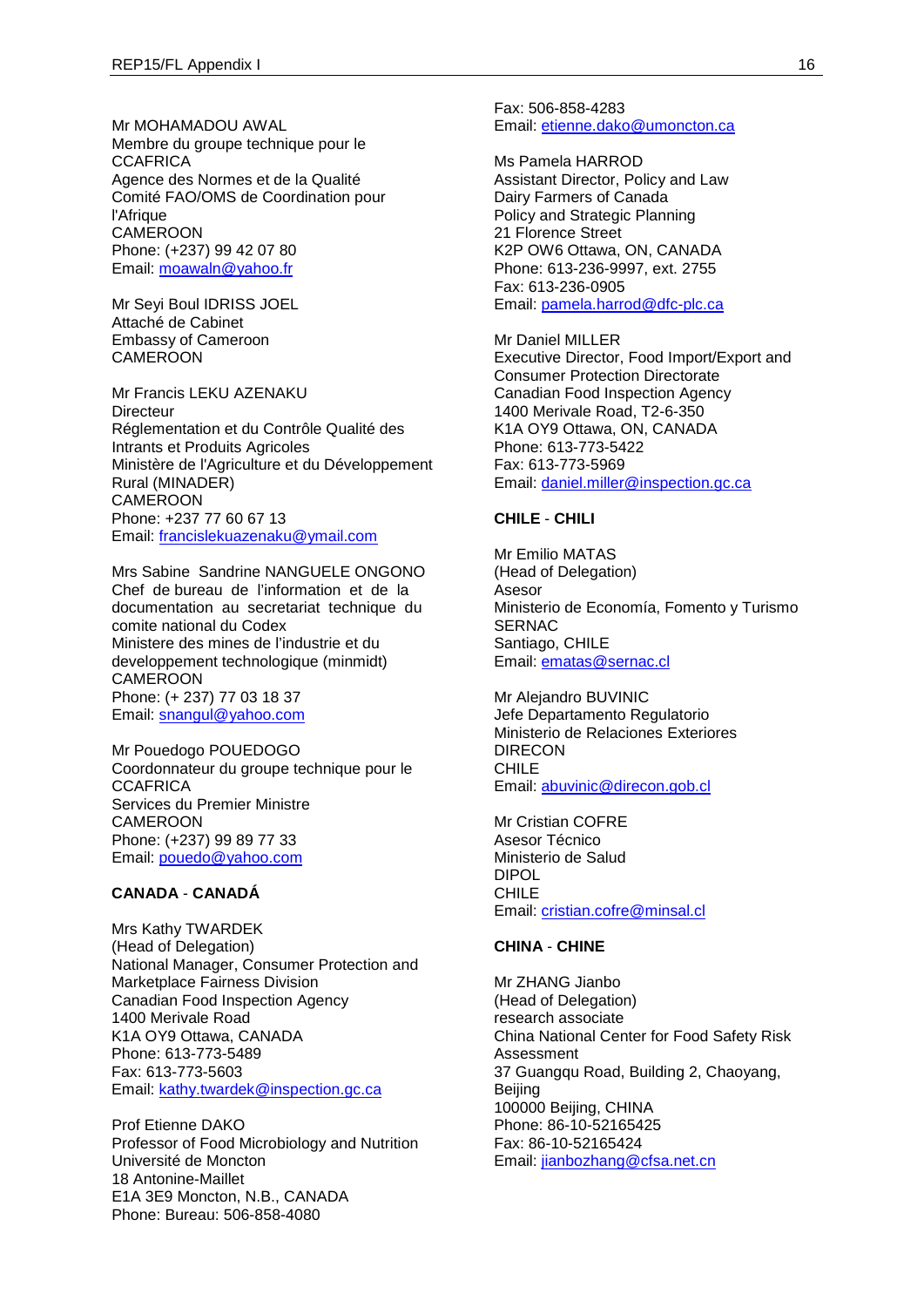Ms DONG Xinxin Engineer the Standard and Regulation Research Center,AQSIQ Room 909, Sanyuan Mansion, No.18 Xibahe Dongli,Chaoyang District,Beijing,China 100028 Beijing, CHINA Phone: 86-10-84603875 Fax: 86-10-84603875 Email: [dongxx@aqsiq.gov.cn](mailto:dongxx@aqsiq.gov.cn)

Ms ZHANG Zhe Assistant Researcher China National Center for Food Safety Risk Assessment 37 Guangqu Road, Building 2, Chaoyang, Beijing 100000 Beijing, CHINA Phone: 86-10-52165406 Fax: 86-10-52165408 Email: [zhangzhe@cfsa.net.cn](mailto:zhangzhe@cfsa.net.cn)

Mr JIN Bo Principal Staff Member China Food and Drug Adminstration Departmentof Food Safety SupervisionⅠ Building2, No.26,Xuanwumen West Street,Xicheng District,Beijing,P.R.China 100053 Beijing, CHINA Phone: 86+18911193392 Fax: 86+10-63600370 Email: [Jinbo@cfda.gov.cn](mailto:Jinbo@cfda.gov.cn)

Ms LI Huimin Principal Staff Member China Food and Drug Adminstration Departmentof Food Safety Supervision Ⅱ No.26,Xuanwumen West Street,Xicheng District,Beijing,P.R.China 100053 Beijing, CHINA Phone: 86+15811378619 Fax: 86+10-88372194 Email: [Lihm@cfda.gov.cn](mailto:Lihm@cfda.gov.cn)

Mr LI Yutao Staff Member Taizhou Entry-Exit Inspection And Quarantine Bureau 188Shuguang West Road,Chengxi Subdistrict,Wenling,Taizhou,Zhejiang,China 317500 Zhejiang, CHINA Phone: 86-576-80689023 Fax: 86-576-80689017 Email: **lyt@tz.zig.gov.cn** 

Ms LIU Pui Shan Scientific Officer (Standard Setting) Centre for Food Safety,Food and Environmental Hygiene Department,HKSAR Government 43/F,Queensway Government Offices,66 Queensway,HongKong 999077 Hongkong, CHINA

Phone: (852)6311-5585 Fax: (852)2803 0534 Email: [mpsliu@fehd.gov.hk](mailto:mpsliu@fehd.gov.hk)

Ms WANG Xiaojing Principal Staff Member China Food and Drug Adminstration Departmentof Food Safety SupervisionⅢ Building2, No.26,Xuanwumen West Street,Xicheng District,Beijing,P.R.China 100053 Beijing, CHINA Phone: 86+13811817135 Fax: 86+10-88330575 Email: [wangxj@cfda.gov.cn](mailto:wangxj@cfda.gov.cn)

Mr Zhi YAN **Consultant** China Food and Drug Administration Department of Science Technology and **Standards** Building2, No.26,Xuanwumen West Street,Xicheng District,Beijing,P.R.China 100053 Beijing, CHINA Phone: 86+13801265385 Fax: 86+10-63098755 Email: [yanzhi@cfda.gov.cn](mailto:yanzhi@cfda.gov.cn)

**COLOMBIA - COLOMBIE**

Mrs Alba Rocio JIMENEZ TOVAR (Head of Delegation) Profesional Especializado Instituto Nacional de Vigilancia de Alimentos y Medicamentos INVIMA Carrera 10 No. 64-28 Bogota D.C., COLOMBIA Phone: +2948700, ext. 3488 Fax: +2948700, ext. 3920 Email: [ajimenezt@invima.gov.co](mailto:ajimenezt@invima.gov.co)

#### **CONGO**

Mr Mankoussou MARC (Head of Delegation) **Conseiller** Rome, ITALY Email: [mankoussouk@yahoo.fr](mailto:mankoussouk@yahoo.fr)

Mr David MASSAMBA First Secretary Permanent Representation of Congo to the UN Agencies Permanent Representation of Congo Rome, ITALY Email: [massambadiplo@yahoo.fr](mailto:massambadiplo@yahoo.fr)

# **COSTA RICA**

Mr Jorge Arturo JARA (Head of Delegation) I Vicepresidente de CACIA Cámara Costarricense de la Industria Alimentaria (CACIA)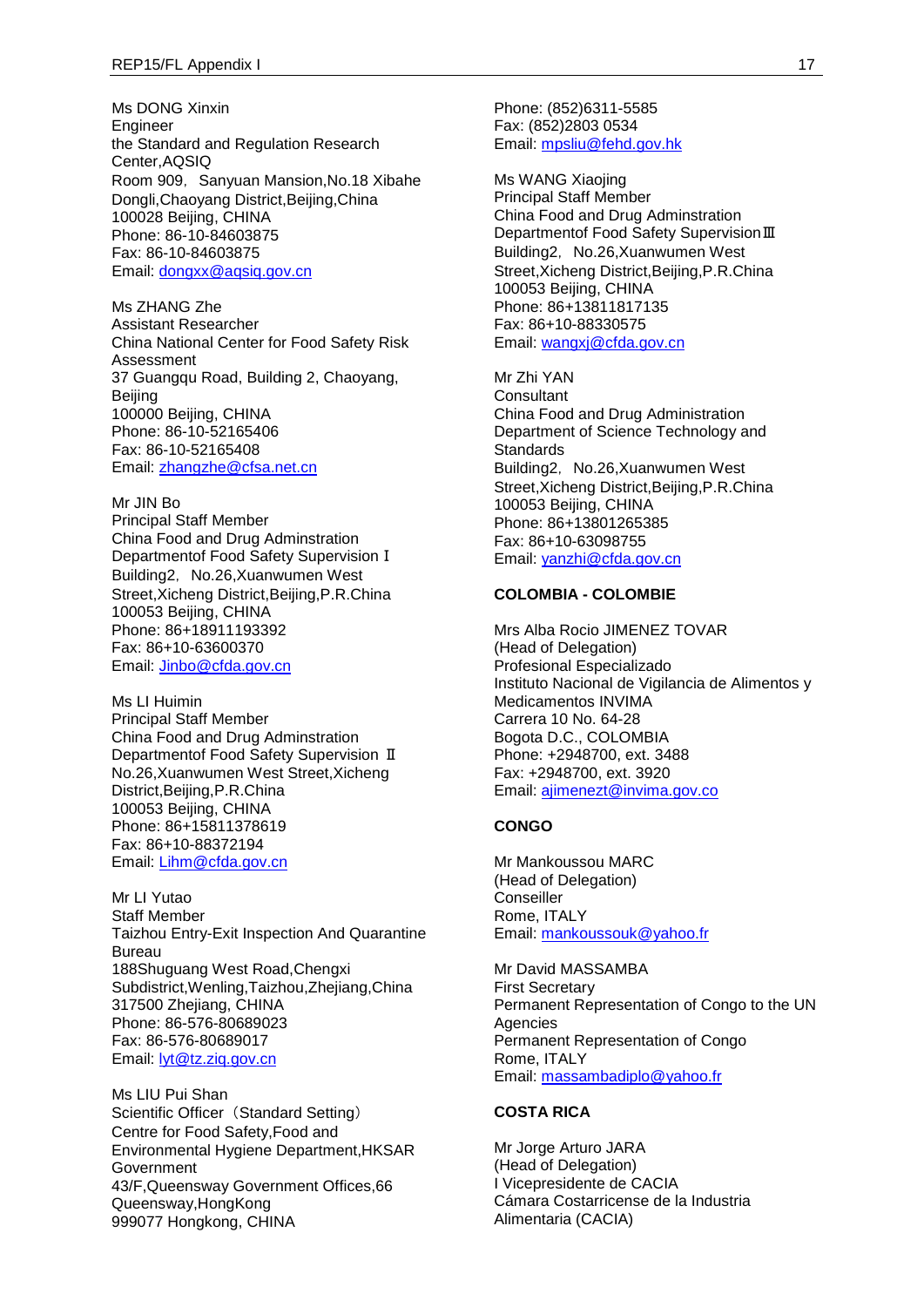Miembro Comité Nacional del Codex Costa Rica San José, COSTA RICA Email: [jjara@la.ko.com](mailto:jjara@la.ko.com)

# **CÔTE D'IVOIRE**

Mr Comoe Marius Rodriguese BROU (Head of Delegation) Président, Fédération des Associations de Consommateurs Actifs de Côte d'Ivoire (FACACI) Comité National du Codex Alimentarius de Côte d'Ivoire Immeuble CERISON Abidjan-Plateau BP 1534 Abidjan 10, CÔTE D'IVOIRE Phone: +225 47 25 05 05 Fax: +225 20 21 08 08 Email: [micopci@yahoo.fr](mailto:micopci@yahoo.fr)

Mrs Gouleon Made Mariette DOH Trésorière Générale Adjointe Fédération des Associations de Consommateurs Actifs de Côte d'Ivoire (FACACI) Immeuble CERISON Abidjan-Plateau BP 1534 Abidjan 10, CÔTE D'IVOIRE Phone: +225 56 16 46 16 Fax: +225 20 21 08 08 Email: [micopci@yahoo.fr](mailto:micopci@yahoo.fr)

Mrs Amiabra Liliane KOUABENAN 2ème Vice/présidente du Réseau Ivoirien pour la Sécurité Sanitaire des Aliments R.I.S.A. Immeuble CERISON Abidjan-Plateau 10 BP 1534 Abidjan 10, CÔTE D'IVOIRE Phone: +225 60 81 15 15 Fax: +225 20 21 08 08 Email: [micopci@yahoo.fr](mailto:micopci@yahoo.fr)

Mrs Edwige Flore SIEI Secrétaire Générale Réseau Ivoirien pour la Sécurité Sanitaire des Aliments (R.I.S.A.) Immeuble CERISON Abidjan-Plateau BP 1534 Abidjan 10, CÔTE D'IVOIRE Phone: +225 07 06 39 38 Fax: +225 20 21 08 08 Email: [micopci@yahoo.fr](mailto:micopci@yahoo.fr)

#### **CYPRUS** - **CHYPRE** - **CHIPRE**

Mr George F. POULIDES (Head of Delegation) Ambassador, Permanent Representative Permanent Representation of the Republic of Cyprus to the UN Agencis to Rome

Rome, ITALY Email: [faoprcyp@tin.it](mailto:faoprcyp@tin.it)

Mr Spyridon ELLINAS Agricultural Attaché/Alternate Permanent Representative of the Republic of Cyprus to the UN Agencies, Rome Permanent Representation to the UN Agencies Rome, ITALY Email: [faoprcyp@tin.it](mailto:faoprcyp@tin.it)

#### **DEMOCRATIC PEOPLE'S REPUBLIC OF KOREA** - **RÉPUBLIQUE POPULAIRE DÉMOCRATIQUE DE CORÉE** - **REPÚBLICA POPULAR DEMOCRÁTICA DE COREA**

Mr Kim CHUN GUK (Head of Delegation) Permanent Representative to FAO in Rome Permanent Representation Rome Rome, ITALY Email: [ekodpr@alice.it](mailto:ekodpr@alice.it)

Mr KIM JONG HYOK 2nd Secretary Alternate Representative to FAO Rome Viale del Esperanto 26 Rome, ITALY Email: [ekodpr@alice.it](mailto:ekodpr@alice.it)

Mr KWANGHYOK PANG Deputy Perm. Representative DPR Korea Viale del Esperanto 26 Roma, ITALY Email: [ekodpr@alice.it](mailto:ekodpr@alice.it)

#### **DEMOCRATIC REPUBLIC OF CONGO - RÉPUBLIQUE DÉMOCRATIQUE DU CONGO - REPÚBLICA DEMOCRÁTICA DEL CONGO**

Dr Damien NGUBA KASONGO (Head of Delegation) COORDINATOR SECRETARIAT TECHNIQUE COMITE NATIONAL MINISTERE AGRICULTURE ET DEVELOPPEMENT RURAL Secrétariat Général de l'Agriculture, Pêche et Elevage Bld 30 Juin/Av. BATETELA KINSHASA-GOMBE +243 KINSHASA, DEMOCRATIC REPUBLIC OF CONGO Phone: +243 81 81 59 031 Email: [drnguba@gmail.com](mailto:drnguba@gmail.com)

#### **DENMARK** - **DANEMARK** - **DINAMARCA**

Mrs Linda JENSEN Chief Adviser, Food Scientist Danish Agriculture and Food Council Axeltorv 3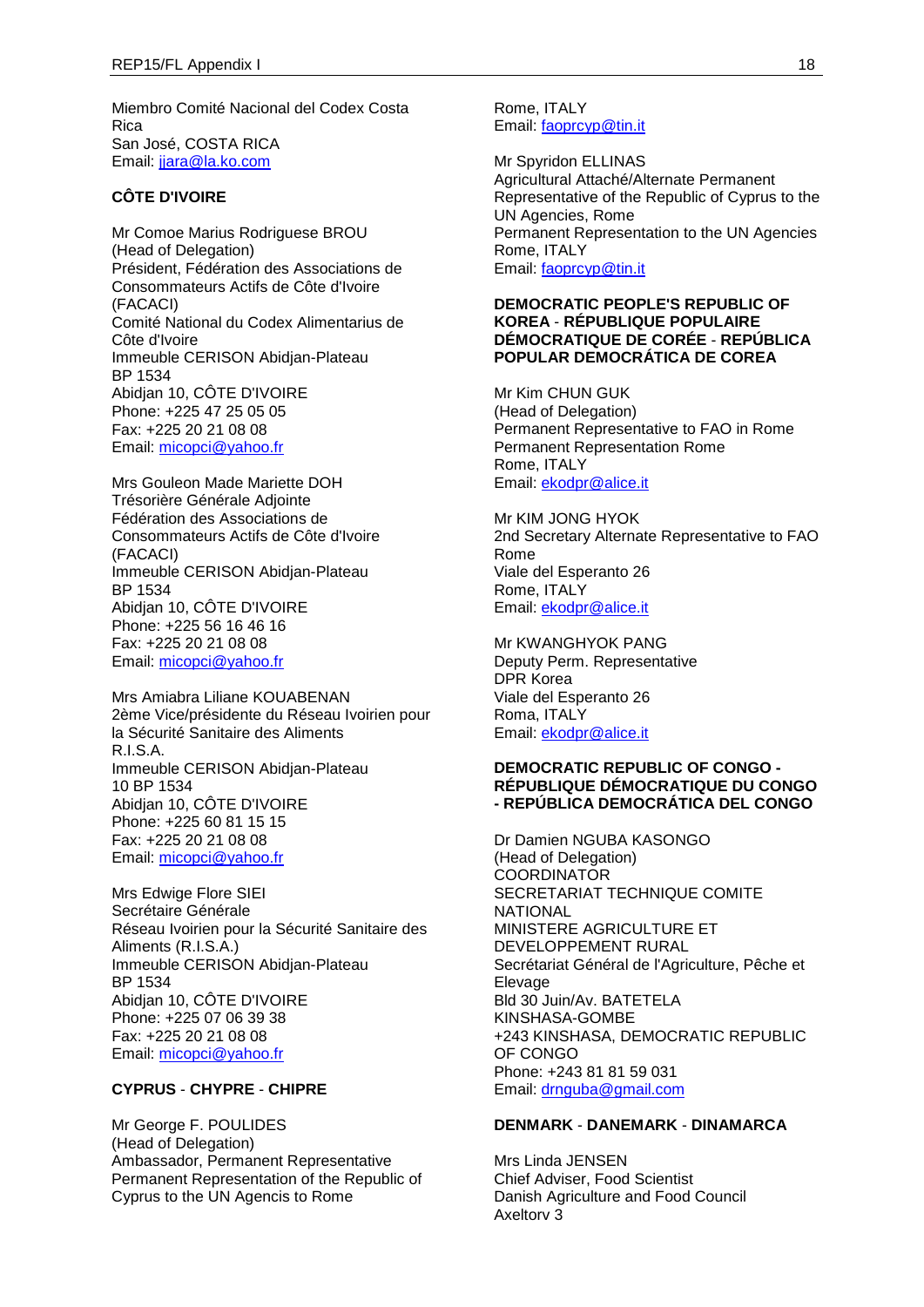DK-1609 Copenhagen V, DENMARK Phone: +45 33394350 Email: *Imj@lf.dk* 

Ms Pernille LUNDQUIST MADSEN Deputy Head, Chemicals and Food Quality Division Danish Veterinary and Food Administration Stationsparken 31 DK-2600 Glostrup, DENMARK Phone: +45 7227 6662 Email: [plum@fvst.dk](mailto:plum@fvst.dk)

# **ECUADOR** - **ÉQUATEUR** - **ECUADOR**

Ing ILIANA ROSERO Analista de Elaboración, Evaluación y Mejora Continua de Normativa, Protocolos y Procedimientos Agencia Nacional de Control y Vigilancia y Control Sanitario Coordinación General Técnica de Regulación para la Vigilancia y Control Sanitario La Razón 280 y El Comercio, Edif. San Francisco Quito, ECUADOR Phone: (+593 2)2269866 Email: [iliana.rosero@controlsanitario.gob.ec](mailto:iliana.rosero@controlsanitario.gob.ec)

Ms Carina ROSERO Análista de alimentos Ministerio de Salud Pública del Ecuador DIRECCIÓN NACIONAL DE VIGILANCIA Y CONTROL SANITARIO Av. República de El Salvador 36-64 y Suecia 170515 Quito, ECUADOR Phone: 3814 400 ext 1212 Email: [carina.rosero@msp.gob.ec](mailto:carina.rosero@msp.gob.ec)

# **EGYPT** - **ÉGYPTE** - **EGIPTO**

Mr AHMED ABO ZAID (Head of Delegation) FOOD STANDARDS SPECIALIST EGYPTIAN ORGANIZATION FOR STANDARDIZATION AND QUALITY FOOD STANDARDS 16 Tadreeb El- Modarrebeen st.,Ameriya Cairo, EGYPT Phone: +20222848831 Email: [zica\\_eos@yahoo.com](mailto:zica_eos@yahoo.com)

Mrs Nermeen EL FADEEL Scientific and Regulatory Affairs manager , Egypt Region, Coca- Cola Coca- Cola company 1 Amin Elrahany St., Nasr City- Cairo- Egypt Cairo, EGYPT Phone: 222722187 Fax: 222722187 Email: [nekhalifa@coca-cola.com](mailto:nekhalifa@coca-cola.com)

Mr Ahmed Fawzy Ahmed FARAG EGYPT

Prof Mohamed MASOUD HEAD RESERCHER Agriculture Research Center (ARC) Regional Centre for Food and Feed - 9 EL GAMAA St. Giza,Egypt Cairo, EGYPT Phone: 20226920835 Fax: 00202 35713250 Email: [FSIC2008@yahoo.com](mailto:FSIC2008@yahoo.com) [dr.mohamed\\_masoud@yahoo.com](mailto:dr.mohamed_masoud@yahoo.com)

Prof HADY MOTAUE HEAD RESERCHER Agriculture Research Center (ARC) Regional Centre for Food and Feed - 9 EL GAMAA St. Giza,Egypt Cairo, EGYPT Phone: 20235732280 Fax: 00202 35713250 Email: [clff@intouch.com](mailto:clff@intouch.com)

Mr ELSHAHAT SELIM Technical Operations Manager Chamber of food industries 1195 cournich el nil st. Cairo; Egypt Cairo, EGYPT Phone: +20225748627 Fax: +20225748627 Email: [Selim\\_sh2002@egycfi.org.eg](mailto:Selim_sh2002@egycfi.org.eg)

# **ERITREA - ÉRYTHRÉE**

Mr Yohannes TENSUE (Head of Delegation) First Secretary Permanent Representation Embassy of Eritrea Rome, ITALY

#### **EUROPEAN UNION** - **UNION EUROPÉENNE** - **UNIÓN EUROPEA**

Mr Christophe DIDION ADMINISTRATOR EUROPEAN COMMISSION DG SANCO B 232 1049 BRUSSELS, EUROPEAN UNION Email: [christophe.didion@ec.europa.eu](mailto:christophe.didion@ec.europa.eu)

Mr Dario DUBOLINO Administrator European Union DG MARE 10419 Brussels, EUROPEAN UNION Phone: +32 229-86031 Email: [dario.dubolino@ec.europa.eu](mailto:dario.dubolino@ec.europa.eu)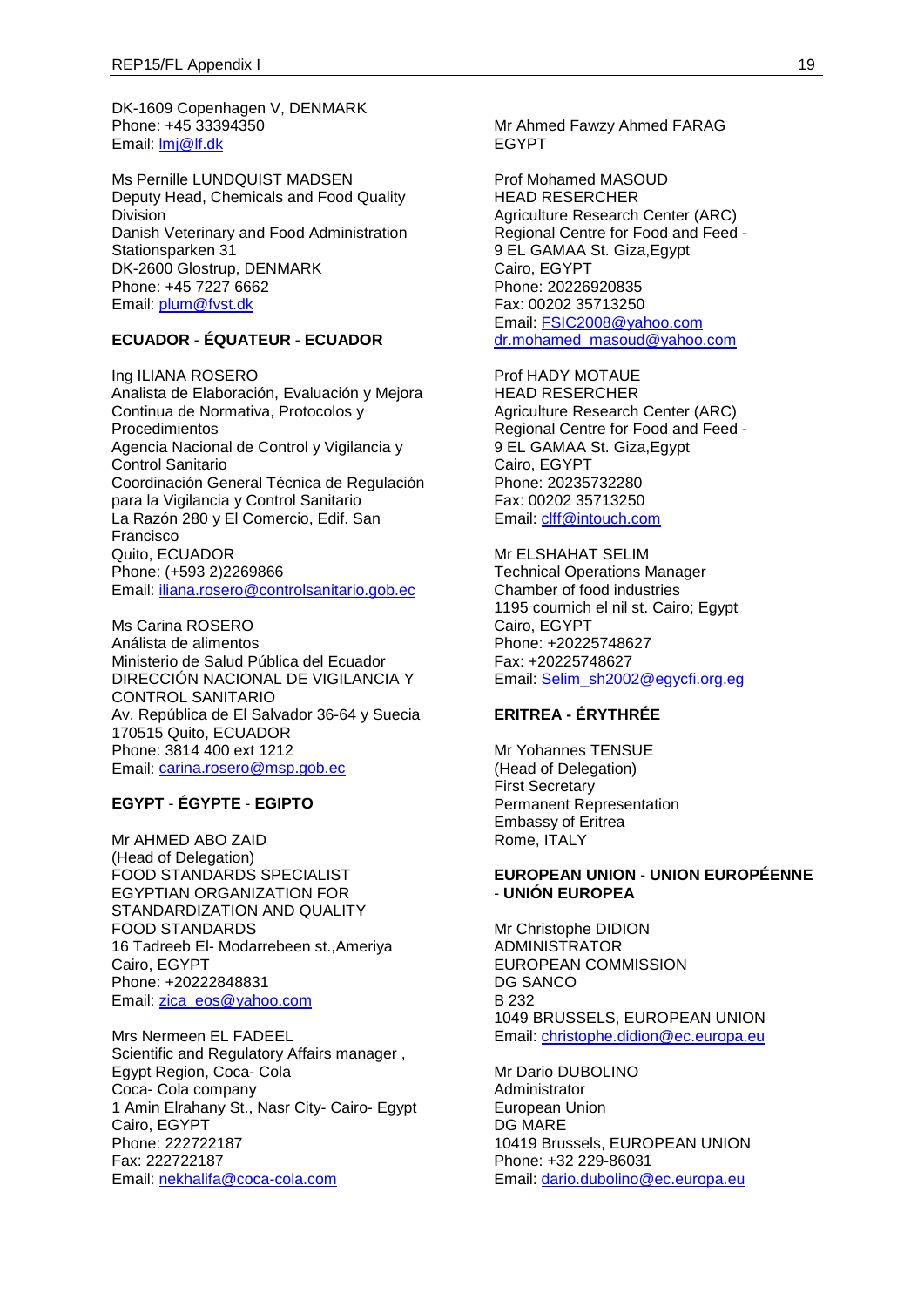Mr LUIS MARTIN PLAZA ADMINISTRATOR EUROPEAN COMMISSION DG AGRI RUE DE LA LOI 1049 BRUSSELS, EUROPEAN UNION Phone: +32 229-93736 Email: [Luis.MARTIN-PLAZA@ec.europa.eu](mailto:Luis.MARTIN-PLAZA@ec.europa.eu)

Ms Barbara MORETTI Administrator European Commission DG SANCO Rue Froissart 101 1049 Brussels, EUROPEAN UNION Phone: +32 229-92362 Email: [barbara.moretti@ec.europa.eu](mailto:barbara.moretti@ec.europa.eu)

#### **FINLAND - FINLANDE - FINLANDIA**

Ms Anne HAIKONEN (Head of Delegation) Legislative Counsellor Ministry of Agriculture and Forestry P.O.Box 30 00023 Government Helsinki, FINLAND Phone: +358-503697618 Email: [anne.haikonen@mmm.fi](mailto:anne.haikonen@mmm.fi)

#### **FRANCE** - **FRANCIA**

Mrs Sophie DUSSOURS (Head of Delegation) Chargée de Mission DGCCRF Bureau 4D FRANCE Email: [sophie.dussours@dgccrf.finances.gouv.fr](mailto:sophie.dussours@dgccrf.finances.gouv.fr)

Mrs Annie LOC'H EU Public Affairs Director Danone 15 rue Helder 75009 Paris, France Email: [annie.loch@danone.com](mailto:annie.loch@danone.com)

# **GERMANY** - **ALLEMAGNE** - **ALEMANIA**

Ms Katrin STOLLE (Head of Delegation) Deputy Head of Division Ministry of Food and Agriculture Food Labelling Wilhelmstraße 54 10117 Berlin, GERMANY Phone: +49 30 18 529 4172 Email: [215@bmel.bund.de](mailto:215@bmel.bund.de)

Ms Marie DUBITSKY Managing Director

Maria Dubitsky Consulting GmbH Andreas-Kasperbauer-Straße 13 85540 Haar, GERMANY Phone: +49 89 6804131 Email: [marie@dubitsky.de](mailto:marie@dubitsky.de)

Ms Susanne KETTLER Group Director Scientific and Regulatory Affairs Coca-Cola s.a. Scientific and Regulatory Affairs Chaussee de Mons 1424 1070 Brussels, GERMANY Phone: +32 471 989045 Email: [skettler@coca-cola.com](mailto:skettler@coca-cola.com)

Mr Bernd KURZAI Legal Counsel Food Law Südzucker AG Mannheim/Ochsenfurt Central Department Quality Affairs Gottlieb-Daimler-Straße 13 68165 Mannheim, GERMANY Email: [bernd.kurzai@suedzucker.de](mailto:bernd.kurzai@suedzucker.de)

Mrs Angelika MROHS Managing Director German Federation for Food Law and Food **Science** Claire-Waldoff-Straße 7 10117 Berlin, GERMANY Phone: +49 30 206143 133 Email: [amrohs@bll.de](mailto:amrohs@bll.de)

Dr Joerg RIEKE Executive Director Association of the German Dairy Industry (MIV) Jaegerstr. 51 10117 Berlin, GERMANY Phone: +49 30 4030445-22 Email: [rieke@milchindustrie.de](mailto:rieke@milchindustrie.de)

## **GHANA**

Mrs Isabella Mansa AGRA (Head of Delegation) Ag. Deputy Chief Executive (FID) Food and Drugs Authority Food Inspection P. O. BOX CT 2783 **Cantoments** +233 Accra, GHANA Phone: +233 244 337249 Fax: +233 302 229794 Email: [isabella.agra@fdaghana.gov.gh](mailto:isabella.agra@fdaghana.gov.gh)

Ms Gifty BRIGHT Senior Regulatory Officer Food And Drugs Authority Food Evealuation And Registration P. O. BOX CT 2783, **Cantonments** ACCRA, GHANA Phone: +233 207 741152 Email: [giftionline@yahoo.com](mailto:giftionline@yahoo.com)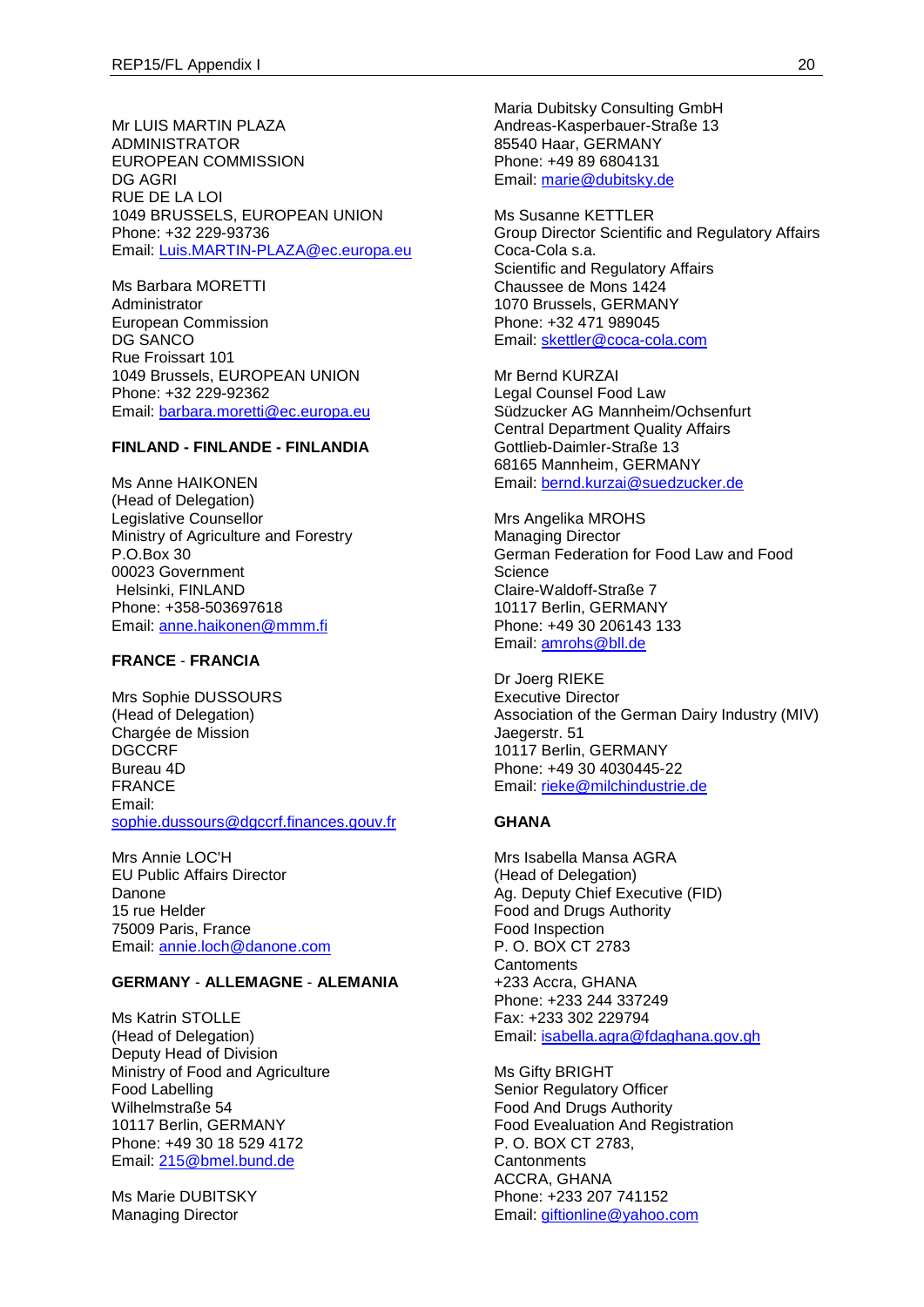Ms Cynthia ADWOA DAPAAH Corporate Attorney Food And Drugs Authority Legal P. O. BOX CT 2783 CANTONMENTS, ACCRA ACCRA, GHANA Phone: +233 244 212791 Email: [Cynthia.dapaah@fdaghana.gov.gh](mailto:Cynthia.dapaah@fdaghana.gov.gh)

Mrs Stephanie FAMIYEH-ADDO Standards Officer Ghana Standards Authority Product Certification P. O. BOX MB 245, ACCRA +233 ACCRA, GHANA Phone: +233 542 523 303 Email: [stephanieaddo@yahoo.co.uk](mailto:stephanieaddo@yahoo.co.uk)

# **GUINEA - GUINÉE**

Mrs Mariama BARRY Directrice Générale Office National du Contrôle de Qualité Ministère du Commerce Conakry, GUINEA Phone: +224 628 13 13 81 / 664 97 47 Email: [mariamabellabaryy@yahoo.fr](mailto:mariamabellabaryy@yahoo.fr)

# **GUINEA-BISSAU - GUINÉE-BISSAU**

Mr José Mora N'SUM-NE Directeur des Services de Documentation et de la Publication et Responsable de l'Information et de la Communciation du Comité National du Codex Alimentarius Institut National de Recherche Agricole Ministère de l'Agriculture et Développement Rural 505 Bissau, GUINEA-BISSAU Phone: +245 664 91 45 Email: [nsumnejosmora@yahoo.com.br](mailto:nsumnejosmora@yahoo.com.br)

# **HAITI** - **HAÏTI** - **HAITÍ**

Mr Charles EMMANUEL (Head of Delegation) Chargé d'Affairs HAITI Email: [yvonnel2000@yahoo.fr](mailto:yvonnel2000@yahoo.fr)

Mr Alexandre JEAN-BONY Ministre Conseiller, Embassy of Haiti Email: [alexandrejeanbony@msn.com](mailto:alexandrejeanbony@msn.com)

Mrs Marie Laurence DURAND HAITI Email: [delehaitidurand@yahoo.fr](mailto:delehaitidurand@yahoo.fr)

# **HUNGARY – HONGRIE - HUNGRÍA**

Ms Beatrix KUTI (Head of Delegation) Quality Expert Ministry of Agriculture Department of Food Processing Kossuth L. tér 11. H-1055 Budapest, HUNGARY Phone: +36 1 795 3481 Fax: +36 1 795 0096 Email: [beatrix.kuti@fm.gov.hu](mailto:beatrix.kuti@fm.gov.hu)

#### **INDIA** - **INDE**

Dr PVSM GOURI Advisor Agricultural & Processed Food Products Export Development Authority National Accreditation Body INDIA Email: [Gouri@apeda.gov.in](mailto:Gouri@apeda.gov.in)

Mr Sanjay GUPTA Assistant Director Food Safety & Standards Authority Of India **Enforcement** FSSAI, FDA BHAWAN, KOTLA ROAD NEW DELHI, INDIA Email: [enforcement1@fssai.gov.in](mailto:enforcement1@fssai.gov.in)

Mr Aditya JAIN Manager, Quality Assurance National Dairy Development Board Anand, Gujarat INDIA Email: [aditya@nddb.coop](mailto:aditya@nddb.coop)

# **INDONESIA - INDONÉSIE**

Mrs Vivi FERIANY Third Secretary Embassy of the Republic of Indonesia in Rome Via Campania, 55 - 00187 Roma ITALY Phone: 39 064200911 Fax: 39 064880280 Email: [vivi.feriany@kemlu.go.id](mailto:vivi.feriany@kemlu.go.id)

# **ISRAEL - ISRAËL**

Mrs Anat CHAVIA BEN YOSSEF (Head of Delegation) chief food engineer ministry of health FOOD CONTROL SERVICES haarbaa 12 st Tel-Aviv POB 20301 61203 61203 TEL AVIV, ISRAEL Phone: 972-2-5655696 Fax: 972-3-5619549 Email: [anat.chavia@moh.health.gov.il](mailto:anat.chavia@moh.health.gov.il)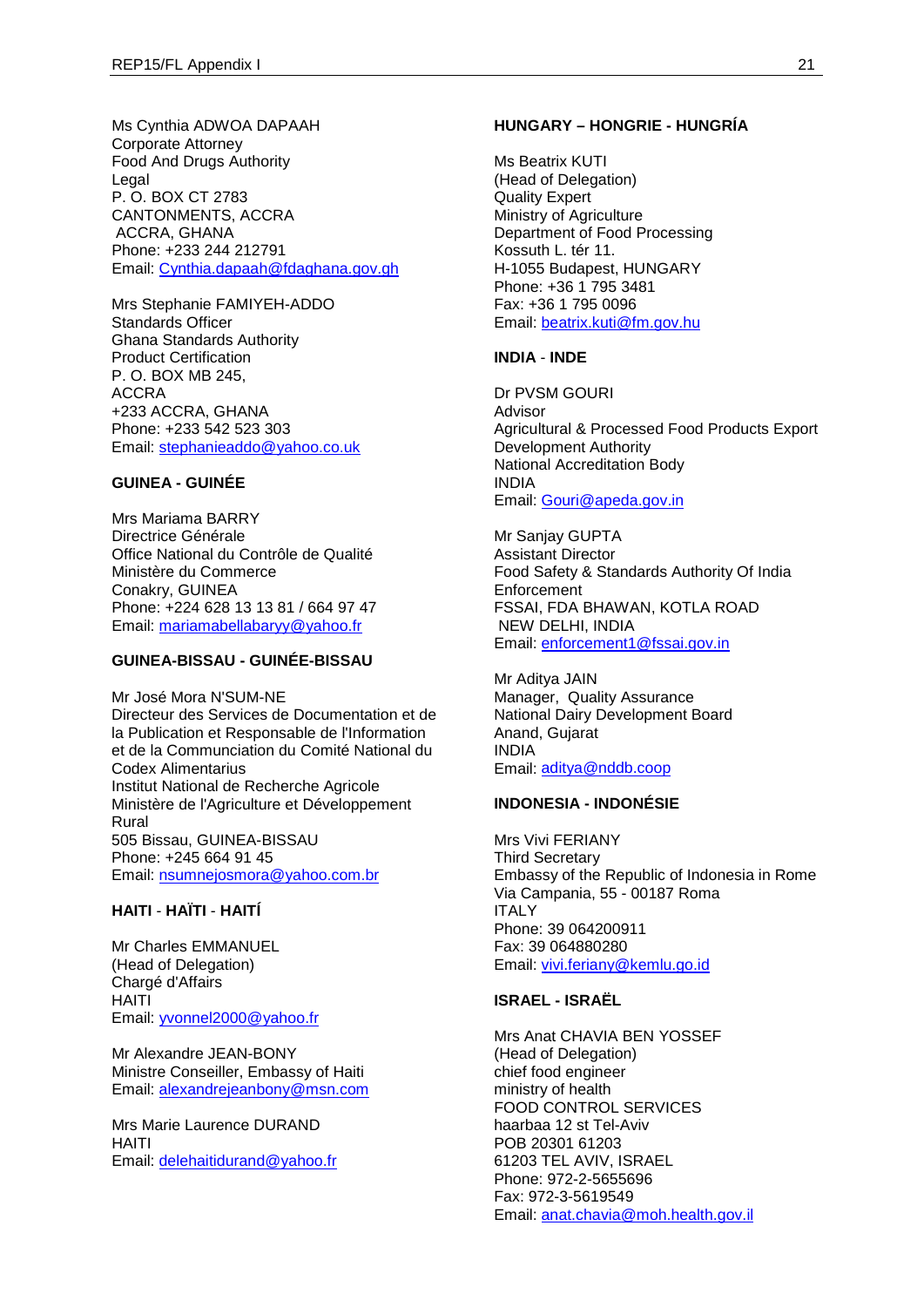# **ITALY** - **ITALIE** - **ITALIA**

Dr Roberto COPPARONI Ministero della Salute Ufficio V - Nutrizione Viale Giorgio Ribotta, 5 144 Roma, ITALY Phone: +390659946697 Email: [r.copparoni@sanita.it](mailto:r.copparoni@sanita.it)

Dr Simona DE STEFANO Ministero della Salute Ufficio V - Nutrizione Viale Giorgio Ribotta, 5 144 Roma, ITALY Phone: +390659946574 Email: [s.destefano@sanita.it](mailto:s.destefano@sanita.it)

Mrs Raffaella FIORA Food Law Manager Director Soremartec Italia S.r.l. - Ferrero S.p.A. Group Piazzale Pietro Ferrero, 1 12051 Alba, ITALY Phone: -39 0173 313065 Email: [raffaella.fiora@ferrero.com](mailto:raffaella.fiora@ferrero.com)

Mr Ciro IMPAGNATIFLLO Codex Contact Point Ministry of Agricultural Food and Forestry Policies Department of the European Union and Internationa Policies and of the Rural Development Via XX Settembre, 20 187 Rome, ITALY Phone: +39 06 46654058 Email: [c.impagnatiello@politicheagricole.it](mailto:c.impagnatiello@politicheagricole.it)

Dr Giuseppe LEMBO Senior Researcher - Organic aquaculture expert **COISPA** Fishery and Aquaculture Via Dei Trulli, 18 70126 Bari, ITALY Phone: +39 080 5433596 Email: [lembo@coispa.it](mailto:lembo@coispa.it)

Dr Giacomo MOCCIARO Technical Director - Organic farming Ministry of Agricoltural Food and Forestry **Policies** PQA 5 Via XX Settembre, 20 187 Rome, ITALY Phone: +39 0646655093 Email: [g.mocciaro@politicheagricole.it](mailto:g.mocciaro@politicheagricole.it)

Mr Luca RAGAGLINI Vice Director AIDEPI Viale del Poggio Fiorito, 61

144 Rome, ITALY Phone: +39 06 80910720 Fax: +39 06 8073186 Email: [luca.ragaglini@aidepi.it](mailto:luca.ragaglini@aidepi.it)

Mrs Giovanna RUFO Regulatory & Scientific Affairs Expert AIDEPI Food Law Office Viale del Poggio Fiorito, 61 144 Rome, ITALY Phone: +39 06 80910735 Email: [giovanna.rufo@aidepi.it](mailto:giovanna.rufo@aidepi.it)

Mr Guido SALA CHIRI Administrator General Secretariat of the Council of the European Union DG B 2 B 1048 Brussels, BELGIUM Phone: +32 2 281 5734 Email: [secretariat.codex@consilium.europa.eu](mailto:secretariat.codex@consilium.europa.eu)

Mr Orazio SUMMO Codex Contact Point Ministry of Agricoltural Food and Forestry Policies PIUE II Via XX Settembre, 20 187 Rome, ITALY Phone: +39 0646654043 Email: [o.summo@politicheagricole.it](mailto:o.summo@politicheagricole.it)

### **JAPAN** - **JAPON** - **JAPÓN**

Ms Keiko NAKAYA (Head of Delegation) Assistant Manager Consumer Affairs Agency Food Labelling Division 5th Floor Sanno Park Tower,2-11-1 Nagatacho, Chiyoda-ku, 100-6178 Tokyo, JAPAN Phone: +81-3-3508-9222 Fax: +81-3-3508-9292 Email: [g.codex-j@caa.go.jp](mailto:g.codex-j@caa.go.jp)

Dr Asako ITO Setion Chief Consumer Affairs Agency Food Labelling Division 5th Floor Sanno Park Tower,2-11-1 Nagatacho, Chiyoda-ku, 100-6178 Tokyo, JAPAN Phone: +81-3-3508-9222 Fax: +81-3-3508-9292 Email: [g.codex-j@caa.go.jp](mailto:g.codex-j@caa.go.jp)

Dr Yayoi TSUJIYAMA Director for International Affairs Ministry of Agriculture, Forestry and Fisheries Food Safety and Consumer Policy Division,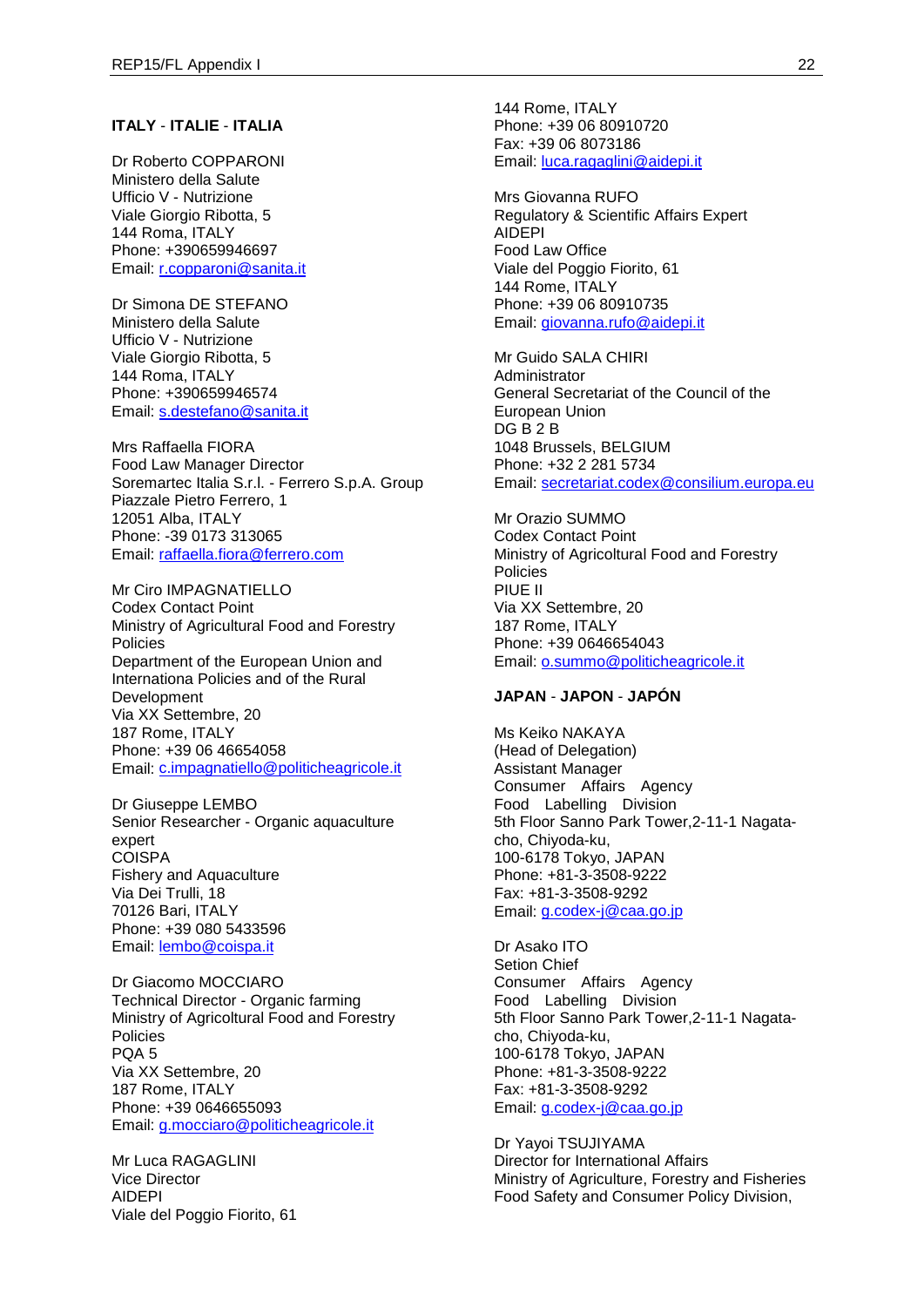Food Safety and Consumer Affairs Bureau 1-2-1, Kasumigaseki, Chiyoda-ku 100-8950 Tokyo, JAPAN Phone: +81-3-3502-8732 Fax: +81-3-3507-4232 Email: [yayoi\\_tsujiyama@nm.maff.go.jp](mailto:yayoi_tsujiyama@nm.maff.go.jp)

Prof Hiroaki HAMANO Adviser International Life Sciences Institute Japan Nishikawa Bldg 5F, 3-5-19 Kojimachi, Chiyodaku, 102-0083 Tokyo, JAPAN Phone: +81-3-5215-3535 Email: [hhamano@ilsijapan.org](mailto:hhamano@ilsijapan.org)

Mr Hirohide MATSUSHIMA Setion Chief Ministry of Agriculture, Forestry and Fisheries Fisheries Processing Industries and Marketing Division, Fisheries Agency 1-2-1, Kasumigaseki, Chiyoda-ku 100-8950 Tokyo, JAPAN Phone: +81-3-3591-5613 Fax: +81-3-3591-6867 Email: [hirohide\\_matsushima@nm.maff.go.jp](mailto:hirohide_matsushima@nm.maff.go.jp)

Mr Hiroyuki OKOCHI Associate Director Ministry of Agriculture, Forestry and Fishries Fish Ranching and Aquaculture Division, Fisheries Agency 1-2-1, Kasumigaseki, Chiyoda-ku 100-8950 Tokyo, JAPAN Phone: +81-3-3502-0895 Fax: +81-3-6744-2386 Email: [hiroyuki\\_ookouchi@nm.maff.go.jp](mailto:hiroyuki_ookouchi@nm.maff.go.jp)

#### **KUWAIT** - **KOWEÏT**

Mrs Hashmeyah ALENEZI (Head of Delegation) Chief Standards and Metrology Engineer Public Authority for Industry Standards and Metrology 13047 Safat, KUWAIT Phone: 96525302672 Fax: 96525302625 Email: [h.alanzei@pai.gov.kw](mailto:h.alanzei@pai.gov.kw)

Mrs Zainab ALKANDARI Head section Ministry of Health Drug Control 13001 Safat, KUWAIT Phone: 96565903233 Fax: 96524811507 Email: [zainb.alkandari@hotmail.com](mailto:zainb.alkandari@hotmail.com)

Mrs Esteglal ALMUSALLAM Imported Food Department Manager Kuwait Municipality

Imported Food Department P.O.Box: 10 State of Kuwait 13001 Safat, KUWAIT Phone: 96524874969 Email: [eng.esteg@yahoo.com](mailto:eng.esteg@yahoo.com)

#### **LESOTHO**

Mr Lesala NTS'OEU (Head of Delegation) Technical Inspector Lesotho P.O. Box 747 100 Maseru, LESOTHO Phone: +266 58975938 Email: [ntsoeul@yahoo.com](mailto:ntsoeul@yahoo.com)

# **LIBERIA** - **LIBÉRIA**

Mr A. Haruna-Rashid KROMAH First Secretary Embassy of Liberia in Rome ITALY Email: [ahrk510@yahoo.com](mailto:ahrk510@yahoo.com)

Mr Mohammed S. SHERIFF LIBERIA

# **LUXEMBOURG - LUXEMBURGO**

Ing Patrick HAU (Head of Delegation) head of service Direction de la Santé Service de la sécurité alimentaire 9 avenue Victor Hugo 1750 Luxembourg, Luxembourg Email: [patrick.hau@ms.etat.lu](mailto:patrick.hau@ms.etat.lu)

#### **MALAYSIA** - **MALAISIE** - **MALASIA**

Ms Ezlin ABDUL KHALID (Head of Delegation) Senior Assistant Director Ministry of Health Malaysia Food Safety and Quality Division Level 3, Block E7, Parcel E, Federal Government Administrative Centre 62590 Putrajaya, MALAYSIA Phone: +603-88850797 Email: [serirukiah.farid@moh.gov.my](mailto:serirukiah.farid@moh.gov.my)

Mr Mohd. Suhaimi MOHD. YUSOF Assistant Director Department of Islamic Development Malaysia Halal Hub Level 1 & 3, PJH No. 2 Tower, Jalan Tun Abdul Razak, Presint 2 62100 Putrajaya, MALAYSIA Phone: +603-88925079 Fax: +603-88925005 Email: [suhaimi\\_yusof@islam.gov.my](mailto:suhaimi_yusof@islam.gov.my)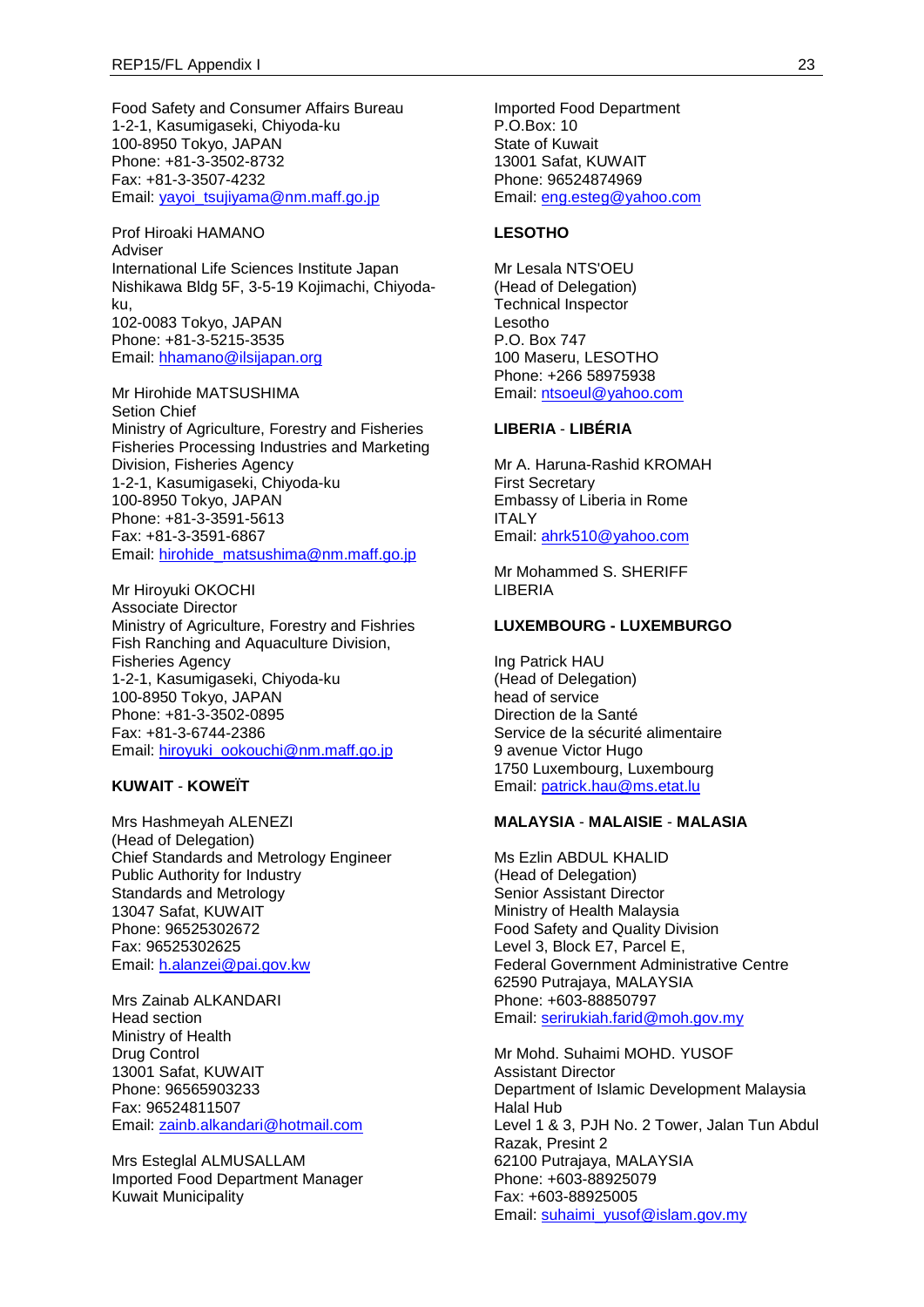# **MALI - MALÍ**

Mr Mahamadou SAKO Vice chair of Codex Alimentarius Commission Ministry of Health and Public Hygiene Ministère de la Santé et de l'Hygiène Publique Agence Nationale de la Sécurité Sanitaire des Aliments Centre Commercial, Rue 305 Quartier du **Fleuve** BPE: 2362 Bamako, MALI Email: [mahamadousako@yahoo.fr](mailto:mahamadousako@yahoo.fr)

# **MAURITIUS - MAURICE - MAURICIO**

Mrs B. Esha AUMJAUD Lecturer University of Mauritius Faculty of Agriculture Reduit, MAURITIUS Phone: +230 54907172 Fax: +230 54907172 Email: [eaumjaud@uom.ac.mu](mailto:eaumjaud@uom.ac.mu)

# **MEXICO** - **MEXIQUE** - **MÉXICO**

Ms Michelle VIZUETH CHÁVEZ (Head of Delegation) Subdirectora para la Atención a Organismos Internacionales de Normalización Dirección General de Normas/Secretaría de Economía Dirección de Normalización Internacional Av. Puente de Tecamachalco No. 6, Lomas de Tecamachalco, Sección Fuentes, Naucalpan de Juárez 53950 Estado de México, MEXICO Phone: +52 55 5229 6100 Ext. 43220 Email: [codexmex@economia.gob.mx](mailto:codexmex@economia.gob.mx)

Ms Jessica GUTIERREZ ZAVALA Enlace de Alto Nivel de Responsabilidad en Inocuidad Alimentaria Comisión Federal para la Protección contra Riesgos Sanitarios (COFEPRIS) Dirección Ejecutiva de Operación Internacional Monterrey #33 Col. Roma Delegación Cuauhtémoc 6700 MEXICO DISTRITO FEDERAL, MEXICO Phone: 5.2555080522e+011 Email: [jgutierrezz@cofepris.gob.mx](mailto:jgutierrezz@cofepris.gob.mx)

Mr Raúl Gerardo PORTILLO ALDRETT Director de Asuntos Científicos y Regulatorios y Presidente de la Rama 17 Cámara Nacional de la Industria de Transformación (CANACINTRA) Asuntos Científicos y Regulatorios 11580 MEXICO, DF, MEXICO Phone: +52 55 52 62 23 86 Email: [rportillo@coca-cola.com](mailto:rportillo@coca-cola.com)

#### **MOROCCO** - **MAROC** - **MARRUECOS**

Mrs Sanae OUAZZANI (Head of Delegation) Ingénieur en Chef Office National de Sécurité Sanitaire des Produits Alimentaires Département de l'Agriculture Avenue Hadj Ahmed Cherkaoui - Agdal Rabat, MOROCCO Phone: +212 537 676 619 Fax: +212 537 68 20 49 Email: [ouazzanisanae@gmail.com](mailto:ouazzanisanae@gmail.com)

Dr Jamal ENNASSIR Chef de la section des Céréales, lait, produits diétitiques et légumineuses Laboratoire Official d'Analyses et de Recherches Chimiques (LOARC) 25 rue Nichakra Rahal Casablanca, MOROCCO Phone: +212 6 65 13 06 28 Email: [loarcennassir@gmail.com](mailto:loarcennassir@gmail.com)

Dr Brahim KARFAL Chef de Service de la Réglementation et des Autorisations Agence Nationale pour le Développement de l'Aquaculture Avenue Annakhil, Immeuble Les Patios, 4ème Etage, Hay Ryad Rabat, MOROCCO Phone: +2120538099700 Email: [b.karfal@anda.gov.ma](mailto:b.karfal@anda.gov.ma)

#### **MOZAMBIQUE**

Mrs Ana Paula CARDOSO (Head of Delegation) Head of Department, Environmental Health Public Health Directorate Ministry of Health Av. Eduardo Mondlane No 1008 Maputo, MOZAMBIQUE Phone: +258 823016447 Fax: +258 32216164 Email: [apaulacardoso34@hotmail.com](mailto:apaulacardoso34@hotmail.com)

Dr Maria Carolina Virgilio OMAR **CTA** Confederaao das Associacoes Economicas Av 25 de Setembr, Prédio TimeSquare, Bloco4 no 33 Maputo, MOZAMBIQUE Phone: +258 21 360 379 Email: [carolina.omar@mz.nestle.com](mailto:carolina.omar@mz.nestle.com)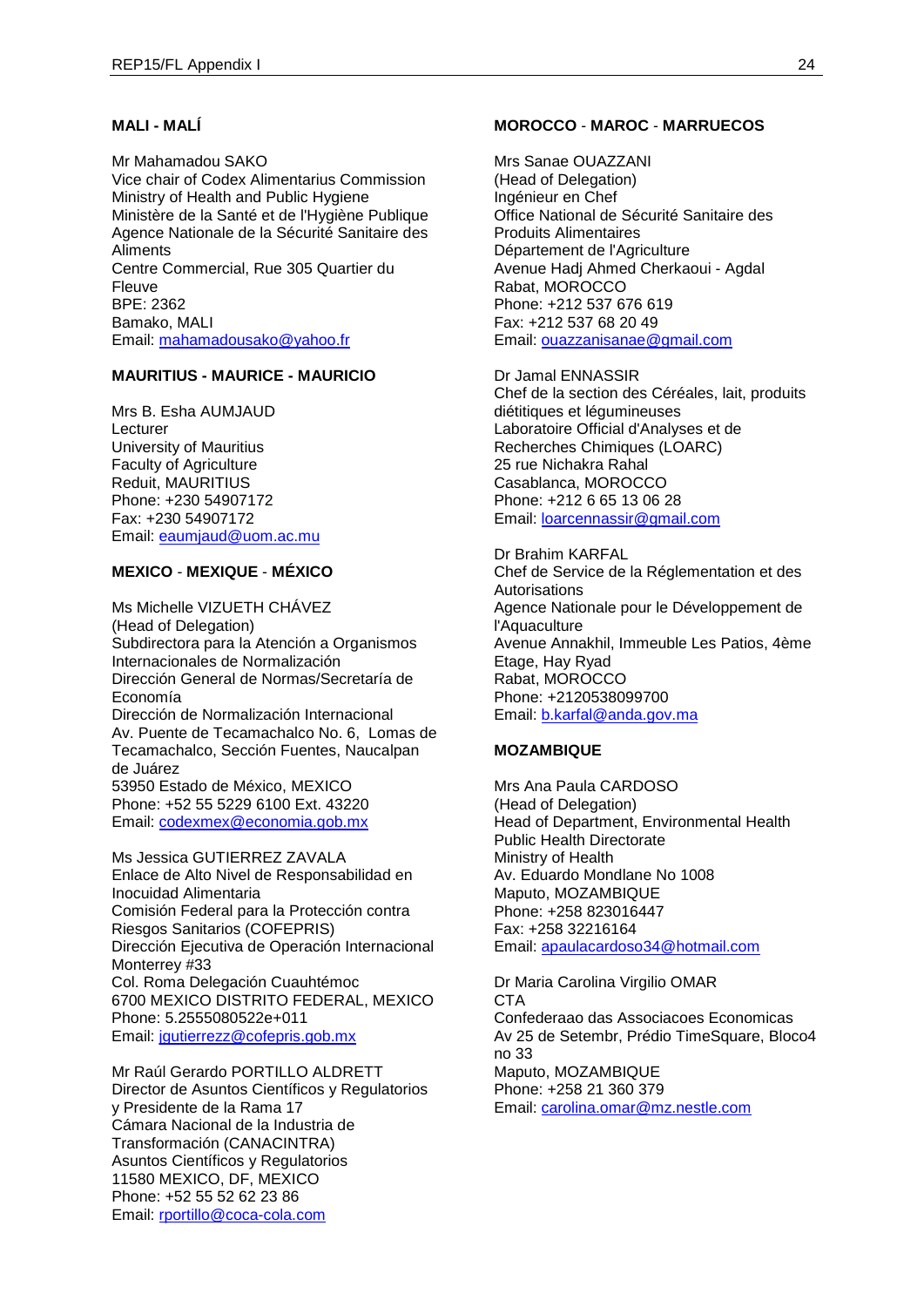#### **NAURU**

Mr Vincent SCOTTY Health Inspector Ministry of Health NAURU Email: [Vincent.scotty2004@yahoo.com](mailto:Vincent.scotty2004@yahoo.com)

# **NETHERLANDS - PAYS-BAS - PAÍSES BAJOS**

Ms Marianne FALKENA (Head of Delegation) Senior Policy Officer Ministry of Health, Welfare and Sport PO Box 20350 2500EJ The Hage, NETHERLANDS Phone: +31 70 340 5149 Email: [m.falkena@minvws.nl](mailto:m.falkena@minvws.nl)

#### **NEW ZEALAND** - **NOUVELLE-ZÉLANDE** - **NUEVA ZELANDIA**

Ms Jenny REID (Head of Delegation) Manager Ministry for Primary Industries Regulation & Assurance 25 The Terrace Wellington, NEW ZEALAND Email: [jenny.reid@mpi.govt.nz](mailto:jenny.reid@mpi.govt.nz)

Ms Phillippa HAWTHORNE Senior Adviser Ministry for Primary Industries 25 The Terrace Wellington, NEW ZEALAND Email: [phillippa.hawthorne@mpi.govt.nz](mailto:phillippa.hawthorne@mpi.govt.nz)

# **NIGERIA** - **NIGÉRIA**

Mrs Ogochukwu Nkolika MAINASARA (Head of Delegation) **Director** National Agency for Food and Drug Administration and Control 445, Herbert Macaulay Way Yaba Lagos, NIGERIA Phone: +2348033217430, +234703481044 Email: [mainasara.o@nafdac.gov.ng](mailto:mainasara.o@nafdac.gov.ng)

Mr Chiazor FRED TC Chairman Association of Food Beverage and Tobacco **Employers** NIGERIA Email: [fchiazor@coca-cola.com](mailto:fchiazor@coca-cola.com)

Mrs Chinyere Innocensia IKEJIOFOR Assistant Chief Laboratory Technologist National Agency for Food and Drug Administration and Control 445, Herbert Macaulay Way, Yaba, Lagos Lagos, NIGERIA Phone: +2348033836173 Email: [chinyere.ikejiofor@nafdac.gov.ng](mailto:chinyere.ikejiofor@nafdac.gov.ng)

# **NORWAY** - **NORVÈGE** - **NORUEGA**

Mrs Nina LØDRUP Senior Adviser Norwegian Food Safety Authority Section for Consumer Affairs P.O. Box 383 N-2381 Brumunddal, NORWAY Phone: +47 23216786 Email: [nina.lodrup@mattilsynet.no](mailto:nina.lodrup@mattilsynet.no)

Mrs Gro RIMSTAD Regulatory & Scientific Affairs Manager A/S Nestle Norge Postboks 683, Skøye 0214 Oslo, NORWAY Phone: +47 92246317 Email: [Gro.Rimstad@NO.nestle.Com](mailto:Gro.Rimstad@NO.nestle.Com)

Mrs Monica WEAR STUBBERUD Senior Adviser Norwegian Food Safety Authorithy Section for Plants, Organic Production and GM P.O.Box 383 N-2381 Brumunddal, NORWAY Phone: +47 64944358 Email: [Monica.wear.stubberud@mattilsynet.no](mailto:Monica.wear.stubberud@mattilsynet.no)

# **PHILIPPINES** - **FILIPINAS**

Mrs CHARINA MAY TANDAS (Head of Delegation) Food Drug Regulation Officer Iii Food And Drug Administration Department Of Health Civiv Drivefilinvest Corporate City, Alabang, Muntinlupa City PHILIPPINES Phone: 6.3922812868e+011 Email: [tandascharinamay@yahoo.com](mailto:tandascharinamay@yahoo.com)

Mrs Josephine DEL MUNDO Board Member Philippine Association of Food Technologists n/a 5 Camia St. Twinville Subd. Concepcion Marikina City, Metro Manila, Philippines 1807 Marikina, PHILIPPINES Phone: +639228891252 Fax: +632 522 8922 Email: [jodelmundo94@gmail.com](mailto:jodelmundo94@gmail.com)

Ms Maria Theresa TALAVERA Assistant Professor University of the Philippines Los Banos Institute of Human Nutrition and Food College of Human Ecology University of the Philippines Los Banos College, Los Banos, Laguna 4031PHILIPPINES Phone: 6.391784453e+011 Email: [mtmtalavera@yahoo.com](mailto:mtmtalavera@yahoo.com)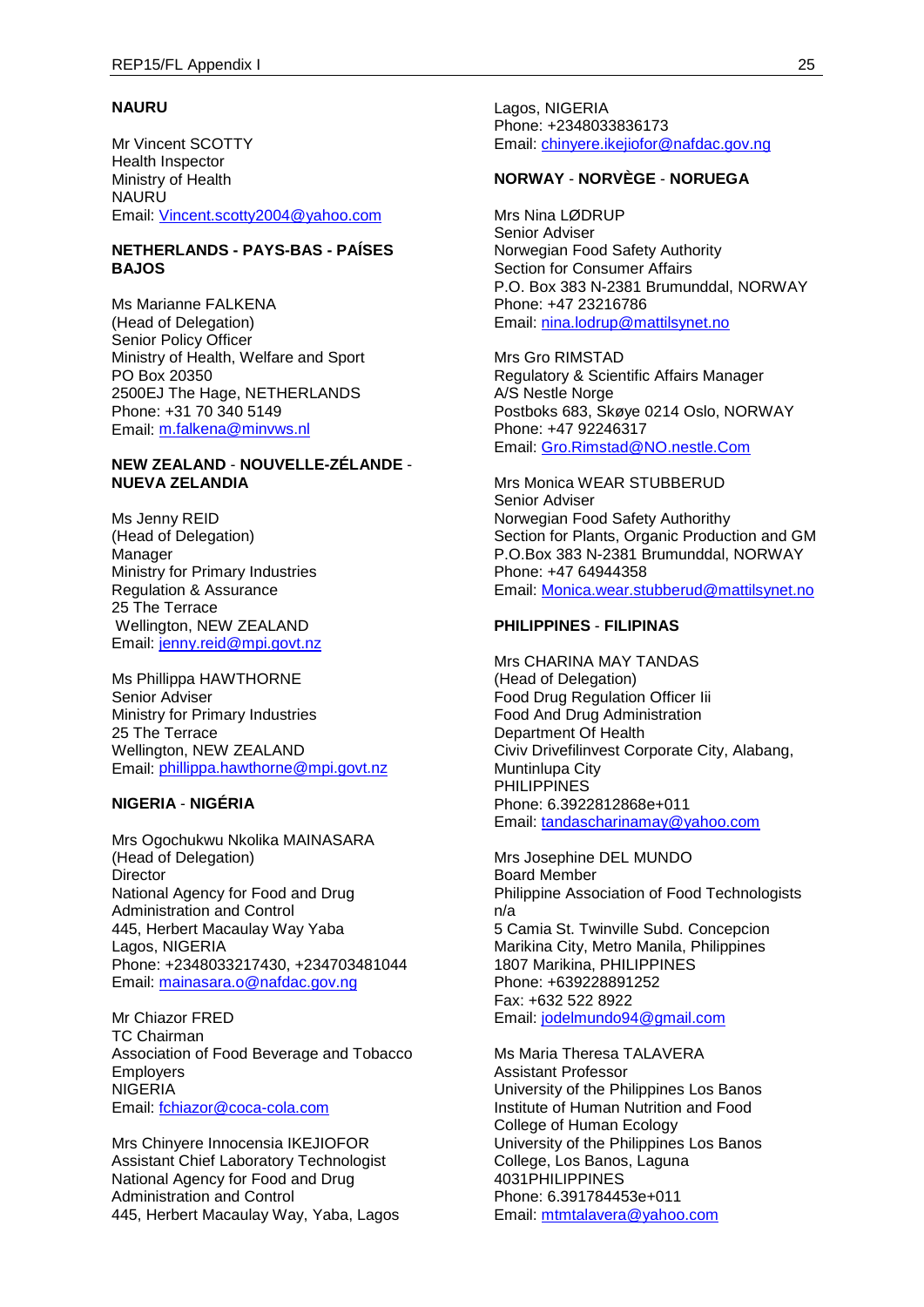Ms Maria Celia VELASCO Regulatory Affairs Manager Infant Pediatric Nutrition Association of the **Philippines** Regulatory Affairs c/o Mead Johnson Nutrition Phils., Inc 2309 Chino Roces Ave. Ext. 1231 Makati, PHILIPPINES Phone: +63 2 8418181 Fax: +63 8418165 Email: [MariaCelia.Velasco@mjn.com](mailto:MariaCelia.Velasco@mjn.com)

Mrs Maria Luisa GAVINO Office of the Agricultural Attaché Rome, ITALY Email: [cmttandas@fda.gov.ph](mailto:cmttandas@fda.gov.ph)

#### **POLAND** - **POLOGNE** - **POLONIA**

Ms Bozena PLAWSKA (Head of Delegation) Senior expert Ministry of Agriculture and Rural Development The Department Of Agricultural Markets 30, Wspolna St. 00-930 Warsaw, POLAND Phone: +48 22 623 10 49 Email: [bozena.plawska@minrol.gov.pl](mailto:bozena.plawska@minrol.gov.pl)

Ms Magdalena KOWALSKA Main expert Agricultural and Food Quality Inspection International Cooperation Department 30, Wspolna St. 00-930 Warsaw, POLAND Phone: +48 22 623 29 04 Fax: +48 22 623 29 97 Email: [kodeks@ijhars.gov.pl](mailto:kodeks@ijhars.gov.pl)

#### **REPUBLIC OF KOREA** - **RÉPUBLIQUE DE CORÉE** - **REPÚBLICA DE COREA**

Ms Hye Young CHO Scientific Officer Ministry of Food and Drug Safety Food Import Policy Division Food Safety Policy Bureau Osong Health Technology Administration Complex, 187, Osongsaengmyeong 2-ro, Osong-eup, Heungdeok-gu, Cheongju-si, Chungcheongbuk-do, 363-700, Korea KS001 Cheongju-si, REPUBLIC OF KOREA Phone: 82-43-719-2152 Fax: 82-43-719-2150 Email: [grimme76@korea.kr](mailto:grimme76@korea.kr)

Mr Dongjin KANG Researcher National Agricultural Products Quality Management Service Experiment Research institute 5-3 Block, Gimcheon-innovative city, Nammyeon, Gincheon-si, Gyeongsangbuk-do, Korea Gimcheon, REPUBLIC OF KOREA Email: [kdj1216@korea.kr](mailto:kdj1216@korea.kr)

Ms Jung Ock LEE Researcher Korea Food Research Institute 1201-62 Anyangpangyo-ro, Bundang-gu 463-746 Seongnam-si, REPUBLIC OF KOREA Phone: 82-31-780-9048 Email: [lee.jung-ock@kfri.re.kr](mailto:lee.jung-ock@kfri.re.kr)

Mrs NAYOUNG LEE Codex researcher Ministry of Food And Drug Safety Food Consumption and Safety Division Osong Health Technology Administration Complex, 187, Osongsaengmyeong2-ro, Osong-eup, Heungdeok-gu, Cheongju-si, Chungcheongbuk-do, 363-700, Korea KS001 Cheongju-si, REPUBLIC OF KOREA Phone: 82-43-719-2863 Fax: 82-43-719-2850 Email: [nylee0315@korea.kr](mailto:nylee0315@korea.kr)

Mr Sang-Beom LEE Researcher Rural Development Administration(RDA) Organic Agriculture Division Nong saeng myeong ro 166 Postal code: 565-851 565-851 Wanju-gun, Jeollabuk-do, REPUBLIC OF KOREA Phone: +82 (0)63 238 2577 Email: [korealee@korea.kr](mailto:korealee@korea.kr)

Ms Bo Young NOH Research Scientist Korea Food Research Institute 1201-62 Anyangpangyo-ro, Bundang-gu 463-746 Seongnam-si, REPUBLIC OF KOREA Phone: 82-31-780-9351 Email: [bynoh@kfri.re.kr](mailto:bynoh@kfri.re.kr)

#### **SAINT KITTS AND NEVIS - SAINT-KITTS-ET-NEVIS - SAINT KITTS Y NEVIS**

Ms DENYSE PHIPPS (Head of Delegation) Senior Laboratory Technician Ministry Of Industry, Trade, Consumer Affairs And Commerce Bureau Of Standards La Guerite P O BOX 186 BASSETERRE, SAINT KITTS AND NEVIS Phone: 1-869-465-5279 Fax: 1-869-465-3852 Email: [denyse6@hotmail.com](mailto:denyse6@hotmail.com)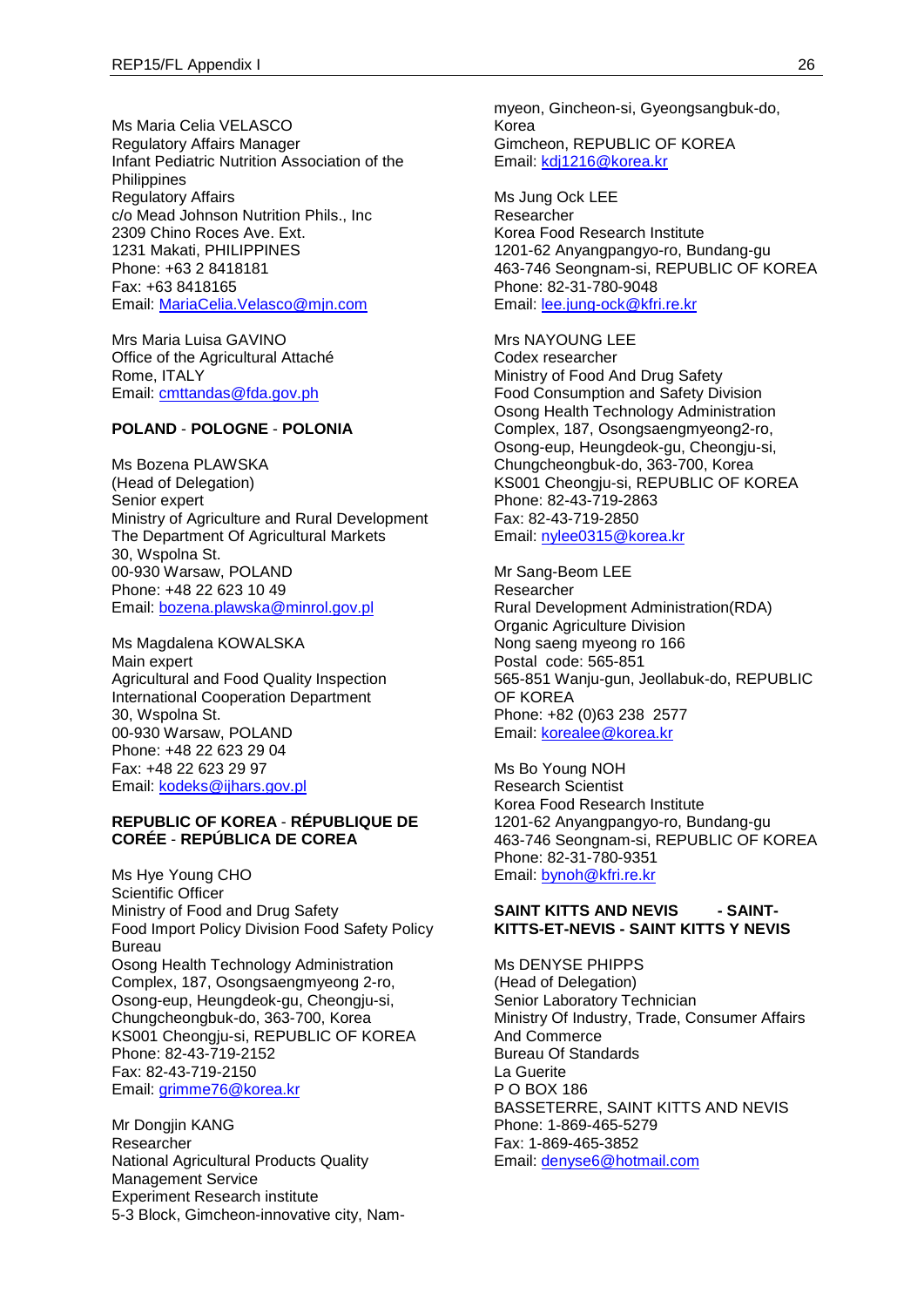#### **SINGAPORE - SINGAPOUR - SINGAPUR**

Ms Yi Ling TAN (Head of Delegation) Senior Executive Manager Agri-Food & Veterinary Authority of Singapore Regulatory Administration Group, Regulatory Programmes Department 5 Maxwell Road, #18-00 Tower Block, MND Complex 069110 Singapore, SINGAPORE Phone: +65 6325 8556 Fax: +65 6220 6068 Email: [tan\\_yi\\_ling@ava.gov.sg](mailto:tan_yi_ling@ava.gov.sg)

## **SLOVAKIA - SLOVAQUIE - ESLOVAQUIA**

Mr Ján ŠTULC (Head of Delegation) Head, Food Control State Veterinary and Food Administration Department of Plant Origin Botanická 17 842 13 Bratislava, SLOVAKIA Phone: +421 2 60257429 Email: [stulc@svps.sk](mailto:stulc@svps.sk)

#### **SOUTH AFRICA** - **AFRIQUE DU SUD** - **SUDÁFRICA**

Mr Malose Daniel MATLALA Deputy Director: Food Control Department of Health Direcorate: Food Control Private Bag X828 1 PRETORIA, SOUTH AFRICA Phone: +27 12 395 8789 Fax: +2786 632 6440 Email: [CACPSA@health.gov.za](mailto:CACPSA@health.gov.za)

Mrs Antoinette BOOYZEN Assistant Director: Food Control Department of Health Directorate: Food Control Private Bag X828 1 PRETORIA, SOUTH AFRICA Phone: +27 12 395 8792 Fax: +27 12 395 8854 Email: [BooyzA@health.gov.za](mailto:BooyzA@health.gov.za)

# **SPAIN - ESPAGNE - ESPAÑA**

Mrs Almudena ROLLÁN (Head of Delegation) Head of Service on the Nutrition Area Spanish Agency for Consumer Affairs, Food Safety and Nutrition Subdirectorate General for Food Safety Promotion C Alcala, 56 28071 Madrid, SPAIN Email: [arollan@msssi.es](mailto:arollan@msssi.es)

#### **SUDAN** - **SOUDAN** - **SUDÁN**

Ms Sana ELSHAFI (Head of Delegation) Inspection & Quality Control Director Sudanese Standard & Metrology Organization Inspection & Quality Control Department Albaladia Street /Sudanese Standard & Metrology Organization Sudan/Khartoum 11111 Khartoum, SUDAN Phone: +249912389023 Email: [sanaelshafie@hotmail.com](mailto:sanaelshafie@hotmail.com)

Dr ELWALEED ELAMIN

Branch Manager Sudanese Standard & Metrology Organization Managment Gari/Sudanese Standard & Metrology **Organization** Sudan/Khartoum 11111 Khartoum, SUDAN Phone: +249912377580 Email: [rahbamohamed563@gmail.com](mailto:rahbamohamed563@gmail.com)

Mr Abubaker MAKAWI Researcher Food Reseach Center Grain Technology Department. P.O.Box213 Khartoum North-Food Research Center-Sudan 11111 Khartoum, SUDAN Phone: +249912121922 Fax: +249-85-311054 Email: [abubaker303@yahoo.com](mailto:abubaker303@yahoo.com)

# **SWEDEN - SUÈDE - SUECIA**

Mrs Kristina LAGESTRAND SJÖLIN (Head of Delegation) Principal Regulatory Officer National Food Agency Food Standards Division Box 622 75126 Uppsala, SWEDEN Phone: +46 709245607 Email: [kristina.sjolin@slv.se](mailto:kristina.sjolin@slv.se)

# **SWITZERLAND** - **SUISSE** - **SUIZA**

Mrs Judith DEFLORIN (Head of Delegation) Head Market Access Federal Food Safety and Veterinary Office FSVO Food and Nutrition 3003 Bern, SWITZERLAND Phone: +41 058 465 15 04 Email: [judith.deflorin@blv.admin.ch](mailto:judith.deflorin@blv.admin.ch)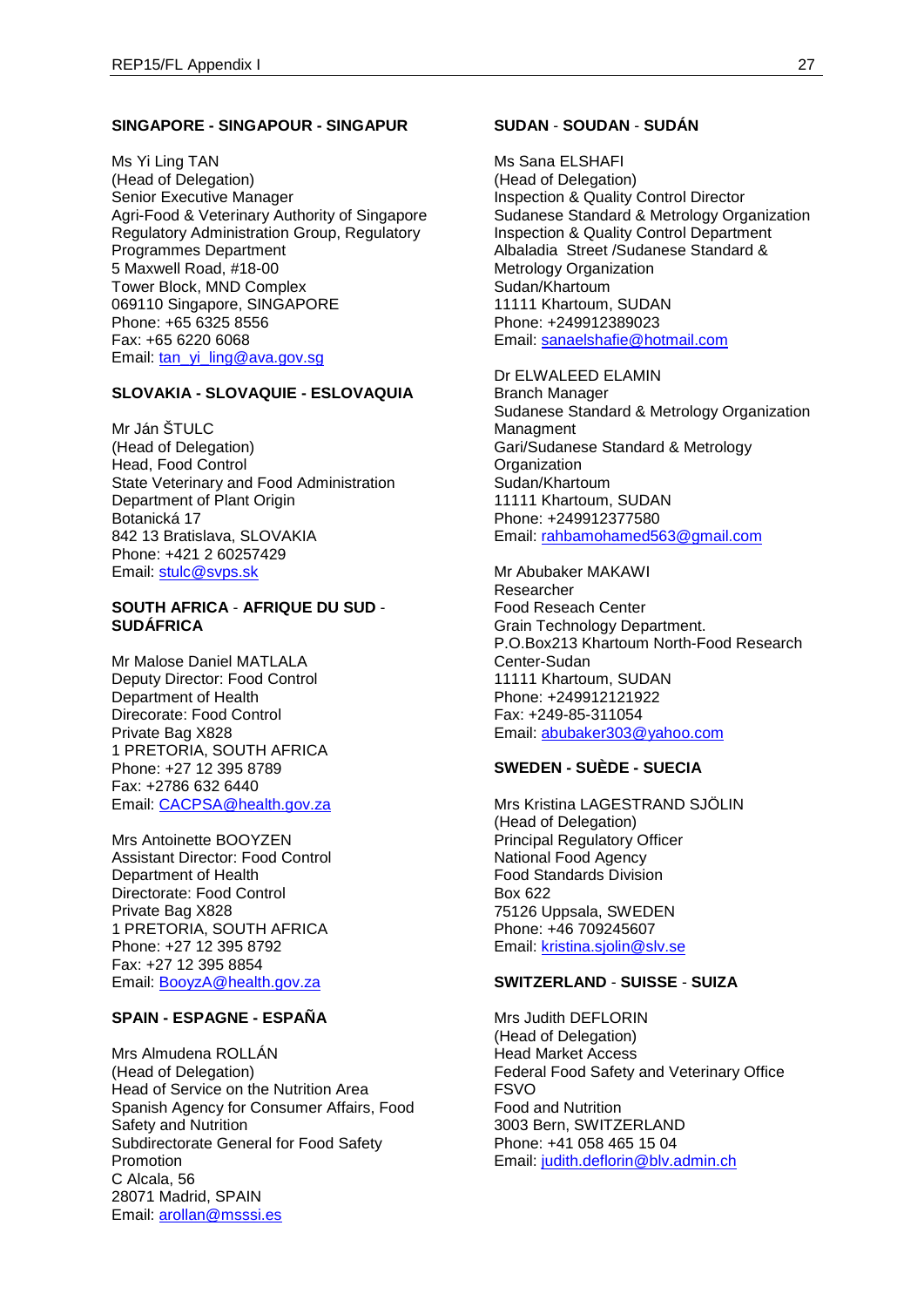Mrs Awilo OCHIENG PERNET Chairperson, Codex Alimentarius Commission International Affairs Federal Food Safety and Veterinary Office FSVO CH-3003 Bern, SWITZERLAND Phone: + 41 58 462 00 41 Email: [awilo.ochieng@blv.admin.ch](mailto:awilo.ochieng@blv.admin.ch)

Mrs Fabienne MEIER Scientific Advisor Federal Food Safety and Veterinary Office FSVO Food and Nutrition 3003 Bern, SWITZERLAND Phone: +41 58 462 22 61 Email: [fabienne.meier@blv.admin.ch](mailto:fabienne.meier@blv.admin.ch)

Ms Marie-France PAGEREY CT-Regulatory and Scientific Affairs Nestec SA Avenue Nestlé 55 Post Box 1800 Vevey, SWITZERLAND Phone: +41 21 924 64 29 Fax: +41 21 924 45 47 Email: [MarieFrance.Pagerey@nestle.com](mailto:MarieFrance.Pagerey@nestle.com)

# **THAILAND** - **THAÏLANDE** - **TAILANDIA**

Ms Oratai SILAPANAPAPORN (Head of Delegation) Advisor of the National Bureau of Agricultural Commodity and Food Standards Ministry of Agriculture and Cooperatives National Bureau of Agricultural Commodity and Food Standards 50 Phaholyothin Road Ladyao Chatuchak 10900 Bangkok, THAILAND Phone: +66 2561 2277 Fax: +66 2561 3373 Email: [oratai\\_si@hotmail.com](mailto:oratai_si@hotmail.com)

Ms Rattana CHUSREE Trade and Technical Division Thai Food Processors' Association 170/21-22 9th Floor, Ocean Tower 1 Blog., New Ratchadapisek Rd., Klongtoey 10110 Bangkok, THAILAND Email: [fish@thaifood.org](mailto:fish@thaifood.org)

Dr Paisarn DUNKUM Deputy Secretaries-General Ministry of Public Health Food and Drug Administration Ministry of Public Health Mueang Nonthaburi District 11000 Nonthaburi, THAILAND Phone: +66 2590 7004

Fax: +66 2591 8476 Email: [paisarn@fda.moph.go.th](mailto:paisarn@fda.moph.go.th)

Ms Malee JIRAWONGSY Food and Drug Technical Officer, Senior Professional Level Ministry of Public Health Food and Drug Administration Ministry of Public Health Mueang Nonthaburi District, 11000 Nonthaburi, THAILAND Phone: 6625907195 Fax: 6625907011 Email: [fdamasy@fda.moph.go.th](mailto:fdamasy@fda.moph.go.th)

Mr Anan JUMNANSILP Senior Expert - Regulatory Affairs The Federation of Thai Industries Queen Sirikit National Convention Center, Zone C, 4th FL, 60 New Rachadapisek Rd.,Klongteoy Bangkok, THAILAND Phone: +66 2725 1155 Fax: +66 2725 1055 Email: [Anan.jumnansilp@mjn.com](mailto:Anan.jumnansilp@mjn.com)

Ms Nareerat JUNTHONG Assistant Executive Directore Thai Frozen Foods Association 92/6 6th Floor Sathorn Thaini 11 Bldg. North Sathorn Rd., Silom Bangrak 10500 Bangkok, THAILAND Email: [nareerat@thai-frozen.or.th](mailto:nareerat@thai-frozen.or.th)

Ms Dawisa PAIBOONSIRI Standards Officer Ministry of Agriculture and Cooperatives National Bureau of Agricultural Commodity and Food Standards 50 Phaholyothin Road Ladyao 10900 Bangkok, THAILAND Phone: +66 2561 2277 ext 1427 Fax: +66 2561 3357, 02-5613373 Email: [dawisa.p@gmail.com](mailto:dawisa.p@gmail.com)

Ms Chanikan THANUPITAK Trade and Technical Manager of Fisheries Products Thai Food Processors' Association 170/21-22 9th Floor, Ocean Tower 1 BLDG., New Ratchadapisek Rd., Klongtoey 10110 Bangkok, THAILAND Email: [chanikan@thaifood.org](mailto:chanikan@thaifood.org)

Mrs Jirapa Inthisang TROCHIM Alternate Representative Rome, ITALY Email: [jirapa.trochim@gmail.com](mailto:jirapa.trochim@gmail.com)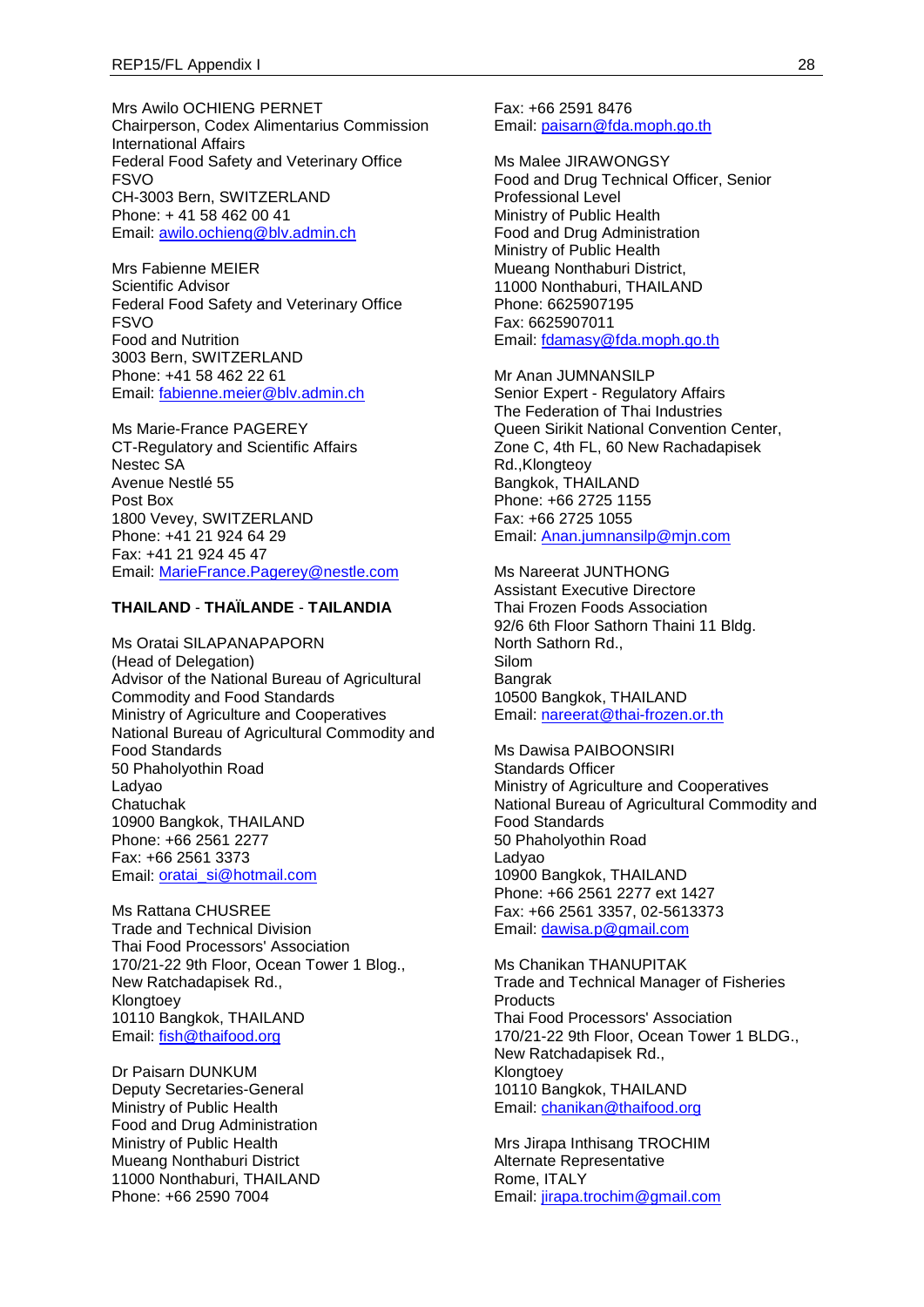Ms Panadda TUNGSAWAS Food and Drug Technical Officer,Practitioner Level Food and Drug Administration 88/24 Food and Drug Administration, Tiwanon Rd.,Mueang Nonthaburi, THAILAND Phone: +66 2590 7179 Fax: +66 2591 8476 Email: [panadda@fda.moph.go.th](mailto:panadda@fda.moph.go.th)

Mr Thavee VIPUTHANUMAS Inland Aquaculture Expert Ministry of Agriculture and Cooperatives Department of Fisheries 50 Phaholyothin Road Ladyao Chatuchak 10900 Bangkok, THAILAND Phone: +66 2562 0585 Fax: +66 2562 0579 Email: [thavee@gmail.com](mailto:thavee@gmail.com)

# **TUNISIA - TUNISIE - TÚNEZ**

Mr Sakouhi MEHDI (Head of Delegation) Engineering Ministry of Health National Agency for Sanitary and Environmental Control of Products TUNISIA Email: [mehdisakouhi80@yahoo.fr](mailto:mehdisakouhi80@yahoo.fr)

# **TURKEY** - **TURQUIE** - **TURQUÍA**

Mrs Ferda BITLISLIOĞLU (Head of Delegation) Engineer The Ministry of Food, Agriculture and Livestock The General Directorate of Food and Control Eskisehir Yolu 9. km Lodumlu 6530 Ankara, TURKEY Phone: 9.0312258776e+011 Fax: 9.0312258776e+011 Email: [ferda.bitlislioglu@tarim.gov.tr](mailto:ferda.bitlislioglu@tarim.gov.tr)

Mrs Elif ULUG SAKALSIZ Foreign Trade Specialist The Ministry of Economy DG of product safety and inspection İnönü Bulvarı No:36 Emek 6510 Ankara, TURKEY Phone: 9.03122E+11 Fax: 9.03122E+11 Email: [sakalsize@economy.gov.tr](mailto:sakalsize@economy.gov.tr)

Ms Nurten AKSU Engineer The Ministry of Food, Agriculture and Livestock The General Directorate of Food and Control Eskisehir Yolu 9. km Lodumlu

6530 Ankara, TURKEY Phone: 9.0312258776e+011 Fax: 9.0312258776e+011 Email: [nurten.aksu@tarim.gov.tr](mailto:nurten.aksu@tarim.gov.tr)

## **UGANDA - OUGANDA**

Mr BENON MATWIRE (Head of Delegation) **Trustee** Uganda Consumer Protection Association Plot 28 Chorley Crescent Green Leaves Building, Luzira P.O. BOX 831 256 KAMPALA, UGANDA Phone: 772419815 Email: [gbmatwire@gmail.com](mailto:gbmatwire@gmail.com)

## **UNITED KINGDOM** - **ROYAUME-UNI** - **REINO UNIDO**

Ms Pendi NAJRAN Senior Scientific Officer Department for Environment, Food and Rural Affairs Area 3A, Nobel House 17, Smith Square SW1P 3JR London, UNITED KINGDOM Phone: +44 (0)20 7238 4348 Email: [pendi.najran@defra.gsi.gov.uk](mailto:pendi.najran@defra.gsi.gov.uk)

Mr Tom STAFFORD Policy Advisor Department for Environment, Food and Rural Affairs Area 3A Nobel House 17 Smith Square SW1P 3JR London, UNITED KINGDOM Phone: +44 (0)20 7238 4903 Email: [tom.stafford@defra.gsi.gov.uk](mailto:tom.stafford@defra.gsi.gov.uk)

#### **UNITED REPUBLIC OF TANZANIA - RÉPUBLIQUE-UNIE DE TANZANIE - REPÚBLICA UNIDA DE TANZANÍA**

Ms HAFSA ALI SLIM Standard Officer Zanzibar Bureau Of Standards (ZBS) Food And Agriculture P.O BOX 1136 +255 ZANZIBAR, UNITED REPUBLIC OF TANZANIA Phone: +255773168833 Email: [hafsa.ali@zbs.go.tz](mailto:hafsa.ali@zbs.go.tz)

# **UNITED STATES OF AMERICA** - **ÉTATS-UNIS D'AMÉRIQUE** - **ESTADOSUNIDOS DE AMÉRICA**

Ms Felicia BILLINGSLEA (Head of Delegation) Director, Food Labeling and Standards Staff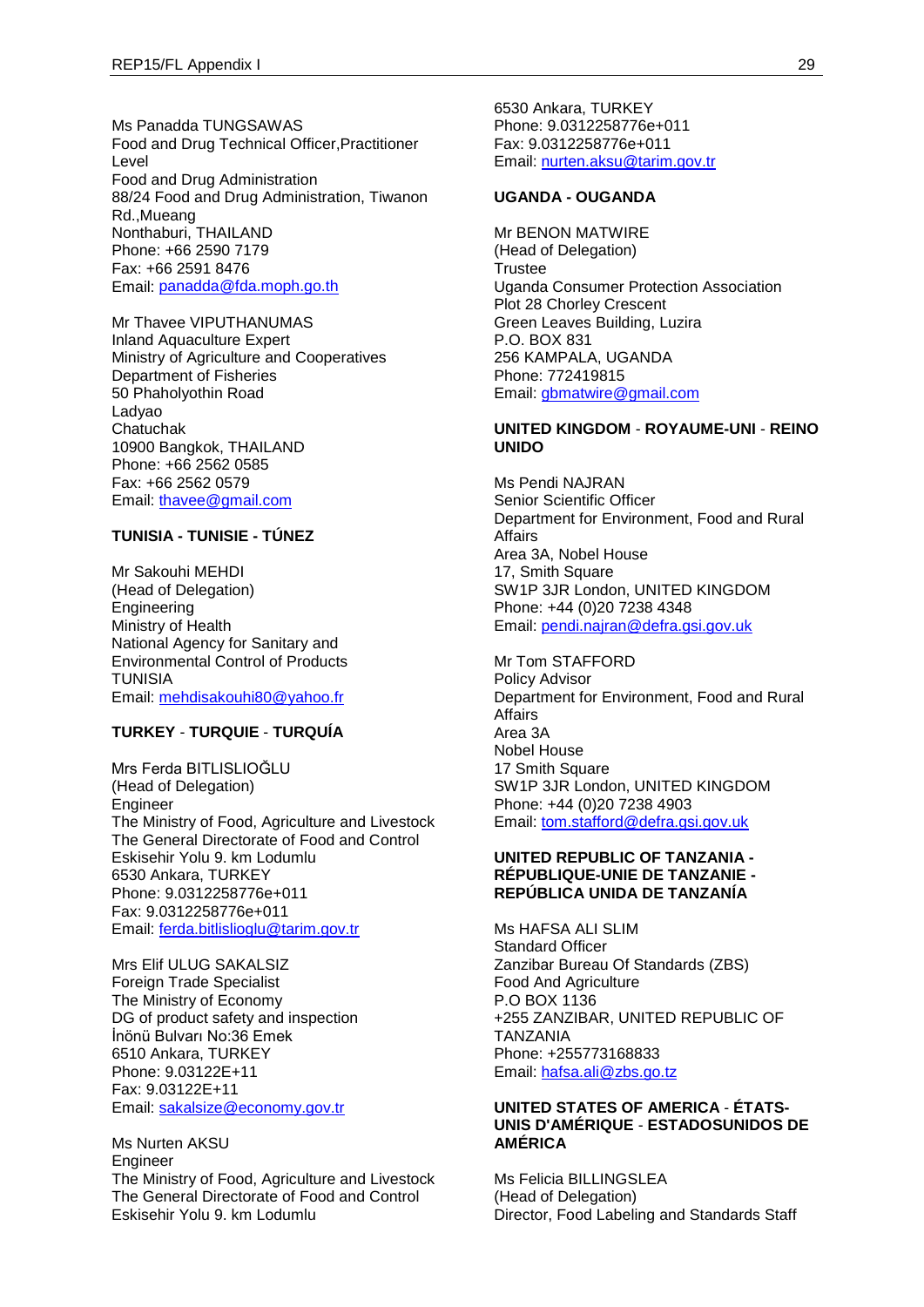U.S. Food and Drug Administration Center for Food Safety and Applied Nutrition 5100 Paint Branch Parkway, HFS-820 20740 College Park, Maryland, UNITED STATES OF AMERICA Phone: +1-240-402-2371 Email: [Felicia.billingslea@fda.hhs.gov](mailto:Felicia.billingslea@fda.hhs.gov)

Ms Krista DICKSON Office of Food Safety and Technical Services Foreign Agriculture Service/Trade Policy U.S. Department of Agriculture 1400 Independence Avenue, SW 20250 Washington, DC, UNITED STATES OF AMERICA Phone: +1-202-720-0689 Email: [Krista.dickson@fas.usda.gov](mailto:Krista.dickson@fas.usda.gov)

Ms Lisa BRINES Agricultural Marketing Specialist Agricultural Marketing Service, National Organic Program U.S. Department of Agriculture 1400 Independence Ave SW Room 2646-South, Stop 0268 20250 Washington, DC, UNITED STATES OF AMERICA Phone: +1-202-821-9683 Email: [lisa.brines@ams.usda.gov](mailto:lisa.brines@ams.usda.gov)

Mr Jeff CANAVAN Deputy Director, Labeling and Program Delivery Division Department of Agriculture Food Safety and Inspection Service 1400 Independence Avenue., SW 20250 Washington, DC, UNITED STATES OF AMERICA Phone: +1-301-504-0879 Email: [Jeff.canavan@usda.gov](mailto:Jeff.canavan@usda.gov)

Ms Katherine DIMATTEO Wolf, DiMatteo + Associates PO Box 459 1337 New Castle, VA, UNITED STATES OF AMERICA Phone: +1-540-864-5107 Email: [kdimatteo@organicspecialists.com](mailto:kdimatteo@organicspecialists.com)

Ms Marsha ECHOLS Attorney/Professor of Law 3286 M Street, N.W. 20007 Washington, D.C, UNITED STATES OF AMERICA Phone: +1-202-625-1451 Email: [echols@marshaechols.com](mailto:echols@marshaechols.com)

Ms Wanda KELKER The Coca-Cola Company One Coca-Cola Plaza 30313 Atlanta, GA, UNITED STATES OF AMERICA

Phone: +1-404-676-6968 Email: [wkelker@coca-cola.com](mailto:wkelker@coca-cola.com)

Ms Mari KIRRANE

Wine Trade and Technical Advisor International Trade DivisionAlcohol and Tobacco Tax and Trade Bureau, U.S. Department of the Treasury 490 N. Wiget Lane 94598 Walnut Creek, CA, UNITED STATES OF AMERICA Phone: +1-513-684-3289 Email: [mari.kirrane@ttb.gov](mailto:mari.kirrane@ttb.gov)

Ms Barbara MCNIFF Senior International Issues Analyst U.S. Codex Office U.S. Department of Agriculture 1400 Independence Ave., SW Room 4870 South Building 20250 Washington, D.C., UNITED STATES OF AMERICA Phone: +1-202-690-4719 Fax: +1-202-720-3157 Email: [Barbara.McNiff@fsis.usda.gov](mailto:Barbara.McNiff@fsis.usda.gov)

Mr Daniel REESE Center for Food Safety and Applied Nutrition U.S. Food and Drug Administration 5100 Paint Branch Parkway, HFS-820 20740 College Park, MD, UNITED STATES OF AMERICA Phone: +1-240-402-2126 Email: [Daniel.reese@fda.hhs.gov](mailto:Daniel.reese@fda.hhs.gov)

# **YEMEN - YÉMEN**

Mr NASR SAEED Specialist Yemen Standardisations Metrology And Quality Control Organization National committee for food safety organizing Sanaa, YEMEN Phone: 9.6773506927e+011 Email: [codex.ysmo@gmail.com](mailto:codex.ysmo@gmail.com)

**INTERNATIONAL NON-GOVERNMENTAL ORGANIZATIONS - ORGANISATIONS Non-GOUVERNEMENTALES INTERNATIONALES - ORGANIZACIONES INTERNACIONALES NO GUBERNAMENTALES**

**ASSOCIATION EUROPÉENNE POUR LE DROIT DE L'ALIMENTATION (AEDA) - EUROPEAN FOOD LAW ASSOCIATION (EFLA)**

Ms Rolla ARAB Member AEDA/EFLA rue de l'Association 50 1000 Brussels, BELGIUM Phone: 3222091142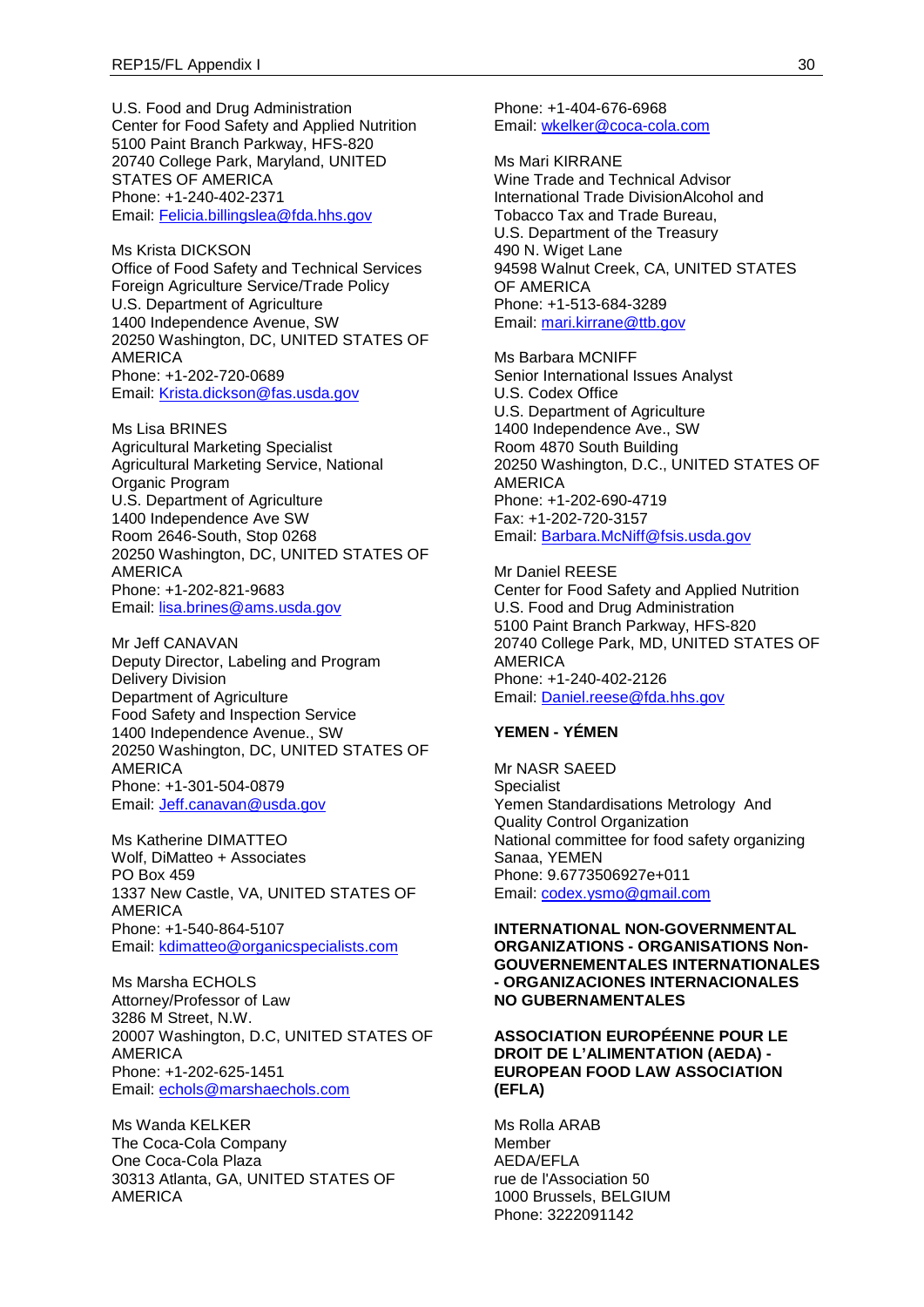Fax: 3222197342 Email: [secretariat@efla-aeda.org](mailto:secretariat@efla-aeda.org)

# **CALORIE CONTROL COUNCIL**

Mr Wim CAERS Director, Regulatory and Government Affairs Calorie Control Council Tate & Lyle 1 Kingsway WC2B 6AT London, UNITED KINGDOM Phone: +44 207 257 2370 Email: [wim.caers@tateandlyle.com](mailto:wim.caers@tateandlyle.com)

# **FEDERATION OF EUROPEAN SPECIALTY FOOD INGREDIENTS INDUSTRIES (ELC)**

Mr Huub SCHERES Head of delegation Federation of European Specialty Food Ingredients Industries Email: [elc@ecco-eu.com](mailto:elc@ecco-eu.com)

# **FOODDRINKEUROPE**

Mr Dirk JACOBS Deputy Director General and Director Consumer Information, Diet and Health FoodDrinkEurope Avenue des Nerviens 9-31 1040 Bruxelles, BELGIUM Phone: +32 2 500 87 55 Fax: +32 2 508 10 21 Email: [d.jacobs@fooddrinkeurope.eu](mailto:d.jacobs@fooddrinkeurope.eu)

Mr Paul WHITEHOUSE Head of Regulatory Affairs, Global Foods & Refreshment Unilever Regulatory Affairs Olivier van Noortlaan 120 3013AL Vlaardingen THE NETHERLANDS Phone: +31 10 460 73 36 Email: [paul.whitehouse@unilever.com](mailto:paul.whitehouse@unilever.com)

# **INSTITUTE OF FOOD TECHNOLOGISTS** (**IFT)**

Ms Gloria BROOKS-RAY (Head of Delegation) Advisor, Codex & International Regulatory Affairs Institute of Food Technologists Center for Chemical Regulation and Safety Exponent, Inc. P.O. Box 97 Mountain Lakes, NJ 07046 USA Phone: 1-973-334-4652 Email: [gbrooksray@exponent.com](mailto:gbrooksray@exponent.com)

Mr Robert CONOVER Assistant General Counsel Institute of Food Technologists Kikkoman Foods, Inc. P.O. Box 69 Walworth, WI 53184 USA Phone: 262-275-1451 Fax: 262-275-1451 Email: [rconover@kikkoman.com](mailto:rconover@kikkoman.com)

#### **INTERNATIONAL ALLIANCE OF DIETARY/FOOD SUPPLEMENT ASSOCIATIONS** (**IADSA)**

Dr Tomoji IGARASHI Member IADSA Email: [secretariat@iadsa.org](mailto:secretariat@iadsa.org)

Mr Xavier LAVIGNE Member IADSA 50 Rue de l'Association B-1000 Brussels, BELGIUM Phone: +32 2 209 11 55 Email: [secretariat@iadsa.org](mailto:secretariat@iadsa.org)

Mr Kazuo SUEKI Member IADSA Email: [secretariat@iadsa.org](mailto:secretariat@iadsa.org)

#### **INTERNATIONAL CHEWING GUM ASSOCIATION (ICGA)**

Mr Christophe LEPRÊTRE (Head of Delegation) Executive Director International Chewing Gum Association Regulatory and Scientific Affairs 1001 G Street NW Suite 500 West DC 20001 Washington, UNITED STATES OF AMERICA Phone: +32 (0) 26455060/78 Fax: +32 (0) 26455050 Email: [lepretre@gumassociation.org](mailto:lepretre@gumassociation.org)

#### **INTERNATIONAL COUNCIL OF BEVERAGES ASSOCIATIONS** (**ICBA)**

Ms Helen FALCO Nutrition Advisor ICBA ICBA c/o American Beverage Association 1101 16th St NW Washington, DC 20036 UNITED STATES OF AMERICA Phone: +404-676-4344 Fax: +404-598-4344 Email: [hefalco@coca-cola.com](mailto:hefalco@coca-cola.com)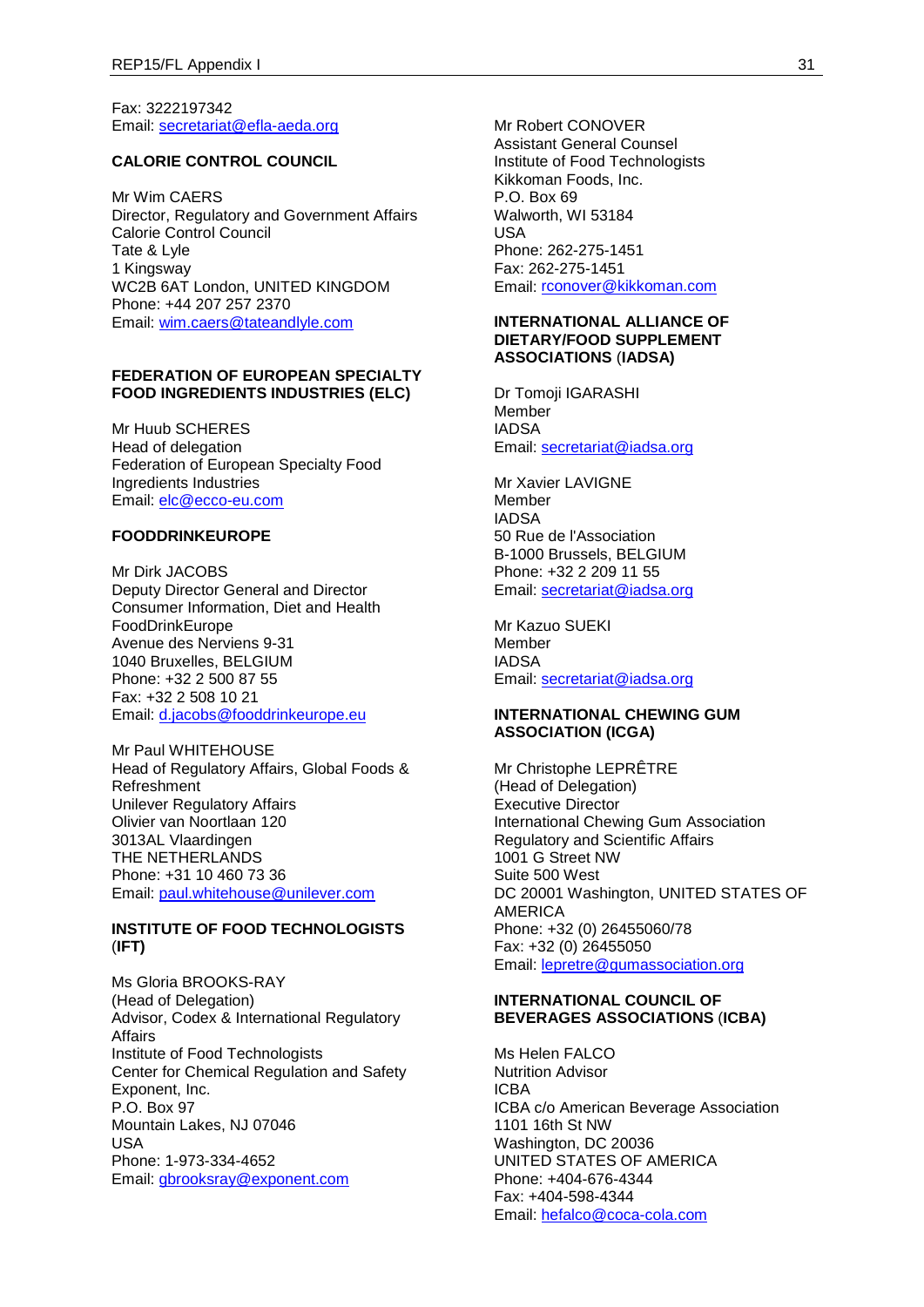Mr Hidekazu HOSONO General Manager Suntory Business Expert 2-3-3 Daiba, Minato-ku, Tokyo 135-8631, JAPAN Phone: +81-3-5579-1521 Email: [Hidekazu\\_Hosono@suntory.co.jp](mailto:Hidekazu_Hosono@suntory.co.jp)

# **INTERNATIONAL COUNCIL OF GROCERY MANUFACTURERS ASSOCIATIONS** (**ICGMA)**

Ms Kimberly WINGFIELD (Head of Delegation) Senior Manager, Science Policy, Labeling and **Standards** Grocery Manufacturers Association 1350 I Street, NW Suite 300 20005 Washington, DC, UNITED STATES OF AMERICA Phone: 202 637 8064 Email: [kwingfield@gmaonline.org](mailto:kwingfield@gmaonline.org)

#### **INTERNATIONAL COUNCIL ON AMINO ACID SCIENCE** (**ICAAS)**

Dr Eyassu ABEGAZ Director, Scientific and Regulatory Affairs Ajinomoto North America, Inc. 1300 N. Arlington Heights Road, Suite 110 Il 60143 Itasca, UNITED STATES OF AMERICA Phone: (630)-625-1612 Email: [Abegaze@ajiusa.com](mailto:Abegaze@ajiusa.com)

Dr Yuji IKEHARA Quality Assurance Development Department Suntory Business Expert Limited Quality Assurance Division 2-3-3 Daiba, Minato-ku 135-8631 Tokyo, JAPAN Phone: +81 3 5579 1521 Fax: +81 3 5579 1725 Email: [Yuji\\_Ikehara@suntory.co.jp](mailto:Yuji_Ikehara@suntory.co.jp)

Dr Hiromi OHTA Technical Advisor, Health Care Science Center Suntory Wellness Limited Shiba Park A-12th Floor 2-4-1, Shibakoen Minato-Ku 105-0011 Tokyo, JAPAN Phone: +81 3 6402 1496 Email: [Hiromi\\_Ohta@suntory.co.jp](mailto:Hiromi_Ohta@suntory.co.jp)

#### **INTERNATIONAL DAIRY FEDERATION** (**IDF/FIL)**

Ms Cary FRYE Head of Delegation Vice President of Regulatory Affairs International Dairy Foods Association (IDFA) UNITED STATES OF AMERICA Email: [cfrye@idfa.org](mailto:cfrye@idfa.org)

Ms Luisa CANDIDO Nutrition and Technical Manager Dairy UK UNITED KINGDOM Email: **lcandido@dairyUK.org** 

Ms Isabelle NEIDERER Director of Nutrition Dairy Farmers of Canada CANADA Email: [isabelle.neiderer@dfc-plc.ca](mailto:isabelle.neiderer@dfc-plc.ca)

Ms Laurence RYCKEN Nutrition Officer International Dairy Federation België Boulevard Auguste Reyers 70b 1030 Brussels, BELGIUM Email: [lrycken@fil-idf.org](mailto:lrycken@fil-idf.org)

#### **INTERNATIONAL FEDERATION FOR ANIMAL HEALTH (IFAH)**

Mr Olivier ESPEISSE Directeur Général - Vétérinaire Responsable ELANCO SANTE ANIMALE - Lilly France 13, rue Pagès 92158 Suresnes Cedex, FRANCE Tel. No.: +33 1 5549 3535 Email: [espeisse\\_olivier@elanco.com](mailto:espeisse_olivier@elanco.com)

# **INTERNATIONAL FEDERATION OF FRUIT JUICE PRODUCERS (IFU)**

Mrs Elisabetta ROMEO VAREILLE Secretary-General International Federation of Fruit Juice Producers (IFU) IFU Secretariat 14, rue de Turbigo 75001 Paris, FRANCE Phone: +33147422928 Fax: +33147422928 Email: [ifu@ifu-fruitjuice.com](mailto:ifu@ifu-fruitjuice.com)

#### **INTERNATIONAL FOOD POLICY RESEARCH INSTITUTE (IFPRI)**

Dr Anne MACKENZIE Head, Standards and Regulatory IFPRI **HarvestPlus** 6442 Aston Rd. K4M 1B3 Ottawa, CANADA Phone: 613 6920211 Email: [a.mackenzie@cgiar.org](mailto:a.mackenzie@cgiar.org)

Dr Marilia NUTTI Manager, Latin America & Caribbean **HarvestPlus**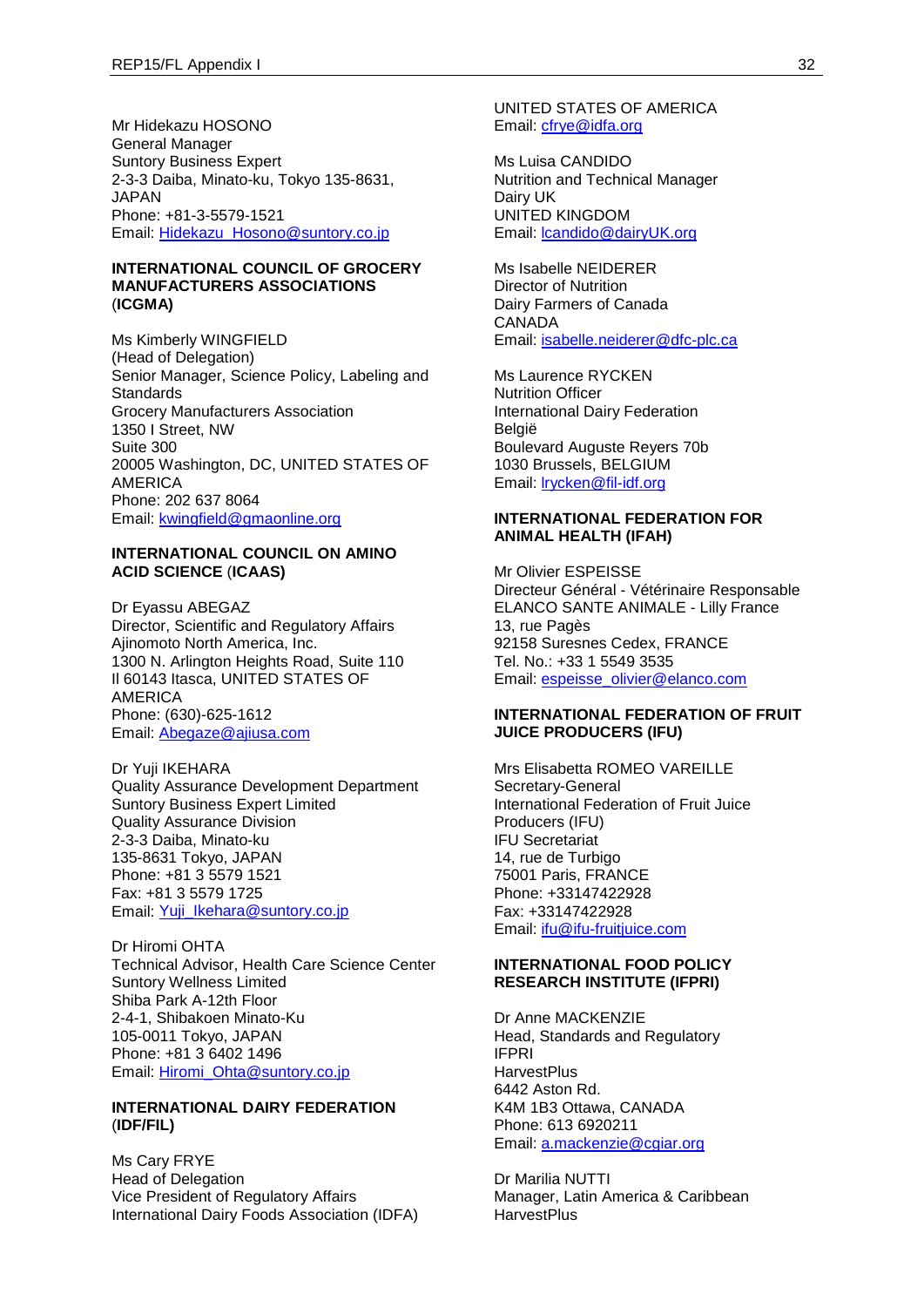Embrapa Food Technology Av. das Américas, 29501 - Guaratiba 23020-470 Rio de Janeiro, RJ - Brazil, BRAZIL Phone: +55 21 36229755 Email: [m.nutti@cgiar.org](mailto:m.nutti@cgiar.org)

#### **INTERNATIONAL SPECIAL DIETARY FOODS INDUSTRIES (ISDI)**

Mrs Jolanta LEONE Scientific & Regulatory Affairs ISDI Email: [jolanta.leone@danone.com](mailto:jolanta.leone@danone.com)

#### **NATIONAL HEALTH FEDERATION** (**NHF)**

Mr Scott TIPS (Head of Delegation) President National Health Federation P.O. Box 688 91017 Monrovia, UNITED STATES OF AMERICA Phone: 6263572181 Fax: 6263030642 Email: [scott@rivieramail.com](mailto:scott@rivieramail.com)

## **FAO PERSONNEL - PERSONNEL DE LA FAO - PERSONAL DE LA FAO**

Dr Janice ALBERT Nutrition Officer FAO Viale delle Terme di Caracalla 153 Rome, ITALY Phone: +39 06 570 53552 Email: [janice.albert@fao.org](mailto:janice.albert@fao.org)

#### **WHO PERSONNEL - PERSONNEL DE L'OMS - PERSONAL DE LA OMS**

Dr Chizuru NISHIDA **Coordinator** World Health Organization (WHO) Nutrition Policy and Scientific Advice 20, avenue Appia CH-1211 Geneva 27, SWITZERLAND Phone: 13317/13455 Email: [nishidac@who.int](mailto:nishidac@who.int)

# **JOINT FAO/WHO SECRETARIAT - SECRÉTARIAT MIXTE FAO/OMS - SECRETARIADO CONJUNTO FAO/OMS**

Mr Tom HEILANDT Secretary, Codex Alimentarius Commission,Food and Agriculture Organization of the United Nations (FAO) Joint FAO/WHO Food Standards Programme Viale delle Terme di Caracalla 153 Rome, ITALY Phone: +39 06 5705 4384 Email: [tom.heilandt@fao.org](mailto:tom.heilandt@fao.org)

Ms Verna CAROLISSEN-MACKAY Food Standards Officer Food and Agriculture Organization of the United Nations (FAO) Joint FAO/WHO Food Standards Programme Viale delle Terme di Caracalla 153 Rome, ITALY Phone: +39 06 5705 5629 Email: [verna.carolissen@fao.org](mailto:verna.carolissen@fao.org)

Mr Kyoungmo KANG Food Standards Officer Food and Agriculture Organization of the UNited Nations (FAO) Joint FAO/WHO Food Standards Programme Viale delle Terme di Caracalla 153 Rome, ITALY Phone: +39 06 5705 4796 Email: [kyoungmo.kang@fao.org](mailto:kyoungmo.kang@fao.org)

Mr David Massey Co-Facilitator Food and Agriculture Organization of the UNited Nations (FAO) Joint FAO/WHO Food Standards Programme Viale delle Terme di Caracalla 153 Rome, ITALY Email: [david.massey@fao.org](mailto:david.massey@fao.org)

# **CANADIAN SECRETARIAT**

Mr Allan MCCARVILLE Deputy Codex Contact Point for Canada Bureau of Policy, Intergovernmental and International Affairs Health Canada 251 Sir Frederick Banting Driveway (2204C) K1A OK9 Ottawa, CANADA Phone: 613-941-4646 Fax: 613-941-3537 Email: [allan.mccarville@hc-sc.gc.ca](mailto:allan.mccarville@hc-sc.gc.ca)

Ms Nancy ING Senior Advisor, International, Interagency and Intergovernmental Affairs and Office of the Codex Contact Point for Canada Bureau of Policy, Intergovernmental and International Affairs Health Canada 251 Sir Frederick Banting Driveway (2204C) K1A OK9 Ottawa, CANADA Phone: 613-941-5163 Fax: 613-941-3537 Email: [nancy.ing@hc-sc.gc.ca](mailto:nancy.ing@hc-sc.gc.ca)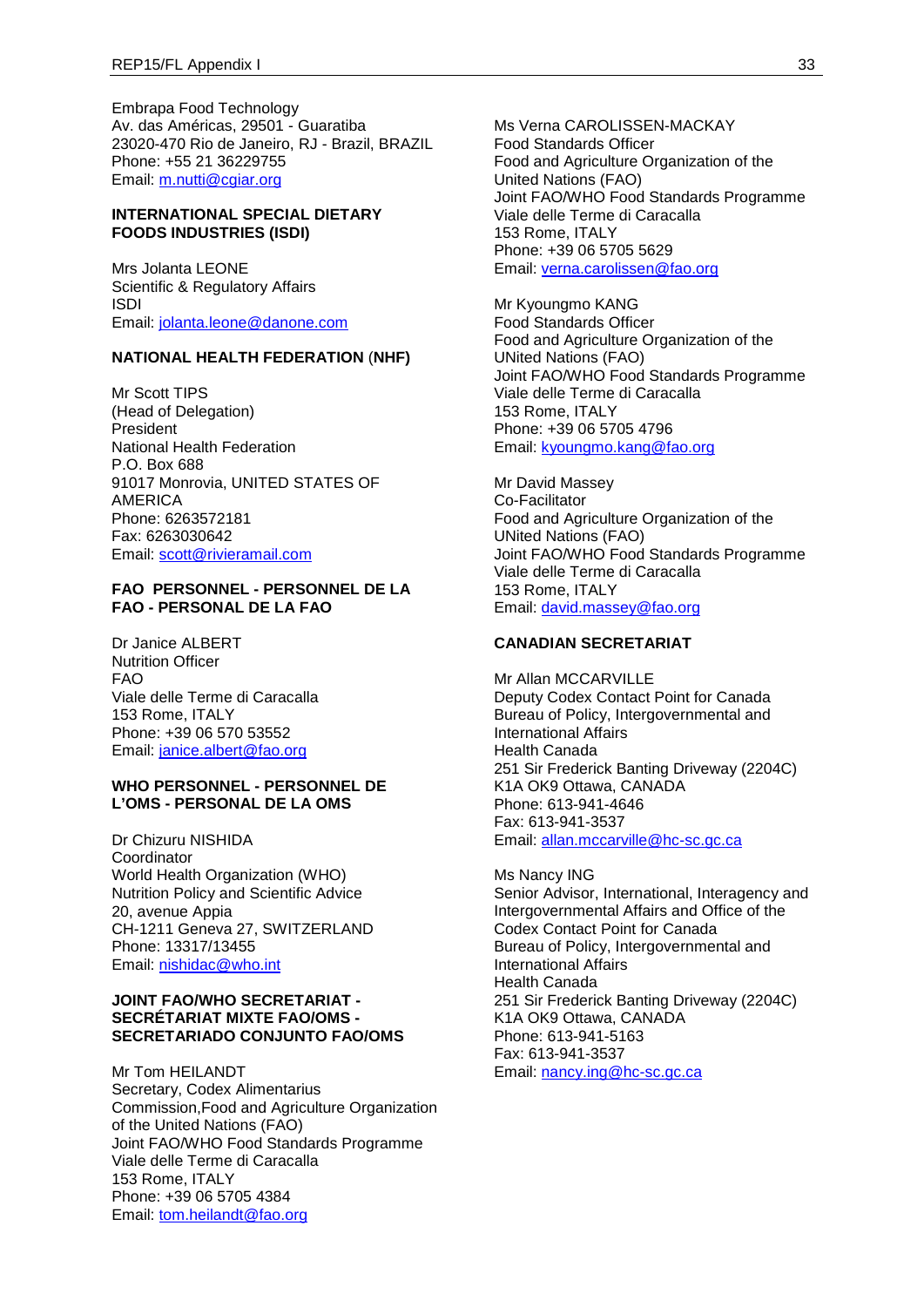Mrs Amélie VEGA Senior Policy Analyst - Codex Canadian Food Inspection Agency 1400 Merivale Road, T1 - 4 -301 K1A OK9 Ottawa, CANADA Phone: 613 -773 -6018 Fax: 613 -773 -5693 Email: [amelie.vega@inspection.gc.ca](mailto:amelie.vega@inspection.gc.ca)

Mr Jordan MILLER Manager, Codex Program Services, Office of the Codex Contact Point for Canada Bureau of Policy, Intergovernmental and International Affairs Health Canada 251 Sir Frederick Banting Driveway (2204C) K1A OK9 Ottawa, CANADA Phone: 613 -957 -1749 Fax: 613 -941 -3537 Email: [jordan.a.miller@hc](mailto:jordan.a.miller@hc-sc.gc.ca) -sc.gc.ca

Mrs Gaétane FORGET Conference and Process Coordinator, Office of the Codex Contact Point for Canada Bureau of Policy, Intergovernmental and International Affairs Health Canada 251 Sir Frederick Banting Driveway (2204C) K1A OK9 Ottawa, CANADA Phone: 613 -952 -7354 Fax: 613 -941 -3537 Email: <u>gaetane.forget@hc-sc.gc.ca</u>

Ms Karine HALPENNY Administrative Assistant, Codex, Office of the Codex Contact Point for Canada Bureau of Policy, Intergovernmental and International Affairs Health Canada 251 Sir Frederick Banting Driveway (2204C) K1A OK9 Ottawa, CANADA Phone: 613 -941 -5979 Fax: 613 -941 -3537 Email: <u>karine.halpenny@hc-sc.gc.ca</u>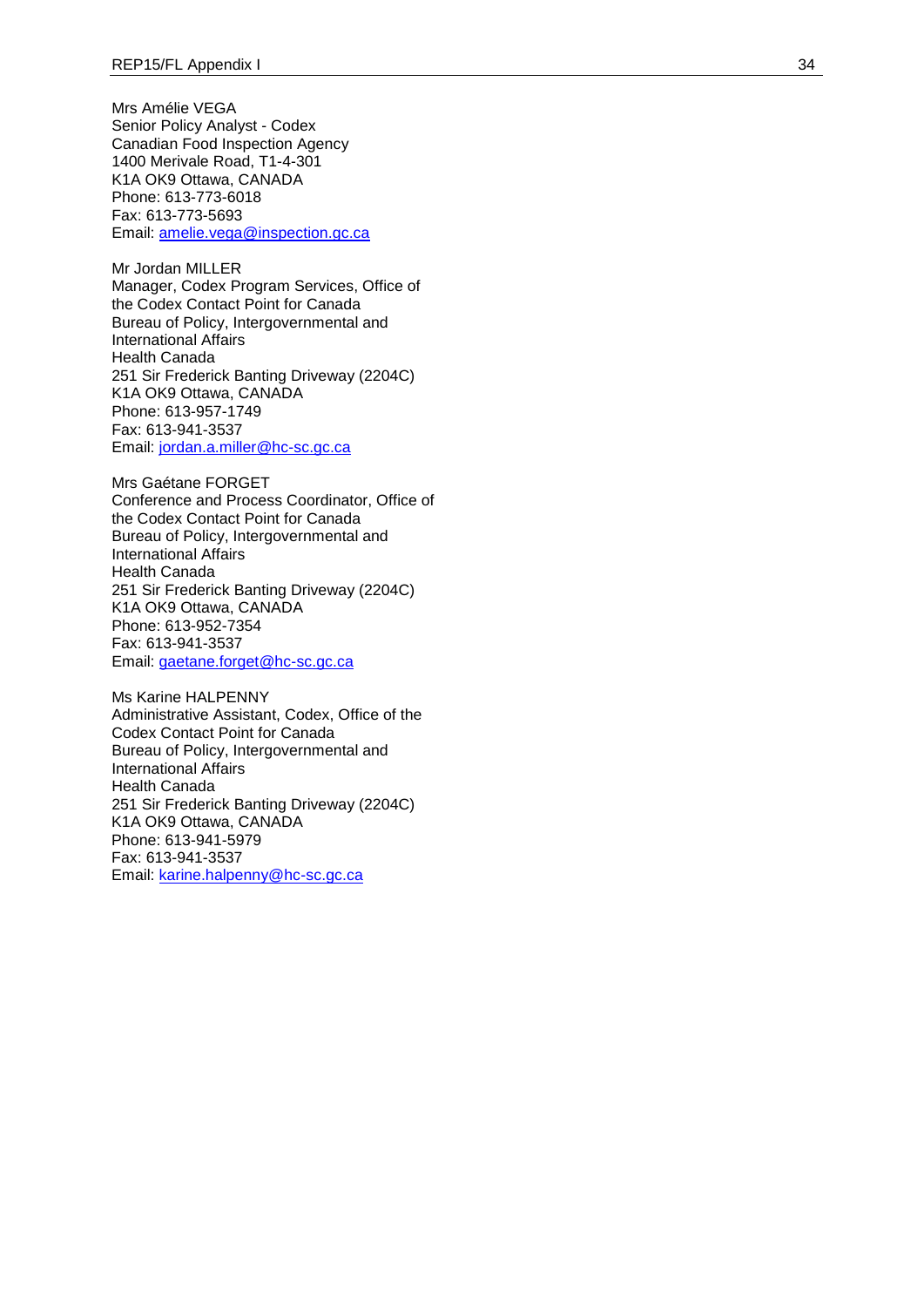# **Appendix II**

# **RESPONSE OF CCFL42 TO THE 2014-2019 STRATEGIC PLAN IMPLEMENTATION**

Responses of CCFL42 are shown in **bold and underlined** font.

|                                                                                                                                                                                          |  |                            |                                   |                              |                                   |                       |  | <b>Measurable</b>                                                                                   |
|------------------------------------------------------------------------------------------------------------------------------------------------------------------------------------------|--|----------------------------|-----------------------------------|------------------------------|-----------------------------------|-----------------------|--|-----------------------------------------------------------------------------------------------------|
| <b>Strategic Goal</b>                                                                                                                                                                    |  | Objective                  | <b>Activity</b>                   |                              | <b>Expected</b><br><b>Outcome</b> |                       |  | <b>Indicators/Output</b>                                                                            |
|                                                                                                                                                                                          |  |                            |                                   |                              |                                   |                       |  | s                                                                                                   |
| 1: Establish                                                                                                                                                                             |  | 1.1: Establish new         | 1.1.1: Consistently               |                              |                                   | New or updated        |  | - Priority setting                                                                                  |
| international food                                                                                                                                                                       |  | and review existing        | apply decision-                   |                              |                                   | standards are         |  | criteria are                                                                                        |
| standards that                                                                                                                                                                           |  | Codex standards,           | making and                        |                              |                                   | developed in a        |  | reviewed, revised                                                                                   |
| address current                                                                                                                                                                          |  | based on priorities        | priority-setting                  |                              |                                   | timely manner         |  | as required and                                                                                     |
| and emerging food                                                                                                                                                                        |  | of the CAC                 | criteria across                   |                              |                                   |                       |  | applied.                                                                                            |
| issues.                                                                                                                                                                                  |  |                            | Committees to                     |                              |                                   |                       |  | - # of standards                                                                                    |
|                                                                                                                                                                                          |  |                            | ensure that the                   |                              |                                   |                       |  | revised and # of                                                                                    |
|                                                                                                                                                                                          |  |                            | standards and                     |                              |                                   |                       |  | new standards                                                                                       |
|                                                                                                                                                                                          |  |                            | work areas of                     |                              |                                   |                       |  | developed based                                                                                     |
|                                                                                                                                                                                          |  |                            | highest priority are              |                              |                                   |                       |  | on these criteria.                                                                                  |
|                                                                                                                                                                                          |  |                            | progressed in a                   |                              |                                   |                       |  |                                                                                                     |
|                                                                                                                                                                                          |  |                            | timely manner.                    |                              |                                   |                       |  |                                                                                                     |
| <b>Question to the Committee:</b>                                                                                                                                                        |  |                            |                                   |                              |                                   |                       |  |                                                                                                     |
| Is this activity relevant to the work of the Committee? YES/NO. YES                                                                                                                      |  |                            |                                   |                              |                                   |                       |  |                                                                                                     |
| Does the Committee use any specific criteria for standards development?                                                                                                                  |  |                            |                                   |                              |                                   |                       |  |                                                                                                     |
|                                                                                                                                                                                          |  |                            |                                   |                              |                                   |                       |  |                                                                                                     |
| The Committee uses the criteria in the Procedural Manual, Criteria for the Establishment of Work<br>Priorities, for standards development.                                               |  |                            |                                   |                              |                                   |                       |  |                                                                                                     |
|                                                                                                                                                                                          |  |                            |                                   |                              |                                   |                       |  |                                                                                                     |
| Does the Committee intend to develop such criteria? Not applicable.                                                                                                                      |  |                            |                                   |                              |                                   |                       |  |                                                                                                     |
|                                                                                                                                                                                          |  |                            |                                   |                              |                                   |                       |  |                                                                                                     |
| 1.2: Proactively identify                                                                                                                                                                |  | 1.2.1: Develop a           |                                   | <b>Timely Codex response</b> |                                   |                       |  | - Committees implement                                                                              |
| emerging issues and                                                                                                                                                                      |  | systematic approach to     |                                   | to emerging issues and       |                                   | systematic approaches |  |                                                                                                     |
| Member needs and,                                                                                                                                                                        |  | promote identification of  |                                   | to the needs of              |                                   |                       |  | for identification of                                                                               |
| where appropriate,                                                                                                                                                                       |  | emerging issues related    |                                   | Members.                     |                                   |                       |  | emerging issues.                                                                                    |
| develop relevant food                                                                                                                                                                    |  | to food safety, nutrition, |                                   |                              |                                   |                       |  | - Regular reports on                                                                                |
| standards.                                                                                                                                                                               |  | and fair practices in the  |                                   |                              |                                   |                       |  | systematic approach                                                                                 |
|                                                                                                                                                                                          |  | food trade.                |                                   |                              |                                   |                       |  | and emerging issues                                                                                 |
|                                                                                                                                                                                          |  |                            |                                   |                              |                                   |                       |  | made to the CCEXEC<br>through the Codex                                                             |
|                                                                                                                                                                                          |  |                            |                                   |                              |                                   |                       |  | Secretariat.                                                                                        |
| <b>Question to the Committee:</b>                                                                                                                                                        |  |                            |                                   |                              |                                   |                       |  |                                                                                                     |
| Is this activity relevant to the work of the Committee? YES/NO. YES                                                                                                                      |  |                            |                                   |                              |                                   |                       |  |                                                                                                     |
|                                                                                                                                                                                          |  |                            |                                   |                              |                                   |                       |  | How does the Committee identify emerging issues and members' needs? Is there a systematic approach? |
| Is it necessary to develop such an approach?                                                                                                                                             |  |                            |                                   |                              |                                   |                       |  |                                                                                                     |
|                                                                                                                                                                                          |  |                            |                                   |                              |                                   |                       |  |                                                                                                     |
| <b>Emerging issues are identified by Members bringing new labelling issues to the Committee or</b>                                                                                       |  |                            |                                   |                              |                                   |                       |  |                                                                                                     |
| specific labelling issues are referred to CCFL from other Committees or the FAO or WHO.                                                                                                  |  |                            |                                   |                              |                                   |                       |  |                                                                                                     |
|                                                                                                                                                                                          |  |                            |                                   |                              |                                   |                       |  |                                                                                                     |
| As such, while there is no systematic approach, however, there may be a need to develop one<br>should the current process is found to be insufficient. Such an approach should take into |  |                            |                                   |                              |                                   |                       |  |                                                                                                     |
| consideration processes for Codex committees to work together on cross-cutting issues.                                                                                                   |  |                            |                                   |                              |                                   |                       |  |                                                                                                     |
|                                                                                                                                                                                          |  |                            |                                   |                              |                                   |                       |  |                                                                                                     |
| 1.2.2: Develop and revise                                                                                                                                                                |  |                            | Improved ability of Codex to      |                              |                                   |                       |  | - Input from committees                                                                             |
| international and regional                                                                                                                                                               |  |                            | develop standards relevant to the |                              |                                   |                       |  | identifying and prioritizing needs                                                                  |
| standards as needed, in                                                                                                                                                                  |  |                            | needs of its Members.             |                              |                                   | of Members.           |  |                                                                                                     |
| response to needs identified by                                                                                                                                                          |  |                            |                                   |                              |                                   |                       |  | - Report to CCEXEC from                                                                             |
| Members and in response to                                                                                                                                                               |  |                            |                                   |                              |                                   |                       |  | committees on how standards                                                                         |
| factors that affect food safety,                                                                                                                                                         |  |                            |                                   |                              |                                   |                       |  | developed address the needs of                                                                      |
| nutrition and fair practices in the                                                                                                                                                      |  |                            |                                   |                              |                                   |                       |  | the Members as part of critical                                                                     |
| food trade.                                                                                                                                                                              |  |                            |                                   |                              |                                   | review process.       |  |                                                                                                     |
| Included in question to 1.2.                                                                                                                                                             |  |                            |                                   |                              |                                   |                       |  |                                                                                                     |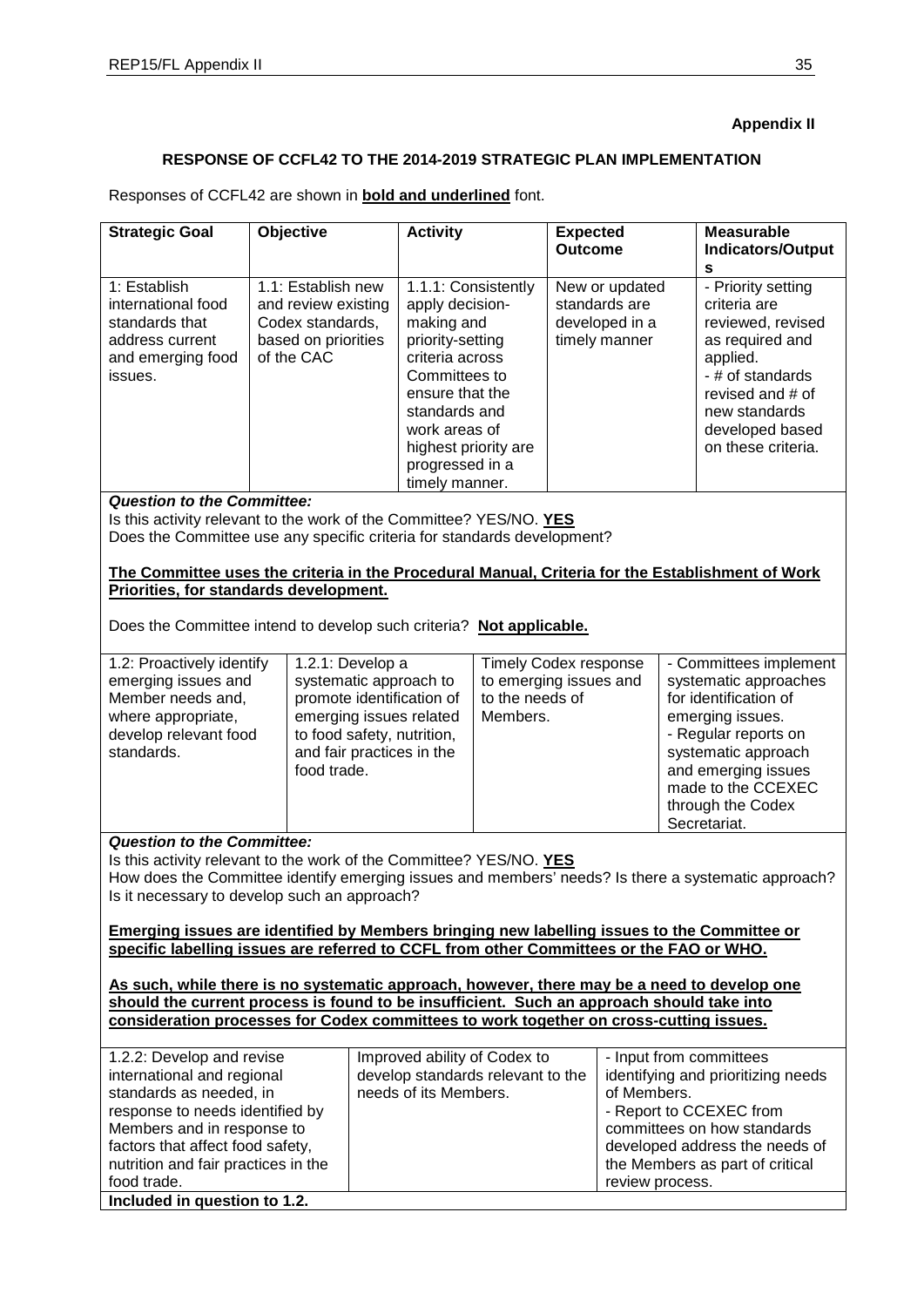| 2: Ensure the<br>application of risk<br>analysis principles<br>in the development<br>of Codex<br>standards.                                                                    | 2.1: Ensure<br>consistent use of<br>risk analysis<br>principles and<br>scientific advice.                                                                                                                                                                                                                                                                                                                                                                                                                                                                                                   |                                                                     | 2.1.1: Use the<br>scientific advice of<br>the joint<br>FAO/WHO expert<br>bodies to the<br>fullest extent<br>possible in food<br>safety and nutrition<br>standards<br>development<br>based on the<br>"Working<br>Principles of Risk<br>Analysis for<br>Application in the<br>Framework of the<br>Codex<br>Alimentarius". | relevant                                    | Scientific advice<br>consistently taken<br>into account by all<br>committees during<br>the standard<br>setting process. | -. # of times the<br>need for scientific<br>advice is:<br>- identified,<br>- requested and,<br>- utilized in a timely<br>manner. |  |
|--------------------------------------------------------------------------------------------------------------------------------------------------------------------------------|---------------------------------------------------------------------------------------------------------------------------------------------------------------------------------------------------------------------------------------------------------------------------------------------------------------------------------------------------------------------------------------------------------------------------------------------------------------------------------------------------------------------------------------------------------------------------------------------|---------------------------------------------------------------------|-------------------------------------------------------------------------------------------------------------------------------------------------------------------------------------------------------------------------------------------------------------------------------------------------------------------------|---------------------------------------------|-------------------------------------------------------------------------------------------------------------------------|----------------------------------------------------------------------------------------------------------------------------------|--|
| <b>Question to the Committee:</b>                                                                                                                                              |                                                                                                                                                                                                                                                                                                                                                                                                                                                                                                                                                                                             |                                                                     |                                                                                                                                                                                                                                                                                                                         |                                             |                                                                                                                         |                                                                                                                                  |  |
|                                                                                                                                                                                |                                                                                                                                                                                                                                                                                                                                                                                                                                                                                                                                                                                             |                                                                     | Is this activity relevant to the work of the Committee? YES/NO. YES                                                                                                                                                                                                                                                     |                                             |                                                                                                                         |                                                                                                                                  |  |
|                                                                                                                                                                                |                                                                                                                                                                                                                                                                                                                                                                                                                                                                                                                                                                                             |                                                                     | Does the committee request scientific advice in course of its work, how often does it request such advice.<br>Does the committee always use the scientific advice, if not, why not?                                                                                                                                     |                                             |                                                                                                                         |                                                                                                                                  |  |
|                                                                                                                                                                                |                                                                                                                                                                                                                                                                                                                                                                                                                                                                                                                                                                                             |                                                                     |                                                                                                                                                                                                                                                                                                                         |                                             |                                                                                                                         |                                                                                                                                  |  |
|                                                                                                                                                                                |                                                                                                                                                                                                                                                                                                                                                                                                                                                                                                                                                                                             |                                                                     | The Committee requests and uses scientific advice, in particular for nutrition related issues, as                                                                                                                                                                                                                       |                                             |                                                                                                                         |                                                                                                                                  |  |
|                                                                                                                                                                                |                                                                                                                                                                                                                                                                                                                                                                                                                                                                                                                                                                                             |                                                                     | appropriate, from CCNFSDU or reports developed by WHO and FAO.                                                                                                                                                                                                                                                          |                                             |                                                                                                                         |                                                                                                                                  |  |
| 2.1.2: Encourage engagement of                                                                                                                                                 |                                                                                                                                                                                                                                                                                                                                                                                                                                                                                                                                                                                             |                                                                     | Increase in scientific and                                                                                                                                                                                                                                                                                              |                                             |                                                                                                                         | - # of scientists and technical                                                                                                  |  |
| scientific and technical expertise                                                                                                                                             |                                                                                                                                                                                                                                                                                                                                                                                                                                                                                                                                                                                             | technical experts at the national                                   |                                                                                                                                                                                                                                                                                                                         | experts as part of Member                   |                                                                                                                         |                                                                                                                                  |  |
| of Members and their                                                                                                                                                           |                                                                                                                                                                                                                                                                                                                                                                                                                                                                                                                                                                                             | level contributing to the                                           |                                                                                                                                                                                                                                                                                                                         | delegations.                                |                                                                                                                         |                                                                                                                                  |  |
| representatives in the<br>development of Codex standards.                                                                                                                      |                                                                                                                                                                                                                                                                                                                                                                                                                                                                                                                                                                                             |                                                                     | development of Codex standards.                                                                                                                                                                                                                                                                                         |                                             | - # of scientists and technical<br>experts providing appropriate                                                        |                                                                                                                                  |  |
|                                                                                                                                                                                |                                                                                                                                                                                                                                                                                                                                                                                                                                                                                                                                                                                             |                                                                     |                                                                                                                                                                                                                                                                                                                         | input to country positions.                 |                                                                                                                         |                                                                                                                                  |  |
| government.                                                                                                                                                                    | <b>Question to the Committee:</b><br>Is this activity relevant to the work of the Committee? YES/NO. YES<br>How do members make sure that the necessary scientific input is given into country positions and that the<br>composition of the national delegation allows to adequately present and discuss this position? What<br>guidance could be given by the Committee or FAO and WHO?<br>Prior to developing and advancing a country's position, Members typically seek and engage<br>national scientific and technical expertise from within their government and from those outside of |                                                                     |                                                                                                                                                                                                                                                                                                                         |                                             |                                                                                                                         |                                                                                                                                  |  |
| 2.1.3: Ensure that all relevant                                                                                                                                                |                                                                                                                                                                                                                                                                                                                                                                                                                                                                                                                                                                                             |                                                                     | Enhanced identification, and                                                                                                                                                                                                                                                                                            |                                             |                                                                                                                         | - # of committee documents                                                                                                       |  |
| factors are fully considered in                                                                                                                                                |                                                                                                                                                                                                                                                                                                                                                                                                                                                                                                                                                                                             |                                                                     | documentation of all relevant                                                                                                                                                                                                                                                                                           |                                             | identifying all relevant factors                                                                                        |                                                                                                                                  |  |
| exploring risk management<br>options in the context of Codex                                                                                                                   |                                                                                                                                                                                                                                                                                                                                                                                                                                                                                                                                                                                             | factors considered by committees<br>during the development of Codex |                                                                                                                                                                                                                                                                                                                         | guiding risk management<br>recommendations. |                                                                                                                         |                                                                                                                                  |  |
| standard development.                                                                                                                                                          |                                                                                                                                                                                                                                                                                                                                                                                                                                                                                                                                                                                             | standards.                                                          |                                                                                                                                                                                                                                                                                                                         |                                             |                                                                                                                         | - # of committee documents                                                                                                       |  |
|                                                                                                                                                                                |                                                                                                                                                                                                                                                                                                                                                                                                                                                                                                                                                                                             |                                                                     |                                                                                                                                                                                                                                                                                                                         |                                             |                                                                                                                         | clearly reflecting how those                                                                                                     |  |
|                                                                                                                                                                                |                                                                                                                                                                                                                                                                                                                                                                                                                                                                                                                                                                                             |                                                                     |                                                                                                                                                                                                                                                                                                                         |                                             |                                                                                                                         | relevant factors were considered                                                                                                 |  |
|                                                                                                                                                                                |                                                                                                                                                                                                                                                                                                                                                                                                                                                                                                                                                                                             |                                                                     |                                                                                                                                                                                                                                                                                                                         |                                             | development.                                                                                                            | in the context of standards                                                                                                      |  |
| <b>Question to the Committee:</b>                                                                                                                                              |                                                                                                                                                                                                                                                                                                                                                                                                                                                                                                                                                                                             |                                                                     |                                                                                                                                                                                                                                                                                                                         |                                             |                                                                                                                         |                                                                                                                                  |  |
|                                                                                                                                                                                |                                                                                                                                                                                                                                                                                                                                                                                                                                                                                                                                                                                             |                                                                     | Is this activity relevant to the work of the Committee? YES/NO. YES                                                                                                                                                                                                                                                     |                                             |                                                                                                                         |                                                                                                                                  |  |
| How does the Committee ensure that all relevant factors have been taken into account when developing a<br>standard and how are these documented?                               |                                                                                                                                                                                                                                                                                                                                                                                                                                                                                                                                                                                             |                                                                     |                                                                                                                                                                                                                                                                                                                         |                                             |                                                                                                                         |                                                                                                                                  |  |
| In its capacity of risk manager, the Committee should ensure that all relevant factors in exploring<br>risk management options are considered, based on the Procedural Manual. |                                                                                                                                                                                                                                                                                                                                                                                                                                                                                                                                                                                             |                                                                     |                                                                                                                                                                                                                                                                                                                         |                                             |                                                                                                                         |                                                                                                                                  |  |
| 2.1.4: Communicate the risk                                                                                                                                                    |                                                                                                                                                                                                                                                                                                                                                                                                                                                                                                                                                                                             |                                                                     | Risk management                                                                                                                                                                                                                                                                                                         |                                             | - # of web publication/                                                                                                 |                                                                                                                                  |  |
| management recommendations                                                                                                                                                     |                                                                                                                                                                                                                                                                                                                                                                                                                                                                                                                                                                                             |                                                                     | recommendations are effectively                                                                                                                                                                                                                                                                                         |                                             |                                                                                                                         | communications relaying Codex                                                                                                    |  |
| to all interested parties.                                                                                                                                                     |                                                                                                                                                                                                                                                                                                                                                                                                                                                                                                                                                                                             |                                                                     | communicated and disseminated                                                                                                                                                                                                                                                                                           |                                             | standards.                                                                                                              |                                                                                                                                  |  |
|                                                                                                                                                                                |                                                                                                                                                                                                                                                                                                                                                                                                                                                                                                                                                                                             |                                                                     | to all interested parties.                                                                                                                                                                                                                                                                                              |                                             | - # of media releases                                                                                                   |                                                                                                                                  |  |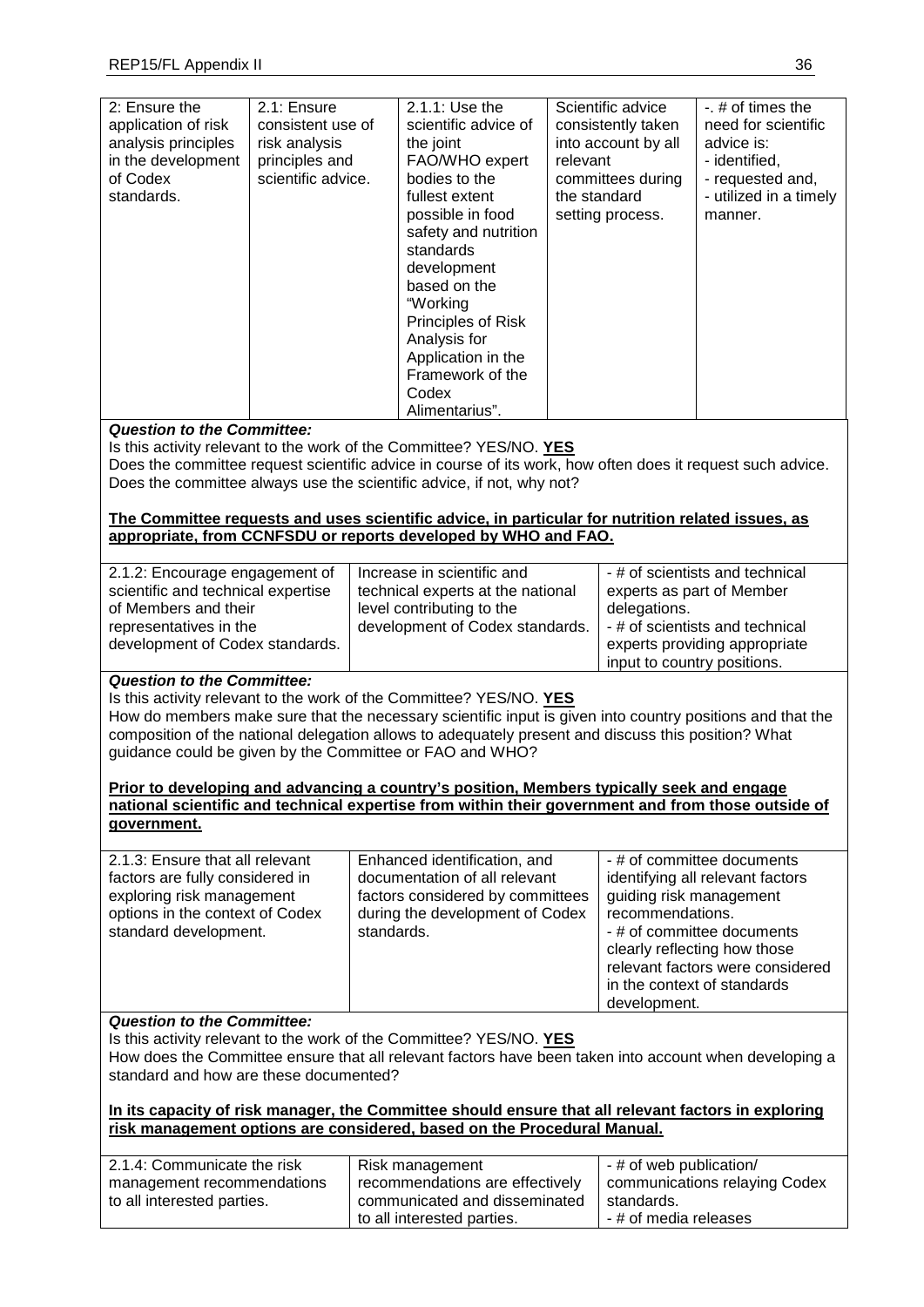|                                                                                                           |           |                         |                     |                                     |                          |                      |                         | disseminating Codex standards. |  |
|-----------------------------------------------------------------------------------------------------------|-----------|-------------------------|---------------------|-------------------------------------|--------------------------|----------------------|-------------------------|--------------------------------|--|
|                                                                                                           |           |                         |                     |                                     |                          |                      |                         |                                |  |
| <b>Question to the Committee:</b>                                                                         |           |                         |                     |                                     |                          |                      |                         |                                |  |
| Is this activity relevant to the work of the Committee? YES/NO. YES                                       |           |                         |                     |                                     |                          |                      |                         |                                |  |
| When taking a risk management decision, does the committee give guidance to members how to                |           |                         |                     |                                     |                          |                      |                         |                                |  |
| communicate this decision? Would more consideration of this be helpful to members?                        |           |                         |                     |                                     |                          |                      |                         |                                |  |
| Communication of the risk management recommendations are done through standards,                          |           |                         |                     |                                     |                          |                      |                         |                                |  |
| guidelines, and other related texts, which are posted on the Codex website. The development of a          |           |                         |                     |                                     |                          |                      |                         |                                |  |
| communication strategy would have a positive impact on this activity.                                     |           |                         |                     |                                     |                          |                      |                         |                                |  |
|                                                                                                           |           |                         |                     |                                     |                          |                      |                         |                                |  |
| 3: Facilitate the                                                                                         |           | 3.1: Increase the       | 3.1.5: To the       |                                     |                          | Active participation |                         | - Report on                    |  |
| effective                                                                                                 | effective |                         | extent possible,    |                                     |                          | of Members in        |                         | number of                      |  |
| participation of all                                                                                      |           | participation of        | promote the use of  |                                     |                          | committees and       |                         | committees and                 |  |
| Codex Members.                                                                                            |           | developing              | the official        |                                     |                          | working groups.      |                         | working groups                 |  |
|                                                                                                           |           | countries in            | languages of the    |                                     |                          |                      |                         | using the                      |  |
|                                                                                                           | Codex.    |                         | Commission in       |                                     |                          |                      |                         |                                |  |
|                                                                                                           |           |                         |                     |                                     |                          |                      |                         | languages of the               |  |
|                                                                                                           |           |                         | committees and      |                                     |                          |                      |                         | Commission                     |  |
|                                                                                                           |           |                         | working groups.     |                                     |                          |                      |                         |                                |  |
| <b>Question to the Committee:</b>                                                                         |           |                         |                     |                                     |                          |                      |                         |                                |  |
| Is this activity relevant to the work of the Committee? YES/NO. YES                                       |           |                         |                     |                                     |                          |                      |                         |                                |  |
| Is the use of official languages in working groups of the committee sufficient? What are the factors      |           |                         |                     |                                     |                          |                      |                         |                                |  |
| determining the choice of languages? How could the situation be improved?                                 |           |                         |                     |                                     |                          |                      |                         |                                |  |
|                                                                                                           |           |                         |                     |                                     |                          |                      |                         |                                |  |
| The use of official languages in working groups of the Committee is sufficient.                           |           |                         |                     |                                     |                          |                      |                         |                                |  |
|                                                                                                           |           |                         |                     |                                     |                          |                      |                         |                                |  |
| The Committee determines the choice of language based primarily on the Member chairing the                |           |                         |                     |                                     |                          |                      |                         |                                |  |
| working group.                                                                                            |           |                         |                     |                                     |                          |                      |                         |                                |  |
|                                                                                                           |           |                         |                     |                                     |                          |                      |                         |                                |  |
| Promoting co-hosting arrangements by countries with different languages could be considered as            |           |                         |                     |                                     |                          |                      |                         |                                |  |
| a way to improve the situation.                                                                           |           |                         |                     |                                     |                          |                      |                         |                                |  |
|                                                                                                           |           |                         |                     | Enhancement of the                  |                          |                      |                         | -. # of activities hosted      |  |
| 3.2: Promote capacity                                                                                     |           | 3.2.3: Where practical, |                     |                                     |                          |                      |                         |                                |  |
| development programs                                                                                      |           | the use of Codex        |                     | opportunities to conduct            |                          |                      | on the margins of Codex |                                |  |
| that assist countries in                                                                                  |           | meetings as a forum to  |                     |                                     | concurrent activities to |                      |                         | meetings.                      |  |
| creating sustainable                                                                                      |           | effectively conduct     |                     | maximize use of the                 |                          |                      |                         |                                |  |
| national Codex                                                                                            |           | educational and         |                     | resources of Codex and              |                          |                      |                         |                                |  |
| structures.                                                                                               |           | technical capacity      |                     | Members.                            |                          |                      |                         |                                |  |
|                                                                                                           |           | building activities.    |                     |                                     |                          |                      |                         |                                |  |
| <b>Question to the Committee:</b>                                                                         |           |                         |                     |                                     |                          |                      |                         |                                |  |
| Is this activity relevant to the work of the Committee? YES/NO. YES                                       |           |                         |                     |                                     |                          |                      |                         |                                |  |
| Does the Committee organize technical capacity activities or other activities in the margins of Committee |           |                         |                     |                                     |                          |                      |                         |                                |  |
| sessions? If yes – how many and with which topics have been organized in the past. If no – could this be  |           |                         |                     |                                     |                          |                      |                         |                                |  |
| useful and what topics could be addressed?                                                                |           |                         |                     |                                     |                          |                      |                         |                                |  |
|                                                                                                           |           |                         |                     |                                     |                          |                      |                         |                                |  |
| Just prior to or during the Committee meetings, educational and technical capacity building               |           |                         |                     |                                     |                          |                      |                         |                                |  |
| activities have been arranged. Examples of such workshops include Joint FAO/WHO Workshop                  |           |                         |                     |                                     |                          |                      |                         |                                |  |
| on front-of-pack labelling (2012); and a Workshop on Nutrition Labelling Within the Context of the        |           |                         |                     |                                     |                          |                      |                         |                                |  |
| Global Strategy on Diet, Physical Activity and Health (2010).                                             |           |                         |                     |                                     |                          |                      |                         |                                |  |
|                                                                                                           |           |                         |                     |                                     |                          |                      |                         |                                |  |
| 4: Implement                                                                                              |           | 4.1: Strive for an      | 4.1.4: Ensure       |                                     |                          |                      |                         | - Baseline Ratio               |  |
| effective and                                                                                             |           | effective, efficient,   | timely distribution | Codex documents<br>distributed in a |                          |                      | (%) established for     |                                |  |
|                                                                                                           |           |                         |                     |                                     |                          |                      |                         |                                |  |
| efficient work                                                                                            |           | transparent, and        | of all Codex        |                                     | more timely              |                      |                         | documents                      |  |
| management                                                                                                |           | consensus based         | working             |                                     |                          | manner consistent    |                         | distributed at least           |  |
| systems and                                                                                               |           | standard setting        | documents in the    |                                     |                          | with timelines in    |                         | 2 months prior to              |  |
| practices.                                                                                                | process.  |                         | working languages   |                                     |                          | the Procedural       |                         | versus less than 2             |  |
|                                                                                                           |           |                         | of the              |                                     | Manual.                  |                      |                         | months prior to a              |  |
|                                                                                                           |           |                         | Committee/Commi     |                                     |                          |                      |                         | scheduled                      |  |
|                                                                                                           |           |                         | ssion.              |                                     |                          |                      |                         | meeting.                       |  |
|                                                                                                           |           |                         |                     |                                     |                          |                      |                         | - Factors that                 |  |
|                                                                                                           |           |                         |                     |                                     |                          |                      |                         |                                |  |
|                                                                                                           |           |                         |                     |                                     |                          |                      |                         | potentially delay              |  |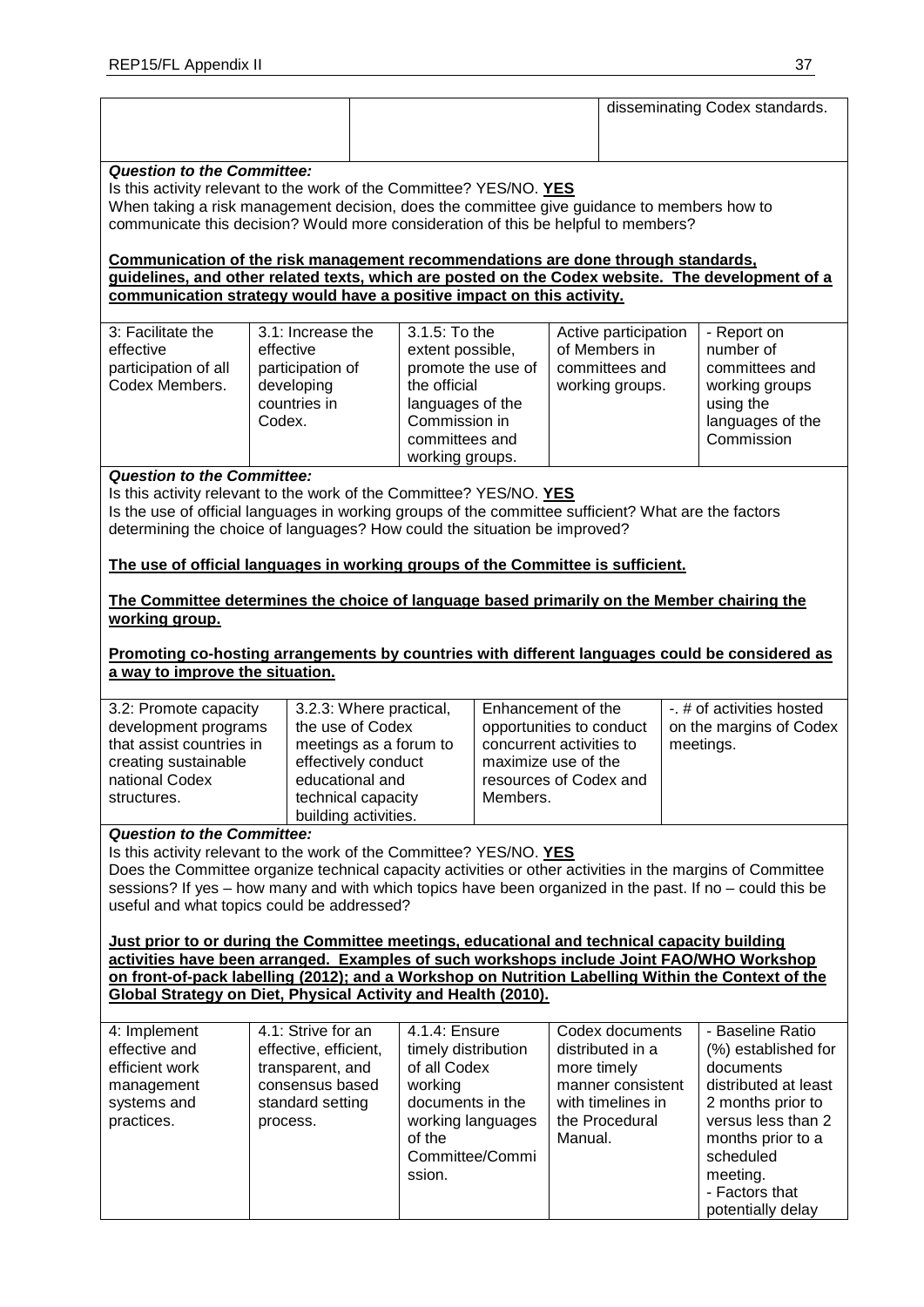|                                                                                            |                               |                               | the circulation of                                                                                  |  |  |  |
|--------------------------------------------------------------------------------------------|-------------------------------|-------------------------------|-----------------------------------------------------------------------------------------------------|--|--|--|
|                                                                                            |                               |                               | documents                                                                                           |  |  |  |
|                                                                                            |                               |                               | identified and                                                                                      |  |  |  |
|                                                                                            |                               |                               |                                                                                                     |  |  |  |
|                                                                                            |                               |                               | addressed.                                                                                          |  |  |  |
|                                                                                            |                               |                               | - An increase in                                                                                    |  |  |  |
|                                                                                            |                               |                               | the ratio $(\%)$ of                                                                                 |  |  |  |
|                                                                                            |                               |                               | documents                                                                                           |  |  |  |
|                                                                                            |                               |                               | circulated 2                                                                                        |  |  |  |
|                                                                                            |                               |                               | months or more                                                                                      |  |  |  |
|                                                                                            |                               |                               | prior to meetings.                                                                                  |  |  |  |
| <b>Question to the Committee:</b>                                                          |                               |                               |                                                                                                     |  |  |  |
| Is this activity relevant to the work of the Committee? YES/NO. YES                        |                               |                               |                                                                                                     |  |  |  |
|                                                                                            |                               |                               |                                                                                                     |  |  |  |
|                                                                                            |                               |                               | Does the Committee have a mechanism in place to ensure timely distribution of documents? What could |  |  |  |
| be done to further improve the situation?                                                  |                               |                               |                                                                                                     |  |  |  |
|                                                                                            |                               |                               |                                                                                                     |  |  |  |
| The requirement for timely distribution of documents already exists and is included in the |                               |                               |                                                                                                     |  |  |  |
|                                                                                            |                               |                               | Procedural Manual. Every possible effort should be made to ensure the timely distribution of        |  |  |  |
|                                                                                            |                               |                               | documents; however, all members should be more disciplined in ensuring its implementation           |  |  |  |
| When electronic working groups are established, timelines are developed to ensure timely   |                               |                               |                                                                                                     |  |  |  |
| distribution of documents. Submission of documents to the Host Secretariat may need        |                               |                               |                                                                                                     |  |  |  |
|                                                                                            |                               |                               | improvement, as some discussion papers have not been distributed early enough in advance to         |  |  |  |
|                                                                                            |                               |                               |                                                                                                     |  |  |  |
| allow full consideration of the document.                                                  |                               |                               |                                                                                                     |  |  |  |
|                                                                                            |                               |                               |                                                                                                     |  |  |  |
| 4.1.5: Increase the scheduling of                                                          | Improved efficiency in use of |                               | - # of physical working group                                                                       |  |  |  |
| Work Group meetings in                                                                     |                               | resources by Codex committees | meetings in conjunction with                                                                        |  |  |  |
| conjunction with Committee                                                                 | and Members                   |                               | committee meetings, where                                                                           |  |  |  |
| meetings.                                                                                  |                               |                               | appropriate.                                                                                        |  |  |  |
| <b>Question to the Committee:</b>                                                          |                               |                               |                                                                                                     |  |  |  |
| Is this activity relevant to the work of the Committee? YES/NO. YES                        |                               |                               |                                                                                                     |  |  |  |
|                                                                                            |                               |                               | Does the Committee hold physical working groups independent of Committee sessions? If yes - why is  |  |  |  |
|                                                                                            |                               |                               |                                                                                                     |  |  |  |
| this necessary?                                                                            |                               |                               |                                                                                                     |  |  |  |
|                                                                                            |                               |                               |                                                                                                     |  |  |  |
| CCFL already schedules working group meetings in conjunction with Committee meetings when  |                               |                               |                                                                                                     |  |  |  |
|                                                                                            |                               |                               |                                                                                                     |  |  |  |
| necessary.                                                                                 |                               |                               |                                                                                                     |  |  |  |
|                                                                                            |                               |                               |                                                                                                     |  |  |  |
|                                                                                            |                               |                               |                                                                                                     |  |  |  |
|                                                                                            |                               |                               | Electronic working groups combined with physical working groups organised in conjunction with       |  |  |  |
|                                                                                            |                               |                               | Committee sessions, is sufficient to ensure the efficiency of the work of the Committee. There      |  |  |  |
|                                                                                            |                               |                               | does not seem to be any added value of working groups independent of Committee sessions,            |  |  |  |
| unless it is fully justified by specific needs.                                            |                               |                               |                                                                                                     |  |  |  |
|                                                                                            |                               |                               |                                                                                                     |  |  |  |
| 4.2: Enhance capacity to                                                                   | 4.2.1: Improve the            | Members and delegates         | - Training material on                                                                              |  |  |  |
| arrive at consensus in                                                                     | understanding of Codex        | awareness of the              | guidance to achieve                                                                                 |  |  |  |
| standards setting                                                                          | Members and delegates         | importance of                 | consensus developed                                                                                 |  |  |  |
| process.                                                                                   | of the importance of and      | consensus in the Codex        | and made available in                                                                               |  |  |  |
|                                                                                            | approach to consensus         | standard setting process      | the languages of the                                                                                |  |  |  |
|                                                                                            |                               |                               | Commission to                                                                                       |  |  |  |
|                                                                                            | building of Codex work.       | improved.                     |                                                                                                     |  |  |  |
|                                                                                            |                               |                               | delegates.                                                                                          |  |  |  |
|                                                                                            |                               |                               | - Regular dissemination                                                                             |  |  |  |
|                                                                                            |                               |                               | of existing material to                                                                             |  |  |  |
|                                                                                            |                               |                               | Members through                                                                                     |  |  |  |
|                                                                                            |                               |                               | <b>Codex Contact Points.</b>                                                                        |  |  |  |
|                                                                                            |                               |                               | - Delegate training                                                                                 |  |  |  |
|                                                                                            |                               |                               | programs held in                                                                                    |  |  |  |
|                                                                                            |                               |                               | association with Codex                                                                              |  |  |  |
|                                                                                            |                               |                               |                                                                                                     |  |  |  |
|                                                                                            |                               |                               | meetings.                                                                                           |  |  |  |
|                                                                                            |                               |                               | - Impediments to                                                                                    |  |  |  |
|                                                                                            |                               |                               | consensus being                                                                                     |  |  |  |
|                                                                                            |                               |                               | achieved in Codex                                                                                   |  |  |  |
|                                                                                            |                               |                               | identified and analyzed                                                                             |  |  |  |
|                                                                                            |                               |                               | and additional guidance                                                                             |  |  |  |
|                                                                                            |                               |                               | developed to address                                                                                |  |  |  |
|                                                                                            |                               |                               | such impediments, if                                                                                |  |  |  |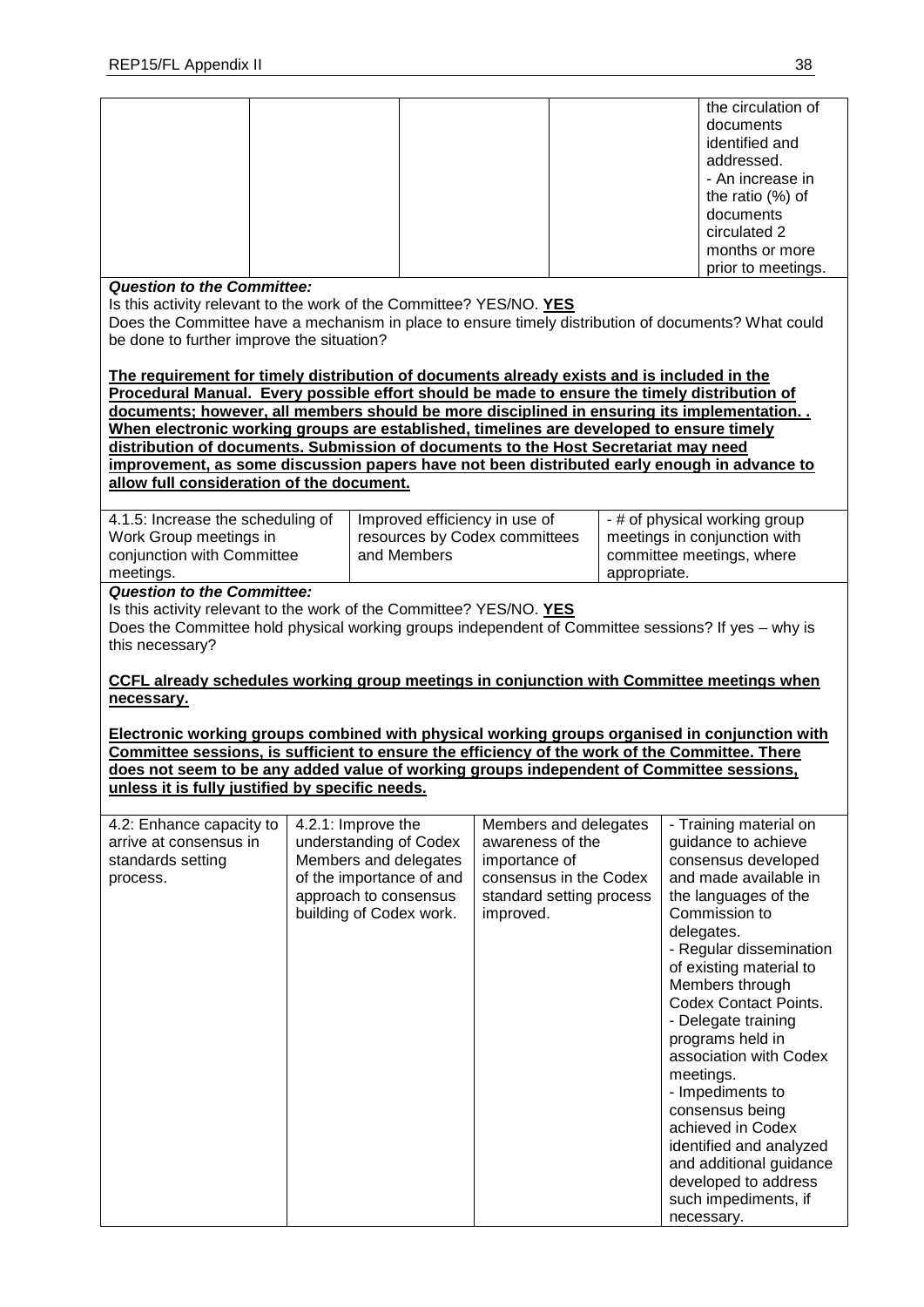# *Question to the Committee:*

Is this activity relevant to the work of the Committee? YES/NO. **YES** Are there problems with finding consensus in the Committee? If yes – what are the impediments to consensus? What has been attempted and what more could be done?

**The CCFL has demonstrated capability in achieving consensus. It is the role of the chair to explore all possible means to reach consensus. When encountering areas of difficulty in the past, the Committee has successfully used strategies such as: discussion to establish clear direction and support prior to submitting proposals in the step process, consensus building techniques that allow focus of effort on areas where there are divergent views; organization of informal working groups to move work forward; and scoping work to areas where consensus exists.**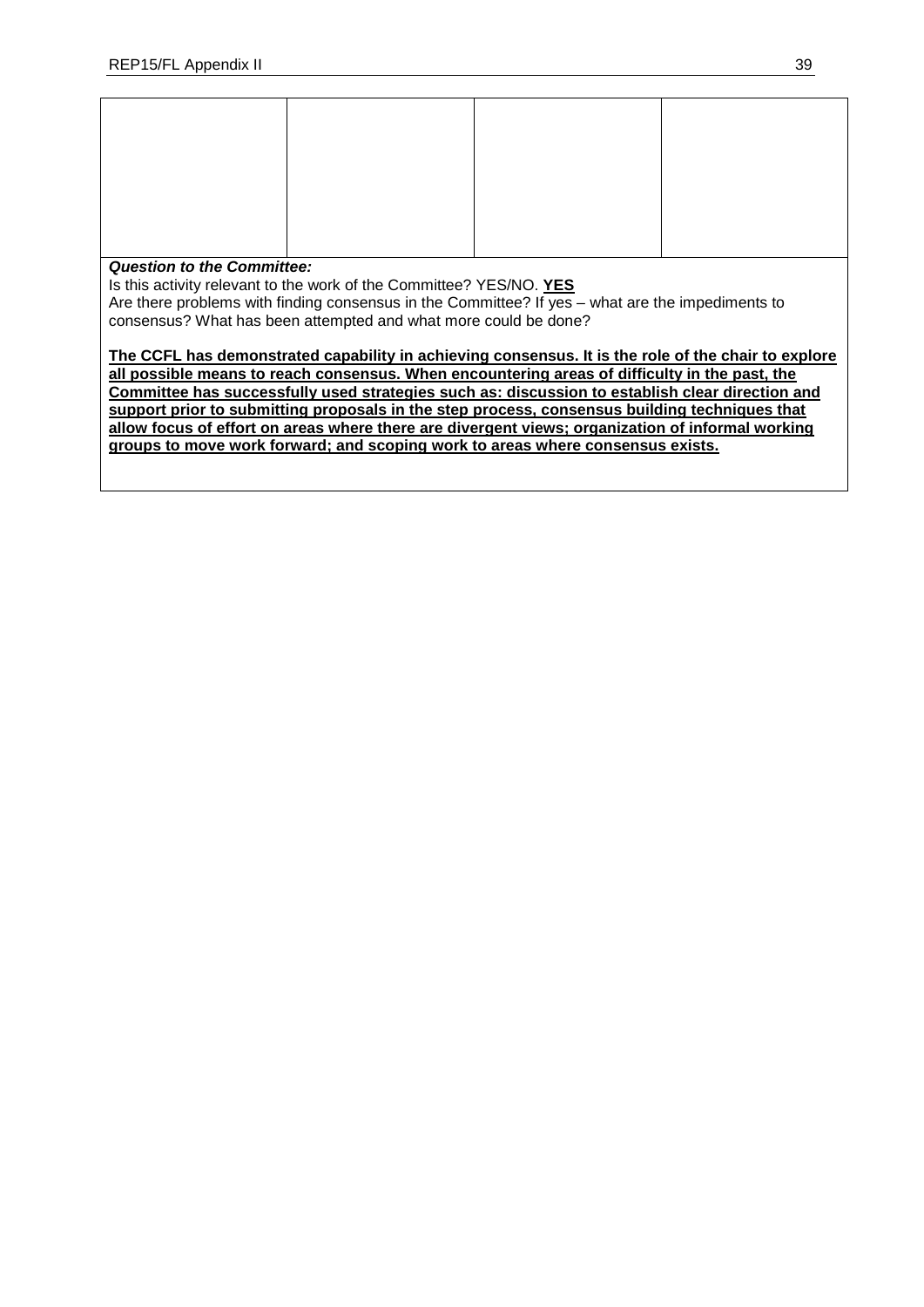### **Appendix III**

#### **PROPOSED DRAFT REVISION OF THE GUIDELINES FOR THE PRODUCTION, PROCESSING, LABELLING AND MARKETING OF ORGANICALLY PRODUCED FOODS: ORGANIC AQUACULTURE**

# **(At Step 3)**

#### **FOREWORD**

- 1. These guidelines have been prepared for the purpose of providing an agreed approach to the requirements which underpin production of, and the labelling and claims for, organically produced foods.
- 2. The aims of these guidelines are:
	- to protect consumers against deception and fraud in the market place and unsubstantiated product claims;
	- to protect producers of organic produce against misrepresentation of other food products as being organic;
	- to ensure that all stages of production, preparation, storage, transport and marketing are subject to inspection and comply with these guidelines;
	- to harmonize provisions for the production, certification, identification and labelling have organically grown produce;
	- to provide international guidelines for organic food control systems in order to facilitate recognition of national systems as equivalent for the purposes of imports; and
	- to maintain and enhance organic food production systems in each country so as to contribute to local and global preservation.
- 3. These guidelines are at this stage a first step into official international harmonization of the requirements for organic products in terms of production and marketing standards, inspection arrangements and labelling requirements. In this area the experience with the development of such requirements and their implementation is still very limited. Moreover, consumer perception on the organic production method may, in certain detailed but important provisions, differ from region to region in the world. Therefore, the following is recognized at this stage:
	- the guidelines are a useful instrument in assisting countries to develop national regimes regulating production, marketing and labelling of organic foods;
	- the guidelines need regular improvement and updating in order to take into account technical progress and the experience with their implementation;
	- the guidelines do not prejudice the implementation of more restrictive arrangements and more detailed rules by member countries in order to maintain consumer credibility and prevent fraudulent practices, and to apply such rules to products from other countries on the basis of equivalency to such more restrictive provisions.
- 4. These guidelines set out the principles of organic production at farm, preparation, storage, transport, labelling and marketing stages, and provides an indication of accepted permitted inputs for soil fertilizing and conditioning, plant pest and disease control and, food additives and processing aids. For labelling purposes, the use of terms inferring that organic production methods have been used are restricted to products derived from operators under the supervision of a certification body or authority.
- 5. Organic food production is one among the broad spectrum of methodologies which are supportive of the environment. Organic production systems are based on specific and precise standards of production which aim at achieving optimal <del>agro and aquatic</del> ecosystems which are socially, ecologically and economically sustainable. Terms such as "biological" and "ecological" are also used in an effort to describe the organic system more clearly. Requirements for organically produced foods differ from those for other food products in that production procedures are an intrinsic part of the identification and labelling of, and claim for, such products.
- 6. "Organic" is a labelling term that denotes products that have been produced in accordance with organic production standards and certified by a duly constituted certification body or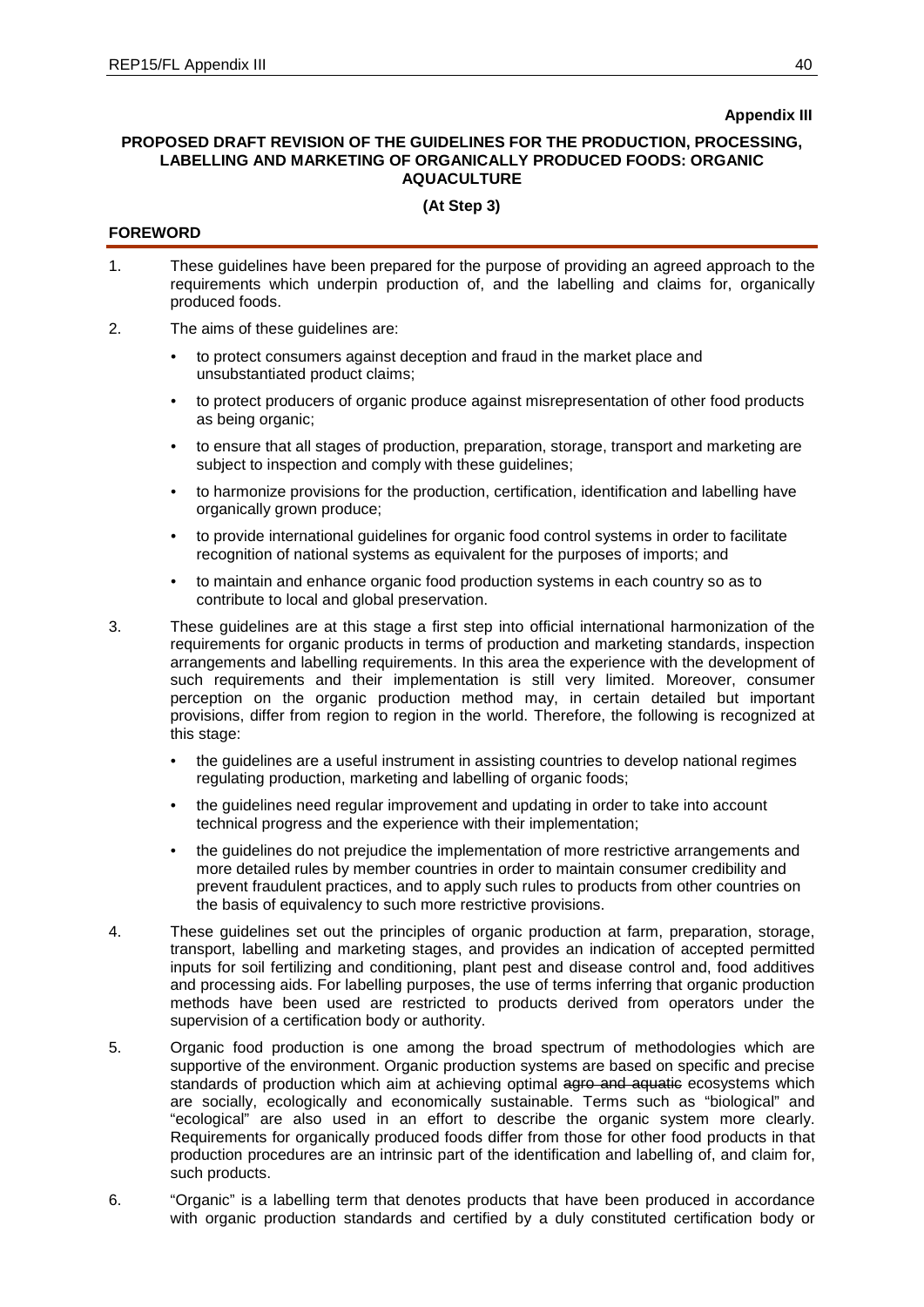authority. Organic food production is based on minimizing the use of external inputs, avoiding the use of synthetic fertilizers and pesticides. Organic production practices cannot ensure that products are completely free of residues, due to general environmental pollution. However, methods are used to minimize pollution of air, soil and water. Organic food handlers, processors and retailers adhere to standards to maintain the integrity of organic food products. The primary goal of organic food production is to optimize the health and productivity of interdependent communities of soil or aquatic life, plants, animals and people.

- 7. Organic food production is a holistic production management system which promotes and enhances agro and aquatic ecosystem health, including biodiversity, biological cycles, and soil or water biological activity. It emphasizes the use of management practices in preference to the use of off-farm inputs, taking into account that regional conditions require locally adapted systems. This is accomplished by using, where possible, cultural, biological and mechanical methods, as opposed to using synthetic substances, to fulfil any specific function within the system. An organic production system is designed to:
	- a) enhance biological diversity within the whole system;
	- b) increase soil or water biological activity;
	- c) maintain long-term soil fertility or quality of the aquatic environment;
	- d) recycle wastes of plant and animal origin in order to return nutrients to the land, thus minimizing the use of non-renewable resources;
	- e) rely on renewable resources in locally organized food production systems;
	- f) promote the healthy use of soil, water and air as well as minimize all forms of pollution thereto that may result from food production practices;
	- g) handle food products with emphasis on careful processing methods in order to maintain the organic integrity and vital qualities of the product at all stages;
	- h) **conserve** natural **agro and** aquatic resources;
	- j) become established on any existing farm through a period of conversion, the appropriate length of which is determined by site-specific factors such as the history of the land or aquatic medium, and type of crops, livestock, or aquatic organism to be produced.
- 8. The concept of close contact between the consumer and the producer is a long established practice. Greater market demand, the increasing economic interests in production, and the increasing distance between producer and consumer has stimulated the introduction of external control and certification procedures.
- 9. An integral component of certification is the inspection of the organic management system. Procedures for operator certification are based primarily on a yearly description of the food production enterprise as prepared by the operator in cooperation with the inspection body. Likewise, at the processing level, standards are also developed against which the processing operations and plant conditions can be inspected and verified. Where the inspection process is undertaken by the certification body or authority, there must be clear separation of the inspection and certification function. In order to maintain their integrity, certification bodies or authorities which certify the procedures of the operator should be independent of economic interests with regard to the certification of operators.
- 10. Apart from a small portion of food commodities marketed directly from the farm to consumers, most products find their way to consumers via established trade channels. To minimize deceptive practices in the market place, specific measures are necessary to ensure that trade and processing enterprises can be audited effectively. Therefore, the regulation of a process, rather than a final product, demands responsible action by all involved parties.
- 11. Import requirements should be based on the principles of equivalency and transparency as set out in the *Principles for Food Import and Export Inspection and Certification*.<sup>[1](#page-44-0)</sup> In accepting imports of organic products, countries would usually assess the inspection and certification procedures and the standards applied in the exporting country.
- 12. Recognizing that organic production systems continue to evolve and that organic principles and standards will continue to be developed under these guidelines, the Codex Committee on Food Labelling (CCFL) shall review these guidelines on a regular basis. The CCFL shall

<span id="page-44-0"></span> $\overline{a}$ 

<sup>1</sup> CAC/GL 20-1995.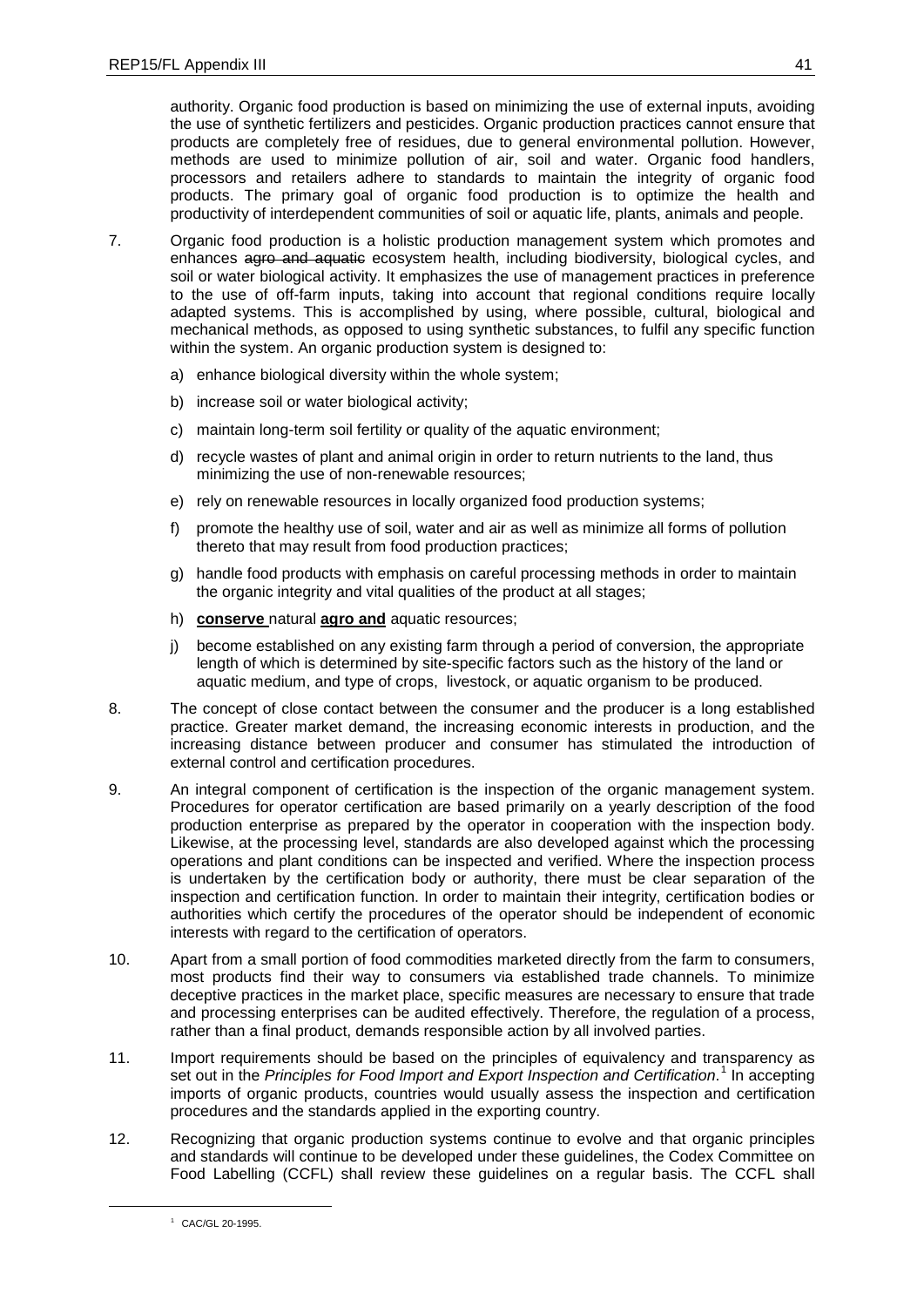initiate this review process by inviting member governments and international organizations to make proposals to the CCFL regarding amendments to these guidelines prior to each CCFL meeting.

# **SECTION 1.SCOPE**

- 1.1 These guidelines apply to the following products which carry, or are intended to carry, descriptive labelling referring to organic production methods:
	- a) unprocessed plants and plant products, algae-<del>and their products</del>, livestock and livestock products, and aquaculture animal and aquaculture animal products to the extent that the principles of production and specific inspection rules for them are introduced in Annexes 1 and 3; and
	- b) processed agricultural crop, livestock and aquatic products<sup>[2](#page-45-0)</sup> intended for human or animal consumption derived from (a) above.
- 1.2 A product will be regarded as bearing indications referring to organic production methods where, in the labelling or claims, including advertising material or commercial documents, the product, or its ingredients, is described by the terms "organic", "biodynamic", "biological", "ecological", or words of similar intent including diminutives which, in the country where the product is placed on the market, suggests to the purchaser that the product or its ingredients were obtained according to organic production methods.
- 1.3 Paragraph 1.2 does not apply where these terms clearly have no connection with the method of production.
- 1.4 These guidelines apply without prejudice to other Codex Alimentarius Commission (CAC) provisions governing the production, preparation, marketing, labelling and inspection of the products specified in paragraph 1.1.
- 1.5 All materials and/or the products produced from genetically engineered/modified organisms (GEO/GMO) are not compatible with the principles of organic production (either the growing, manufacturing, or processing) and therefore are not accepted under these guidelines.

# **SECTION 2.DESCRIPTION AND DEFINITIONS**

#### **2.1 Description**

Foods should only be referred to as organic <del>production methods</del> if they come from an organic production system employing management practices which seek to nurture ecosystems which achieve sustainable productivity, and provide weed, pest and disease control through a diverse mix of mutually dependent life forms, recycling plant and animal residues, crop selection and rotation, water management, tillage and cultivation. Soil fertility is maintained and enhanced by a system which optimizes soil biological activity and the physical and mineral nature of the soil as the means to provide a balanced nutrient supply for plant and animal life as well as to conserve soil resources. Production should be sustainable with the recycling of plant nutrients as an essential part of the fertilizing strategy. Pest and disease management is attained by means of the encouragement of a balanced host/predator relationship, augmentation of beneficial insect populations, biological and cultural control and mechanical removal of pests and affected plant parts. The basis for organic husbandry of terrestrial or aquatic animals is the development of a harmonious relationship between their environment, flora and fauna, and respect for their characteristic physiological and behavioural needs. This is achieved by a combination of providing good quality organically grown feedstuffs, appropriate stocking rates, animal husbandry systems appropriate to behavioural needs, and animal management practices that minimize stress and seek to promote animal health and welfare, prevent disease and avoid the use of chemical allopathic veterinary drugs (including antibiotics).

# **2.2 Definitions**

<span id="page-45-0"></span> $\overline{a}$ 

For the purpose of these guidelines:

*Algae means large aquatic seaweed occurring both naturally and under cultivation and also phytoplankton, microalgae and blue-green algae (such as Spirulina).*

<sup>&</sup>lt;sup>2</sup> Until lists of ingredients of non agricultural origin and processing aids permitted in the preparation of products of livestock origin are elaborated, competent authorities should develop their own lists.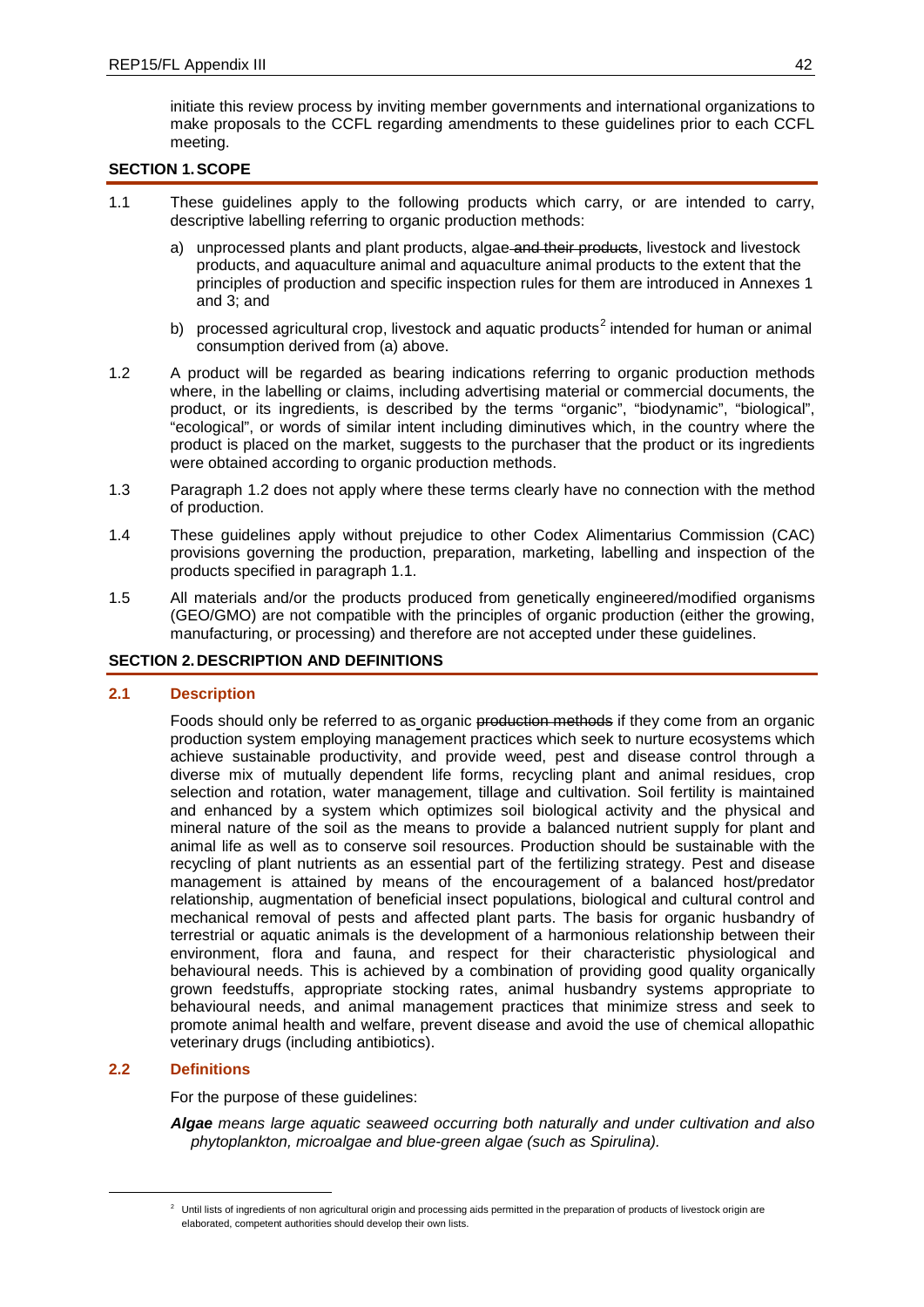- **Aquaculture** means the farming of aquatic organisms involving intervention in the rearing process to enhance production and the individual or corporate ownership of the stock being cultivated.
- *Aquatic organisms include finfish, shellfish (crustaceans and molluscs), aquatic plants and algae, but exclude mammals, reptiles, birds and amphibians.*
- *(Aquaculture) production cycle means the lifespan of an aquaculture animal or seaweed aquatic organisms from the earliest life stage to harvesting.*
- *Audit* is a systematic and functionally independent examination to determine whether activities and related results comply with planned objectives.<sup>[3](#page-46-0)</sup>
- *Certification* is the procedure by which official certification bodies, or officially recognized certification bodies, provide written or equivalent assurance that foods or food control systems conform to requirements. Certification of food may be, as appropriate, based on a range of inspection activities which may include continuous on-line inspection, auditing of quality assurance systems and examination of finished products.
- *Certification body* means a body which is responsible for verifying that a product sold or labelled as "organic" is produced, processed, prepared handled, and imported according to these guidelines.
- **Clean water** means water from any source where harmful microbiological contamination, substances and/or toxic plankton are not present in such quantities that may affect the safety of <del>fish, shellfish</del> *aquatic organisms* and their products <del>intended for human</del> consumption.
- *Closed recirculation system means a type of enclosed containment system, with very limited and managed barrier-connection to open waters, and systems to treat the effluent water to enable its circulation for reuse.*
- *Containment system means equipment for growing aquaculture animals or algae which minimises the risk of dispersal of the aquatic organism concerned - examples are, cages (net pens), ponds and tanks, long-line and rafts holding suspended ropes with the organisms attached and net bags for shellfish.*
- *Conversion period means the transition from conventional to organic farming within a given period of time, during which the guidelines concerning the organic production have been fully and continuously applied.*

*Competent authority* means the official government agency having jurisdiction.

- *Food product/product of agricultural or aquatic origin* means any product or commodity, **live** , raw or processed, that is marketed for human consumption (excluding water, salt and additives) or animal feed.
- *Genetically engineered/modified organisms.* The following provisional definition is provided for genetically/modified organisms.<sup>[5](#page-46-2)</sup> Genetically engineered/modified organisms, and products thereof, are produced through techniques in which the genetic material has been altered in a way that does not occur naturally by mating and/or natural recombination.
- *Techniques of genetic engineering/modification* include, but are not limited to: recombinant DNA, cell fusion, micro and macro injection, encapsulation, gene deletion and doubling. Genetically engineered organisms will not include organisms resulting from techniques such as conjugation, transduction and hybridization.
- *Ingredient* means any substance, including a food additive, used in the manufacture or preparation of a food and present in the final product although possibly in a modified form.*[6](#page-46-3)*
- **Inspection** is the examination of food or systems for control of food, raw materials, processing, and distribution including in-process and finished product testing, in order to

<span id="page-46-3"></span><span id="page-46-2"></span><span id="page-46-1"></span><span id="page-46-0"></span> $\overline{a}$ 

<sup>3</sup> CAC/GL 20-1995.

<sup>4</sup> CAC/GL 20-1995.

In the absence of a definition of genetically engineered/modified organisms agreed by the Codex Alimentarius Commission, this definition has been developed in order to provide initial guidance for governments in the application of these guidelines. This definition is therefore to remain under review in the light of other considerations by the Commission and its Committees. In the interim, member countries may also apply national definitions.

<sup>&</sup>lt;sup>6</sup> General Standard for the Labelling of Prepackaged Foods, Section 4 - Labelling of Prepackaged Foods (CODEX STAN 1-1985).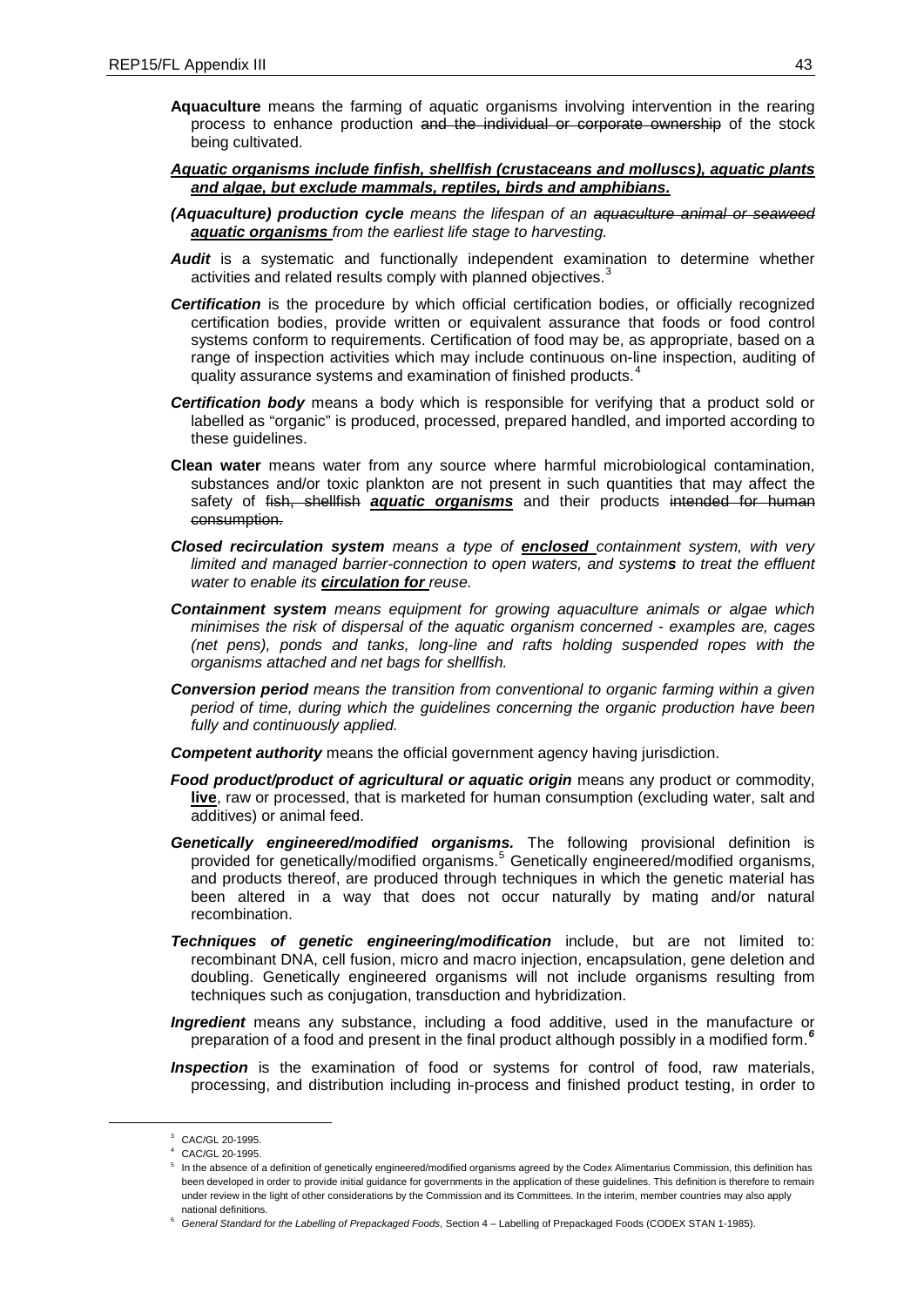verify that they conform to requirements.*[7](#page-47-0)* For organic food, inspection includes the examination of the production and processing system.

- *Labelling* means any written, printed or graphic matter that is present on the label, accompanies the food, or is displayed near the food, including that for the purpose of promoting its sale or disposal. *[8](#page-47-1)*
- **Livestock** means any domestic or domesticated animal including bovine (including buffalo and bison), ovine, porcine, caprine, equine, poultry and bees raised for food or in the production of food.*[9](#page-47-2)* The products of hunting or fishing of wild animals shall not be considered part of this definition.
- *Marketing* means holding for sale or displaying for sale, offering for sale, selling, delivering or placing on the market in any other form.
- *Official accreditation* is the procedure by which a government agency having jurisdiction formally recognizes the competence of an inspection and/or certification body to provide inspection and certification services. For organic production the competent authority may delegate the accreditation function to a private body.
- *Officially recognized inspection systems/officially recognized certification systems* are systems which have been formally approved or recognized by a government agency having jurisdiction.<sup>1</sup>
- *Operator* means any person who produces, prepares or imports, with a view to the subsequent marketing thereof, products as referred to in Section 1.1, or who markets such products.
- *Plant protection product* means any substance intended for preventing, destroying, attracting, repelling, or controlling any pest or disease including unwanted species of plants or animals during the production, storage, transport, distribution and processing of food, agricultural commodities, or animal feeds.
- **Preparation** means the operations of slaughtering, processing, preserving and packaging of food products and also alterations made to the labelling concerning the presentation of the organic production method.
- **Production** means the operations undertaken to supply food products in the state in which they occur on the farm, including initial packaging and labelling of the product.
- *Veterinary drug* means any substance applied or administered to any food-producing animal, such as meat or milk-producing animals, poultry, fish or bees, whether used for therapeutic, prophylactic or diagnostic purposes or for modification of physiological functions or behaviour.<sup>[11](#page-47-4)</sup>

#### **SECTION 3.LABELLING AND CLAIMS**

#### **General provisions**

- 3.1 Organic products should be labelled in accordance with the *General Standard* for the *Labelling of Prepackaged Foods.*[12](#page-47-5)
- 3.2 The labelling and claims of a product specified in Section 1.1(a) may refer to organic production methods only where:
	- a) such indications show clearly that they relate to a method of food production;
	- b) the product was produced in accordance with the requirements of Section 4 or imported under the requirements laid down in Section 7;
	- c) the product was produced or imported by an operator who is subject to the inspection measures laid down in Section 6, and

<span id="page-47-5"></span><span id="page-47-4"></span><span id="page-47-3"></span><span id="page-47-2"></span><span id="page-47-1"></span><span id="page-47-0"></span> $\overline{a}$ 

<sup>7</sup> CAC/GL 20-1995.

<sup>8</sup> CODEX STAN 1-1985.

<sup>&</sup>lt;sup>9</sup> Provisions for aquaculture will be elaborated at a future date.

<sup>10</sup> CAC/GL 20-1995.

<sup>11</sup> *Codex Alimentarius Commission Procedural Manual*, Definitions.

<sup>12</sup> CODEX STAN 1-1985.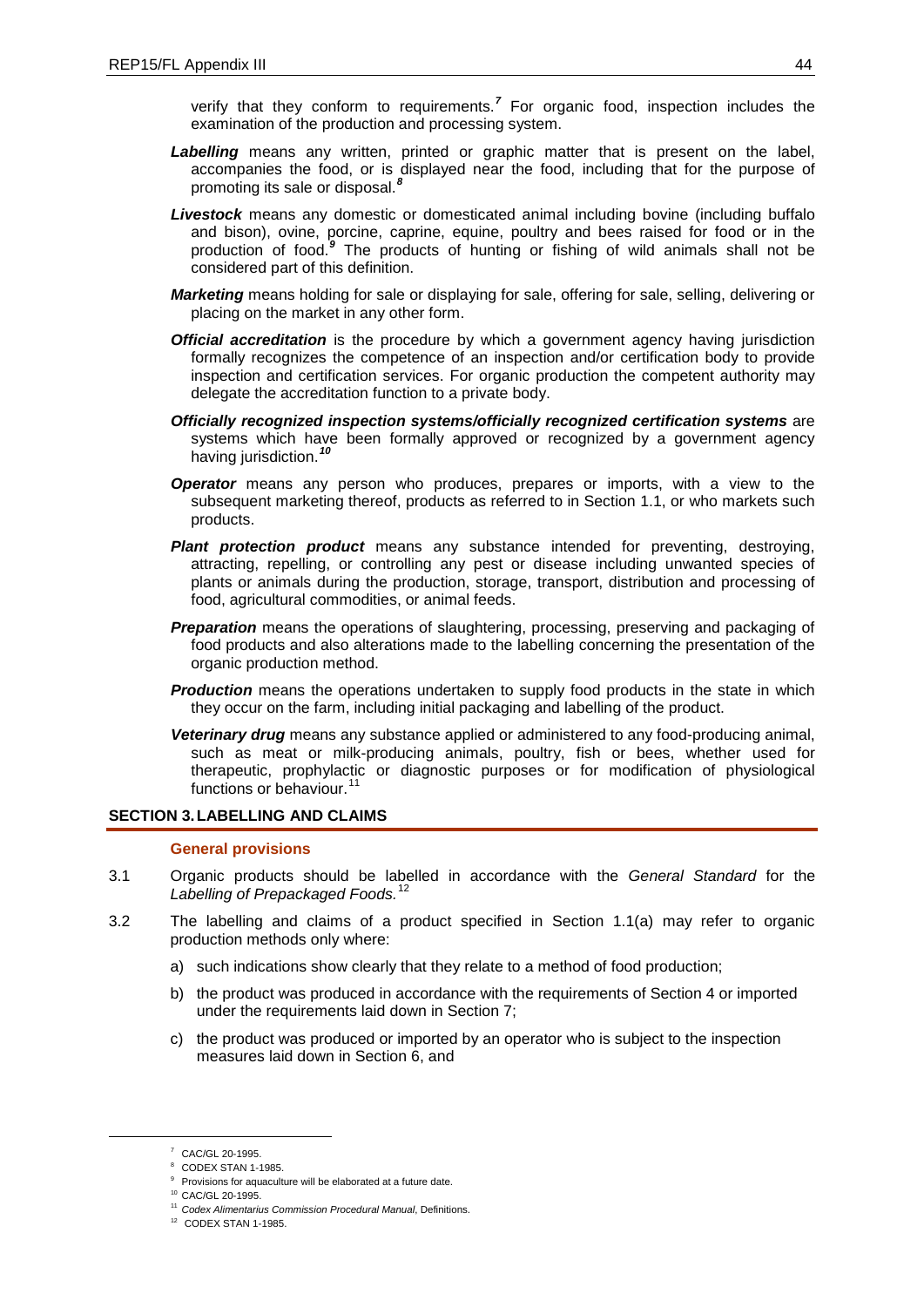- d) the labelling refers to the name and/or code number of the officially recognized inspection or certification body to which the operator who has carried out the production or the most recent processing operation is subject.
- 3.3 The labelling and claims of a product specified in paragraph 1.1(b) may refer to organic production methods only where:
	- a) such indication show clearly that they relate to a method of food production and are linked with the name of the food product in question, unless such indication is clearly given in the list of ingredients;
	- b) all the ingredients of agricultural origin of the product are, or are derived from, products obtained in accordance with the requirements of Section 4, or imported under the arrangements laid down in Section 7;
	- c) the product should not contain any ingredient of non-agricultural origin not listed in Annex 2, Table 3;
	- d) the same ingredients shall not be derived from an organic and non-organic origin;
	- e) the product or its ingredients have not been subjected during preparation to treatments involving the use of ionizing radiation or substances not listed in Annex 2, Table 4;
	- f) the product was prepared or imported by an operator subject to the regular inspection system as set out in Section 6 of these guidelines; and
	- g) the labelling refers to the name and/or the code number of the official or officially recognized certification body or authority to which the operator who has carried out the most recent preparation operation is subject.
- 3.4 By way of derogation from paragraph 3.3(b),
	- certain ingredients of agricultural origin not satisfying the requirement in that paragraph may be used, within the limit of maximum level of 5% m/m of the total ingredients excluding salt and water in the final product, in the preparation of products as referred to in paragraph 1.1(b);
	- where such ingredients of agricultural origin are not available, or in sufficient quantity, in accordance with the requirements of Section 4 of these guidelines;
- 3.5 Pending further review of the guidelines, Member Countries can consider the following with regard to products referred to in paragraph 1.1(b) marketed in their territory:
	- the development of specific labelling provisions for products containing less than 95% ingredients of agricultural ingredients;
	- the calculation of the percentages in 3.4 (5%) and in 3.5 (95%) on the basis of the ingredients of agricultural origin (instead of all ingredients excluding only salt and water);
	- the marketing of product with in transition/conversion labelling containing more than one ingredient of agricultural origin.
- 3.6 In developing labelling provisions from products containing less than 95% of organic ingredients in accordance with the paragraph above, member countries may consider the following elements in particular for products containing 95% and 70% of organic ingredients:
	- a) the product satisfies the requirements of paragraphs  $3.3(c)$ , (d) (e), (f) and (g);
	- b) the indications referring to organic production methods should only appear on the front panel as a reference to the approximate percentage of the total ingredients including additives but excluding salt and water;
	- c) the ingredients, appear in descending order (mass/mass) in the list of ingredients;
	- d) indications in the list of ingredients appear in the same colour and with an identical style and size of lettering as other indications in the list of ingredient.

#### **Labelling of products in transition/conversion to organic**

- 3.7 Products of farms in transition to organic production methods may only be labelled as "transition to organic" after 12 months of production using organic methods providing that:
	- a) the requirements referred to in paragraphs 3.2 and 3.3 are fully satisfied;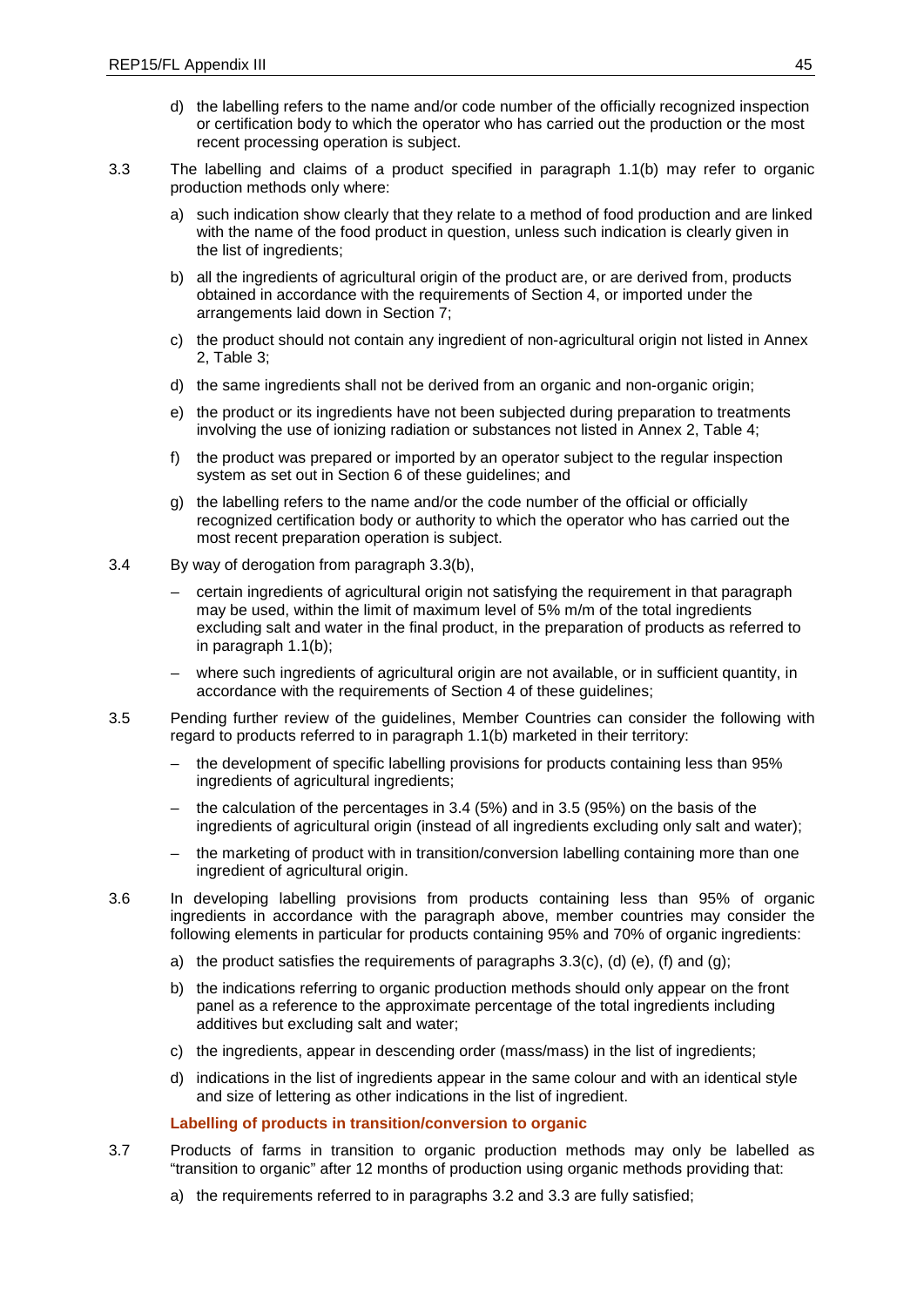- b) the indications referring to transition/conversion do not mislead the purchaser of the product regarding its difference from products obtained from farms and/or farm units which have fully completed the conversion period;
- c) such indication take the form of words, such as "product under conversion to organic farming", or similar words or phrase accepted by the competent authority of the country where the product is marketed, and must appear in a colour, size and style of lettering which is not more prominent than the sales description of the product;
- d) foods composed of a single ingredient may be labelled as "transition to organic" on the principal display panel;
- e) the labelling refers to the name and/or the code number of the official or officially approved certification body or authority to which the operator who has carried out the most recent preparation is subject.

#### **Labelling of non-retail containers**

3.8 The labelling of non-retail containers of product specified in paragraph 1.1 should meet the requirements set out in Annex 3, paragraph 10.

#### **SECTION 4.RULES OF PRODUCTION AND PREPARATION**

- 4.1 Organic production methods require that for the production of products referred to in paragraph 1.1(a):
	- a) at least the production requirements of Annex 1 should be satisfied;
	- b) in the case where (a) (above) is not effective, substances listed in Annex 2, Tables 1 and 2 or substances approved by individual countries that meet the criteria established in Section 5.1, may be used as plant protection products, fertilizers, soil conditioners, insofar as the corresponding use is not prohibited in general food production in the country concerned in accordance with the relevant national provisions.
- 4.2 Organic processing methods require that for the preparation of products referred to in paragraph 1.1(b):
	- a) at least the processing requirements of Annex 1 should satisfied:
	- b) substances listed in Annex 2, Tables 3 and 4 or substances approved by individual countries that meet the criteria established in Section 5.1 may be used as ingredients of non-agricultural origin or processing aids insofar as the corresponding use is not prohibited in the relevant national requirements concerning the preparation of food products and according to good manufacturing practice.
- 4.3 Organic products should be stored and transported according to the requirements of Annex 1.
- 4.4 By derogation of the provisions of paragraphs 4.1 (a) and 4.2 (a), the competent authority may, with regard to the provisions on livestock and aquaculture production at Annex 1, provide for more detailed rules as well as for derogations for implementation periods in order to permit gradual development of organic farming practices.

## **SECTION 5.REQUIREMENTS FOR INCLUSION OF SUBSTANCES IN ANNEX 2 AND CRITERIA FOR THE DEVELOPMENT OF LISTS OF SUBSTANCES BY COUNTRIES**

5.1 At least the following criteria should be used for the purposes of amending the permitted substance lists referred to in Section 4. In using these criteria to evaluate new substances for use in organic production, countries should take into account all applicable statutory and regulatory provisions and make them available to other countries upon request.

Any proposals for the inclusion in Annex 2 of new substances must meet the following general criteria:

- i) they are consistent with principles of organic production as outlined in these Guidelines;
- ii) use of the substance is necessary/essential for its intended use;
- iii) manufacture, use and disposal of the substance does not result in, or contribute to, harmful effects on the environment;
- iv) they have the lowest negative impact on human or animal health and quality of life; and
- v) approved alternatives are not available in sufficient quantity and/or quality.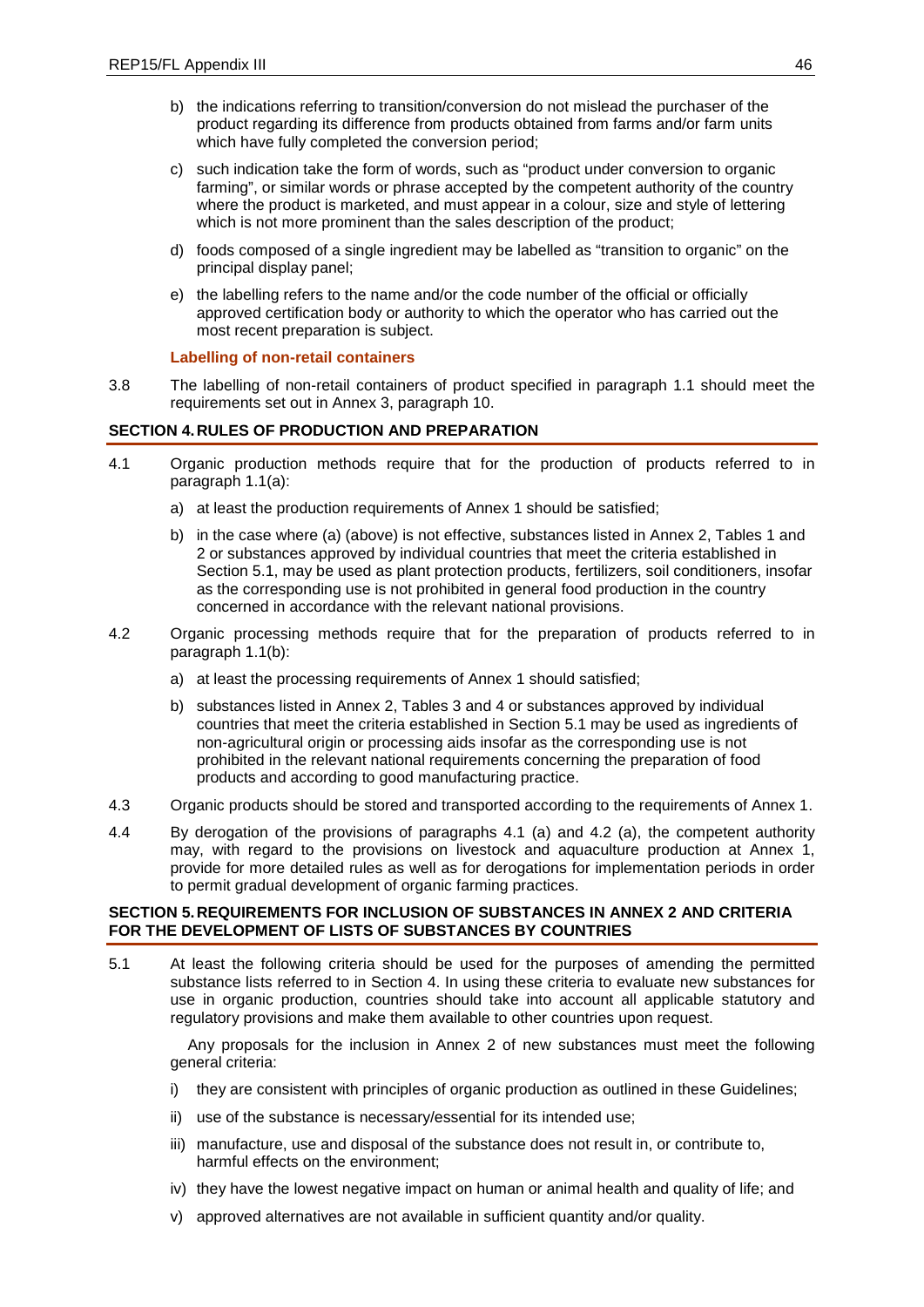The above criteria are intended to be evaluated as a whole in order to protect the integrity of organic production. In addition, the following criteria should be applied in the evaluation process:

- a) if they are used for fertilization, soil conditioning purposes:
	- they are essential for obtaining or maintaining the fertility of the soil or to fulfil specific nutrition requirements of crops, or specific soil-conditioning and rotation purposes which cannot be satisfied by the practices included in Annex 1, or other products included in Table 2 of Annex 2; and
	- the ingredients will be of plant, animal, microbial, or mineral origin and may undergo the following processes: physical (e.g., mechanical, thermal), enzymatic, microbial (e.g., composting, fermentation); only when the above processes have been exhausted, chemical processes may be considered and only for the extraction of carriers and binders;<sup>[13](#page-50-0)</sup> and
	- their use does not have a harmful impact on the balance of the soil ecosystem or the physical characteristics of the soil, or water and air quality; and
	- their use may be restricted to specific conditions, specific regions or specific commodities;
- b) if they are used for the purpose of plant disease or pest and weed control:
	- they should be essential for the control of a harmful organism or a particular disease for which other biological, physical, or plant breeding alternatives and/or effective management practices are not available; and
	- their use should take into account the potential harmful impact on the environment, the ecology (in particular non-target organisms) and the health of consumers, livestock and bees; and
	- substances should be of plant, animal, microbial, or mineral origin and may undergo the following processes: physical (e.g. mechanical, thermal), enzymatic, microbial (e.g. composting, digestion);
	- however, if they are products used, in exceptional circumstances, in traps and dispensers such as pheromones, which are chemically synthesized they will be considered for addition to lists if the products are not available in sufficient quantities in their natural form, provided that the conditions for their use do not directly or indirectly result in the presence of residues of the product in the edible parts;
	- their use may be restricted to specific conditions, specific regions or specific commodities;
- c) if they are used as additives or processing aids in the preparation or preservation of the food :
	- these substances are used only if it has been shown that, without having recourse to them, it is impossible to:
		- produce or preserve the food, in the case of additives, or
		- produce the food, in the case of processing aids
		- in the absence of other available technology that satisfies these Guidelines;
	- these substances are found in nature and may have undergone mechanical/physical processes (e.g. extraction, precipitation), biological/enzymatic processes and microbial processes (e.g. fermentation),
	- or, if these substances mentioned above are not available from such methods and technologies in sufficient quantities, then those substances that have been chemically synthesized may be considered for inclusion in exceptional circumstances;
	- their use maintains the authenticity of the product;

<span id="page-50-0"></span> $\overline{a}$ 

- the consumer will not be deceived concerning the nature, substance and quality of the food;
- the additives and processing aids do not detract from the overall quality of the product;

<sup>&</sup>lt;sup>13</sup> The use of chemical processes in the context of these Criteria is an interim measure and should be reviewed.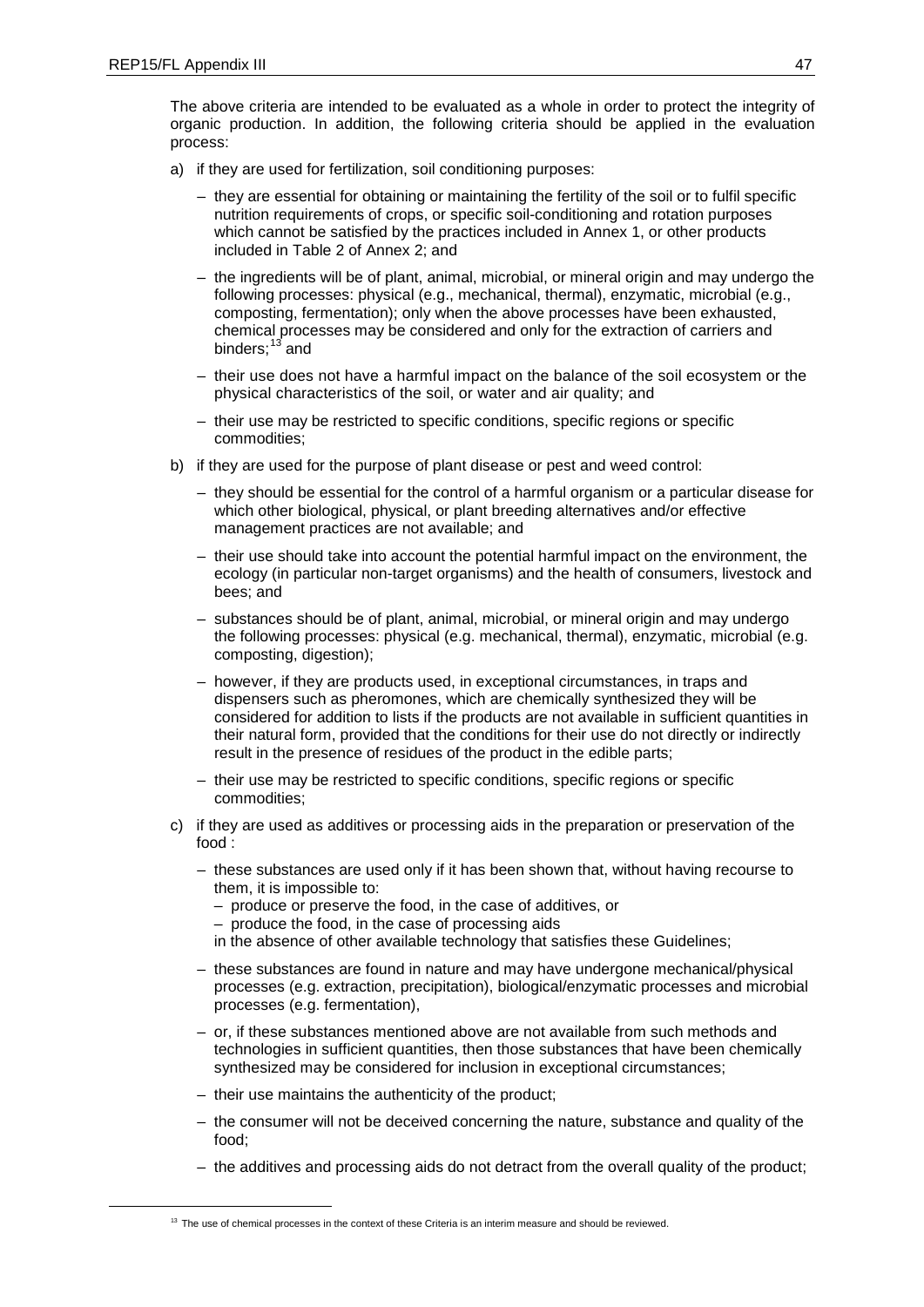d) if they are used for the purpose of cleaning and disinfection of ponds, cages, buildings and installations used for aquaculture production:

– they are essential for the control of a harmful organism or a particular disease for which other

biological, physical, or breeding alternatives and/or effective management practices are not available; and

their use takes into account the potential harmful impact on the environment, the ecology (in

particular non-target organisms), aquatic organisms and the health of consumers; and

- substances are of plant, animal, microbial, or mineral origin and may undergo the following processes: physical (e.g. mechanical, thermal), enzymatic, microbial (e.g. composting, digestion;
- their use may be restricted to specific conditions, specific regions or specific commodities.

In the evaluation process of substances for inclusion on lists all stakeholders should have the opportunity to be involved.

5.2 Countries should develop or adopt a list of substances that meet the criteria outlined in Section 5.1. If these substances mentioned above are not available from such methods and technologies in sufficient quantities, then those substances that have been chemically synthesized may be considered for inclusion in exceptional circumstances

# **SECTION 6.INSPECTION AND CERTIFICATION SYSTEMS[14](#page-51-0)**

[PARAGRAPHS 6.1-6.7 UNCHANGED AND NOT REPRODUCED HERE]

#### 6.8 **An organic operator has to present an organic management plan to a certification body for verification during inspection. The plan must be updated annually** .

- 6.9 Official or officially recognized inspection and/or certification bodies or authority should:
	- a) give the competent authority or its designate, for audit purposes, access to their offices and facilities and, for random audit of its operators, access to the facilities of the operators, together with any information and assistance deemed necessary by the competent authority or its designate for the fulfilment of its obligations pursuant to these guidelines;
	- b) send to the competent authority or its designate each year a list of operators subject to inspection for the previous year and present to the said authority a concise annual report.
- 6.10 The designated authority and the official or officially recognized certification body or authority referred to in paragraph 6.2 should:
	- a) ensure that, where an irregularity is found in the implementation of Sections 3 and 4, or of the measures referred to in Annex 3, the indications provided for in paragraph 1.2 referring to the organic production method are removed from the entire lot or production run affected by the irregularity concerned;
	- b) where a manifest infringement, or an infringement with prolonged effects is found, prohibit the operator concerned from marketing products with indications referring to the organic production method for a period to be agreed with the competent authority or its designate.
- 6.11 The requirements of the *Guidelines for the Exchange of Information between Countries on*  Rejections of Imported Food<sup>[15](#page-51-1)</sup> should apply where the competent authority finds irregularities and/or infringements in the application of these guidelines.

#### **SECTION 7.IMPORTS**

**ANEX 1**

<span id="page-51-1"></span><span id="page-51-0"></span> $\overline{a}$ 

[CHAPTER UNCHANGED AND NOT REPRODUCED HERE]

<sup>&</sup>lt;sup>14</sup> The systems conducted by certification bodies may in some countries be equivalent to those systems conducted by inspection bodies. Therefore, the term "inspection and certification" has been used wherever these systems may be synonymous.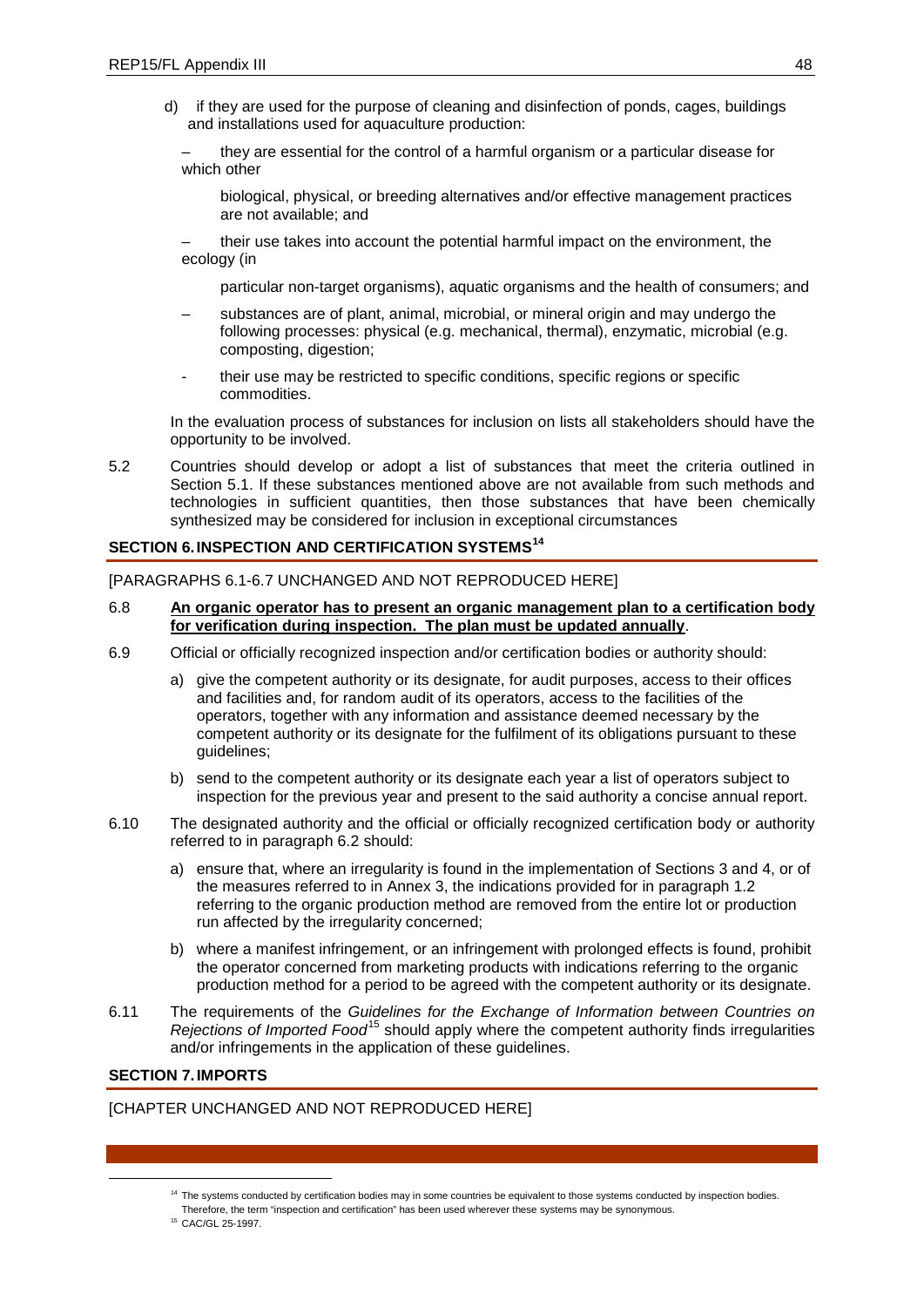# ANNEX 1

# PRINCIPLES OF ORGANIC PRODUCTION

# **A1. PLANTS AND PLANT PRODUCTS**

# [PARAGRAPHS 1-8 UNCHANGED AND NOT REPRODUCED HERE]

- 9. The collection of edible plants and parts thereof, growing naturally in natural areas, forests and agricultural areas, close to the seashore or bordering other aquatic environments is considered an organic production method provided that:
	- the products are from a clearly defined collection area that is subject to the inspection/certification measures set out in Section 6 of these guidelines;
	- those areas have received no treatments with products other than those referred to in Annex 2 for a period of three years before the collection;
	- the collection does not disturb the stability of the natural habitat or the maintenance of the species in the collection area;
	- the products are from an operator managing the harvesting or gathering of the products, who is clearly identified and familiar with the collection area.

# **A2. AQUATIC PLANTS, ALGAE AND THEIR PRODUCTS**

- 1. The operation and management of the production of organic algae, whether in containment systems or not, should be consistent with the principles of organic farming.
- 2. **The biodiversity of the aquatic environment and the quality of the surrounding water should be maintained.**
- 3. Harvested algae can be sold as organically produced when these Guidelines have been complied with. The criteria for site selection of aquaculture animal units in Section B2 of these guidelines should be applied as appropriate to production units for **aquatic plants and** algae. The criteria for conversion of plant and plant products in these guidelines (Annex I.A, 1-4) should be applied as appropriate to **aquatic plants and** algae production units. If a competent authority agrees to a conversion period shorter than 12 months, it should be at least the length of a production cycle.
- 4. Both farming and collection of algae should be carried out in areas which meet the criteria of paragraph 4 and 6 of Section B2.
- 5. The collection of edible **aquatic plants and** algae and parts thereof, growing naturally in an aquatic environment is considered an organic production method provided that the four conditions of Annex 1.A. paragraph 9 are met.
- 6. To maintain good quality growing material, the collection in the wild should be done in a sustainable manner.
- 7. Farming should be carried out in a sustainable manner at all stages from collection of seedlings in the wild to harvesting. **[**The application of supplementary fertilizer, **i.e. those listed in A2, Table 1,** using natural organic compounds to the growing area should be restricted to pond cultivation.**]** Ropes and other equipment used for growing aquatic plants and algae should be re-used or re-cycled where possible. Removal of bio-fouling organisms should be by physical means only.
- 8. The operator should maintain detailed and up-to-date records as set out in Annex 3, paragraphs 7– 15, where the terms livestock should be taken to read **aquatic plants and** algae, **where appropriate**.

#### **9. [ Only in cases of imminent or serious threats to aquatic plants and algae recourse may be had to products referred to in Annex 2, Table 2D.]**

# **B1. LIVESTOCK AND LIVESTOCK PRODUCTS**

[CHAPTER UNCHANGED AND NOT REPRODUCED HERE]

**B2. AQUACULTURE ANIMALS AND THEIR PRODUCTS** 

**General principles**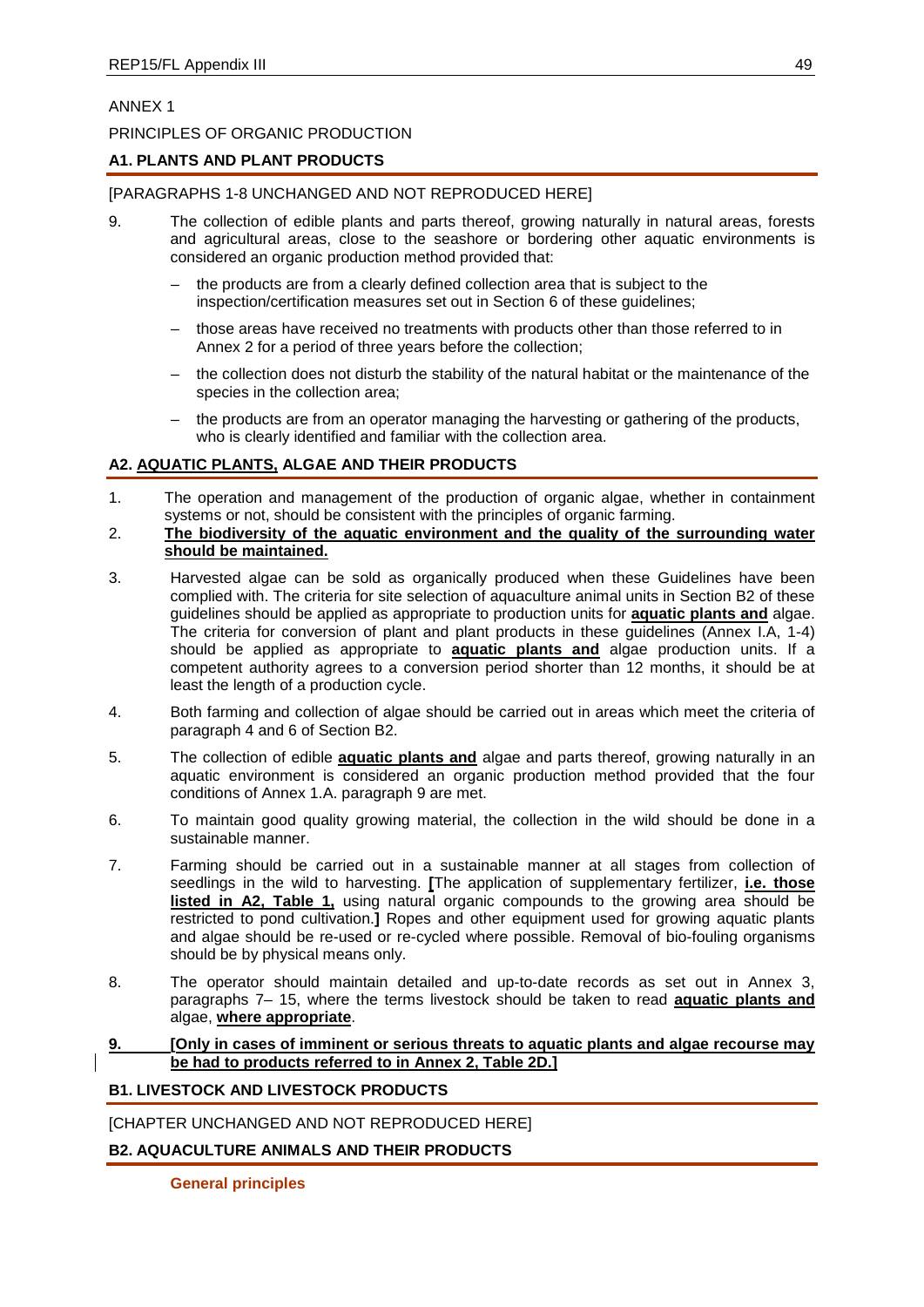- 1. The operation and management of aquaculture production, whether in containment systems or not, should be consistent with the principles of organic production and the *Code of Practice for Fish and Fishery Products* (CAC/RCP 52-2003), Section 6 and 7 as appropriate.
- 2. The biodiversity of the aquatic environment and the quality of the surrounding water should be maintained.
- 3. The plan **as referred to in section 6.8**  should cover nutrient discharge, if applicable, and the repair and surveillance of technical equipment. The organic management plan may also include a water quality monitoring scheme for early detection of potential contaminants from unlikely events such as an oil spill or other potential contamination of the harvest area.
- 4. The relevant conditions listed for site selection in Section 6.1.1 of the *Code of practice for fish and fishery products* should apply. The production area should have characteristics which allow the production of products while minimizing negative environmental impacts on surrounding natural ecosystems. Production facilities should be located in areas where the risk of contamination is minimized and where sources of pollution are unlikely and can be controlled or mitigated. The boundaries of the production unit should be clearly defined and marked appropriately.
- 5. The conditions listed for the growing water quality in Section 6.1.2 of the *Code of practice for fish and fishery products* should apply. Water used for aquaculture should meet the physiological requirements of the species and be of a quality suitable for the production of food which is safe for human consumption. Waste water from domestic or industrial sources should not be used.
- 6. Substances permitted for use as fertilizers and conditioners in the cultivation of aquaculture animals (fish and shellfish) are listed in Annex 2, Table 1'.
- 7. The certification body or authority must ensure at the outset that the location of the production unit is suitable by conducting an assessment of potential sources of contamination or by substances unacceptable to organic production systems. Buffer zones within or between farms should be established by competent authorities, to separate organic and non-organic production units.

# **Conversion period for operations**

8. **[**The conversion period should in general be at least one production cycle of the stock aquatic species. In cases where the water has been drained and the facility cleaned and disinfected with permitted cleaning materials a conversion period is not required. In the case of nonenclosed aquatic locations a shorter period of three months may apply provided that cages (net pens) have not been treated with prohibited antifoulants and there are no other sources of exposure to prohibited substances. During the conversion period the stock should not be subject to treatments or exposed to products which are not permitted for the production of organic foods. **]**

# **Origin of stock**

- 9. Breeds adapted to local conditions **without evidence of adverse effects on local habitat or native species** shall be chosen. Selection criteria should include their vitality and resistance to pests and diseases. Following the conversion period if organic aquaculture animals are not available, juvenile non-organic aquaculture stock**, including wild sources** , may be introduced for on-growing, provided that the latter two thirds of their production cycle or 90% of their final biomass is under organic management and providing the stock is healthy. Breeding stock should come from organic production units, where the parent stock have been under organic management for at least three months prior to breeding. For crustaceans, in cases where organic breeding stock is not available, wild caught parent stock may be used, provided that they are kept under organic management before breeding.
- 10. [When organic juveniles are not available, the Competent Authority may prescribe a time limit and percentage of non-organic juveniles, [including wild sources,] for use according to the production of the species. For bivalve shellfish, juveniles may be wild-harvested from outside of the production area, provided such harvesting is permitted by the competent authority, and records are kept to allow it be tracked back to the collection area. For species that cannot spawn naturally in captivity spawning may be induced using exogenous releasing hormones only if other methods are not available. Brood stock treated with releasing hormone shall lose organic status when slaughtered, the offspring will be organic if they have been raised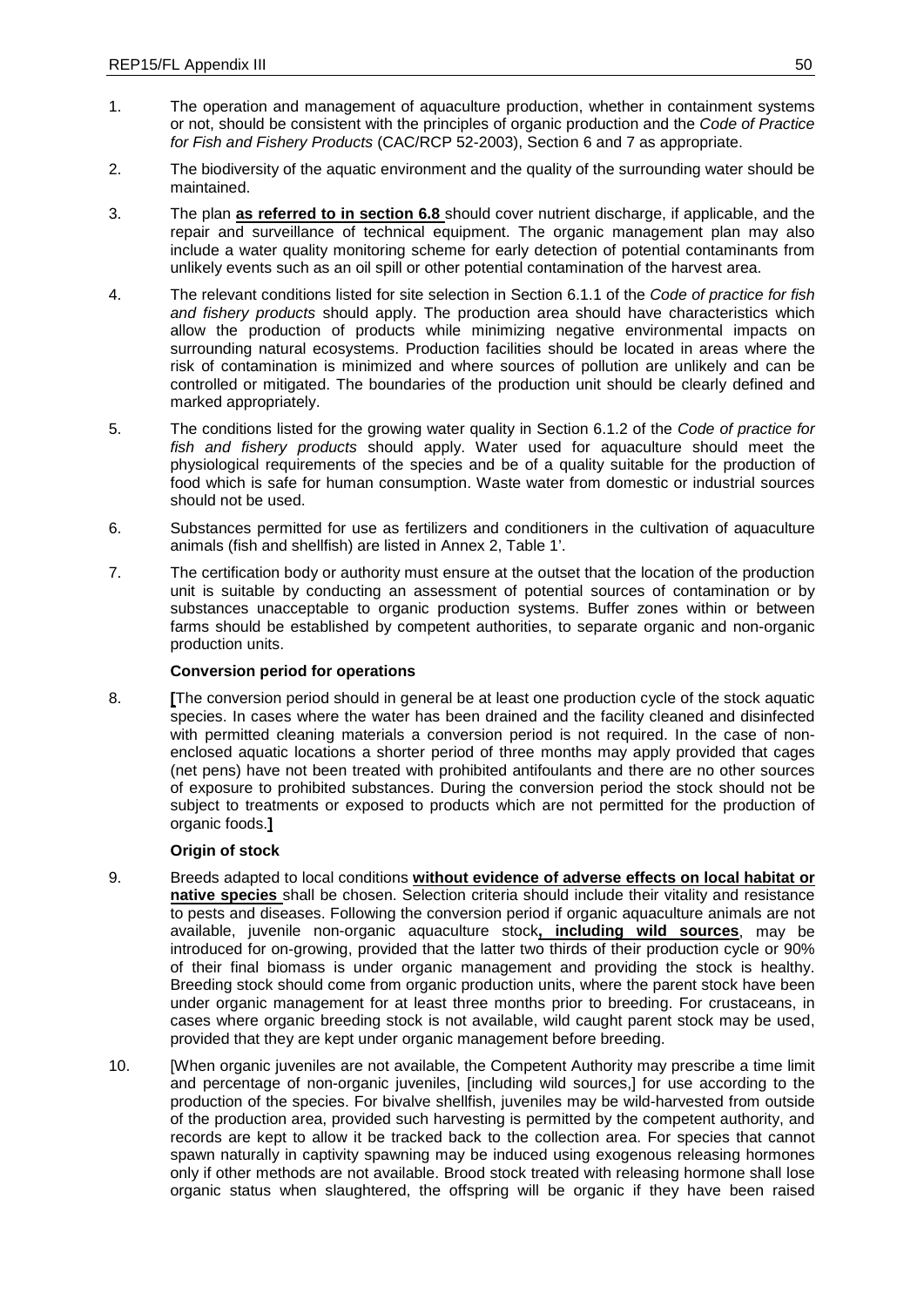according to this guideline. Genetically modified organisms (GMOs) and stock treated using hormones must not be used.]

# **Production rules for husbandry and breeding**

- 11. The production unit should provide sufficient space for the animals' needs in terms of stocking density, The aquatic animals should be provided with water with a flow rate and temperature which meets to the physiological requirements of the species with sufficient oxygen and, in the case of filter feeding animals, other nutritional factors for their needs. The temperature and light conditions should be suitable for the species concerned in the particular geographic location of the production unit. When netting is used it should be kept clean by physical means **or using substances specified in Annex 2, Table 2B, only to the extent that the quality of aquatic environment cannot be maintained by physical means** .
- 12. Maximum stocking density *must* be reflective of the natural behaviour of species and in keeping with good welfare. Competent authorities, or other recognised bodies may develop and publicise guide values for maximum densities for the species grown under their authority.
- 13. Containment systems, when used, including cages (net pens) should be designed, constructed, located and operated to suit the requirements of the species cultivated, minimize the risk of escapes and other negative environmental impacts and to prevent the entry of predatory species.
- 14. The Competent Authority should decide whether or not to approve closed recirculation systems after a thorough examination and evaluation of the total environmental viability and compatibility with organic production.
- 15. Breeding should reflect the natural situation as closely as possible, in terms of ambient conditions, using appropriate strains for the type of farming. Manual sorting or selection, manual stripping of gametes and incubation of eggs is allowed. **[Chemically induced** polyploidy**]**, cloning, [artificial hybridization **[**and use of single sex strains**]** are prohibited] .

# **Nutrition**

16. Operators should design a feeding plan that takes the following factors into account:

a) feed contamination should be avoided in compliance with national regulations or as determined by internationally agreed standards and a precautionary approach should be taken to avoid disease transmission via feedstuffs;

b) The feedstuffs should meet the animal's nutritional requirements at the various stages of its development with organic feeds **or if not available, sustainable wild sources of feed** ;

**c**) use of growth promoters or **[**synthetic amino acids**]** is not permitted.

Regarding feeds for carnivorous aquaculture animals:

- a) they should be provided according to the following order of priority;
	- a.1) organic feed products of aquaculture origin
	- a.2) fishmeal and fish oil and ingredients derived from organic aquaculture trimmings

a.3) fishmeal and fish oil derived from trimmings of fish caught for human consumption in sustainable fisheries.

# **a.4) feed products derived from whole fish caught in sustainable fisheries as determined by the competent authority; / at an inclusion limit of up to 60%**

a.5) organic feed material or plant or animal origin.

When the above-mentioned feeds are not available, fishmeal and fish oil derived from conventional aquaculture trimmings may be used**. The certification body should set time limits for such products:**

a.5) organic feed material of non-aquatic origin as allowed by national legislation;

b) the ration may include up to 60% of organic plant material;

c) dead animals from any aquaculture production system should not be used when their death was due to disease or unknown cause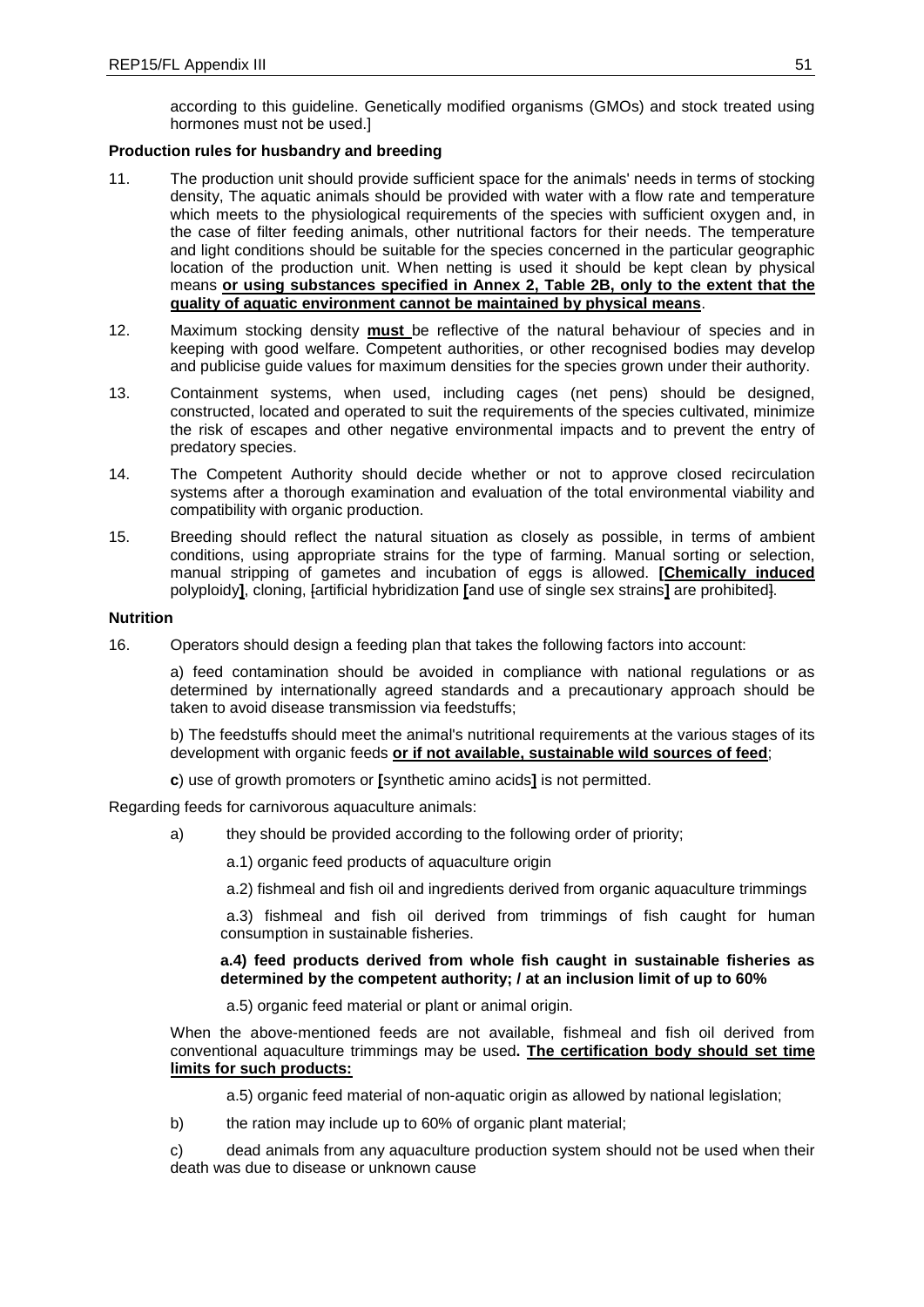- 17. If substances are used as feedstuffs, nutritional elements, feed additives or processing aids or in the preparation of feedstuffs for aquaculture animals, the competent authority shall establish a positive list of substances in compliance with the criteria of Section B1, para. 18.
- 18. Notwithstanding the above, where an operator can demonstrate to the satisfaction of the official or officially recognized inspection/certification body that feedstuffs satisfying the requirement outlined in paragraph 16 above are not available, as a result of, for example, unforeseen severe natural or man-made events or extreme weather conditions, the inspection/certification body may allow a restricted percentage of feedstuffs not produced according to these guidelines to be fed for a limited time, providing it does not contain genetically engineered/modified organisms or products thereof. The competent authority shall set both the maximum percentage of non-organic feed allowed and any conditions relating to this derogation.
- 19. For an implementation period to be set by competent authority aquaculture animals will maintain their organic status providing 80% of feed calculated on a dry matter basic, is from organic sources produced in compliance with these Guidelines.]

# **Health care**

20. Disease prevention in organic aquaculture should be based on guidelines and standards set by the OIE and the principles and practices for health care of livestock (terrestrial animals) in these guidelines, specifically Annex I, B.1, paragraphs, 20, 21, 22 and 24 and on the following additional points:

Ensuring that the site selection and design of the production unit is optimal and that there is regular cleaning and disinfection of premises with permitted substances where appropriate.

#### **Phytotherapeutic (excluding antibiotics), homeopathic or ayurvedic products and trace elements shall be used in preference to chemical allopathic veterinary drugs or antibiotics, provided that their therapeutic effect is effective for the species of animal for which the treatment is intended.**

To control ectoparasites such as sealice, appropriate production methods (and cleaner fish if available) should be used where possible, rather than parasiticides. Parasite treatments should be limited to twice per year, with the exception of compulsory control schemes.

The use of veterinary **drugs** should be limited to two courses of treatment per year, with the exception of vaccines and compulsory eradication schemes. If the specified limits are exceeded the aquaculture animals concerned should not be sold as organic.

#### 21. Hormonal treatment **must** not be used **for production or growth** .

#### **Harvesting and Transport**

22. Harvesting should be carried out with reference to the Code of Practice for Fish and Fishery Products (Section 6.3.4 of CAC/RCP 52-2003). Guidelines and standards set by the OIE may be the specific normative basis for transport. The provisions on holding and transport in aquaculture production of the Codex Code of Practice for Fish and Fishery Products (Sections 6.3.5 and 6.3.6 of CAC/RCP 52-2003) should also apply. Live aquatic animals should be transported in suitable containers with clean water, which meets their physiological needs in terms of temperature and dissolved oxygen. Before use, tanks should be thoroughly cleaned, disinfected and rinsed. Precautions should be taken to reduce stress during transport, in particular regarding the density.

#### **Slaughter**

23. Guidelines and standards set by the OIE may be the specific normative base. Live aquaculture animals should be handled in such a way as to avoid unnecessary stress. Slaughter techniques should render fish immediately unconscious and insensible to pain.

#### **Inspection**

24. The operator should maintain detailed and up-to-date records and meet the relevant requirements of Annex 3 for inspection purposes.

# **C. HANDLING, STORAGE, TRANSPORTATION, PROCESSING AND PACKAGING**

[CHAPTER UNCHANGED AND NOT REPRODUCED HERE]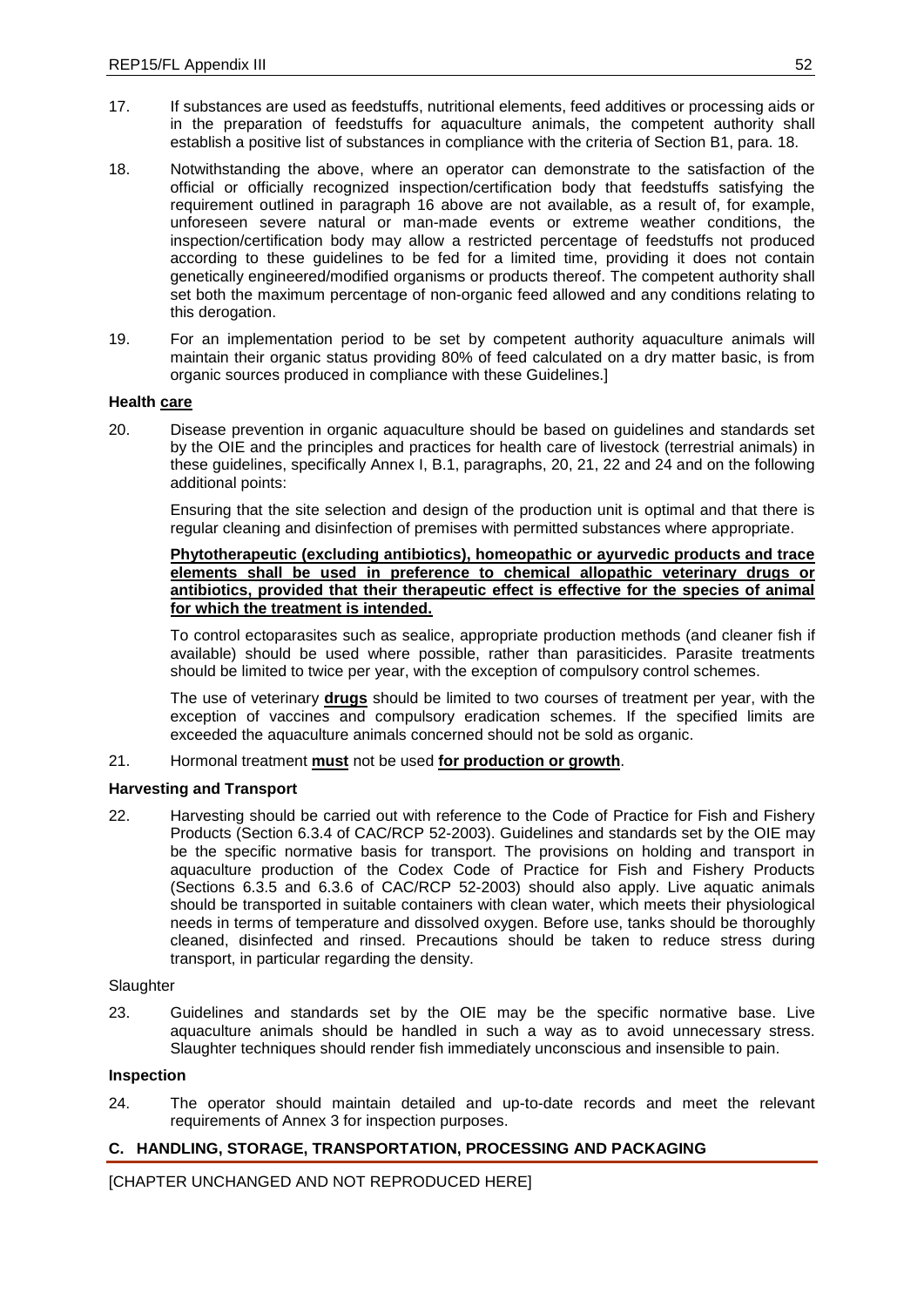# ANNEX 2

**ANNX 2**

# PERMITTED SUBSTANCES FOR THE PRODUCTION OF ORGANIC FOODS

# **PRECAUTIONS**

- 1. Any substances used in an organic system for soil fertilization and conditioning, pest and disease control, for the health of livestock and aquaculture animals and quality of the animal products, or for preparation, preservation and storage of the food product should comply with the relevant national regulations.
- 2. Conditions for use of certain substances contained in the following lists may be specified by the certification body or authority, e.g. volume, frequency of application, specific purpose, etc.
- 3. Where substances are required for primary production they should be used with care and with the knowledge that even permitted substances may be subject to misuse and may alter the ecosystem of the soil or farm.
- 4. The following lists do not attempt to be all inclusive or exclusive, or a finite regulatory tool but rather provide advice to governments on internationally agreed inputs. A system of review criteria as detailed in Section 5 of these Guidelines for products to be considered by national governments should be the primary determinant for acceptability or rejection of substances.

# TABLE 1A **SUBSTANCES FOR USE IN SOIL FERTILIZING AND CONDITIONING**

#### [TABLE UNCHANGED AND NOT REPRODUCED HERE]

#### TABLE 1B

[

# **SUBSTANCES USED AS FERTILIZERS AND CONDITIONERS OF AQUACULTURE PONDS**

| <b>Substances</b>                                                                                                                                                 | Description; compositional requirements; conditions of use                                                                                                                                                                                  |
|-------------------------------------------------------------------------------------------------------------------------------------------------------------------|---------------------------------------------------------------------------------------------------------------------------------------------------------------------------------------------------------------------------------------------|
| 1. Organic substances                                                                                                                                             |                                                                                                                                                                                                                                             |
| 1.1 Organic fertilizer made from<br>organic<br>materials; compost of crop<br>residues, straw, sawdust, bark,<br>wood waste, and other<br>agricultural by-products | If substances are not from organic sources, they need to be<br>recognized by a certification body or competent authority.<br>Inorganic substances added to provide plant nutrients such as<br>phosphate rock shall be permitted substances. |
| 1.2 Manure, only composted                                                                                                                                        | If substances are not from organic sources, they need to be<br>recognized by a certification body or competent authority                                                                                                                    |
| 1.3 Green manure, fresh crop<br>residues and residual material of<br>organic nature used in the farm                                                              | If substances are not from organic sources, they need to be<br>recognized by a certification body or competent authority                                                                                                                    |
| 1.4 Leftover products from<br>slaughterhouses and industries<br>such as sugar factories, tapioca<br>factories, and fish sauce factories                           | Synthetic substances shall not be added and they need to be<br>recognized by a certification body or competent authority                                                                                                                    |
| 1.5 Bacteria, moulds, and<br>enzymes                                                                                                                              | If substances are not from organic sources, they need to be<br>recognized by a certification body or competent authority                                                                                                                    |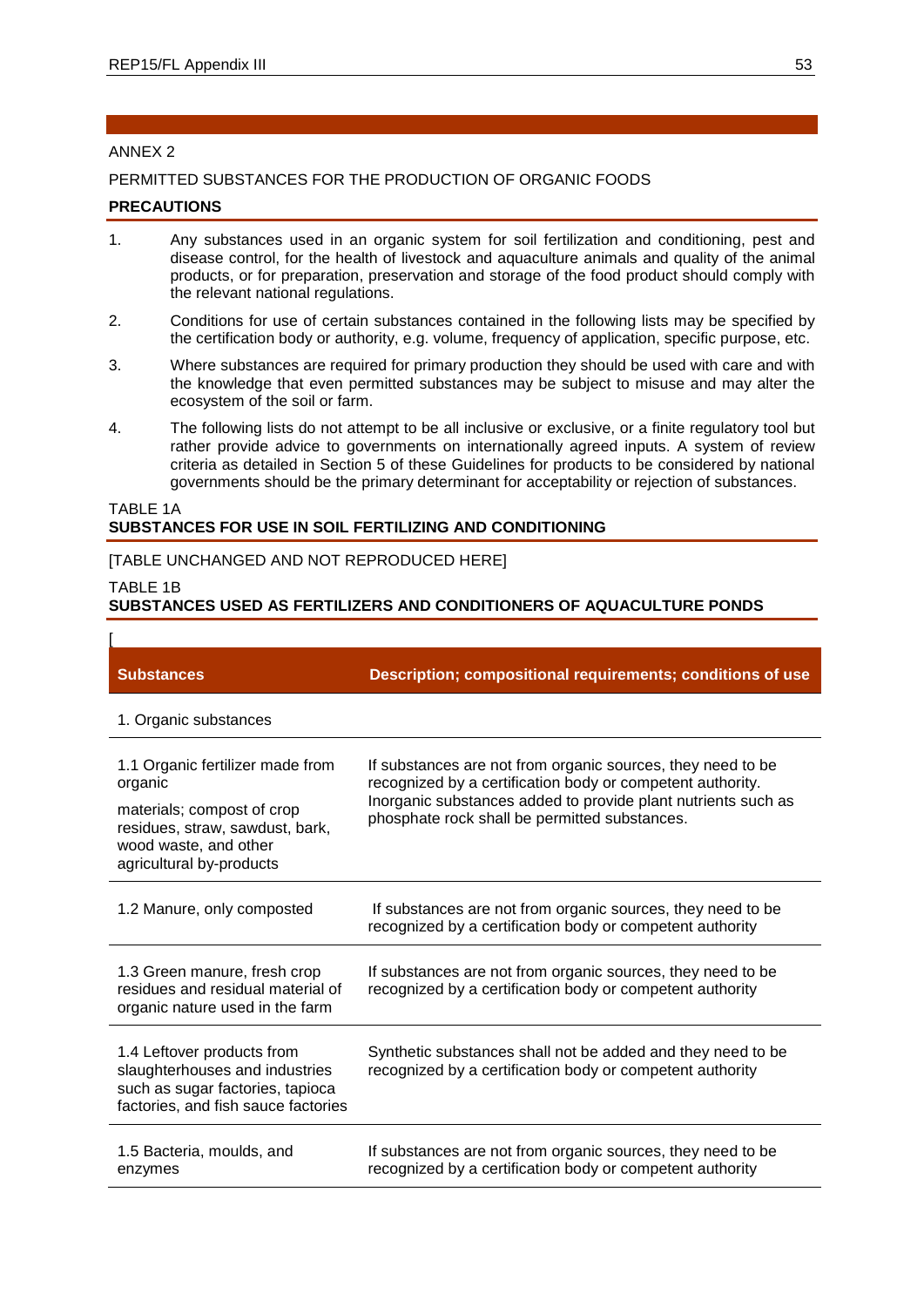**Substances Description; compositional requirements; conditions of use**

#### 2. Inorganic substances

2.1 Phosphate rock

2.2 Ground limestone (In calcite or dolomite form, it is prohibited to use baked dolomite)

#### 2.3 Calcium silicate

2.4 Sodium silicate

2.5 Magnesium sulfate

2.6 Clay minerals such as smectite, aolinite, Chlorite, etc

2.7 Perlite, zeolite, and bentonite

2.8 Rock potash, mined, potassium salt with less than 60% chloride

#### 2.9 Calcium from seaweed

2.10 Seashells

2.11 Potassium sulphate produced by physical processes

2.12 Rock salt

2.13 [Oxygen]

#### TABLE 2A **SUBSTANCES FOR PLANT PEST AND DISEASE CONTROL**

# [TABLE UNCHANGED AND NOT REPRODUCED HERE]

TABLE 2B

**CLEANING AND DISINFECTION TREATMENTS FOR ORGANIC AQUACULTURE**

**Substance Description; compositional requirements; conditions for use**

**I. Substances for cleaning and disinfection of equipment and facilities, in the absence of aquaculture animals**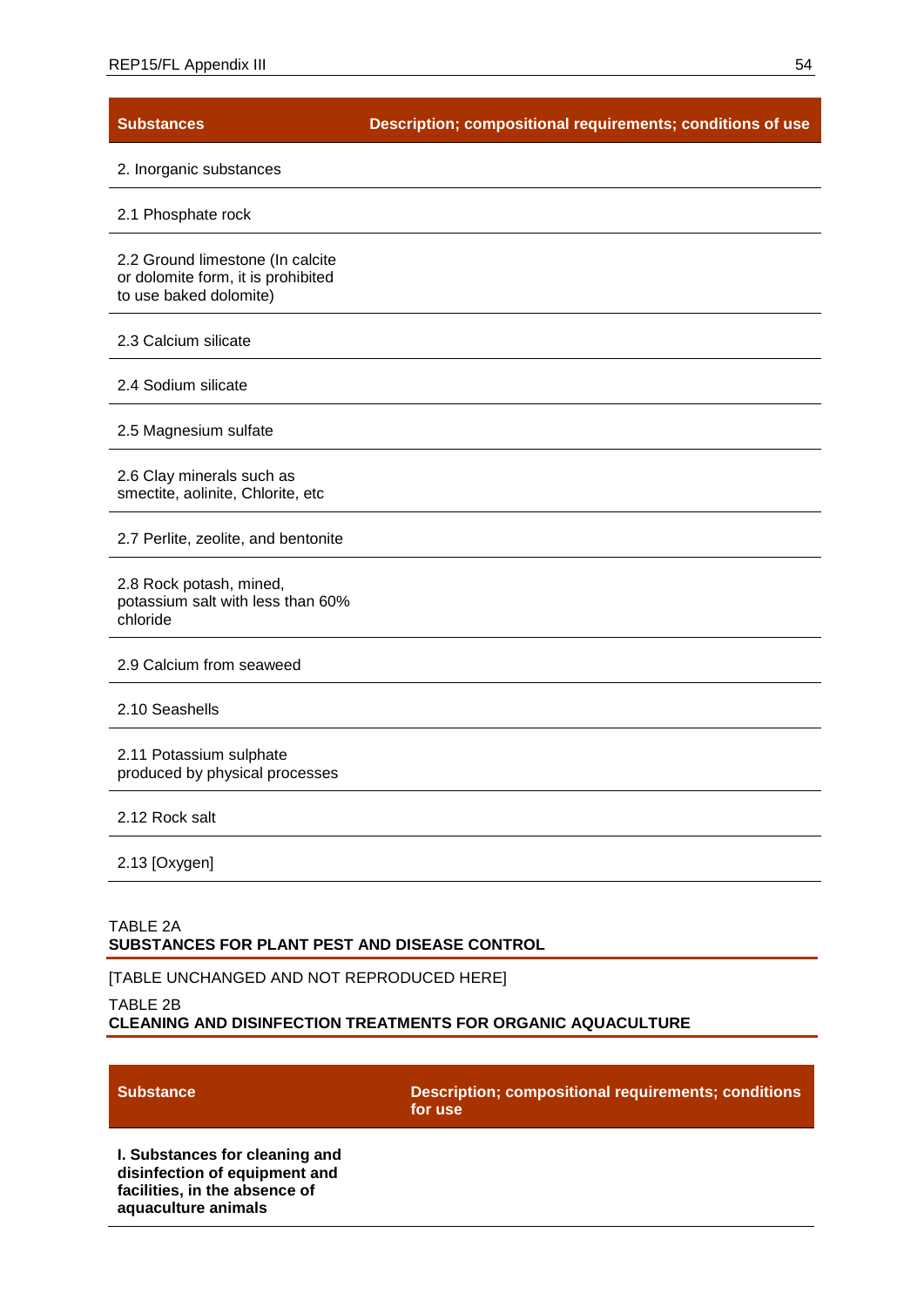| <b>Substance</b>                                                                       | <b>Description; compositional requirements; conditions</b><br>for use |
|----------------------------------------------------------------------------------------|-----------------------------------------------------------------------|
| Ozone                                                                                  |                                                                       |
| Sodium chloride                                                                        |                                                                       |
| Sodium hypochloride                                                                    |                                                                       |
| Lime (CaO, calcium oxide)                                                              |                                                                       |
| Caustic soda                                                                           |                                                                       |
| Alcohol                                                                                |                                                                       |
| Hydrogen peroxide                                                                      |                                                                       |
| Organic acids (acetic acid, lactic acid,<br>citric acid)                               |                                                                       |
| Humic acid                                                                             |                                                                       |
| Peroxyacetic acids                                                                     |                                                                       |
| lodophores                                                                             |                                                                       |
| Copper sulphate:                                                                       |                                                                       |
| Potassium permanganate                                                                 |                                                                       |
| Peracetic and peroctanoic acids                                                        |                                                                       |
| Tea seed cake made of natural camelia<br>seed (use restricted to shrimp<br>production) |                                                                       |
| II. Limited list of substances for use in<br>the presence of aquaculture animals       |                                                                       |
| Limestone (Calcium carbonate) for pH<br>control                                        |                                                                       |
| Dolomite for pH correction (use restricted<br>to shrimp production).                   |                                                                       |

# TABLE 2C **SUBSTANCES FOR PEST AND DISEASE CONTROL FOR AQUACULTURE IN THE ABSENCE OF ANIMALS OR IN THE PRESENCE OF ANIMALS**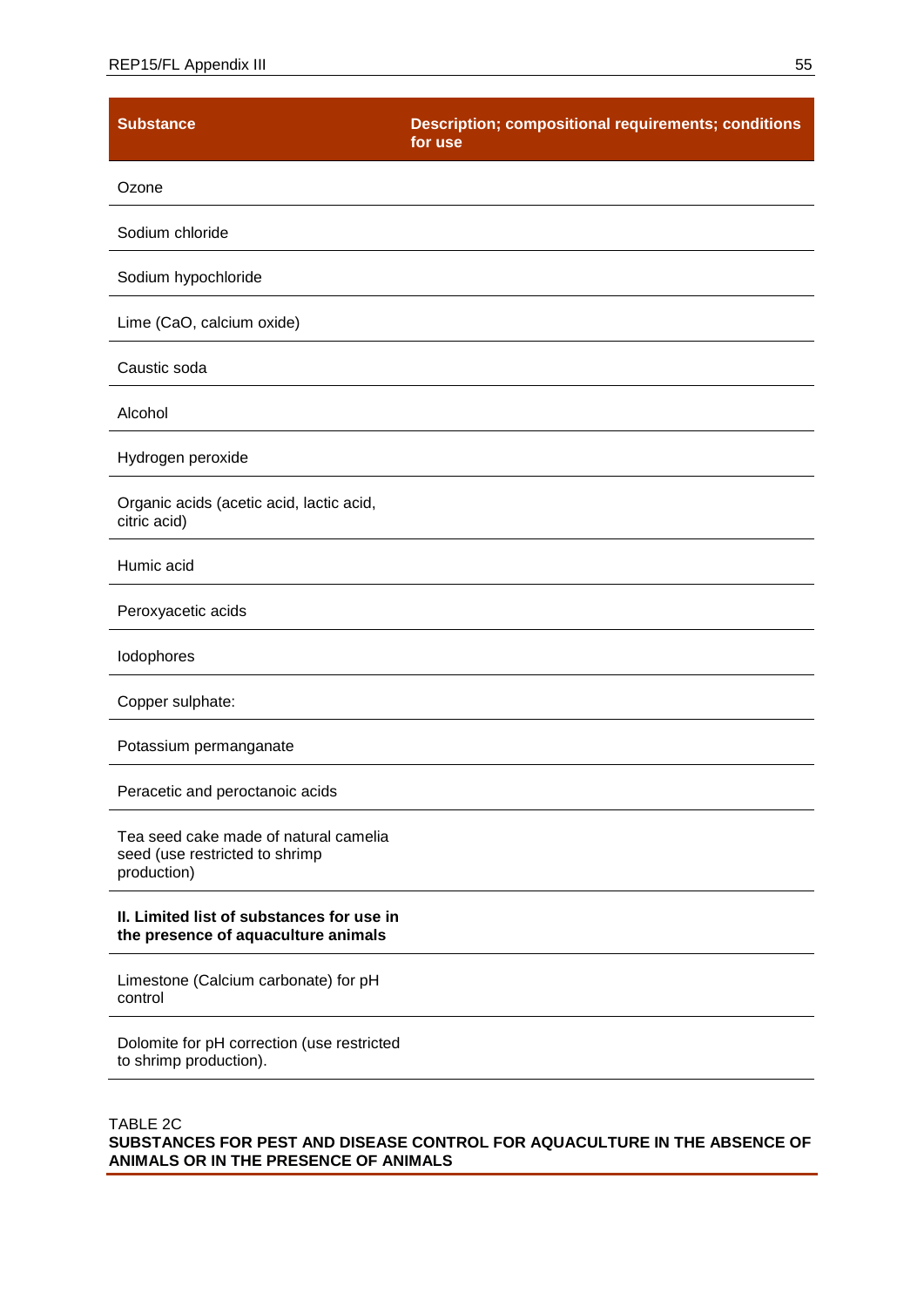| <b>Substance</b>                         | <b>Description; compositional requirements; conditions</b><br>for use                                                                  |
|------------------------------------------|----------------------------------------------------------------------------------------------------------------------------------------|
| 1. Tea meal (AA)                         |                                                                                                                                        |
| 2. Rotenone (AA)                         |                                                                                                                                        |
| above                                    | 3. Potassium permanganate (PA) – listed Only allowed in the hatching stage with an advice from<br>fishery biologist or<br>veterinarian |
| 4. Hydrogen peroxide (PA) - listed above | Only allowed in the hatching stage with an advice from<br>fishery biologist or<br>veterinarian                                         |
| 5. Povidone iodine (PA)                  | Only allowed in the hatching stage with an advice from<br>fishery biologist or<br>veterinarian                                         |

# **TABLE 2D** - **TO BE DEVELOPED**

#### TABLE 3

**INGREDIENTS OF NON-AGRICULTURAL ORIGIN REFERRED TO IN SECTION 3 OF THESE GUIDELINES**

[TABLE UNCHANGED AND NOT REPRODUCED HERE]

Table 4

**PROCESSING AIDS WHICH MAY BE USED FOR THE PREPARATION OF**

# **PRODUCTS OF AGRICULTURAL ORIGIN REFERRED TO IN SECTION 3**

#### **OF THESE GUIDELINES**

[TABLE UNCHANGED AND NOT REPRODUCED HERE]

#### ANNEX 3

**NNEX 3**

MINIMUM INSPECTION REQUIREMENTS AND PRECAUTIONARY MEASURES UNDER THE INSPECTION OR CERTIFICATION SYSTEM

- 1. Inspection measures are necessary across the whole of the food chain to verify product labelled according to Section 3 of these guidelines conforms to internationally agreed practices. The official or officially recognized certification body or authority and the competent authority should establish policies and procedures in accordance with these guidelines.
- 2. Access by the inspection body to all written and/or documentary records and to the establishment under the inspection scheme is essential. The operator under an inspection should also give access to the competent or designated authority and provide any necessary information for third party audit purposes.

# **A. PRODUCTION UNITS**

3. Production according to these guidelines should take place in a unit where the land parcels, production areas, farm buildings and storage facilities for crop, livestock and aquaculture and algae sites are clearly separate from those of any other unit which does not produce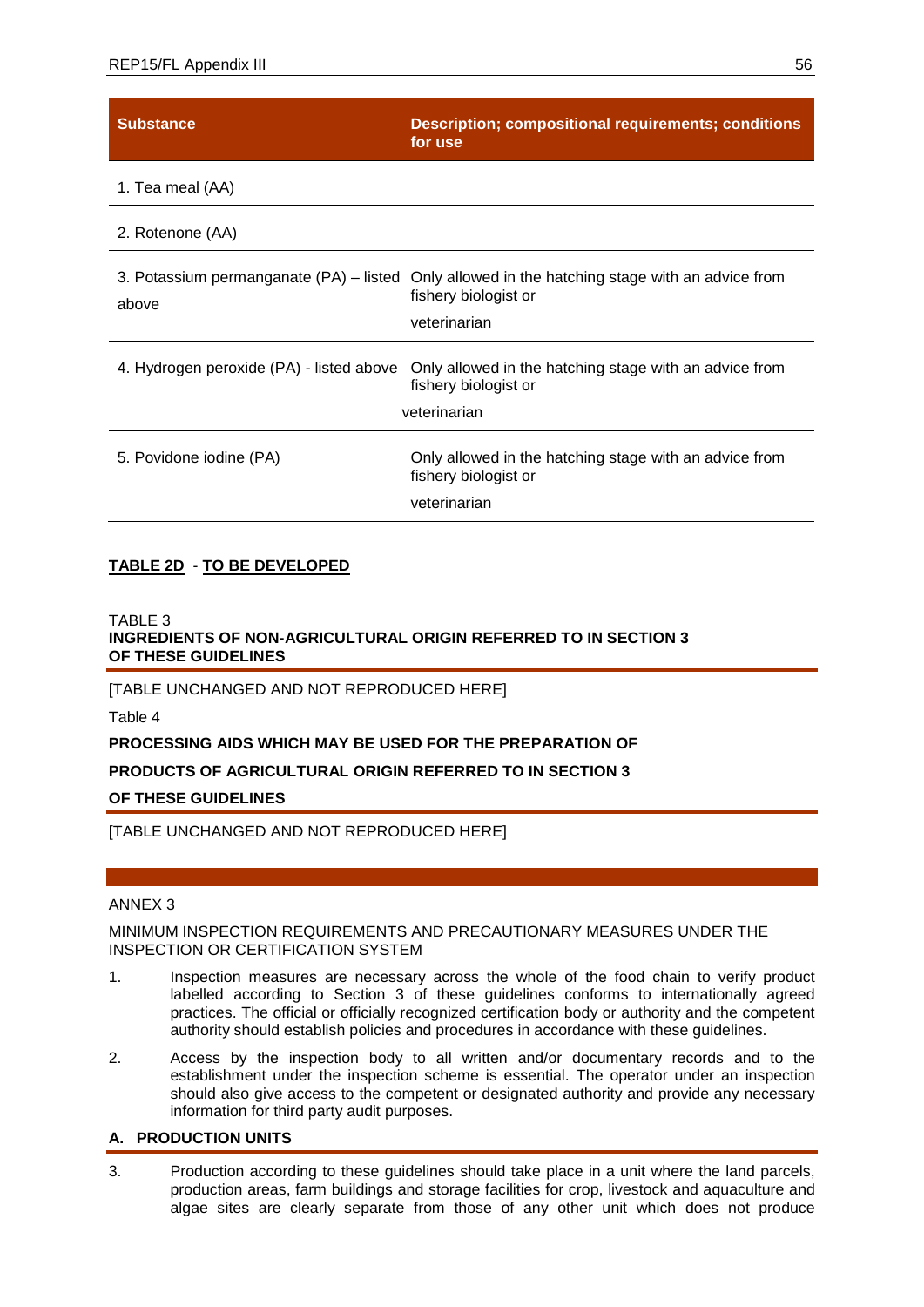according to these guidelines; preparation and/or packaging workshops may form part of the unit, where its activity is limited to preparation and packaging of its own agricultural produce.

- 4. When the inspection arrangements are first implemented, the operator and the official or officially recognized certification body or authority should draw up and sign a document which includes:
	- a) a full description of the unit and/or collection areas, showing the storage and production premises, land parcels, aquaculture and algae sites and, where applicable, premises where certain preparation and/or packaging operations take place;
	- b) and, in the case of collection of wild plants and wild algae, the guarantees given by third parties, if appropriate, which the producer can provide to ensure that the provisions of Annex 1, para 9 are satisfied;
	- c) all the practical measures to be taken at the level of the unit to ensure compliance with these guidelines;
	- d) the date of the last application on the land parcels, aquatic sites and/or collection areas concerned of products the use of which is not compatible with Section 4 of these guidelines;
	- e) an undertaking by the operator to carry out operations in accordance with Sections 3 and 4 and to accept, in event of infringements, implementation of the measures as referred to in Section 6, paragraph 9 of these guidelines.
- 5. Each year, before the date indicated by the certification body or authority, the operator should notify the official or officially recognized certification body or authority of its schedule of production of crop products and livestock, giving a breakdown by land parcel/herd, flock or hive.
- 6. Written and/or documentary accounts should be kept which enable the official or officially recognized certification body or authority to trace the origin, nature and quantities of all raw materials bought, and the use of such materials; in addition, written and/or documentary accounts should be kept of the nature, quantities and consignees of all food products sold. Quantities sold directly to the final consumer should preferably be accounted for on a daily basis. When the unit itself processes food products, its accounts must contain the information required in B2, third dash point of this Annex.
- *7.* All livestock should be identified individually or, in the case of small mammals or poultry, by herd or flock or in the case of bees by hive and in the case of aquaculture animals by lot. Written and/or documentary accounts should be kept to enable tracking of livestock and bee colonies or aquaculture animals within the system at all times and to provide adequate traceback for audit purpose. The operator should maintain detailed and up-to-date records of:
	- a) breeding and/or origins of livestock or aquaculture animals;
	- b) registration of any purchases;
	- c) the health plan to be used in the prevention and management of disease, injury and reproductive problems;
	- d) all treatments and medicines administered for any purpose, including quarantine periods and identification of treated animals or hives;
	- e) feed provided and the source of the feedstuffs;
	- f) stock movements within the unit and hive movements within designated forage areas as identified on maps;
	- g) transportation, slaughter and/or sales.
	- h) extraction, processing and storing of all bee products.
- 8. Storage, on the unit, of input substances, other than those whose use is with paragraph 4.1(b) of these guidelines is prohibited.
- 9. The official or officially recognized certification body or authority should ensure that a full physical inspection is undertaken, at least once a year, of the unit. Samples for testing of products not listed in these guidelines may be taken where their use is suspected. An inspection report should be drawn up after each visit. Additional occasional unannounced visits should also be undertaken according to need or at random.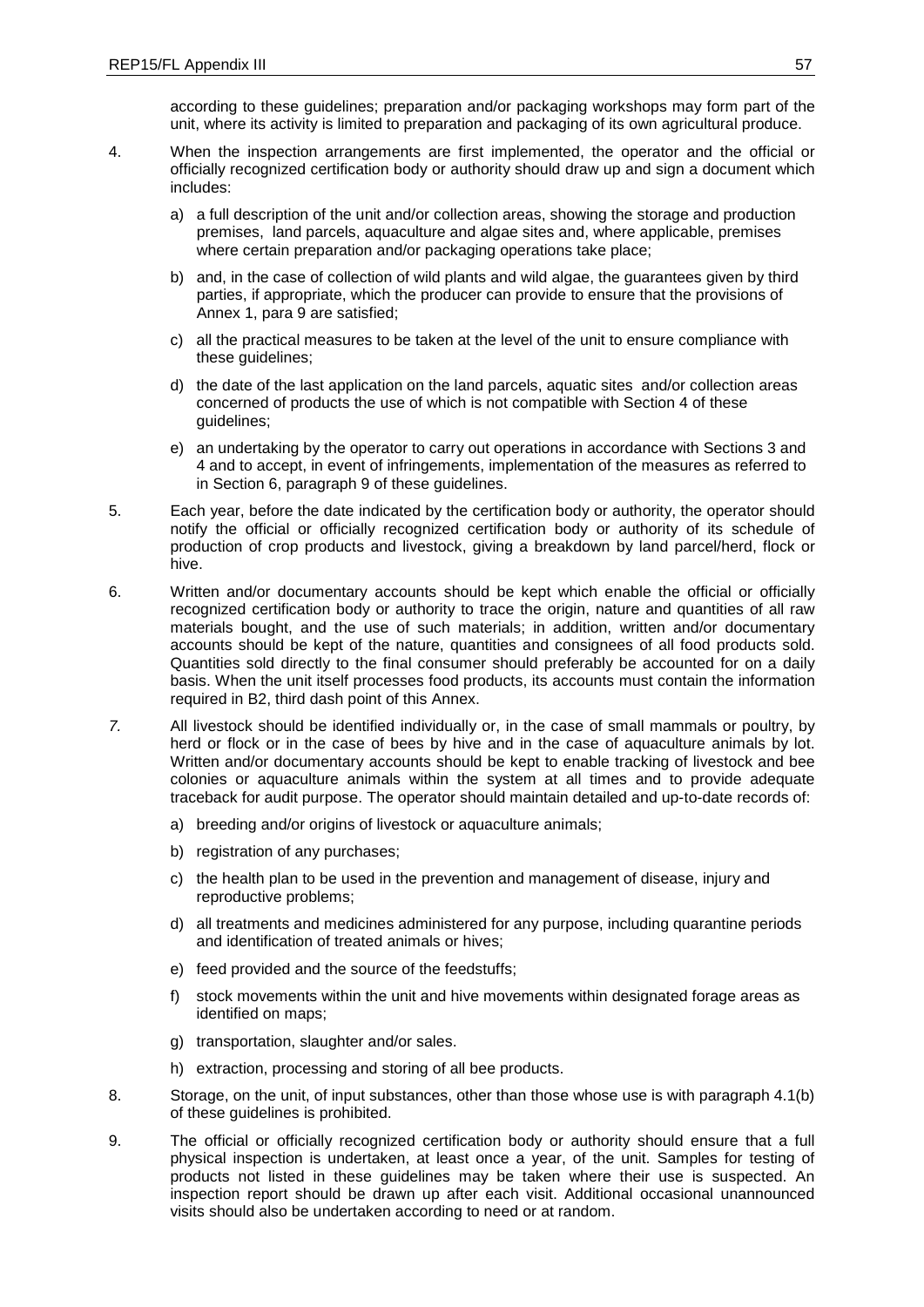- 10. The operator should give the certification body or authority, for inspection purposes, access to the storage and production premises and to the parcels of land or aquatic sites, as well as to the accounts and relevant supporting documents. The operator should also provide the inspection body with any information deemed necessary for the purposes of the inspection.
- 11. Products referred to in Section 1 of these guidelines which are not in their packaging for the end consumer should be transported in a manner which should prevent contamination or substitution of the content with substances or product not compatible with these guidelines and the following information, without prejudice to any other indications required by law:
	- the name and address of the person responsible for the production or preparation of the product;
	- the name of the product; and
	- that the product is of organic status.
- 12. Where an operator runs several production units in the same area (parallel cropping), units in the area producing crop, crop products or algae and their products not covered by Section 1 should also be subject to the inspection arrangements as regards the dash points of paragraph 4 and paragraphs 6 and 8 above. Plants of indistinguishable varieties as those produced at the unit referred to in paragraph 3 above should not be produced at these units:
	- If derogations are allowed by the competent authority, the authority must specify the types of production and circumstances for which derogations are granted and the supplementary inspection requirements, such as unannounced site visits; extra inspections during harvest; additional documentary requirements; assessment of an operation's ability to prevent co-mingling, etc., which are to be implemented.
	- Pending further review of these guidelines, member countries can accept parallel cropping of the same variety, even if it is not distinguishable, subject to adequate inspection measures being applied.
- 13. In organic livestock and aquaculture animal production, all livestock on one and the same production unit must be reared in accordance with the rules laid down in these Guidelines. However, livestock not reared in accordance with these Guidelines may be present on the organic holding provided that they are separated clearly from livestock produced in accordance with these Guidelines. The competent authority can prescribe more restrictive measures, such as different species.
- 14. The competent authority may accept that animals reared in accordance with the provisions of these Guidelines may be grazed on common land, or reared in aquatic zones held in common, provided that:
	- a) this land has not been treated with products other than those allowed in accordance with Section 4.1 (a) and (b) of these Guidelines, for at least three years;
	- b) a clear segregation between the animals reared in accordance with the provisions of these Guidelines, and the other animals can be organized.
- 15. For livestock or aquatic animal production, the competent authority should ensure, without prejudice to the other provisions in this Annex, that the inspections related to all stages of production and preparation up to the sale to the consumer ensure, as far as technically possible, the traceability of products from the production unit through processing and any other preparation until final packaging and/or labelling.

# **B. PREPARATION AND PACKAGING UNITS**

- 1. The producer and/or operator and should provide:
	- a full description of the unit, showing the facilities used for the preparation, packaging and storage of food products before and after the operations concerning them;
	- all the practical measures to be taken at the level of the unit to ensure compliance these guidelines.

This description and the measures concerned should be signed by the responsible person of the unit and the certification body.

The report should include an undertaking by the operator to perform the operations in such a way as to comply with Section 4 of these guidelines and to accept, in the event of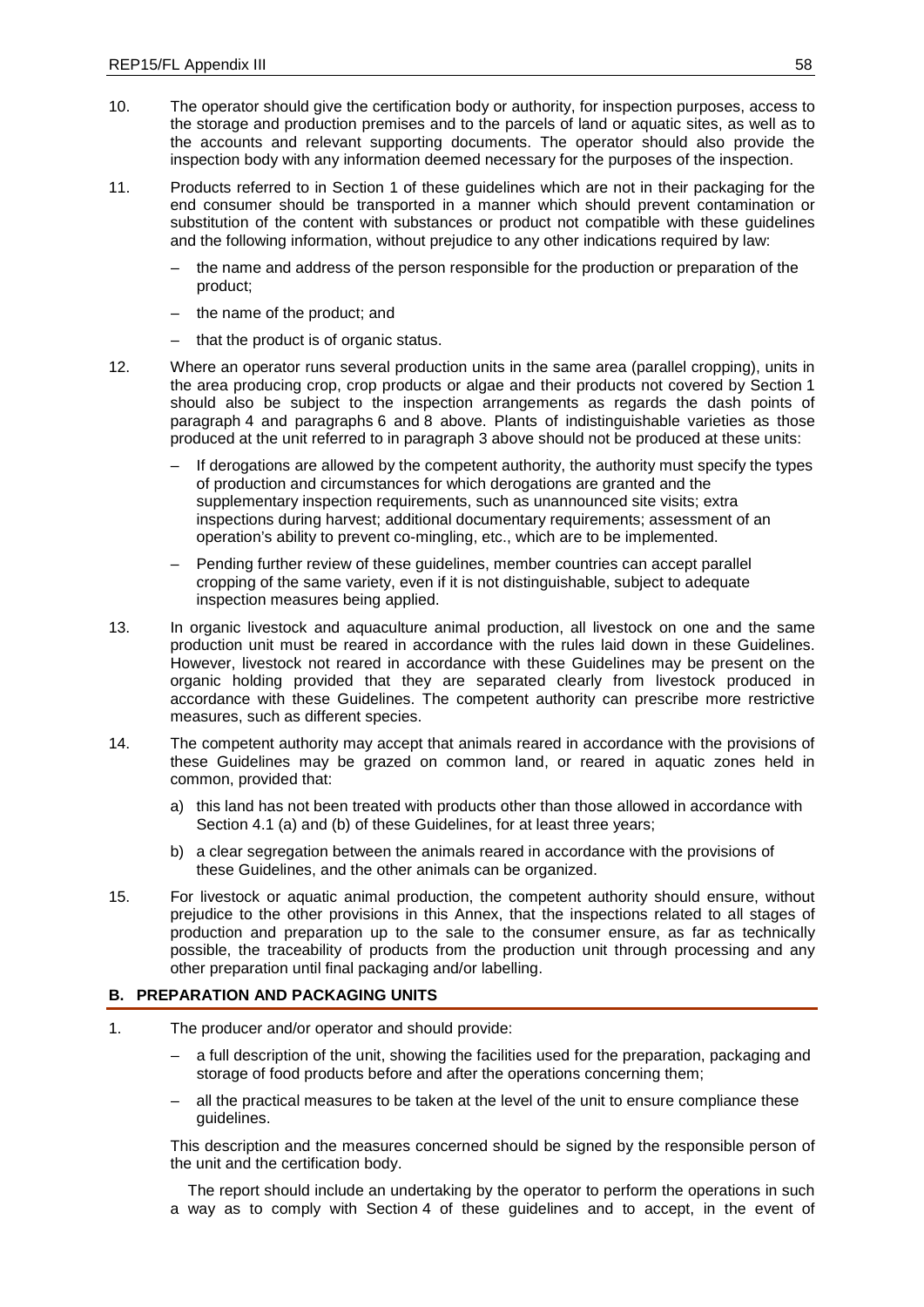infringements, the implementation of measures as referred to in paragraph 6.9 of these guidelines and be countersigned by both parties.

- 2. Written accounts should be kept enabling the certification body or authority to trace:
	- the origin, nature and quantities of food products as referred to in Section 1 of these guidelines which have been delivered to the unit;
	- the nature, quantities and consignees of products as referred to in Section 1 of these guidelines which have left the unit;
	- any other information such as the origin, nature and quantities of ingredients, additives and manufacturing aids delivered to the unit and the composition of processed products, that is required by the certification body or authority for the purposes of proper inspection of the operations.
- 3. Where products not referred to in Section 1 of these guidelines are also processed, packaged or stored in the unit concerned:
	- the unit should have separate areas within the premises for the storage of products as referred to in Section 1 of these guidelines, before and after the operations;
	- operations should be carried out continuously until the complete run has been dealt with, separated by place or time from similar operations performed on products not covered by Section 1 of these quidelines;
	- if such operations are not carried out frequently, they should be announced in advance, with a deadline agreed on with the certification body or authority;
	- every measure should be taken to ensure identification of lots and to avoid mixtures with products not obtained in accordance with the requirements of these guidelines.
- 4. The official or officially recognized certification body or authority should ensure that a full physical inspection, at least once a year, of the unit. Samples for testing of products not listed in these guidelines may be taken where their use is suspected. An inspection report must be drawn up after each visit countersigned by the person responsible for the unit inspected. Additional occasional unannounced visits should also be undertaken according to need or at random.
- 5. The operator should give the official or officially recognized certification body or authority or authority, for inspection purposes, access to the unit and to written accounts and relevant supporting documents. The operator should also provide the inspection body with any information necessary for the purposes of inspection.
- 6. The requirements in respect to the transport as laid down in paragraph A.10 of this Annex are applicable.
- 7. On receipt of a product referred to in Section 1 of these Guidelines, the operator shall check:
	- the closing of the packaging or contained where it is required;
	- the presence of the indications referred to in A.10 of this Annex. The result of this verification shall be explicitly mentioned in the accounts referred to in point B.2. When there is any doubt that the product cannot be verified according to the production system provided for in Section 6 of this Guidelines, it must be placed on the market without indication referring to the organic production method.

## **C. IMPORTS**

Importing countries should establish appropriate inspection requirements for the inspection of importers and of imported organic products.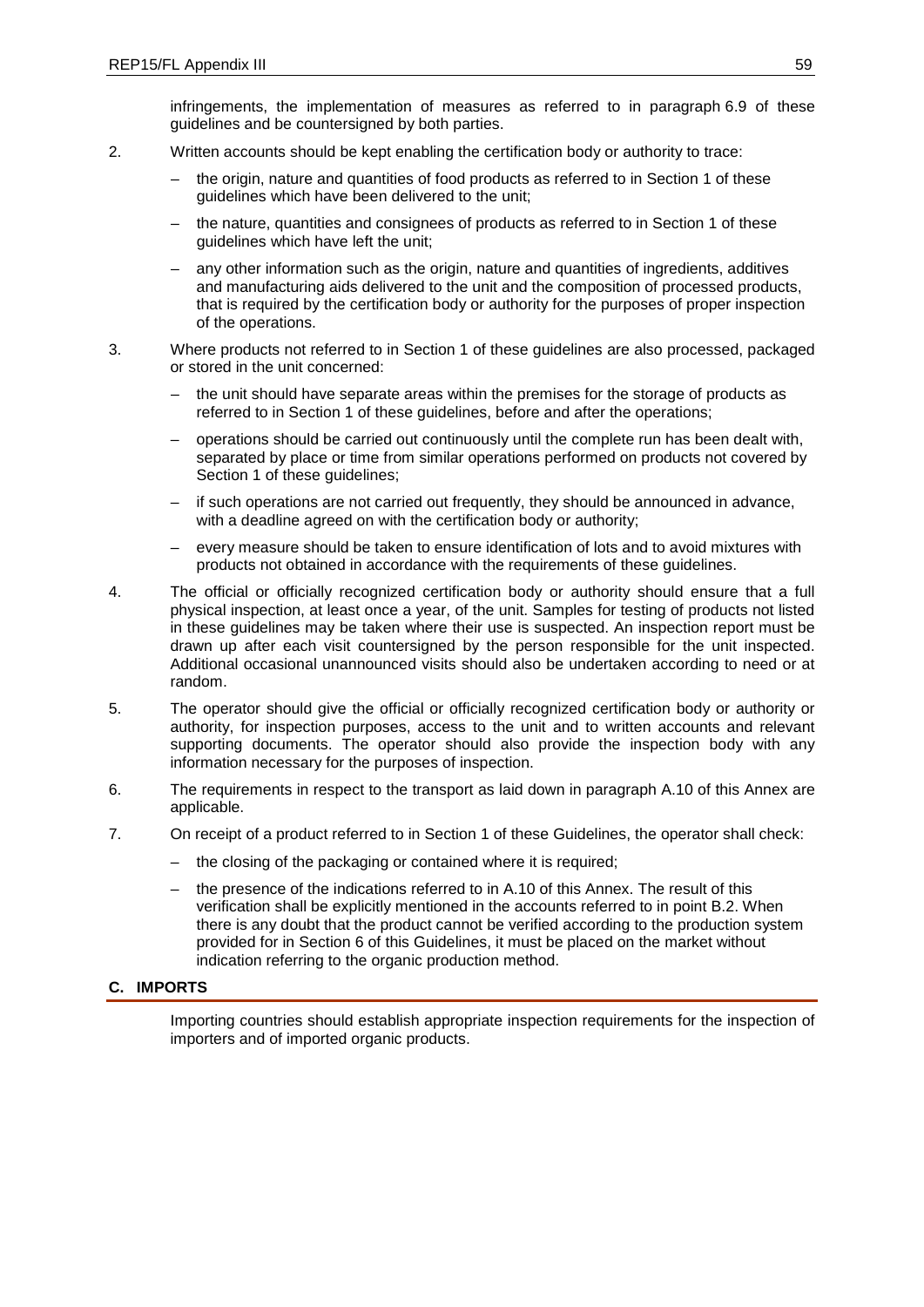# **Appendix IV**

#### **Proposed Draft Revision to the General Standard for the Labelling of Prepackaged Foods: Date marking (At Step 3)**

# **2. DEFINITION OF TERMS:**

For use in *Date Marking* of prepackaged food:

*"Date of Manufacture"* means the date on which the food becomes the product as described. This is not an indication of the durability of the product .

*"Date of Packaging"* means the date on which the food is placed in the immediate container in which it will be ultimately sold. <u>This is not an indication of the durability of the product</u>.

*"Sell-by-Date" means the last date of offer for sale to the consumer after which there remains a reasonable storage period in the home.* 

*"Date of Minimum Durability" or "Best before Date" or "Best Quality Before Date"* means the date which signifies the end of the **estimated** period, under any stated storage conditions, during which the product will remain fully marketable and will retain any specific qualities for which tacit **implied** or express claims have been made. However, beyond the date the food may still be **acceptable for consumption** .

*"Use-by Date" or "Use or Consume by date" or "Expires by"* or "*Expiration Date"* means the date which signifies the end of the estimated period shelf life under any stated storage conditions, after which the product should not be sold or consumed due to safety reasons. After this date, the food should not be regarded as marketable.

#### **4.7 Date marking and storage instructions**

- 4.7.1 If not otherwise determined in an individual Codex standard, the following date marking shall apply unless clause 4.7.1(v) applies:
	- **(i)** When a food must be consumed before a certain date to ensure its safety **or nutritional adequacy [for a particular population group for which the product is intended]** the "Use-by Date**"** *or "Use or Consume by date" or "Expires by"* or "*Expiration Date"* shall be declared**[1](#page-63-0)**
	- **(ii)** Where a Use-by Date **or Use or Consumed by date or Expires by or Expiration Date** is not required the Best before Date **or Best Before Quality Date** or Date of **Minimum Durability shall be declared.**
	- **(iii) The** date marking **should be as follows :** 
		- On products with a minimum durability of not more than three months the day and month **and year** shall be declared; **more than three month the month and year shall be declared .**
		- On products with a durability of more than three months **at least** the month and year shall be declared.
	- **(iv)** The date shall be **introduced** by the words:
		- **"**Use-by ….." or "Best before ….." as **applicable** where the day is indicated; or

"Use-by end…." or "Best before end ..." as applicable in other cases.The words referred to in **this**  paragraph (in intimely be introduced and used by accompanied by:

- either the date itself; or
- a reference to where the date is given.

The day and year shall **may** be declared by uncoded numbers numerical sequence except that with the year to be denoted by **2 or** 4 digits, and the month shall be declared by letters or characters **or numbers**. in those countries where such use will not confuse the consumer. **Where only numbers are used to declare the date or where the year is** 

<span id="page-63-0"></span><sup>1</sup> **Consideration should be given to other Codex texts**